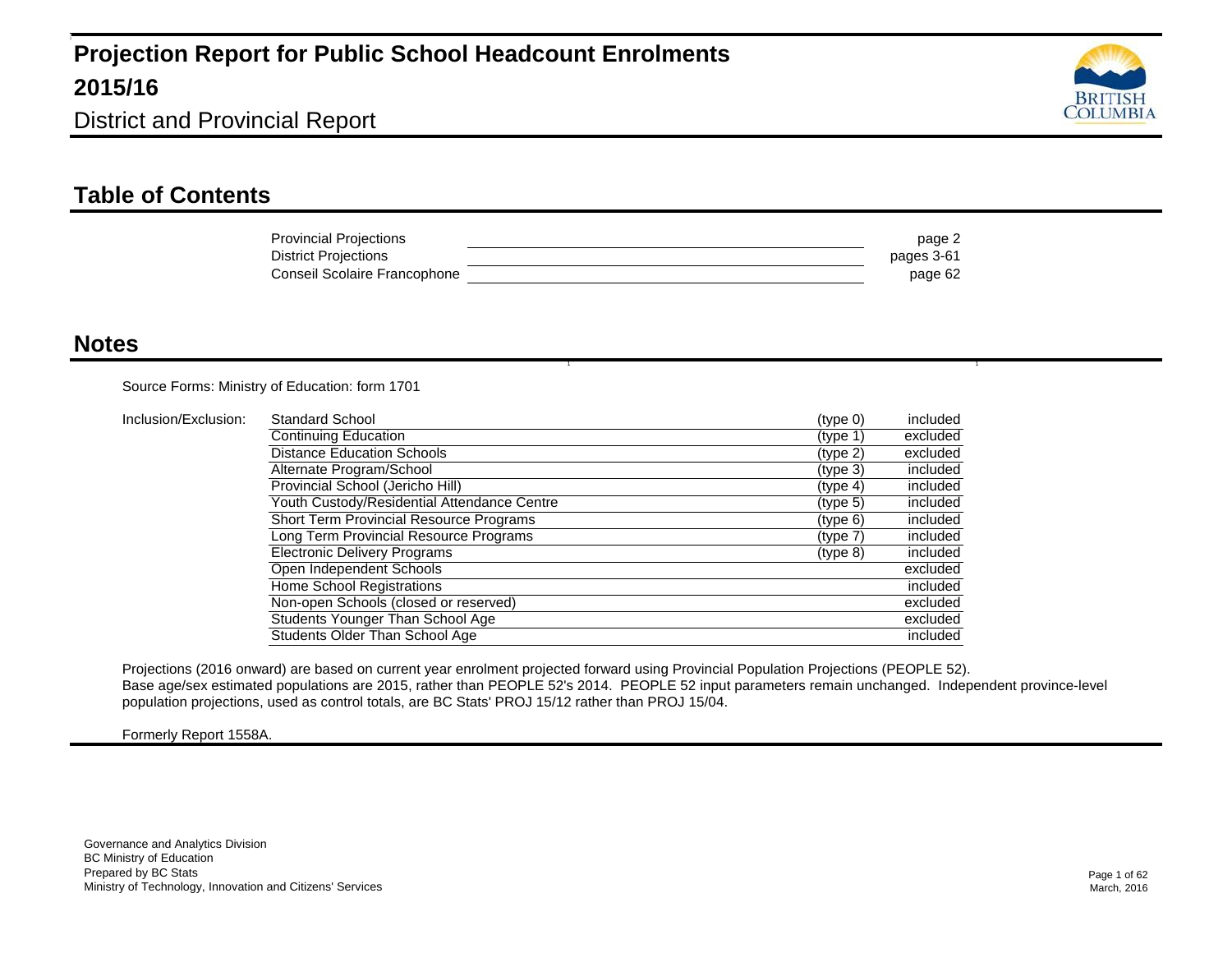

#### District and Provincial Report

#### **Provincial Totals**

| Year | Kinder-<br>garten |        | $\overline{2}$ | 3      | Grade  | 5      | 6      |        | Elem.<br>Unar. | Elem.<br><b>Subtotal</b> | 8      | 9      | Grade<br>10 | 11     | 12     | Sec.<br>Unar. | Sec.    | All<br><b>Grades</b><br><b>Subtotal Subtotal</b> | Home<br><b>School</b> | Grand<br>Total | Yearly<br>%<br><b>Change</b> |
|------|-------------------|--------|----------------|--------|--------|--------|--------|--------|----------------|--------------------------|--------|--------|-------------|--------|--------|---------------|---------|--------------------------------------------------|-----------------------|----------------|------------------------------|
| 2010 | 36,310            | 36,640 | 36,774         | 36,835 | 37,277 | 37,860 | 38,923 | 40,387 | 231            | 301,237                  | 43,088 | 45,276 | 48,610      | 51,961 | 56,307 | 10,026        | 255.268 | 556,505                                          | 184                   | 556,689        |                              |
| 2011 | 37,177            | 36,869 | 36,873         | 37,040 | 37,164 | 37,637 | 38,298 | 39,410 | 96             | 300,564                  | 41,731 | 44,041 | 47,093      | 50,000 | 53,864 | 9,855         | 246.584 | 547.148                                          | 205                   | 547,353        | $-1.68%$                     |
| 2012 | 38,422            | 37,362 | 36,789         | 36,824 | 37,073 | 37.199 | 37,786 | 38,612 | 10             | 300,077                  | 40,406 | 42,374 | 45,429      | 48,425 | 54,544 | 10,164        | 241.342 | 541.419                                          | 309                   | 541,728        | $-1.03%$                     |
| 2013 | 38,778            | 38,978 | 37,593         | 37,152 | 37,183 | 37,405 | 37,544 | 38,308 | 4              | 302,945                  | 39,847 | 41,299 | 43,582      | 46,460 | 53,076 | 8,566         | 232,830 | 535,775                                          | 305                   | 536,080        | $-1.04%$                     |
| 2014 | 38,867            | 39,116 | 39,198         | 37,761 | 37,433 | 37,455 | 37,664 | 37,890 | 3              | 305,387                  | 39,357 | 40,428 | 42,313      | 44,494 | 50,013 | 8,035         | 224,640 | 530.027                                          | 360                   | 530,387        | $-1.06%$                     |
| 2015 | 38.155            | 39,786 | 39,697         | 39,884 | 38,406 | 38,090 | 38,146 | 38,481 | 5              | 310.650                  | 39.441 | 40,512 | 42,081      | 43,709 | 49,186 | 5,076         |         | 220.005 530.655                                  | 425                   | 531,080        | 0.13%                        |
| 2016 | 38,167            | 39,629 | 39,816         | 40,608 | 39,497 | 38,958 | 38,527 | 38,728 | 5              | 313,935                  | 39,926 | 40,598 | 41,704      | 43.169 | 48,549 | 5,085         | 219.031 | 532,966                                          | 424                   | 533,390        | 0.43%                        |
| 2017 | 38,516            | 39,490 | 39,489         | 40,595 | 40,130 | 40,012 | 39,387 | 39,182 | 5              | 316,806                  | 40,278 | 41.101 | 41,554      | 42,134 | 46,940 | 5,076         | 217.083 | 533,889                                          | 423                   | 534,312        | 0.17%                        |
| 2018 | 38,898            | 39,870 | 39,394         | 40,278 | 40,148 | 40,662 | 40,430 | 40,050 | 5              | 319,735                  | 40.750 | 41.472 | 42,063      | 42,001 | 45,856 | 5,074         | 217.216 | 536.951                                          | 422                   | 537,373        | 0.57%                        |
| 2019 | 39,078            | 40,303 | 39,801         | 40,187 | 39,825 | 40,678 | 41,037 | 41,065 | 5              | 321.979                  | 41.626 | 41.940 | 42.443      | 42,511 | 45,676 | 5,079         |         | 219.275 541.254                                  | 425                   | 541,679        | 0.80%                        |
| 2020 | 39,591            | 40,502 | 40,201         | 40,601 | 39,745 | 40,350 | 41,030 | 41,672 | 5              | 323,697                  | 42,658 | 42,827 | 42,934      | 42,884 | 46,180 | 5,103         | 222,586 | 546,283                                          | 428                   | 546,711        | 0.93%                        |
| 2021 | 40.064            | 41.030 | 40,390         | 41.041 | 40,139 | 40,289 | 40.705 | 41.674 | 5              | 325,337                  | 43,260 | 43.890 | 43,816      | 43.368 | 46,619 | 5.156         |         | 226.109 551.446                                  | 431                   | 551.877        | 0.94%                        |
| 2022 | 40,693            | 41,518 | 40,919         | 41,248 | 40,572 | 40.700 | 40,642 | 41.388 | 5              | 327.685                  | 43.292 | 44.517 | 44,875      | 44.243 | 47,161 | 5,222         |         | 229.310 556.995                                  | 434                   | 557,429        | 1.01%                        |
| 2023 | 41,283            | 42,163 | 41,401         | 41.771 | 40,756 | 41.122 | 41,068 | 41,340 | 5              | 330,909                  | 42,981 | 44,558 | 45,532      | 45,307 | 48,020 | 5,267         | 231.665 | 562,574                                          | 435                   | 563,009        | 1.00%                        |
| 2024 | 41,861            | 42.774 | 42,034         | 42,270 | 41,238 | 41,330 | 41,504 | 41.754 | 5              | 334.770                  | 42,953 | 44,254 | 45,607      | 45.997 | 49,116 | 5,322         |         | 233.249 568.019                                  | 436                   | 568,455        | 0.97%                        |
| 2025 | 42,365            | 43,366 | 42,637         | 42,910 | 41,728 | 41,844 | 41,705 | 42,198 | 5              | 338,758                  | 43,386 | 44,228 | 45,321      | 46,095 | 49,917 | 5,382         | 234,329 | 573,087                                          | 440                   | 573,527        | 0.89%                        |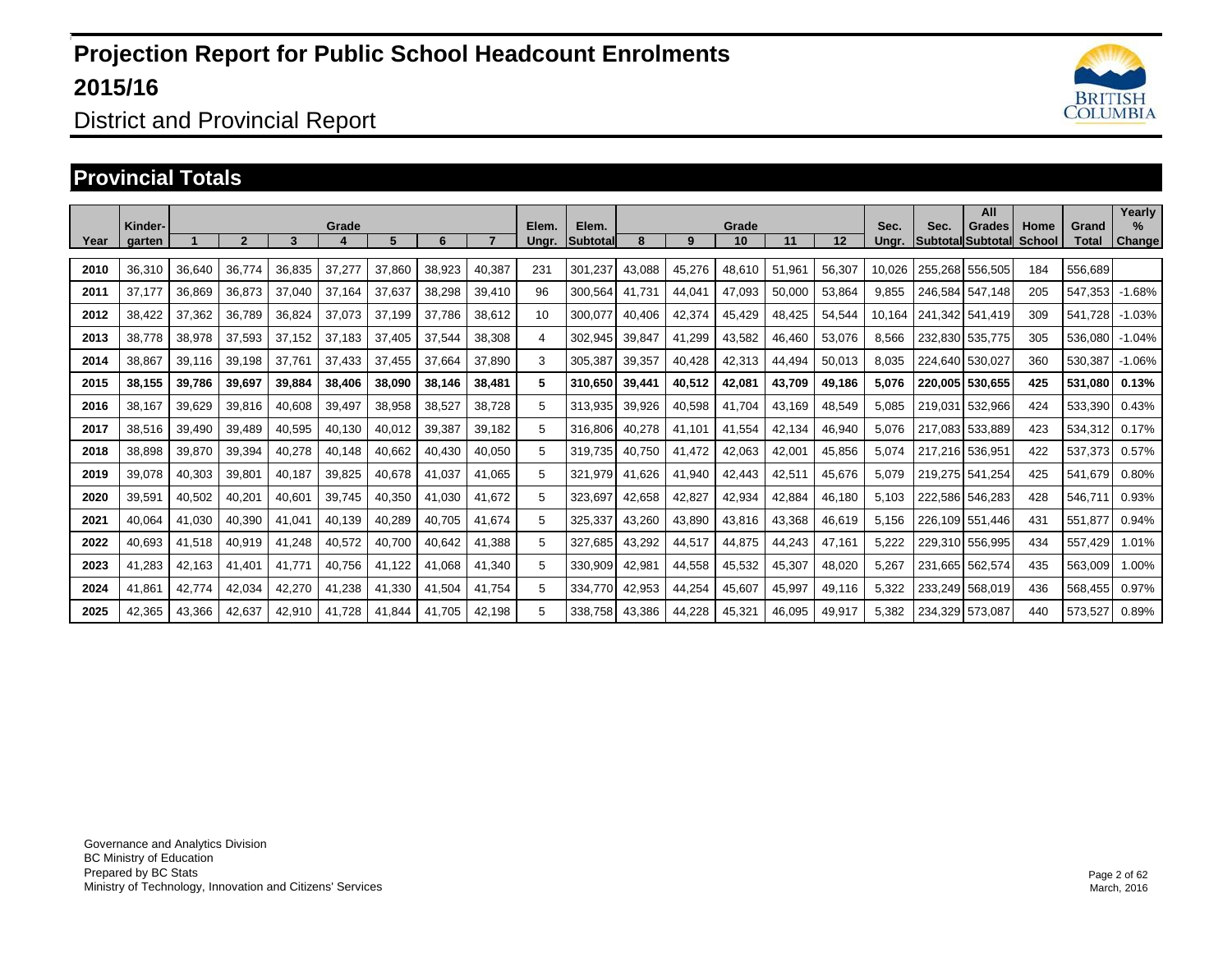

District and Provincial Report

#### **5 Southeast Kootenay**

| Year | Kinder-<br>garten |     | $\overline{2}$ | 3   | Grade | 5   | 6   |     | Elem.<br>Ungr. | Elem.<br>Subtotal | 8   | 9   | Grade<br>10 | 11  | 12  | Sec.<br>Unar. | Sec.  | All<br><b>Grades</b><br>Subtotal Subtotal | Home<br><b>School</b> | Grand<br>Total | Yearly<br>$\%$<br><b>Change</b> |
|------|-------------------|-----|----------------|-----|-------|-----|-----|-----|----------------|-------------------|-----|-----|-------------|-----|-----|---------------|-------|-------------------------------------------|-----------------------|----------------|---------------------------------|
| 2010 | 386               | 345 | 355            | 356 | 370   | 349 | 366 | 416 | $\Omega$       | 2,943             | 440 | 465 | 467         | 477 | 462 | 17            | 2,328 | 5,271                                     | $\Omega$              | 5,271          |                                 |
| 2011 | 412               | 372 | 333            | 354 | 361   | 367 | 354 | 389 | $\mathbf 0$    | 2,942             | 412 | 466 | 451         | 456 | 505 | 25            | 2,315 | 5,257                                     | $\Omega$              | 5,257          | $-0.27%$                        |
| 2012 | 372               | 395 | 365            | 335 | 358   | 370 | 369 | 378 | $\mathbf 0$    | 2,942             | 393 | 419 | 472         | 442 | 495 | 26            | 2,247 | 5,189                                     | $\overline{2}$        | 5,191          | $-1.26%$                        |
| 2013 | 413               | 381 | 399            | 379 | 338   | 358 | 368 | 398 | 1              | 3,035             | 372 | 406 | 435         | 451 | 459 | 25            | 2,148 | 5,183                                     | $\blacktriangleleft$  | 5,184          | $-0.13%$                        |
| 2014 | 410               | 407 | 389            | 408 | 391   | 341 | 356 | 388 | 0              | 3,090             | 397 | 372 | 434         | 425 | 470 | 17            | 2,115 | 5,205                                     | $\mathbf{1}$          | 5,206          | 0.42%                           |
| 2015 | 407               | 410 | 410            | 396 | 414   | 395 | 356 | 407 | $\bf{0}$       | 3,195             | 395 | 412 | 405         | 436 | 474 | 18            | 2,140 | 5,335                                     | $\mathbf 0$           | 5,335          | 2.48%                           |
| 2016 | 391               | 419 | 392            | 405 | 412   | 437 | 390 | 410 | 0              | 3,256             | 375 | 412 | 397         | 421 | 465 | 18            | 2,088 | 5,344                                     | $\mathbf 0$           | 5,344          | 0.17%                           |
| 2017 | 391               | 401 | 398            | 387 | 422   | 435 | 431 | 450 | 0              | 3,315             | 380 | 392 | 396         | 406 | 440 | 18            | 2,032 | 5,347                                     | $\mathbf 0$           | 5,347          | 0.06%                           |
| 2018 | 387               | 401 | 381            | 393 | 403   | 445 | 429 | 498 | 0              | 3,337             | 416 | 397 | 377         | 405 | 424 | 18            | 2,037 | 5,374                                     | $\mathbf 0$           | 5,374          | 0.50%                           |
| 2019 | 377               | 397 | 381            | 377 | 408   | 425 | 439 | 495 | 0              | 3.299             | 459 | 434 | 381         | 386 | 422 | 18            | 2,100 | 5,399                                     | $\mathbf 0$           | 5,399          | 0.47%                           |
| 2020 | 366               | 387 | 378            | 376 | 392   | 431 | 420 | 507 | $\mathbf 0$    | 3,257             | 457 | 480 | 415         | 390 | 405 | 18            | 2,165 | 5,422                                     | $\mathbf 0$           | 5,422          | 0.43%                           |
| 2021 | 367               | 377 | 367            | 373 | 391   | 414 | 425 | 484 | 0              | 3.198             | 468 | 478 | 459         | 424 | 407 | 18            | 2,254 | 5,452                                     | $\mathbf 0$           | 5,452          | 0.55%                           |
| 2022 | 365               | 377 | 359            | 363 | 388   | 413 | 409 | 491 | 0              | 3.165             | 448 | 490 | 458         | 467 | 438 | 18            | 2,319 | 5,484                                     | $\mathbf 0$           | 5,484          | 0.59%                           |
| 2023 | 362               | 376 | 360            | 355 | 378   | 410 | 408 | 472 | 0              | 3,121             | 454 | 469 | 470         | 468 | 480 | 18            | 2,359 | 5,480                                     | $\mathbf 0$           | 5,480          | $-0.07%$                        |
| 2024 | 360               | 373 | 359            | 356 | 370   | 400 | 405 | 472 | 0              | 3.095             | 437 | 475 | 450         | 479 | 487 | 19            | 2,347 | 5,442                                     | $\mathbf 0$           | 5.442          | $-0.69%$                        |
| 2025 | 360               | 372 | 357            | 355 | 372   | 392 | 395 | 468 | 0              | 3,071             | 437 | 457 | 456         | 461 | 498 | 19            | 2,328 | 5,399                                     | $\Omega$              | 5,399          | $-0.79%$                        |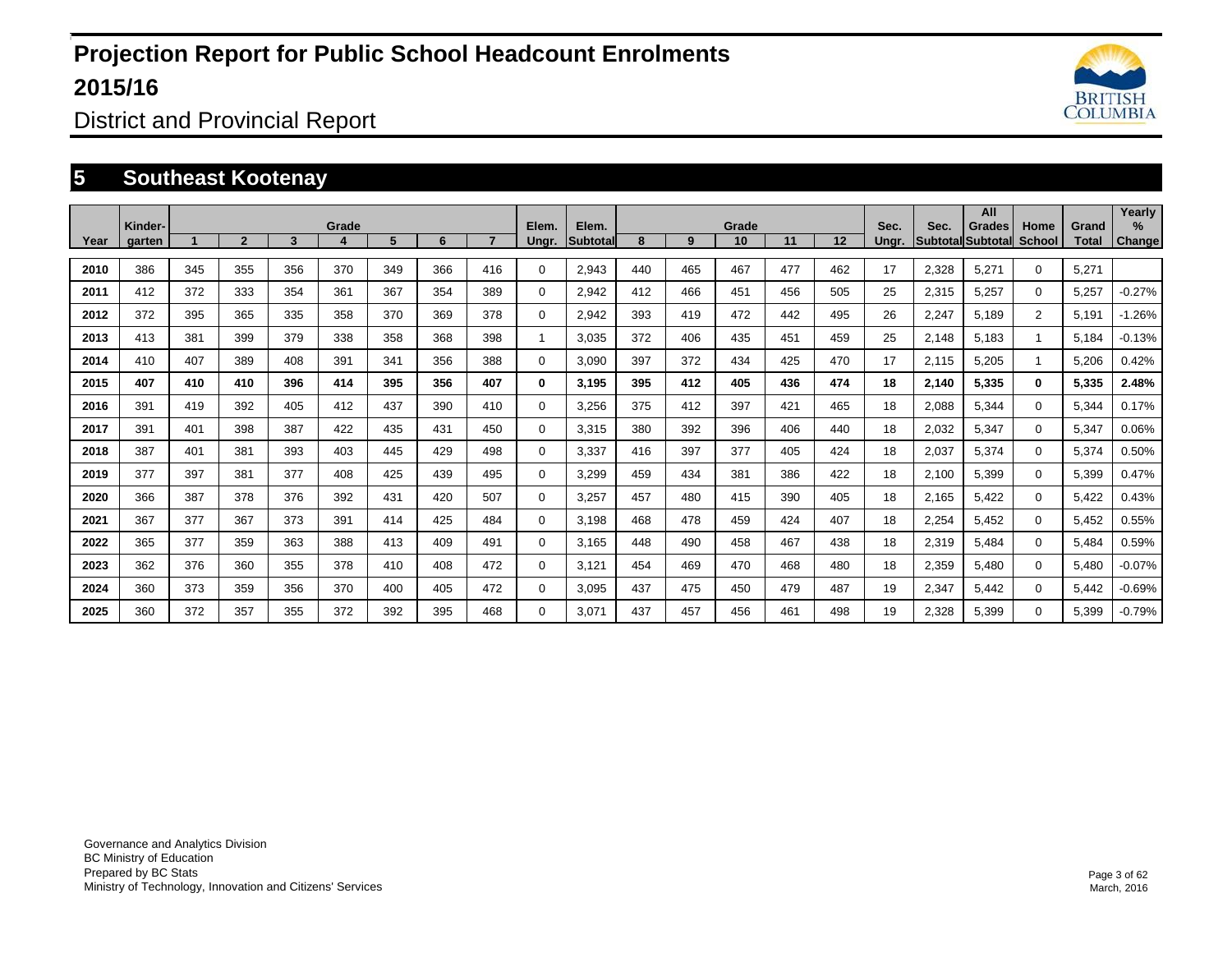

District and Provincial Report

### **6 Rocky Mountain**

|      | Kinder- |     |                |     | Grade |     |     |     | Elem.       | Elem.           |     |     | Grade |     |     | Sec.  | Sec.  | All<br><b>Grades</b>     | Home         | Grand | Yearly<br>$\%$ |
|------|---------|-----|----------------|-----|-------|-----|-----|-----|-------------|-----------------|-----|-----|-------|-----|-----|-------|-------|--------------------------|--------------|-------|----------------|
| Year | garten  |     | $\overline{2}$ | 3   |       | 5   | 6   |     | Ungr.       | <b>Subtotal</b> | 8   | 9   | 10    | 11  | 12  | Ungr. |       | <b>SubtotallSubtotal</b> | School       | Total | Change         |
| 2010 | 239     | 228 | 211            | 211 | 211   | 227 | 233 | 240 | 0           | 1,800           | 258 | 241 | 246   | 328 | 301 | 17    | 1,391 | 3,191                    |              | 3,192 |                |
| 2011 | 219     | 241 | 233            | 208 | 214   | 212 | 230 | 229 | $\mathbf 0$ | 1.786           | 237 | 256 | 240   | 240 | 314 | 25    | 1,312 | 3,098                    | $\mathbf{1}$ | 3,099 | $-2.91%$       |
| 2012 | 248     | 220 | 225            | 224 | 204   | 211 | 210 | 217 | $\mathbf 0$ | 1.759           | 217 | 236 | 264   | 241 | 261 | 9     | 1,228 | 2,987                    | $\mathbf 0$  | 2,987 | $-3.61%$       |
| 2013 | 249     | 253 | 214            | 227 | 231   | 199 | 210 | 206 | $\mathbf 0$ | 1,789           | 222 | 214 | 248   | 257 | 249 | 13    | 1,203 | 2,992                    |              | 2,993 | 0.20%          |
| 2014 | 260     | 245 | 241            | 216 | 231   | 234 | 192 | 220 | 0           | 1,839           | 204 | 218 | 219   | 242 | 281 | 3     | 1.167 | 3,006                    |              | 3,007 | 0.47%          |
| 2015 | 257     | 255 | 257            | 264 | 221   | 243 | 244 | 196 | 0           | 1,937           | 226 | 205 | 209   | 219 | 258 | 9     | 1,126 | 3,063                    | 6            | 3,069 | 2.06%          |
| 2016 | 229     | 243 | 256            | 295 | 236   | 240 | 233 | 198 | $\mathbf 0$ | 1,930           | 246 | 205 | 224   | 197 | 231 | 9     | 1.112 | 3.042                    | 6            | 3,048 | $-0.68%$       |
| 2017 | 247     | 216 | 241            | 293 | 264   | 256 | 230 | 190 | $\mathbf 0$ | 1,937           | 250 | 223 | 224   | 206 | 203 | 9     | 1,115 | 3,052                    | 6            | 3,058 | 0.33%          |
| 2018 | 249     | 232 | 214            | 276 | 263   | 287 | 247 | 187 | $\Omega$    | 1,955           | 240 | 228 | 243   | 206 | 208 | 9     | 1,134 | 3,089                    | 6            | 3,095 | 1.21%          |
| 2019 | 244     | 235 | 232            | 247 | 248   | 285 | 274 | 201 | $\mathbf 0$ | 1,966           | 237 | 219 | 248   | 223 | 210 | 9     | 1.146 | 3,112                    | 6            | 3,118 | 0.74%          |
| 2020 | 227     | 229 | 234            | 266 | 221   | 270 | 273 | 223 | $\mathbf 0$ | 1,943           | 253 | 216 | 239   | 227 | 225 | 9     | 1.169 | 3,112                    | 6            | 3,118 | 0.00%          |
| 2021 | 224     | 213 | 228            | 269 | 239   | 241 | 258 | 221 | 0           | 1,893           | 281 | 230 | 235   | 219 | 230 | 9     | 1,204 | 3,097                    | 6            | 3,103 | $-0.48%$       |
| 2022 | 225     | 212 | 213            | 262 | 242   | 260 | 231 | 210 | 0           | 1,855           | 280 | 256 | 250   | 216 | 223 | 9     | 1,234 | 3,089                    | 6            | 3,095 | $-0.26%$       |
| 2023 | 224     | 212 | 212            | 245 | 236   | 262 | 249 | 188 | 0           | 1.828           | 265 | 254 | 278   | 230 | 219 | 9     | 1,255 | 3,083                    | 6            | 3,089 | $-0.19%$       |
| 2024 | 225     | 211 | 212            | 244 | 221   | 256 | 252 | 203 | 0           | 1,824           | 238 | 241 | 278   | 254 | 230 | 9     | 1,250 | 3,074                    | 6            | 3,080 | $-0.29%$       |
| 2025 | 226     | 213 | 211            | 243 | 219   | 241 | 246 | 206 | $\Omega$    | 1.805           | 256 | 216 | 264   | 254 | 254 | 9     | 1.253 | 3,058                    | 6            | 3,064 | $-0.52%$       |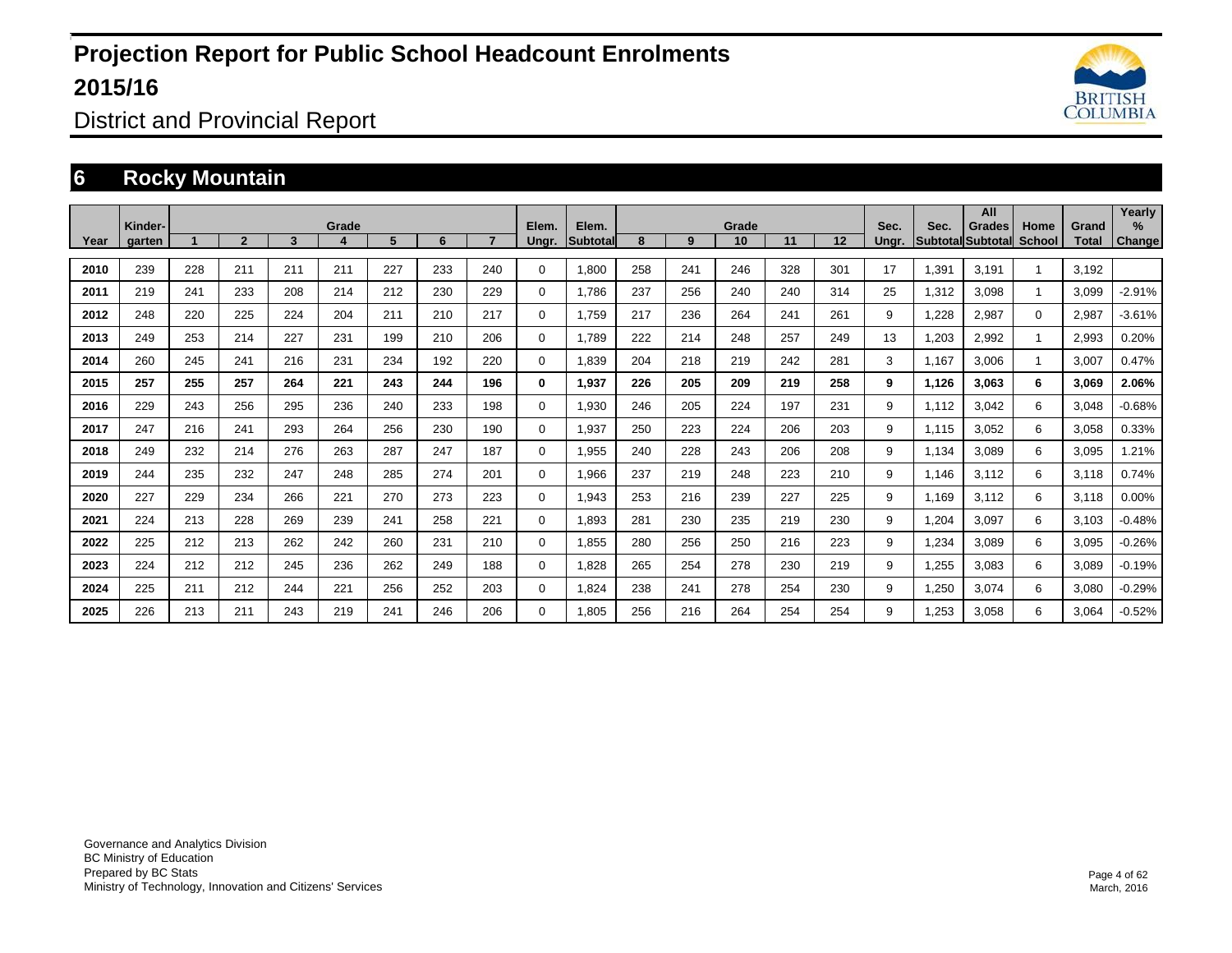

District and Provincial Report

#### **8 Kootenay Lake**

|      | Kinder- |     |                |     | Grade |     |     |     | Elem. | Elem.    |     |     | Grade |     |     | Sec.  | Sec.  | All<br><b>Grades</b> | Home   | Grand | Yearly<br>% |
|------|---------|-----|----------------|-----|-------|-----|-----|-----|-------|----------|-----|-----|-------|-----|-----|-------|-------|----------------------|--------|-------|-------------|
| Year | aarten  |     | $\overline{2}$ | 3   |       | 5   | 6   |     | Ungr. | Subtotal | 8   | 9   | 10    | 11  | 12  | Ungr. |       | Subtotal Subtotal    | School | Total | Change      |
| 2010 | 320     | 352 | 341            | 312 | 315   | 353 | 352 | 382 | 0     | 2,727    | 383 | 432 | 479   | 526 | 621 | 249   | 2,690 | 5,417                |        | 5,418 |             |
| 2011 | 309     | 316 | 353            | 340 | 326   | 321 | 371 | 370 | 0     | 2,706    | 393 | 397 | 430   | 445 | 544 | 224   | 2,433 | 5,139                |        | 5,140 | $-5.13%$    |
| 2012 | 371     | 331 | 323            | 368 | 343   | 328 | 362 | 380 | 0     | 2,806    | 377 | 417 | 419   | 415 | 640 | 312   | 2,580 | 5,386                | 112    | 5,498 | 6.96%       |
| 2013 | 341     | 370 | 338            | 321 | 364   | 352 | 323 | 358 | 0     | 2,767    | 377 | 391 | 405   | 405 | 449 | 390   | 2,417 | 5,184                | 119    | 5,303 | $-3.55%$    |
| 2014 | 344     | 329 | 369            | 340 | 307   | 357 | 353 | 332 | 0     | 2,731    | 347 | 406 | 384   | 400 | 439 | 373   | 2,349 | 5,080                | 96     | 5,176 | $-2.39%$    |
| 2015 | 291     | 355 | 338            | 370 | 335   | 315 | 361 | 352 | 1     | 2,718    | 337 | 377 | 411   | 409 | 431 | 227   | 2,192 | 4,910                | 125    | 5,035 | $-2.72%$    |
| 2016 | 271     | 347 | 327            | 353 | 328   | 317 | 371 | 370 |       | 2,685    | 360 | 353 | 394   | 423 | 449 | 227   | 2,206 | 4,891                | 124    | 5,015 | $-0.40%$    |
| 2017 | 270     | 323 | 319            | 342 | 314   | 310 | 373 | 381 |       | 2,633    | 380 | 376 | 366   | 400 | 456 | 227   | 2,205 | 4,838                | 122    | 4,960 | $-1.10%$    |
| 2018 | 268     | 322 | 297            | 334 | 304   | 296 | 365 | 383 |       | 2,570    | 391 | 397 | 389   | 374 | 434 | 229   | 2,214 | 4,784                | 120    | 4,904 | $-1.13%$    |
| 2019 | 273     | 319 | 296            | 311 | 296   | 287 | 349 | 375 |       | 2,507    | 393 | 409 | 411   | 394 | 407 | 229   | 2,243 | 4,750                | 119    | 4,869 | $-0.71%$    |
| 2020 | 289     | 326 | 294            | 311 | 277   | 281 | 339 | 358 |       | 2,476    | 384 | 411 | 424   | 416 | 424 | 228   | 2,287 | 4,763                | 118    | 4,881 | 0.25%       |
| 2021 | 287     | 343 | 301            | 310 | 277   | 264 | 332 | 348 |       | 2,463    | 368 | 402 | 427   | 430 | 447 | 228   | 2,302 | 4,765                | 118    | 4,883 | 0.04%       |
| 2022 | 286     | 341 | 316            | 316 | 276   | 263 | 311 | 342 |       | 2,452    | 358 | 385 | 418   | 433 | 463 | 232   | 2,289 | 4,741                | 117    | 4,858 | $-0.51%$    |
| 2023 | 284     | 340 | 314            | 332 | 281   | 262 | 311 | 321 |       | 2,446    | 352 | 376 | 401   | 424 | 466 | 234   | 2,253 | 4,699                | 117    | 4,816 | $-0.86%$    |
| 2024 | 287     | 339 | 313            | 329 | 295   | 268 | 311 | 321 |       | 2,464    | 330 | 369 | 391   | 408 | 459 | 235   | 2,192 | 4,656                | 116    | 4,772 | $-0.91%$    |
| 2025 | 290     | 342 | 312            | 328 | 294   | 281 | 317 | 321 |       | 2.486    | 330 | 347 | 384   | 397 | 443 | 235   | 2,136 | 4,622                | 116    | 4,738 | $-0.71%$    |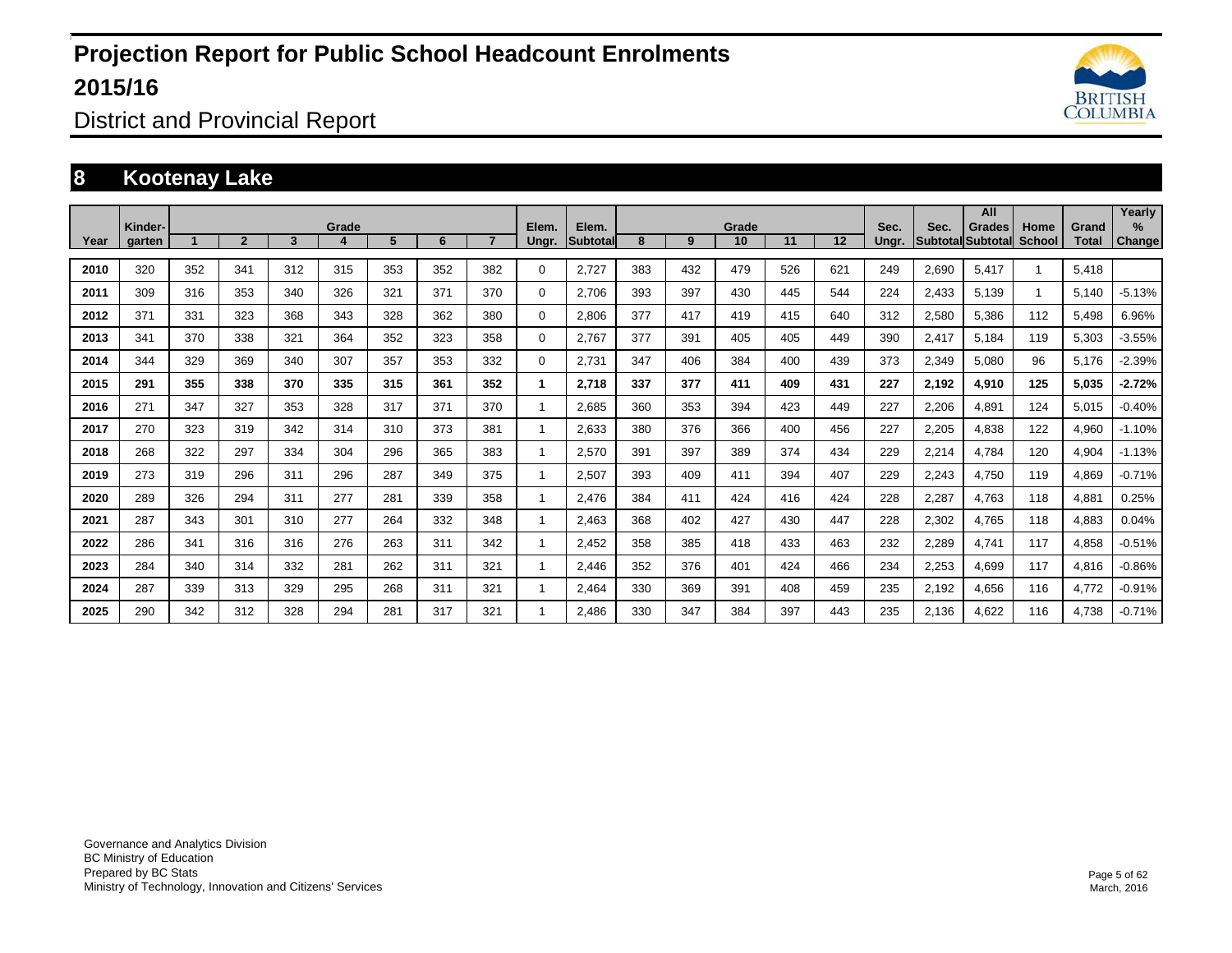

District and Provincial Report

#### **10 Arrow Lakes**

|      | Kinder- |    |                |    | Grade |    |    |    | Elem.       | Elem.           |    |    | Grade |    |    | Sec.                 | Sec. | All<br>Grades     | Home          | Grand | Yearly<br>%   |
|------|---------|----|----------------|----|-------|----|----|----|-------------|-----------------|----|----|-------|----|----|----------------------|------|-------------------|---------------|-------|---------------|
| Year | garten  |    | $\overline{2}$ | 3  | 4     | 5  | 6  |    | Ungr.       | <b>Subtotal</b> | 8  | 9  | 10    | 11 | 12 | Ungr.                |      | Subtotal Subtotal | <b>School</b> | Total | <b>Change</b> |
| 2010 | 29      | 41 | 35             | 35 | 35    | 36 | 50 | 48 | $\Omega$    | 309             | 35 | 41 | 57    | 52 | 65 | $\overline{2}$       | 252  | 561               | $\Omega$      | 561   |               |
| 2011 | 40      | 25 | 36             | 32 | 34    | 33 | 35 | 50 | 0           | 285             | 51 | 35 | 36    | 55 | 52 | 5                    | 234  | 519               | $\mathbf 0$   | 519   | $-7.49%$      |
| 2012 | 42      | 37 | 25             | 38 | 35    | 37 | 30 | 37 | 0           | 281             | 46 | 51 | 31    | 38 | 51 | 6                    | 223  | 504               | $\mathbf 0$   | 504   | $-2.89%$      |
| 2013 | 30      | 42 | 35             | 22 | 40    | 34 | 36 | 36 | $\mathbf 0$ | 275             | 33 | 47 | 48    | 25 | 41 | 4                    | 198  | 473               | $\mathbf 0$   | 473   | $-6.15%$      |
| 2014 | 31      | 28 | 40             | 35 | 30    | 38 | 33 | 40 | $\mathbf 0$ | 275             | 35 | 35 | 45    | 41 | 25 | 1                    | 182  | 457               | $\Omega$      | 457   | $-3.38%$      |
| 2015 | 25      | 28 | 27             | 41 | 31    | 31 | 41 | 35 | 0           | 259             | 40 | 32 | 31    | 41 | 45 | $\blacktriangleleft$ | 190  | 449               | $\mathbf{0}$  | 449   | $-1.75%$      |
| 2016 | 25      | 19 | 23             | 51 | 42    | 39 | 30 | 21 | $\mathbf 0$ | 250             | 49 | 44 | 26    | 35 | 50 | 1                    | 205  | 455               | $\Omega$      | 455   | 1.34%         |
| 2017 | 19      | 19 | 15             | 43 | 53    | 54 | 38 | 15 | $\mathbf 0$ | 256             | 30 | 55 | 35    | 29 | 44 | 1                    | 194  | 450               | $\mathbf 0$   | 450   | $-1.10%$      |
| 2018 | 22      | 15 | 15             | 29 | 44    | 67 | 52 | 19 | $\mathbf 0$ | 263             | 22 | 33 | 44    | 40 | 37 |                      | 177  | 440               | $\Omega$      | 440   | $-2.22%$      |
| 2019 | 26      | 17 | 12             | 29 | 30    | 56 | 65 | 26 | $\mathbf 0$ | 261             | 27 | 24 | 28    | 49 | 47 |                      | 176  | 437               | $\mathbf 0$   | 437   | $-0.68%$      |
| 2020 | 22      | 20 | 14             | 23 | 30    | 38 | 54 | 33 | $\mathbf 0$ | 234             | 38 | 32 | 21    | 33 | 60 |                      | 185  | 419               | $\mathbf 0$   | 419   | $-4.12%$      |
| 2021 | 22      | 17 | 16             | 26 | 23    | 38 | 37 | 27 | $\mathbf 0$ | 206             | 46 | 43 | 27    | 25 | 44 | 1                    | 186  | 392               | $\Omega$      | 392   | $-6.44%$      |
| 2022 | 22      | 17 | 13             | 31 | 26    | 29 | 37 | 19 | $\mathbf 0$ | 194             | 39 | 53 | 36    | 31 | 34 |                      | 194  | 388               | $\mathbf 0$   | 388   | $-1.02%$      |
| 2023 | 23      | 17 | 13             | 25 | 32    | 33 | 28 | 19 | $\mathbf 0$ | 190             | 27 | 45 | 44    | 41 | 40 |                      | 198  | 388               | $\mathbf 0$   | 388   | 0.00%         |
| 2024 | 24      | 18 | 13             | 26 | 26    | 40 | 32 | 14 | $\mathbf 0$ | 193             | 27 | 31 | 38    | 51 | 52 |                      | 200  | 393               | $\mathbf 0$   | 393   | 1.29%         |
| 2025 | 25      | 18 | 14             | 25 | 27    | 33 | 39 | 16 | $\mathbf 0$ | 197             | 22 | 32 | 28    | 45 | 65 |                      | 193  | 390               | $\mathbf 0$   | 390   | $-0.76%$      |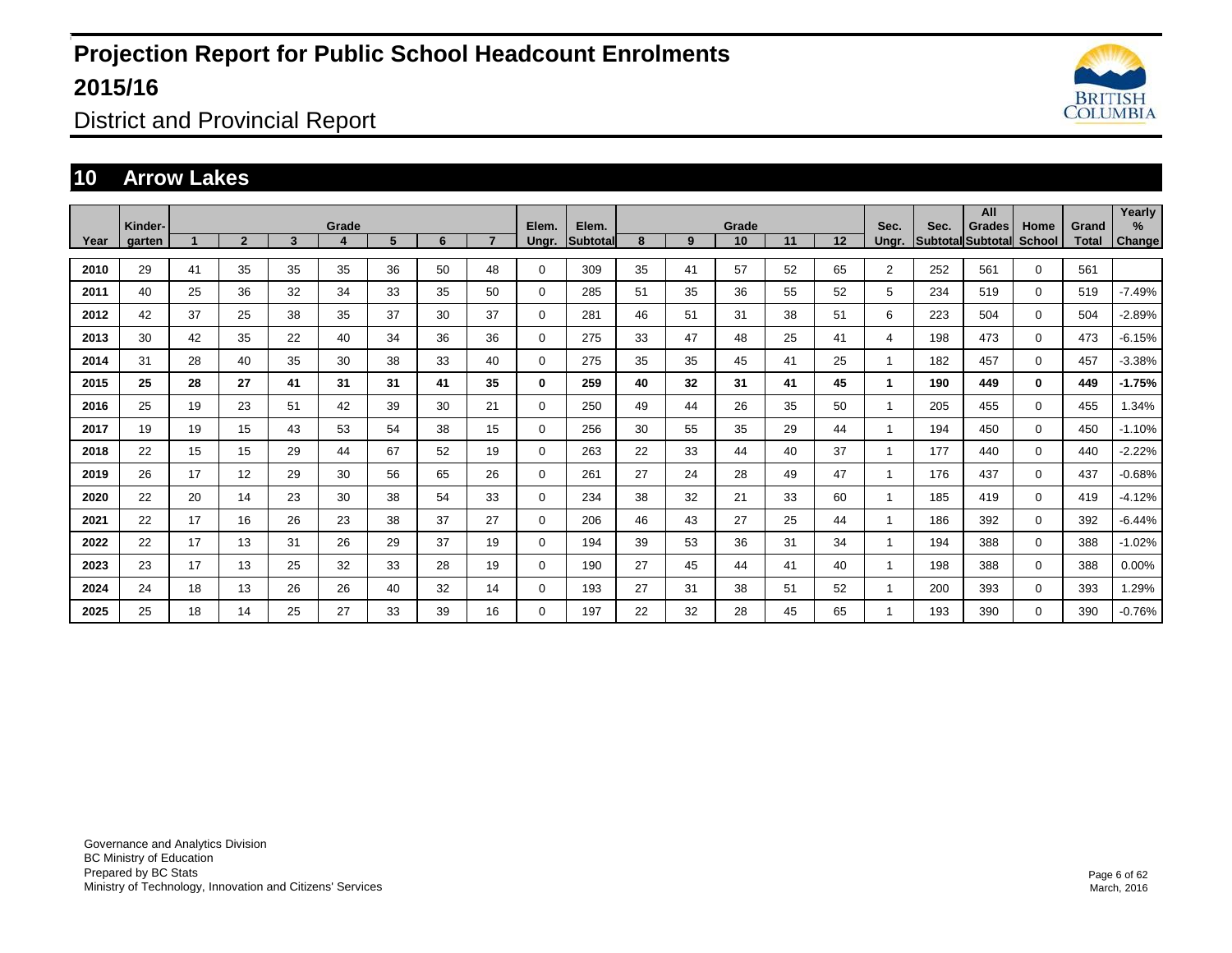

District and Provincial Report

#### **19 Revelstoke**

|      | Kinder- |     |                |    | Grade |     |    |     | Elem.       | Elem.           |     |     | Grade |    |    | Sec.           | Sec. | All<br><b>Grades</b> | Home           | Grand | Yearly<br>% |
|------|---------|-----|----------------|----|-------|-----|----|-----|-------------|-----------------|-----|-----|-------|----|----|----------------|------|----------------------|----------------|-------|-------------|
| Year | garten  |     | $\overline{2}$ | 3  | 4     | 5   | 6  |     | Ungr.       | <b>Subtotal</b> | 8   | 9   | 10    | 11 | 12 | Ungr.          |      | Subtotal Subtotal    | <b>School</b>  | Total | Change      |
| 2010 | 79      | 61  | 77             | 70 | 82    | 71  | 62 | 79  | $\Omega$    | 581             | 87  | 89  | 91    | 92 | 81 | 5              | 445  | 1.026                | $\overline{2}$ | 1,028 |             |
| 2011 | 86      | 87  | 57             | 74 | 65    | 83  | 69 | 62  | 0           | 583             | 81  | 83  | 88    | 99 | 89 | 6              | 446  | 1.029                | 3              | 1,032 | 0.39%       |
| 2012 | 75      | 88  | 78             | 57 | 74    | 66  | 75 | 71  | 0           | 584             | 69  | 83  | 89    | 90 | 91 | 6              | 428  | 1,012                | $\Omega$       | 1,012 | $-1.94%$    |
| 2013 | 64      | 68  | 87             | 73 | 55    | 72  | 64 | 76  | 0           | 559             | 65  | 71  | 79    | 86 | 86 | $\overline{2}$ | 389  | 948                  | $\mathbf 0$    | 948   | $-6.32%$    |
| 2014 | 78      | 59  | 70             | 84 | 76    | 57  | 78 | 64  | 0           | 566             | 74  | 66  | 70    | 78 | 75 | $\overline{2}$ | 365  | 931                  | $\Omega$       | 931   | $-1.79%$    |
| 2015 | 63      | 81  | 58             | 76 | 86    | 74  | 61 | 75  | 0           | 574             | 70  | 68  | 68    | 74 | 81 |                | 362  | 936                  | $\mathbf{0}$   | 936   | 0.54%       |
| 2016 | 73      | 93  | 66             | 67 | 102   | 69  | 62 | 81  | $\mathbf 0$ | 613             | 80  | 58  | 72    | 73 | 78 |                | 362  | 975                  | $\Omega$       | 975   | 4.17%       |
| 2017 | 61      | 107 | 74             | 76 | 91    | 82  | 59 | 84  | $\mathbf 0$ | 634             | 87  | 66  | 62    | 75 | 74 |                | 365  | 999                  | 0              | 999   | 2.46%       |
| 2018 | 64      | 90  | 86             | 85 | 102   | 73  | 69 | 77  | 0           | 646             | 89  | 72  | 70    | 65 | 76 |                | 373  | 1,019                | $\Omega$       | 1,019 | 2.00%       |
| 2019 | 72      | 94  | 72             | 98 | 113   | 81  | 61 | 91  | $\mathbf 0$ | 682             | 82  | 73  | 76    | 73 | 67 |                | 372  | 1,054                | 0              | 1,054 | 3.43%       |
| 2020 | 70      | 105 | 75             | 83 | 131   | 90  | 68 | 80  | $\mathbf 0$ | 702             | 97  | 68  | 78    | 79 | 74 |                | 397  | 1,099                | $\Omega$       | 1,099 | 4.27%       |
| 2021 | 70      | 102 | 85             | 87 | 111   | 104 | 76 | 90  | $\mathbf 0$ | 725             | 85  | 80  | 72    | 81 | 80 |                | 399  | 1,124                | 0              | 1,124 | 2.27%       |
| 2022 | 69      | 103 | 82             | 97 | 116   | 89  | 87 | 100 | $\mathbf 0$ | 743             | 96  | 71  | 85    | 76 | 83 |                | 412  | 1,155                | 0              | 1,155 | 2.76%       |
| 2023 | 69      | 102 | 83             | 95 | 131   | 93  | 75 | 115 | $\mathbf 0$ | 763             | 107 | 79  | 75    | 88 | 78 |                | 428  | 1,191                | 0              | 1,191 | 3.12%       |
| 2024 | 68      | 101 | 82             | 96 | 127   | 104 | 78 | 98  | $\mathbf 0$ | 754             | 122 | 88  | 84    | 79 | 89 |                | 463  | 1,217                | 0              | 1.217 | 2.18%       |
| 2025 | 67      | 100 | 82             | 95 | 129   | 101 | 88 | 103 | $\mathbf 0$ | 765             | 105 | 101 | 94    | 88 | 82 |                | 471  | 1,236                | 0              | 1,236 | 1.56%       |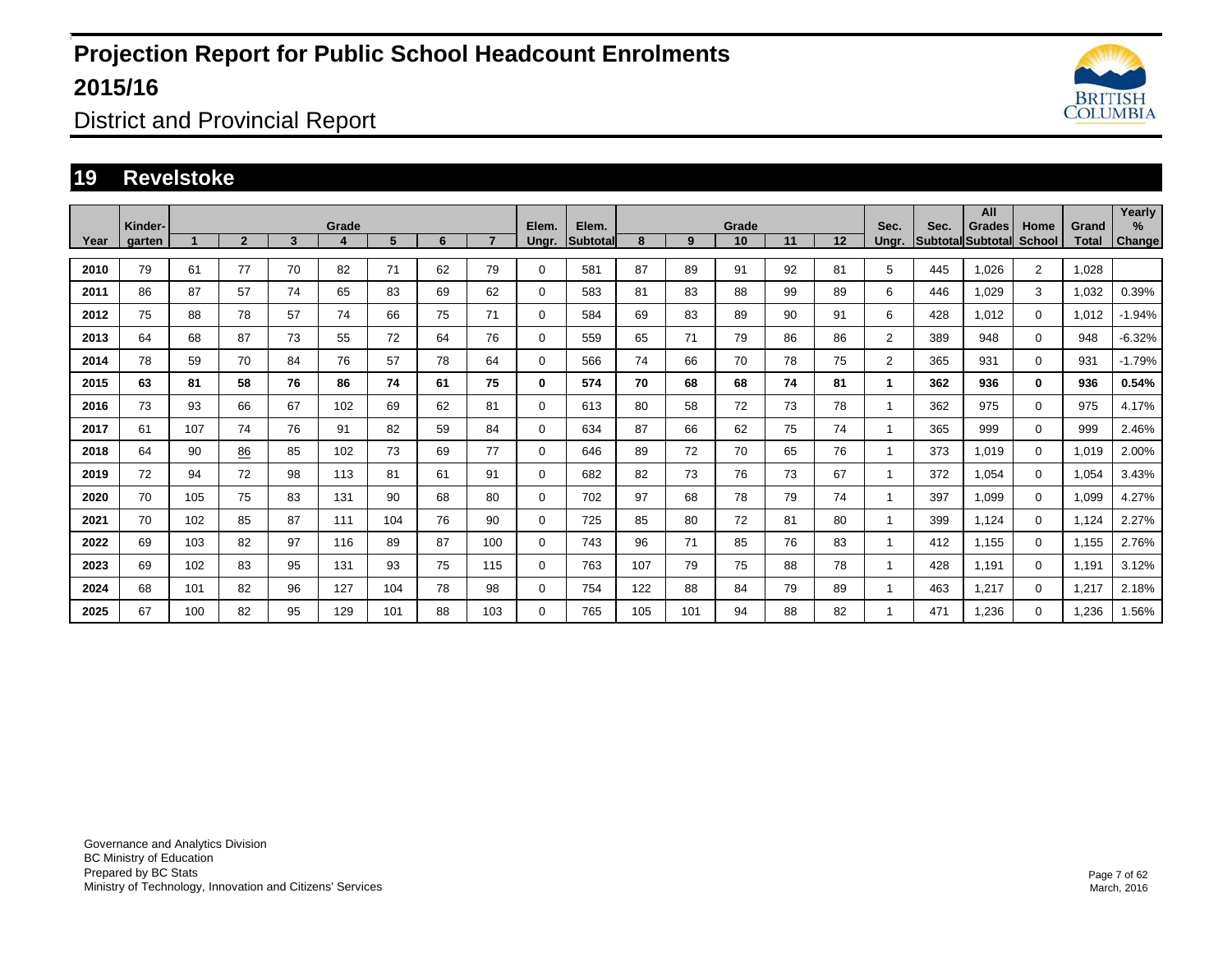

District and Provincial Report

#### **20 Kootenay-Columbia**

|      | Kinder- |     |              |     | Grade |     |     |     | Elem.       | Elem.            |     |     | Grade |     |     | Sec.           | Sec.  | All<br>Grades            | Home                 | Grand | Yearly<br>$\%$ |
|------|---------|-----|--------------|-----|-------|-----|-----|-----|-------------|------------------|-----|-----|-------|-----|-----|----------------|-------|--------------------------|----------------------|-------|----------------|
| Year | garten  |     | $\mathbf{2}$ | 3   |       | 5   | 6   |     | Ungr.       | <b>Subtotall</b> | 8   | 9   | 10    | 11  | 12  | Ungr.          |       | <b>Subtotal Subtotal</b> | School               | Total | <b>Change</b>  |
| 2010 | 263     | 244 | 252          | 237 | 285   | 271 | 284 | 302 | $\Omega$    | 2,138            | 326 | 363 | 381   | 394 | 415 | $\overline{2}$ | 1,881 | 4,019                    | 4                    | 4,023 |                |
| 2011 | 274     | 275 | 251          | 264 | 233   | 282 | 269 | 284 | $\Omega$    | 2,132            | 319 | 351 | 374   | 371 | 380 | 0              | 1,795 | 3,927                    | $\blacktriangleleft$ | 3,928 | $-2.36%$       |
| 2012 | 275     | 273 | 270          | 243 | 271   | 237 | 287 | 271 | $\Omega$    | 2.127            | 314 | 312 | 352   | 339 | 381 | 0              | 1,698 | 3,825                    | $\mathbf 0$          | 3,825 | $-2.62%$       |
| 2013 | 287     | 270 | 268          | 269 | 242   | 266 | 240 | 293 | $\Omega$    | 2,135            | 289 | 315 | 344   | 316 | 319 | 0              | 1,583 | 3,718                    | $\Omega$             | 3,718 | $-2.80%$       |
| 2014 | 235     | 285 | 273          | 270 | 270   | 234 | 281 | 240 | $\Omega$    | 2,088            | 300 | 267 | 307   | 322 | 363 | 3              | 1,562 | 3,650                    | $\Omega$             | 3,650 | $-1.83%$       |
| 2015 | 257     | 244 | 278          | 285 | 287   | 263 | 248 | 280 | 0           | 2,142            | 267 | 299 | 289   | 317 | 333 | $\mathbf{2}$   | 1,507 | 3,649                    | $\overline{2}$       | 3,651 | 0.03%          |
| 2016 | 272     | 266 | 277          | 316 | 292   | 249 | 261 | 292 | $\mathbf 0$ | 2,225            | 251 | 280 | 301   | 301 | 335 | $\overline{2}$ | 1,470 | 3,695                    | $\overline{2}$       | 3,697 | 1.26%          |
| 2017 | 244     | 279 | 300          | 315 | 325   | 254 | 247 | 308 | $\Omega$    | 2,272            | 262 | 264 | 282   | 308 | 314 | $\overline{2}$ | 1,432 | 3,704                    | $\overline{2}$       | 3,706 | 0.24%          |
| 2018 | 236     | 251 | 315          | 340 | 323   | 281 | 252 | 292 | $\mathbf 0$ | 2,290            | 276 | 275 | 265   | 289 | 318 | $\overline{2}$ | 1.425 | 3.715                    | $\overline{2}$       | 3.717 | 0.30%          |
| 2019 | 230     | 244 | 284          | 356 | 348   | 280 | 278 | 297 | 0           | 2,317            | 263 | 290 | 276   | 274 | 302 | $\overline{2}$ | 1.407 | 3.724                    | $\overline{2}$       | 3.726 | 0.24%          |
| 2020 | 230     | 238 | 276          | 322 | 364   | 301 | 277 | 328 | $\Omega$    | 2,336            | 267 | 276 | 290   | 284 | 286 | $\overline{2}$ | 1,405 | 3,741                    | 2                    | 3,743 | 0.46%          |
| 2021 | 231     | 239 | 270          | 314 | 330   | 315 | 298 | 326 | 0           | 2,323            | 294 | 281 | 277   | 298 | 293 | $\overline{2}$ | 1.445 | 3.768                    | $\overline{2}$       | 3.770 | 0.72%          |
| 2022 | 232     | 240 | 271          | 307 | 322   | 286 | 311 | 351 | 0           | 2.320            | 293 | 308 | 282   | 286 | 307 | $\overline{2}$ | 1.478 | 3,798                    | $\overline{2}$       | 3.800 | 0.80%          |
| 2023 | 232     | 241 | 272          | 309 | 316   | 279 | 283 | 366 | $\mathbf 0$ | 2,298            | 315 | 307 | 309   | 289 | 298 | $\overline{2}$ | 1,520 | 3,818                    | 2                    | 3,820 | 0.53%          |
| 2024 | 234     | 241 | 274          | 310 | 317   | 273 | 277 | 334 | 0           | 2,260            | 328 | 330 | 309   | 316 | 300 | $\overline{2}$ | 1.585 | 3,845                    | 2                    | 3.847 | 0.71%          |
| 2025 | 236     | 243 | 275          | 313 | 319   | 274 | 271 | 327 | $\Omega$    | 2,258            | 301 | 345 | 331   | 317 | 324 | $\overline{2}$ | 1.620 | 3,878                    | 2                    | 3,880 | 0.86%          |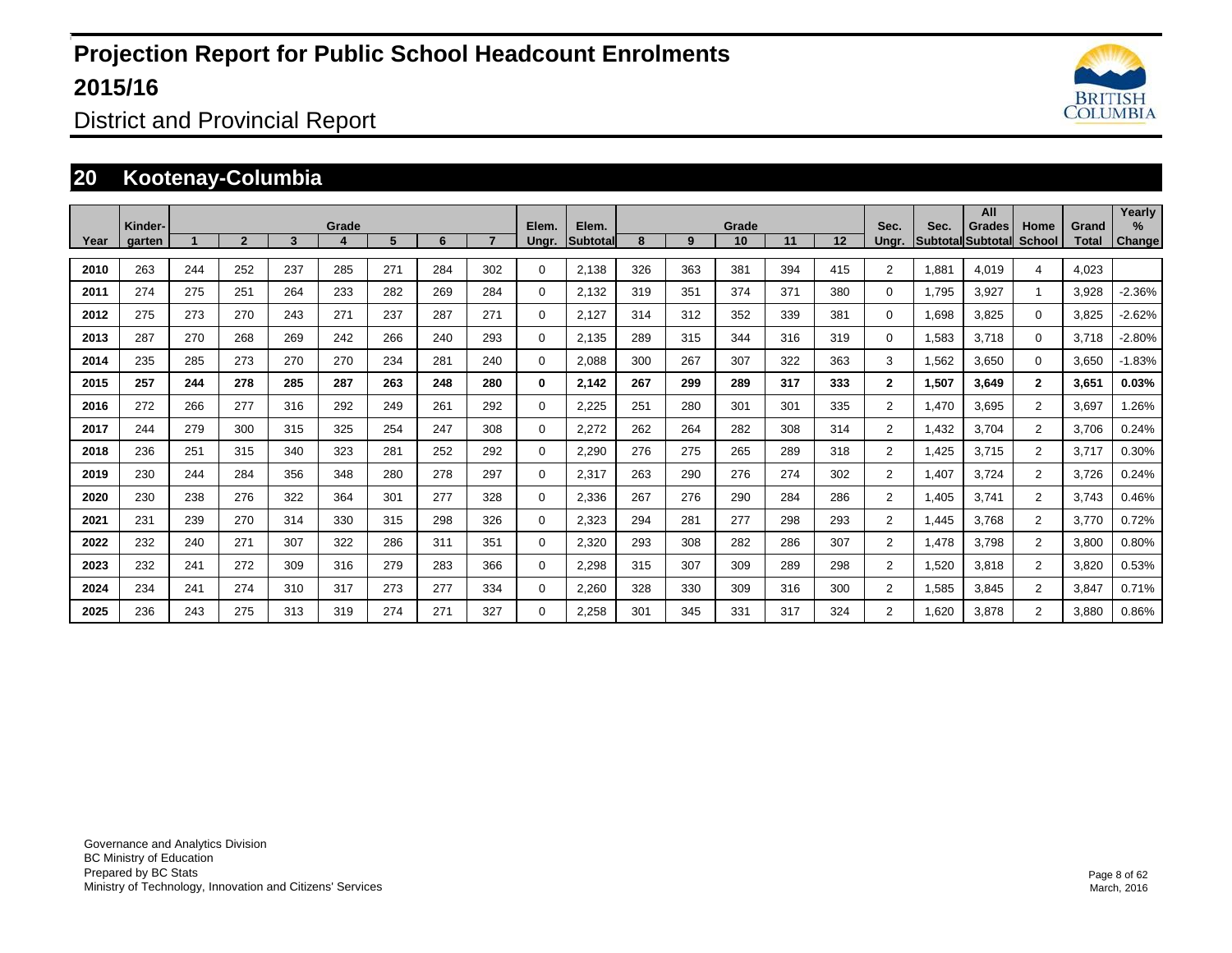

District and Provincial Report

#### **22 Vernon**

|      | Kinder- |     |                |     | Grade |     |     |     | Elem.       | Elem.           |     |     | Grade |     |     | Sec.  | Sec.  | All<br>Grades     | Home   | Grand | Yearly<br>$\%$ |
|------|---------|-----|----------------|-----|-------|-----|-----|-----|-------------|-----------------|-----|-----|-------|-----|-----|-------|-------|-------------------|--------|-------|----------------|
| Year | garten  |     | $\overline{2}$ | 3   | 4     | 5   | 6   |     | Ungr.       | <b>Subtotal</b> | 8   | 9   | 10    | 11  | 12  | Ungr. |       | Subtotal Subtotal | School | Total | Change         |
| 2010 | 580     | 556 | 597            | 567 | 590   | 562 | 610 | 641 | $\Omega$    | 4.703           | 674 | 686 | 791   | 784 | 802 | 38    | 3.775 | 8.478             | 5      | 8.483 |                |
| 2011 | 516     | 598 | 558            | 584 | 570   | 596 | 556 | 624 | 0           | 4,602           | 662 | 683 | 697   | 779 | 744 | 27    | 3,592 | 8,194             | 6      | 8,200 | $-3.34%$       |
| 2012 | 554     | 525 | 592            | 559 | 587   | 571 | 608 | 553 | $\Omega$    | 4,549           | 661 | 666 | 690   | 691 | 706 | 23    | 3,437 | 7,986             | 5      | 7,991 | $-2.55%$       |
| 2013 | 570     | 573 | 548            | 593 | 573   | 585 | 563 | 611 | 0           | 4,616           | 598 | 657 | 662   | 678 | 635 | 34    | 3,264 | 7,880             | 5      | 7,885 | $-1.33%$       |
| 2014 | 609     | 598 | 583            | 552 | 595   | 584 | 602 | 590 | $\Omega$    | 4,713           | 644 | 625 | 678   | 675 | 635 | 20    | 3,277 | 7,990             | 5      | 7,995 | 1.40%          |
| 2015 | 553     | 645 | 606            | 595 | 587   | 612 | 597 | 637 | 0           | 4,832           | 625 | 679 | 631   | 687 | 644 | 27    | 3.293 | 8,125             | 6      | 8,131 | 1.70%          |
| 2016 | 559     | 626 | 588            | 630 | 641   | 603 | 606 | 629 | 0           | 4,882           | 638 | 667 | 634   | 686 | 616 | 27    | 3,268 | 8,150             | 6      | 8,156 | 0.31%          |
| 2017 | 552     | 630 | 568            | 610 | 677   | 656 | 596 | 638 | $\Omega$    | 4,927           | 632 | 682 | 620   | 678 | 600 | 27    | 3,239 | 8,166             | 6      | 8,172 | 0.20%          |
| 2018 | 537     | 620 | 570            | 588 | 653   | 689 | 646 | 626 | 0           | 4,929           | 639 | 674 | 633   | 667 | 596 | 27    | 3,236 | 8,165             | 6      | 8,171 | $-0.01%$       |
| 2019 | 550     | 606 | 563            | 591 | 631   | 667 | 678 | 678 | $\Omega$    | 4,964           | 629 | 682 | 626   | 678 | 584 | 27    | 3,226 | 8,190             | 6      | 8,196 | 0.31%          |
| 2020 | 562     | 620 | 551            | 585 | 636   | 645 | 657 | 712 | $\mathbf 0$ | 4,968           | 679 | 671 | 634   | 671 | 591 | 27    | 3,273 | 8,241             | 6      | 8,247 | 0.62%          |
| 2021 | 571     | 635 | 564            | 573 | 630   | 651 | 636 | 690 | 0           | 4,950           | 712 | 723 | 623   | 678 | 587 | 27    | 3,350 | 8,300             | 6      | 8,306 | 0.72%          |
| 2022 | 579     | 646 | 579            | 588 | 618   | 646 | 643 | 671 | 0           | 4,970           | 693 | 760 | 669   | 668 | 591 | 28    | 3,409 | 8,379             | 6      | 8,385 | 0.95%          |
| 2023 | 591     | 655 | 589            | 603 | 635   | 635 | 639 | 679 | $\mathbf 0$ | 5.026           | 675 | 740 | 703   | 714 | 584 | 28    | 3.444 | 8,470             | 6      | 8,476 | 1.09%          |
| 2024 | 603     | 668 | 597            | 613 | 652   | 653 | 629 | 675 | 0           | 5,090           | 683 | 721 | 688   | 749 | 618 | 28    | 3,487 | 8,577             | 6      | 8,583 | 1.26%          |
| 2025 | 608     | 681 | 608            | 621 | 662   | 669 | 646 | 664 | 0           | 5,159           | 678 | 729 | 671   | 736 | 650 | 28    | 3,492 | 8,651             | 6      | 8,657 | 0.86%          |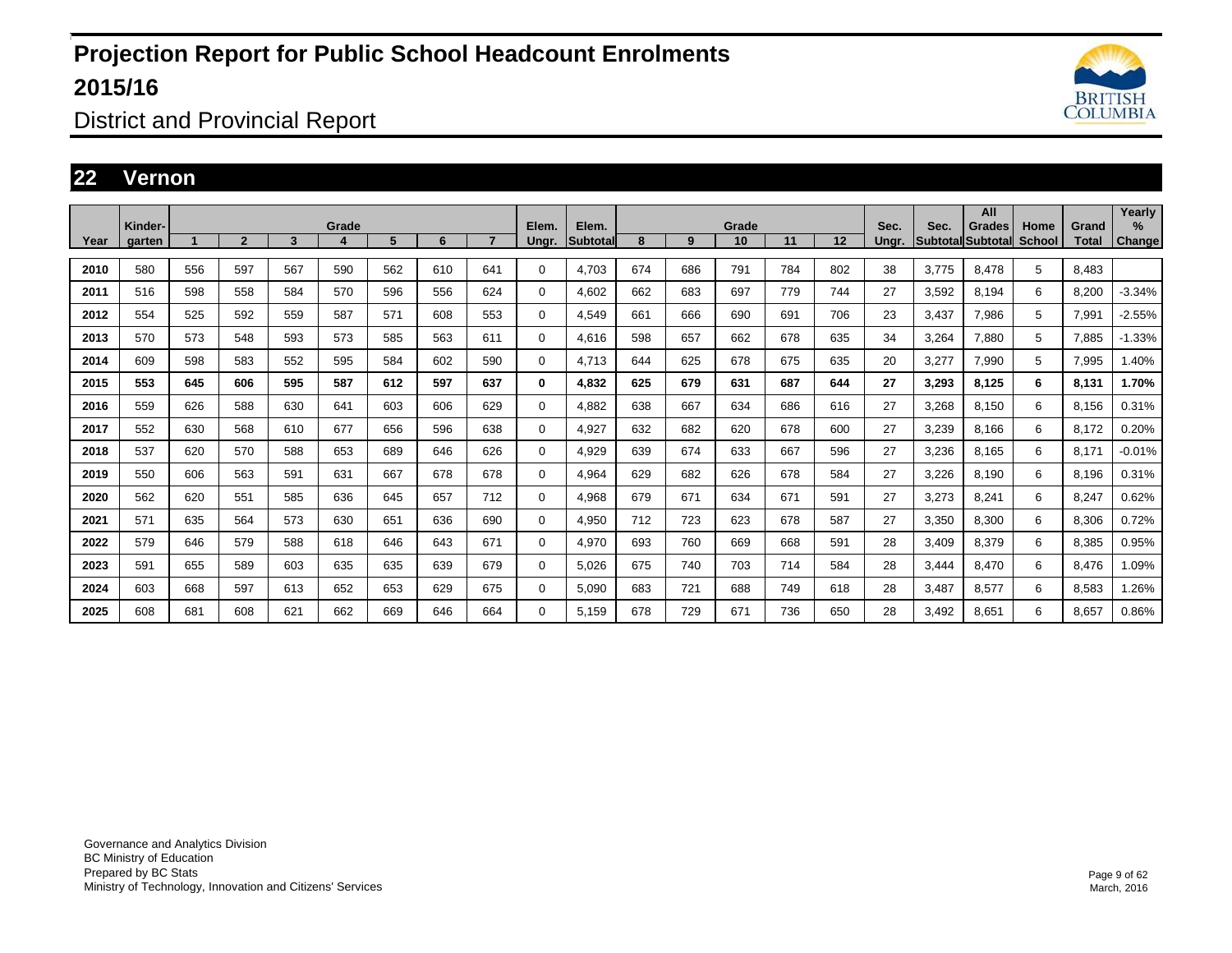

District and Provincial Report

### **23 Central Okanagan**

| Year | Kinder-<br>garten |       | $\overline{2}$ | 3     | Grade | 5     | 6     |       | Elem.<br>Unar. | Elem.<br><b>Subtotal</b> | 8     | 9     | Grade<br>10 | 11    | 12     | Sec.<br>Unar. | Sec.  | All<br>Grades<br><b>SubtotallSubtotall</b> | Home<br>School | Grand<br>Total | Yearly<br>%<br>Change |
|------|-------------------|-------|----------------|-------|-------|-------|-------|-------|----------------|--------------------------|-------|-------|-------------|-------|--------|---------------|-------|--------------------------------------------|----------------|----------------|-----------------------|
| 2010 | 1,385             | 1,422 | 1,480          | 1,472 | 1,511 | ,525  | 1,606 | 1,561 | $\Omega$       | 11,962                   | 1,802 | 1,771 | 1,945       | 1,965 | 2,040  | 129           | 9,652 | 21,614                                     | 11             | 21,625         |                       |
| 2011 | A68.              | 1,427 | 1,448          | 1,501 | 1,520 | 1,534 | 1,563 | 1,620 | $\Omega$       | 12,081                   | 1,602 | 1,824 | 1,835       | .936  | 2,022  | 34            | 9,253 | 21,334                                     | 9              | 21,343         | $-1.30%$              |
| 2012 | 1,532             | 1,456 | 1.436          | 1,446 | 1,501 | 1,503 | 1,537 | 1.607 | $\Omega$       | 12,018                   | 1,655 | 1,623 | 1,872       | .848  | 1,946  | 82            | 9.026 | 21.044                                     | $\overline{7}$ | 21,051         | $-1.37%$              |
| 2013 | 1,574             | 1,562 | 1,483          | 1,468 | 1,446 | 1,511 | 1,542 | 1,569 | $\Omega$       | 12,155                   | 1,637 | 1,687 | 1,692       | 1,903 | 869. ا | 81            | 8,869 | 21,024                                     | 5              | 21,029         | $-0.10%$              |
| 2014 | 1,583             | 1,576 | 1,590          | 1,480 | 1,503 | 1,488 | 1,527 | 1,599 | $\Omega$       | 12,346                   | 1,603 | 1,642 | 1,720       | 1,702 | 1,932  | 89            | 8,688 | 21,034                                     | 12             | 21,046         | 0.08%                 |
| 2015 | 1,538             | 1,640 | 1,618          | 1,634 | 1,515 | 1,558 | 1,512 | 1,584 | 0              | 12,599                   | ,652  | 1,669 | 1,728       | 1,744 | 1,763  | 39            | 8,595 | 21,194                                     | 11             | 21,205         | 0.76%                 |
| 2016 | 1,519             | 1,623 | 1,638          | 1,673 | .543  | 806,1 | 1,570 | 1,618 | 0              | 12,792                   | ,607  | 1,668 | 1,770       | 1.756 | 1,757  | 39            | 8,597 | 21.389                                     | 11             | 21.400         | 0.92%                 |
| 2017 | 1.469             | 1,598 | 1,613          | 1,687 | 1,573 | 1,633 | 1,618 | 1.679 | 0              | 12,870                   | 1,642 | 1,622 | 1,762       | 1.771 | 1,733  | 40            | 8,570 | 21,440                                     | 11             | 21,451         | 0.24%                 |
| 2018 | .487              | 1,550 | 1,589          | 1.665 | 1.587 | 1.667 | 1.642 | 1.729 | 0              | 12,916                   | 1,703 | 1,656 | 1,713       | 1.757 | 1,737  | 40            | 8.606 | 21,522                                     | 11             | 21,533         | 0.38%                 |
| 2019 | 1.601             | 1,569 | 1,545          | 1.641 | 1.568 | 1.682 | 1.674 | 1.757 | 0              | 13,037                   | 1.754 | 1.718 | 1.748       | 1.714 | 1.729  | 40            | 8.703 | 21.740                                     | 11             | 21.751         | 1.01%                 |
| 2020 | 1,733             | 1,687 | 1,564          | 1,596 | 1,548 | 1,662 | 1,690 | 1.790 | $\Omega$       | 13,270                   | 1,780 | 1,768 | 1,810       | 1.748 | 1,693  | 41            | 8,840 | 22,110                                     | 11             | 22,121         | 1.70%                 |
| 2021 | 1.791             | 1.824 | 1.680          | 1,618 | 1.508 | 1.642 | 1.670 | 1.807 | $\Omega$       | 13.540                   | 1,815 | 1.794 | 1.862       | 1.806 | 1.716  | 41            | 9.034 | 22,574                                     | 12             | 22,586         | 2.10%                 |
| 2022 | 1,845             | 1,884 | 1,814          | 1,735 | 1.528 | 1.602 | 1.652 | 1.787 | 0              | 13.847                   | 1.831 | 1.829 | 1.892       | 1.857 | 1.769  | 42            | 9.220 | 23,067                                     | 12             | 23,079         | 2.18%                 |
| 2023 | 1,896             | 1,940 | 1,873          | 1,869 | 1.635 | 1,623 | 1.614 | 1.768 | 0              | 14,218                   | 1,812 | 1,847 | 1,928       | .887  | 1.820  | 42            | 9,336 | 23,554                                     | 12             | 23,566         | 2.11%                 |
| 2024 | 1,934             | 1,991 | 1,926          | 1,929 | 1.759 | 1.734 | 1.635 | 1,729 | 0              | 14.637                   | 1.795 | 1.829 | 1,949       | 1,923 | 1.850  | 43            | 9.389 | 24,026                                     | 13             | 24,039         | 2.01%                 |
| 2025 | 1,962             | 2,030 | 1,980          | 1,986 | 1,815 | .865  | 1.745 | 1.752 | 0              | 15,135                   | 1,757 | 1,812 | 1,932       | .943  | 1,883  | 44            | 9,371 | 24,506                                     | 13             | 24,519         | 2.00%                 |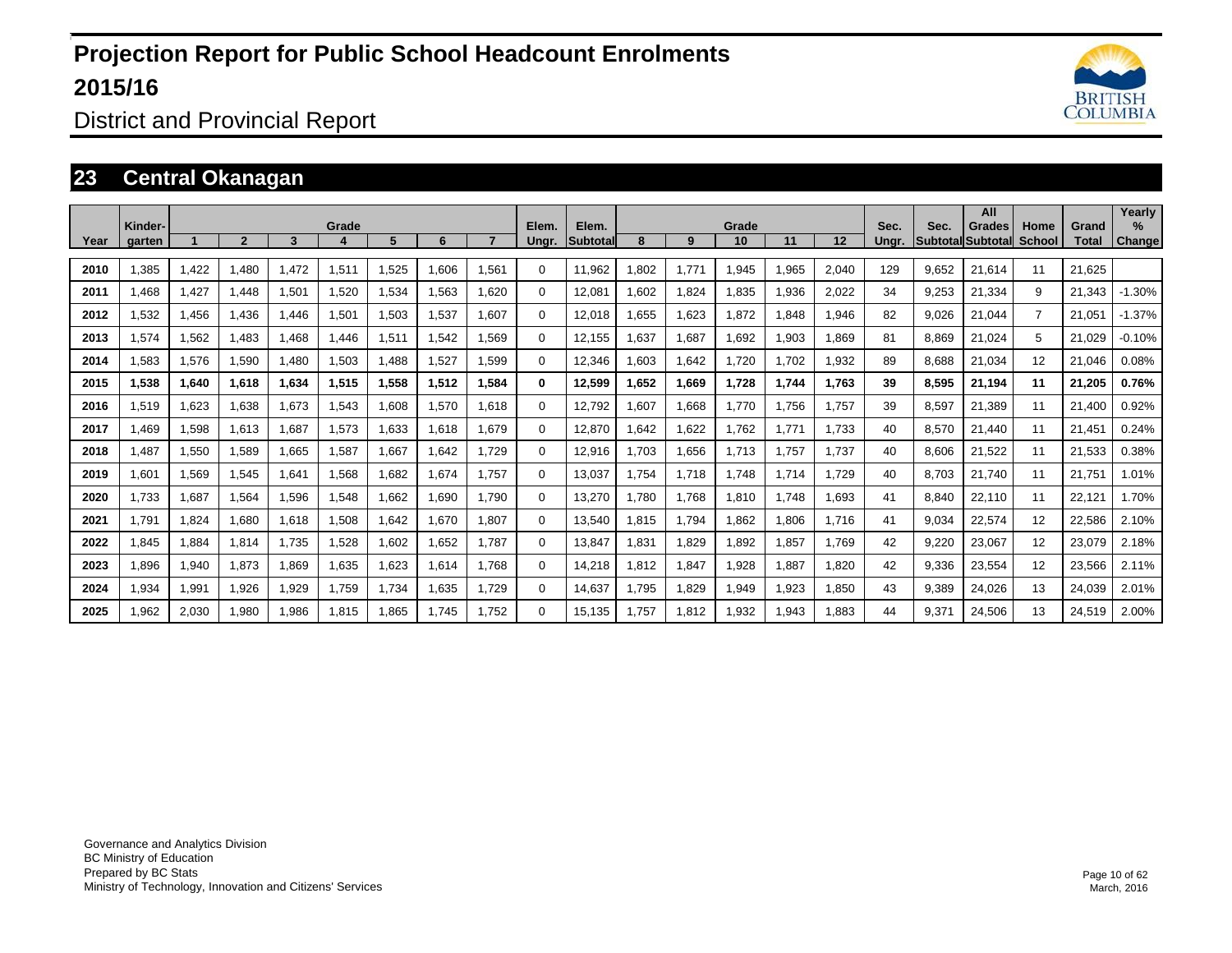

District and Provincial Report

#### **27 Cariboo - Chilcotin**

|      | Kinder- |     |              |     | Grade |     |     |     | Elem.       | Elem.    |     |     | Grade |     |     | Sec.           | Sec.  | All<br>Grades             | Home         | Grand | Yearly<br>$\%$ |
|------|---------|-----|--------------|-----|-------|-----|-----|-----|-------------|----------|-----|-----|-------|-----|-----|----------------|-------|---------------------------|--------------|-------|----------------|
| Year | aarten  |     | $\mathbf{2}$ | 3   |       | 5   | 6   |     | Unar.       | Subtotal | 8   | 9   | 10    | 11  | 12  | Unar.          |       | <b>SubtotallSubtotall</b> | School       | Total | <b>Change</b>  |
| 2010 | 323     | 352 | 373          | 350 | 367   | 372 | 387 | 414 | 0           | 2,938    | 447 | 501 | 503   | 501 | 433 | 23             | 2,408 | 5,346                     |              | 5,347 |                |
| 2011 | 312     | 316 | 345          | 361 | 336   | 361 | 372 | 379 | 0           | 2,782    | 443 | 459 | 524   | 448 | 451 | 8              | 2,333 | 5,115                     | $\mathbf{1}$ | 5,116 | $-4.32%$       |
| 2012 | 344     | 316 | 309          | 348 | 357   | 338 | 354 | 375 | $\mathbf 0$ | 2.741    | 423 | 447 | 470   | 462 | 418 | $\overline{2}$ | 2,222 | 4,963                     | $\Omega$     | 4,963 | $-2.99%$       |
| 2013 | 333     | 346 | 320          | 320 | 358   | 349 | 327 | 360 | $\mathbf 0$ | 2.713    | 407 | 445 | 436   | 432 | 419 | 3              | 2.142 | 4,855                     | $\mathbf{1}$ | 4,856 | $-2.16%$       |
| 2014 | 328     | 322 | 327          | 310 | 317   | 348 | 338 | 316 | $\mathbf 0$ | 2,606    | 371 | 393 | 440   | 389 | 385 | 5              | 1,983 | 4,589                     | $\mathbf{1}$ | 4,590 | $-5.48%$       |
| 2015 | 320     | 329 | 320          | 333 | 324   | 317 | 355 | 351 | 1           | 2,650    | 330 | 384 | 412   | 412 | 382 | $\mathbf{2}$   | 1,922 | 4,572                     | $\mathbf 1$  | 4,573 | $-0.37%$       |
| 2016 | 350     | 333 | 292          | 344 | 309   | 328 | 356 | 355 |             | 2,668    | 334 | 390 | 379   | 399 | 361 | $\overline{2}$ | 1,865 | 4,533                     | $\mathbf{1}$ | 4,534 | $-0.85%$       |
| 2017 | 337     | 361 | 294          | 312 | 318   | 313 | 369 | 358 |             | 2,663    | 340 | 395 | 382   | 363 | 341 | $\overline{2}$ | 1,823 | 4,486                     | $\mathbf{1}$ | 4,487 | $-1.04%$       |
| 2018 | 341     | 347 | 319          | 314 | 290   | 322 | 352 | 371 |             | 2,657    | 342 | 403 | 387   | 365 | 313 | $\overline{2}$ | 1,812 | 4,469                     |              | 4,470 | $-0.38%$       |
| 2019 | 334     | 353 | 307          | 342 | 291   | 293 | 362 | 353 |             | 2,636    | 355 | 406 | 394   | 369 | 312 | $\overline{2}$ | 1,838 | 4,474                     |              | 4,475 | 0.11%          |
| 2020 | 312     | 347 | 312          | 330 | 317   | 295 | 329 | 363 |             | 2,606    | 337 | 421 | 399   | 376 | 315 | $\overline{2}$ | 1,850 | 4,456                     |              | 4,457 | $-0.40%$       |
| 2021 | 315     | 324 | 307          | 337 | 307   | 322 | 332 | 331 |             | 2,576    | 347 | 401 | 413   | 379 | 320 | $\overline{2}$ | 1,862 | 4,438                     | $\mathbf{1}$ | 4,439 | $-0.40%$       |
| 2022 | 318     | 327 | 288          | 331 | 313   | 311 | 362 | 334 |             | 2,585    | 318 | 413 | 394   | 393 | 324 | $\overline{2}$ | 1,844 | 4,429                     |              | 4,430 | $-0.20%$       |
| 2023 | 320     | 331 | 291          | 311 | 308   | 318 | 350 | 363 |             | 2,593    | 320 | 378 | 405   | 376 | 334 | $\overline{2}$ | 1,815 | 4,408                     |              | 4,409 | $-0.47%$       |
| 2024 | 321     | 333 | 294          | 314 | 290   | 313 | 357 | 352 |             | 2,575    | 347 | 379 | 371   | 386 | 323 | $\overline{2}$ | 1,808 | 4,383                     |              | 4,384 | $-0.57%$       |
| 2025 | 325     | 334 | 295          | 317 | 292   | 295 | 353 | 360 |             | 2,572    | 337 | 412 | 372   | 356 | 330 | $\overline{2}$ | 1,809 | 4,381                     |              | 4,382 | $-0.05%$       |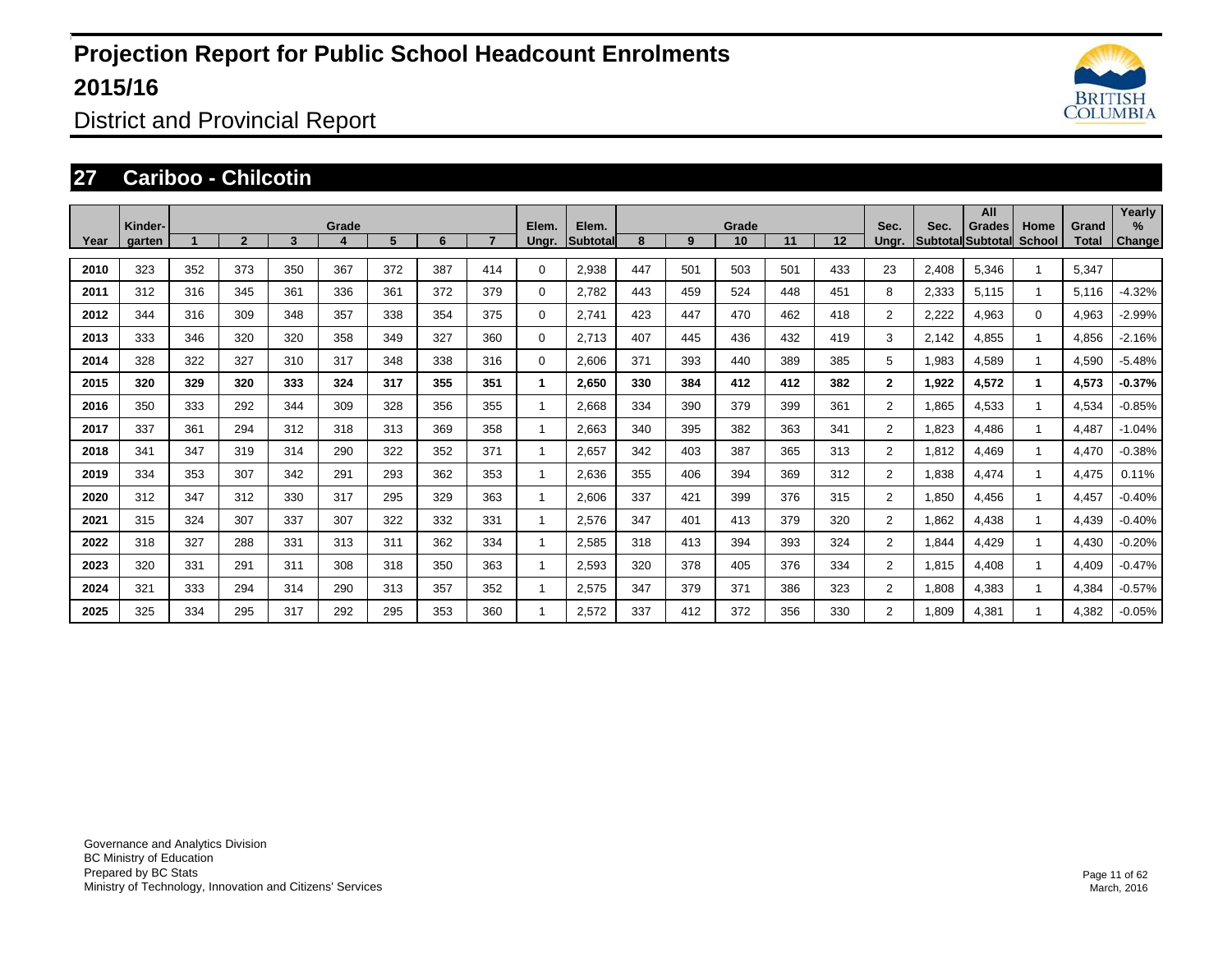

District and Provincial Report

#### **28 Quesnel**

|      | Kinder- |     |              |     | Grade |     |     |     | Elem.        | Elem.           |     |     | Grade |     |     | Sec.  | Sec.  | All<br>Grades            | Home         | Grand | Yearly<br>$\%$ |
|------|---------|-----|--------------|-----|-------|-----|-----|-----|--------------|-----------------|-----|-----|-------|-----|-----|-------|-------|--------------------------|--------------|-------|----------------|
| Year | garten  |     | $\mathbf{2}$ | 3   |       | 5   | 6   |     | Unar.        | <b>Subtotal</b> | 8   | 9   | 10    | 11  | 12  | Unar. |       | <b>SubtotallSubtotal</b> | School       | Total | <b>Change</b>  |
| 2010 | 214     | 233 | 213          | 188 | 230   | 200 | 280 | 272 | $\Omega$     | 1,830           | 286 | 333 | 309   | 346 | 343 | 0     | 1,617 | 3.447                    | $\mathbf 0$  | 3,447 |                |
| 2011 | 234     | 222 | 239          | 217 | 187   | 224 | 201 | 276 | $\Omega$     | 1,800           | 275 | 287 | 338   | 308 | 326 | 0     | 1,534 | 3,334                    | $\mathbf 0$  | 3,334 | $-3.28%$       |
| 2012 | 230     | 232 | 218          | 231 | 204   | 191 | 223 | 197 | $\Omega$     | 1.726           | 291 | 269 | 281   | 331 | 322 | 1     | 1,495 | 3,221                    | $\mathbf 0$  | 3,221 | $-3.39%$       |
| 2013 | 240     | 237 | 232          | 223 | 226   | 206 | 186 | 227 | $\mathbf 0$  | 1.777           | 202 | 297 | 262   | 275 | 373 | 0     | 1,409 | 3,186                    | $\Omega$     | 3.186 | $-1.09%$       |
| 2014 | 233     | 233 | 237          | 225 | 206   | 216 | 203 | 180 | $\Omega$     | 1,733           | 231 | 196 | 277   | 267 | 303 |       | 1,275 | 3,008                    | $\Omega$     | 3,008 | $-5.59%$       |
| 2015 | 221     | 238 | 245          | 239 | 233   | 214 | 219 | 201 | $\mathbf{0}$ | 1,810           | 195 | 233 | 206   | 291 | 295 | 1     | 1,221 | 3,031                    | $\mathbf{1}$ | 3,032 | 0.80%          |
| 2016 | 194     | 246 | 238          | 255 | 230   | 227 | 204 | 230 | $\Omega$     | 1,824           | 212 | 215 | 189   | 274 | 300 |       | 1,191 | 3,015                    | $\mathbf{1}$ | 3,016 | $-0.53%$       |
| 2017 | 187     | 215 | 245          | 248 | 245   | 224 | 217 | 216 | $\mathbf 0$  | 1.797           | 242 | 233 | 174   | 248 | 279 |       | 1.177 | 2,974                    | $\mathbf{1}$ | 2,975 | $-1.36%$       |
| 2018 | 176     | 209 | 215          | 256 | 238   | 239 | 214 | 229 | 0            | 1.776           | 227 | 267 | 187   | 228 | 254 |       | 1.164 | 2,940                    |              | 2,941 | $-1.14%$       |
| 2019 | 175     | 196 | 208          | 225 | 246   | 232 | 228 | 225 | $\mathbf 0$  | 1,735           | 241 | 251 | 215   | 245 | 233 |       | 1,186 | 2,921                    |              | 2,922 | $-0.65%$       |
| 2020 | 193     | 196 | 196          | 218 | 217   | 240 | 221 | 240 | $\mathbf 0$  | 1,721           | 237 | 266 | 203   | 280 | 247 |       | 1,234 | 2,955                    |              | 2,956 | 1.16%          |
| 2021 | 197     | 216 | 196          | 206 | 211   | 212 | 229 | 234 | $\mathbf 0$  | 1.701           | 253 | 262 | 214   | 266 | 279 |       | 1,275 | 2,976                    | $\mathbf{1}$ | 2,977 | 0.71%          |
| 2022 | 200     | 220 | 216          | 206 | 200   | 207 | 202 | 242 | $\mathbf 0$  | 1.693           | 247 | 279 | 211   | 279 | 271 |       | 1.288 | 2,981                    |              | 2,982 | 0.17%          |
| 2023 | 202     | 223 | 220          | 226 | 199   | 195 | 197 | 214 | $\mathbf 0$  | 1.676           | 255 | 272 | 225   | 276 | 281 |       | 1,310 | 2,986                    |              | 2,987 | 0.17%          |
| 2024 | 205     | 226 | 224          | 231 | 218   | 194 | 186 | 209 | $\mathbf 0$  | 1.693           | 226 | 281 | 219   | 294 | 281 |       | 1.302 | 2,995                    |              | 2,996 | 0.30%          |
| 2025 | 206     | 229 | 227          | 234 | 223   | 213 | 186 | 197 | $\Omega$     | 1,715           | 220 | 249 | 227   | 288 | 296 |       | 1.281 | 2,996                    |              | 2,997 | 0.03%          |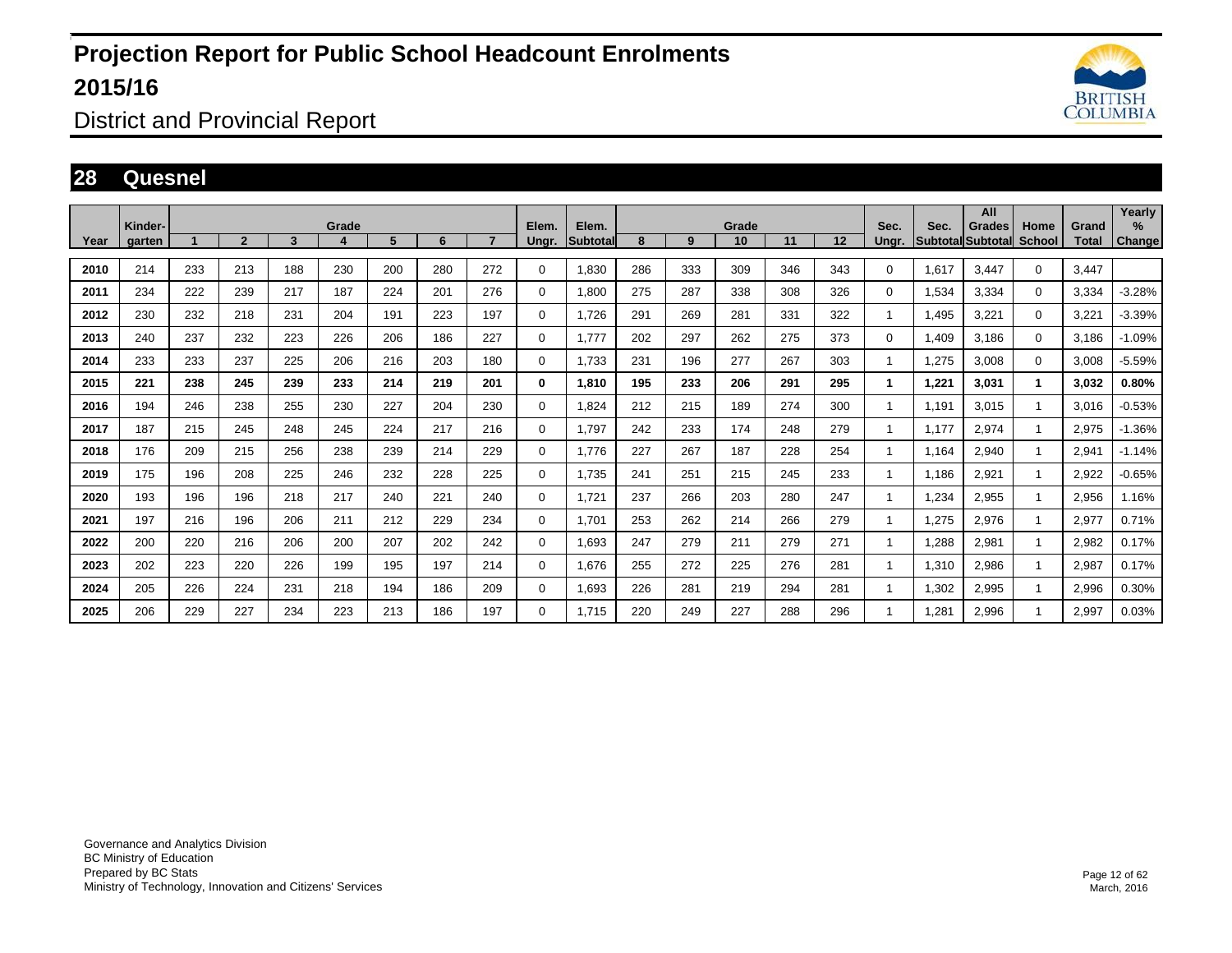

District and Provincial Report

#### **33 Chilliwack**

| Year | Kinder-<br>garten |       | $\overline{2}$ | 3     | Grade<br>4 | 5     | 6     |       | Elem.<br>Ungr. | Elem.<br><b>Subtotal</b> | 8     | 9     | Grade<br>10 | 11    | 12    | Sec.<br>Unar. | Sec.  | All<br>Grades<br><b>Subtotal Subtotall School</b> | Home           | Grand<br>Total | Yearly<br>%<br><b>Change</b> |
|------|-------------------|-------|----------------|-------|------------|-------|-------|-------|----------------|--------------------------|-------|-------|-------------|-------|-------|---------------|-------|---------------------------------------------------|----------------|----------------|------------------------------|
|      |                   |       |                |       |            |       |       |       |                |                          |       |       |             |       |       |               |       |                                                   |                |                |                              |
| 2010 | 843               | 918   | 890            | 824   | 898        | 834   | 905   | 881   | $\Omega$       | 6.993                    | 976   | 1,049 | 1.066       | 1.439 | 1,383 | 805           | 6.718 | 13.711                                            | $\overline{2}$ | 13.713         |                              |
| 2011 | 939               | 852   | 924            | 882   | 831        | 913   | 836   | 915   | 85             | 7,177                    | 911   | 984   | 1,073       | 1,193 | 1,192 | 439           | 5,792 | 12,969                                            | $\overline{2}$ | 12,971         | $-5.41%$                     |
| 2012 | 940               | 934   | 862            | 923   | 871        | 820   | 922   | 850   | 0              | 7,122                    | 920   | 934   | 1,033       | 1,215 | 1,161 | 399           | 5,662 | 12,784                                            | 4              | 12,788         | $-1.41%$                     |
| 2013 | 915               | 951   | 943            | 887   | 930        | 910   | 850   | 915   | 0              | 7,301                    | 865   | 898   | 973         | 1,231 | 1,170 | 355           | 5,492 | 12,793                                            | $\overline{4}$ | 12,797         | 0.07%                        |
| 2014 | 950               | 921   | 941            | 944   | 886        | 941   | 922   | 873   | $\mathbf 0$    | 7.378                    | 924   | 882   | 917         | 1.141 | 1,160 | 421           | 5.445 | 12,823                                            | $\overline{4}$ | 12,827         | 0.23%                        |
| 2015 | 890               | 996   | 943            | 980   | 984        | 927   | 988   | 954   | 0              | 7,662                    | 896   | 927   | 939         | 1,161 | 1,104 | 299           | 5,326 | 12,988                                            | $\mathbf{2}$   | 12,990         | 1.27%                        |
| 2016 | 872               | 998   | 933            | 1,046 | 1,043      | 955   | 967   | 965   | 0              | 7,779                    | 940   | 939   | 958         | 1,165 | 1,081 | 302           | 5,385 | 13,164                                            | $\overline{2}$ | 13,166         | 1.35%                        |
| 2017 | 900               | 972   | 929            | 1.031 | 1.109      | 1,009 | 994   | 945   | $\mathbf 0$    | 7.889                    | 953   | 985   | 966         | 1,173 | 1,062 | 304           | 5,443 | 13,332                                            | $\overline{2}$ | 13,334         | 1.28%                        |
| 2018 | 915               | 1,002 | 906            | 1,027 | 1.095      | 1,072 | 1,050 | 972   | 0              | 8,039                    | 935   | 999   | 1,013       | 1,185 | 1,069 | 308           | 5,509 | 13,548                                            | $\overline{2}$ | 13,550         | 1.62%                        |
| 2019 | 912               | 1.019 | 933            | 1.002 | 1.090      | 1.058 | 1.113 | 1.025 | 0              | 8.152                    | 962   | 983   | 1,032       | 1,244 | 1,085 | 313           | 5,619 | 13,771                                            | $\overline{2}$ | 13.773         | 1.65%                        |
| 2020 | 925               | 1,022 | 953            | 1.035 | 1.068      | 1,057 | 1,101 | 1.086 | 0              | 8,247                    | 1,013 | 1,008 | 1,012       | 1,260 | 1,125 | 318           | 5,736 | 13,983                                            | $\overline{2}$ | 13,985         | 1.54%                        |
| 2021 | 940               | 1,035 | 955            | 1.057 | 1.102      | 1,035 | 1,099 | 1.076 | 0              | 8,299                    | 1,073 | 1,062 | 1,039       | 1,243 | 1,147 | 324           | 5,888 | 14,187                                            | $\overline{2}$ | 14,189         | 1.46%                        |
| 2022 | 968               | 1,053 | 968            | 1.060 | 1.125      | 1.068 | 1,079 | 1.075 | 0              | 8.396                    | 1,064 | 1,124 | 1,091       | 1,271 | 1,131 | 331           | 6,012 | 14,408                                            | $\overline{2}$ | 14.410         | 1.56%                        |
| 2023 | 998               | 1.083 | 985            | 1.074 | 1.129      | 1,091 | 1,113 | 1.055 | 0              | 8.528                    | 1.062 | 1,115 | 1,154       | 1,331 | 1,152 | 336           | 6.150 | 14.678                                            | $\overline{2}$ | 14.680         | 1.87%                        |
| 2024 | 1,032             | 1,117 | 1,013          | 1.093 | 1.144      | .096  | 1,137 | 1,087 | 0              | 8.719                    | 1,044 | 1,114 | 1.146       | 1,405 | 1,202 | 341           | 6,252 | 14,971                                            | $\overline{2}$ | 14,973         | 2.00%                        |
| 2025 | 1.059             | 1.154 | 1.044          | 1.124 | 1.164      | 1.110 | 1.142 | 1.111 | 0              | 8.908                    | 1,075 | 1,093 | 1.143       | 1.397 | 1,263 | 348           | 6,319 | 15,227                                            | 2              | 15,229         | 1.71%                        |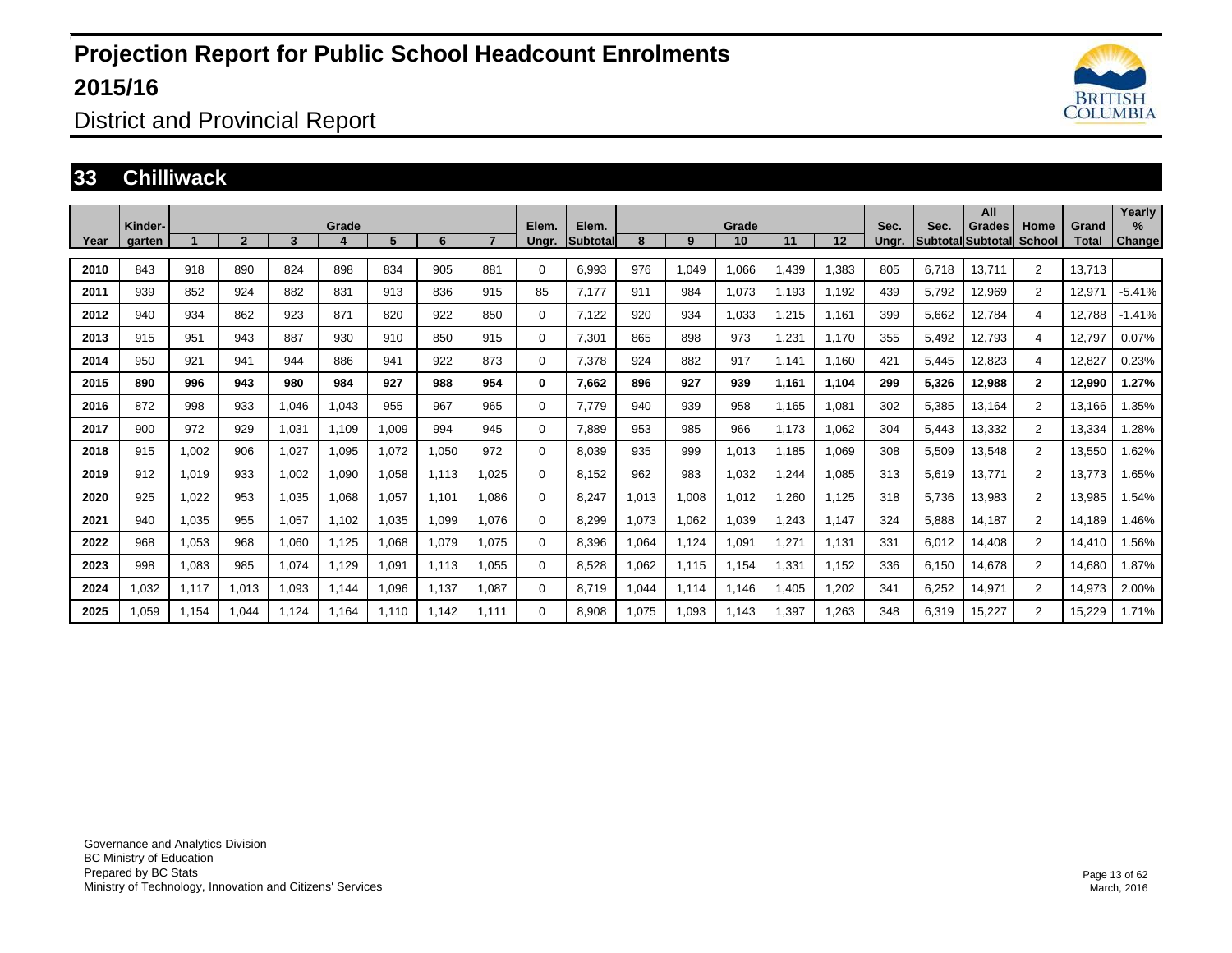

District and Provincial Report

#### **34 Abbotsford**

|      | Kinder- |       |              |       | Grade |       |       |       | Elem.       | Elem.           |       |       | Grade |       |       | Sec.  | Sec.  | All<br>Grades            | Home           | Grand  | Yearly<br>% |
|------|---------|-------|--------------|-------|-------|-------|-------|-------|-------------|-----------------|-------|-------|-------|-------|-------|-------|-------|--------------------------|----------------|--------|-------------|
| Year | garten  |       | $\mathbf{c}$ | 3     |       | 5     | 6     |       | Ungr.       | <b>Subtotal</b> | 8     | 9     | 10    | 11    | 12    | Unar. |       | <b>Subtotal Subtotal</b> | <b>School</b>  | Total  | Change      |
| 2010 | ,383    | 1,387 | 1,384        | 1,352 | 1,362 | 1,331 | 1,313 | 1.422 | 0           | 10,934          | .438  | 1.469 | 1,595 | .696  | 1,922 | 513   | 8.633 | 19,567                   | 17             | 19.584 |             |
| 2011 | .428    | 1,359 | 1.388        | 1,361 | 1,368 | 1,357 | 1.354 | 1.319 | 0           | 10.934          | .416  | 1.497 | 1,558 | .609  | 1,813 | 303   | 8.196 | 19,130                   | 11             | 19.141 | $-2.26%$    |
| 2012 | ,494    | 1,441 | 1,366        | 1,376 | 1,348 | 1,378 | 1,327 | 1,353 | 0           | 11,083          | ,309  | 1,461 | 1,536 | .632  | 1,753 | 279   | 7,970 | 19,053                   | 11             | 19,064 | $-0.40%$    |
| 2013 | 1.412   | 1,491 | 1.425        | 1,374 | 1,357 | 1,348 | 1.338 | 1.342 | 0           | 11.087          | .339  | 1,381 | 1,515 | .605  | 1.741 | 154   | 7.735 | 18,822                   | 4              | 18,826 | $-1.25%$    |
| 2014 | .453    | 1,408 | 1,458        | 1,397 | 1,379 | 1,367 | 1,342 | 1,351 | $\Omega$    | 11,155          | .310  | 1,365 | 1,452 | 1.570 | 1.743 | 261   | 7.701 | 18,856                   | 8              | 18,864 | 0.20%       |
| 2015 | 1.456   | 1,465 | 1,431        | 1,460 | 1,425 | 1,364 | 1.362 | 1.365 | 0           | 11,328          | 1.333 | 1,389 | 1.436 | 1.525 | 1,634 | 14    | 7,331 | 18.659                   | $\overline{7}$ | 18.666 | $-1.05%$    |
| 2016 | .502    | 1,488 | 1,453        | 1,491 | 1,421 | 1,388 | 1,382 | 1,388 | 0           | 11,513          | .307  | 1,390 | 1.440 | ,535  | 1,607 | 14    | 7,293 | 18,806                   | $\overline{7}$ | 18,813 | 0.79%       |
| 2017 | 1.474   | 1,529 | 1.468        | 1,509 | 1.448 | 1,382 | 1.406 | 1.410 | 0           | 11.626          | .331  | 1,363 | 1.433 | 1.515 | 1,578 | 14    | 7,234 | 18,860                   | $\overline{7}$ | 18,867 | 0.29%       |
| 2018 | 1,531   | 1,502 | 1,509        | 1,525 | 1,466 | 1,409 | 1,399 | 1,434 | $\Omega$    | 11,775          | .354  | 1,389 | 1,407 | 1,509 | 1,559 | 14    | 7,232 | 19,007                   | $\overline{7}$ | 19,014 | 0.78%       |
| 2019 | .491    | 1,560 | 1.484        | 1,567 | 1.481 | 1,425 | 1.424 | 1.426 | $\mathbf 0$ | 11.858          | ,375  | 1,411 | 1.433 | .484  | 1,552 | 14    | 7,269 | 19,127                   | $\overline{7}$ | 19.134 | 0.63%       |
| 2020 | ,463    | 1,522 | 1,542        | 1,545 | 1,523 | 1,440 | 1,441 | 1,452 | 0           | 11,928          | .368  | 1,434 | 1,454 | 1,508 | 1,528 | 14    | 7,306 | 19,234                   | $\overline{7}$ | 19,241 | 0.56%       |
| 2021 | 1.473   | 1,494 | 1,506        | 1,605 | 1,502 | 1,483 | 1.458 | 1,470 | $\mathbf 0$ | 11,991          | 1,393 | 1,428 | 1,478 | 1,530 | 1,547 | 14    | 7,390 | 19,381                   | $\overline{7}$ | 19,388 | 0.76%       |
| 2022 | .490    | 1,505 | 1.479        | 1,569 | 1,561 | 1,463 | 1,500 | 1.486 | 0           | 12,053          | .410  | 1,454 | 1.472 | 1.554 | 1,569 | 15    | 7,474 | 19,527                   | $\overline{7}$ | 19,534 | 0.75%       |
| 2023 | 1,505   | 1,522 | 1,490        | 1,540 | 1,526 | 1,519 | 1.481 | 1,530 | 0           | 12,113          | .427  | 1,471 | 1,499 | 1,550 | 1,593 | 15    | 7,555 | 19,668                   | $\overline{7}$ | 19,675 | 0.72%       |
| 2024 | 1,516   | 1,537 | 1,506        | 1,551 | 1.499 | 1,486 | 1,537 | 1,510 | 0           | 12.142          | .468  | 1.488 | 1,518 | 1.578 | 1,593 | 15    | 7.660 | 19,802                   | $\overline{7}$ | 19,809 | 0.68%       |
| 2025 | ,528    | 1,547 | 1,520        | 1,568 | 1,510 | 1,460 | 1,504 | 1,568 | 0           | 12,205          | .451  | 1,532 | .536  | .599  | 1,620 | 15    | 7,753 | 19,958                   | 8              | 19,966 | 0.79%       |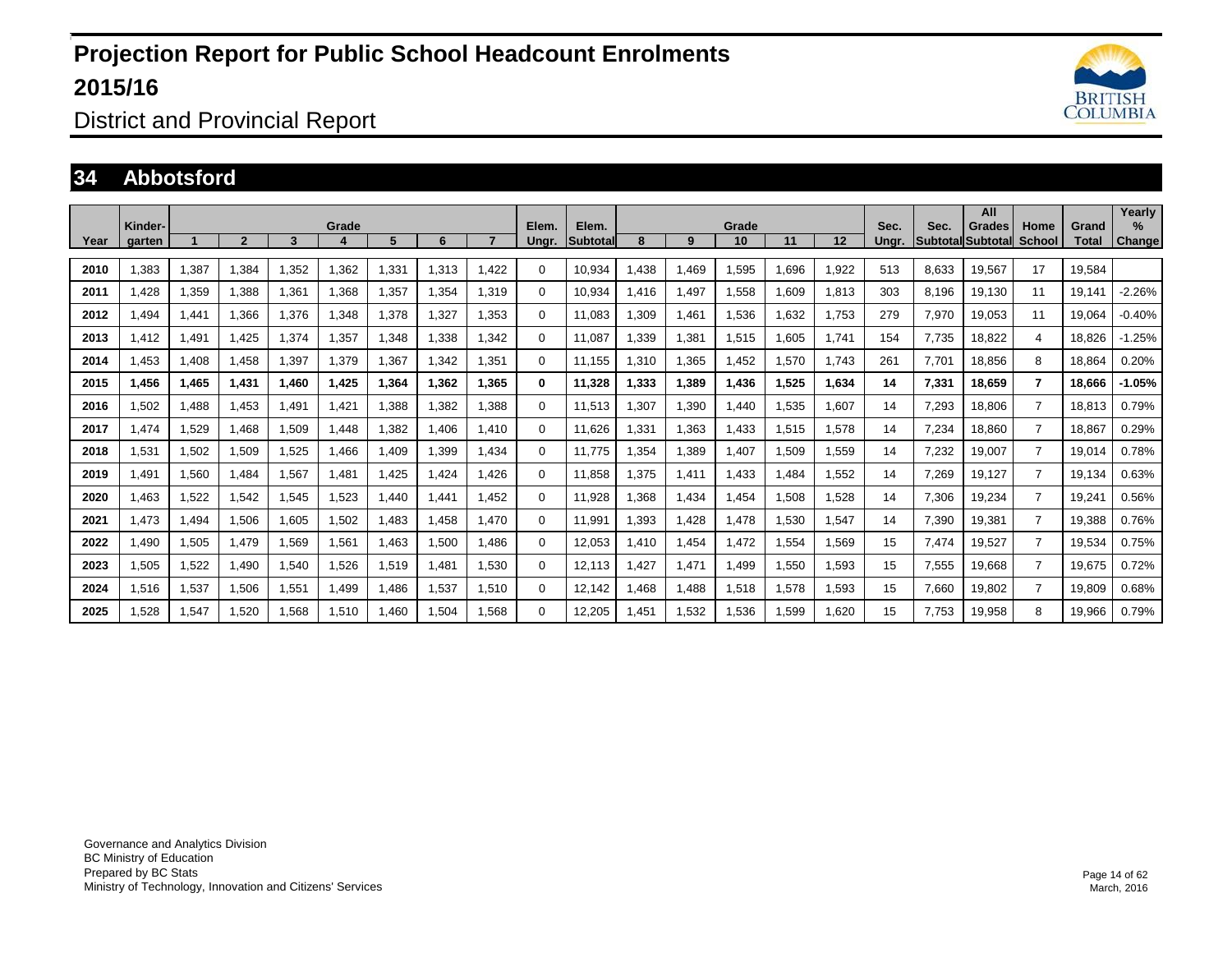

#### District and Provincial Report

#### **35 Langley**

|      | Kinder- |       |              |       | Grade |       |       |       | Elem.       | Elem.           |       |       | Grade |       |       | Sec.  | Sec.  | All<br>Grades            | Home          | Grand  | Yearly<br>% |
|------|---------|-------|--------------|-------|-------|-------|-------|-------|-------------|-----------------|-------|-------|-------|-------|-------|-------|-------|--------------------------|---------------|--------|-------------|
| Year | garten  |       | $\mathbf{c}$ | 3     |       | 5     | 6     |       | Ungr.       | <b>Subtotal</b> | 8     | 9     | 10    | 11    | 12    | Unar. |       | <b>Subtotal Subtotal</b> | <b>School</b> | Total  | Change      |
| 2010 | ,280    | 1,305 | 1,384        | 1,356 | 1,322 | 1,304 | 1,393 | 1,397 | $\Omega$    | 10.741          | .455  | 1,576 | 1.622 | .681  | 1.768 | 31    | 8.133 | 18.874                   | 9             | 18.883 |             |
| 2011 | 1,337   | 1,322 | 1,331        | 1,385 | 1,388 | 1,340 | 1,323 | 1.412 | 0           | 10.838          | .470  | 1.491 | 1.582 | 1.618 | 1.711 | 54    | 7,926 | 18.764                   | 20            | 18.784 | $-0.52%$    |
| 2012 | 1,378   | 1,380 | 1,341        | 1,340 | 1,428 | 1,386 | 1,356 | 1,367 | 0           | 10,976          | ,510  | 1,451 | 1,518 | .673  | 1.760 | 106   | 8,018 | 18,994                   | 17            | 19,011 | 1.21%       |
| 2013 | 1,373   | 1,433 | 1.386        | 1,361 | 1,374 | 1.443 | 1.394 | 1.373 | 0           | 11.137          | .441  | 1,501 | 1,496 | .480  | 1.800 | 124   | 7.842 | 18,979                   | 12            | 18,991 | $-0.11%$    |
| 2014 | ,450    | 1,415 | 1,434        | 1,404 | 1,391 | 1,377 | 1.461 | 1,400 | $\Omega$    | 11,332          | .453  | 1,444 | 1,529 | 1.465 | 1.761 | 187   | 7.839 | 19,171                   | 12            | 19,183 | 1.01%       |
| 2015 | 1.413   | 1,506 | 1,470        | 1,461 | 1,445 | 1,443 | 1.410 | 1,514 | 0           | 11.662          | 1.471 | 1,521 | 1.479 | 1.538 | 1,644 | 151   | 7.804 | 19,466                   | 14            | 19,480 | 1.55%       |
| 2016 | .416    | 1,481 | 1,498        | 1,483 | 1,522 | 1,489 | 1,435 | 1,482 | 0           | 11,806          | .495  | 1,544 | 1,475 | .542  | 1,631 | 153   | 7,840 | 19,646                   | 14            | 19,660 | 0.92%       |
| 2017 | .442    | 1,479 | 1.468        | 1,505 | 1,541 | 1,564 | 1.480 | 1,510 | 0           | 11,989          | .470  | 1,570 | 1.488 | 1.513 | 1,597 | 155   | 7.793 | 19,782                   | 14            | 19,796 | 0.69%       |
| 2018 | .499    | 1,506 | 1.466        | 1,476 | 1,564 | 1,583 | 1,552 | 1,556 | $\mathbf 0$ | 12,202          | .497  | 1,544 | 1,513 | 1.526 | 1,569 | 157   | 7,806 | 20,008                   | 14            | 20,022 | 1.14%       |
| 2019 | .526    | 1,566 | 1.492        | 1,474 | 1,534 | 1,606 | 1,569 | 1.629 | $\mathbf 0$ | 12,396          | .540  | 1,572 | 1.489 | 1,552 | 1,580 | 159   | 7,892 | 20,288                   | 15            | 20,303 | 1.40%       |
| 2020 | .457    | 1,595 | 1,552        | 1,501 | 1,533 | 1,576 | 1,591 | 1.646 | 0           | 12,451          | 1,611 | 1,617 | 1,515 | 1,531 | 1,605 | 161   | 8,040 | 20,491                   | 15            | 20,506 | 1.00%       |
| 2021 | .489    | 1,524 | 1,581        | 1,562 | 1,561 | 1,576 | 1,563 | 1,670 | $\mathbf 0$ | 12,526          | .629  | 1,689 | 1,557 | 1,555 | 1,589 | 164   | 8,183 | 20,709                   | 15            | 20,724 | 1.06%       |
| 2022 | 1,518   | 1,558 | 1,513        | 1,590 | 1,624 | 1,605 | 1,564 | 1.641 | 0           | 12,613          | .652  | 1.709 | 1,625 | .596  | 1,608 | 166   | 8,356 | 20,969                   | 15            | 20,984 | 1.25%       |
| 2023 | 1,547   | 1,587 | 1,547        | 1,523 | 1,653 | 1,668 | 1,593 | 1.644 | 0           | 12,762          | .625  | 1.733 | 1.646 | .664  | 1,648 | 169   | 8.485 | 21,247                   | 15            | 21,262 | 1.32%       |
| 2024 | 1,579   | 1,618 | 1,575        | 1,557 | 1,585 | 1,698 | 1.655 | 1.673 | 0           | 12,940          | .628  | 1.706 | 1.669 | 1.687 | 1.714 | 172   | 8.576 | 21,516                   | 15            | 21,531 | 1.27%       |
| 2025 | 1,614   | 1,650 | 1,605        | 1,586 | 1,620 | 1,631 | 1.685 | 1.737 | 0           | 13,128          | .657  | 1.709 | 1,645 | 1.710 | 1.742 | 175   | 8.638 | 21,766                   | 16            | 21.782 | 1.17%       |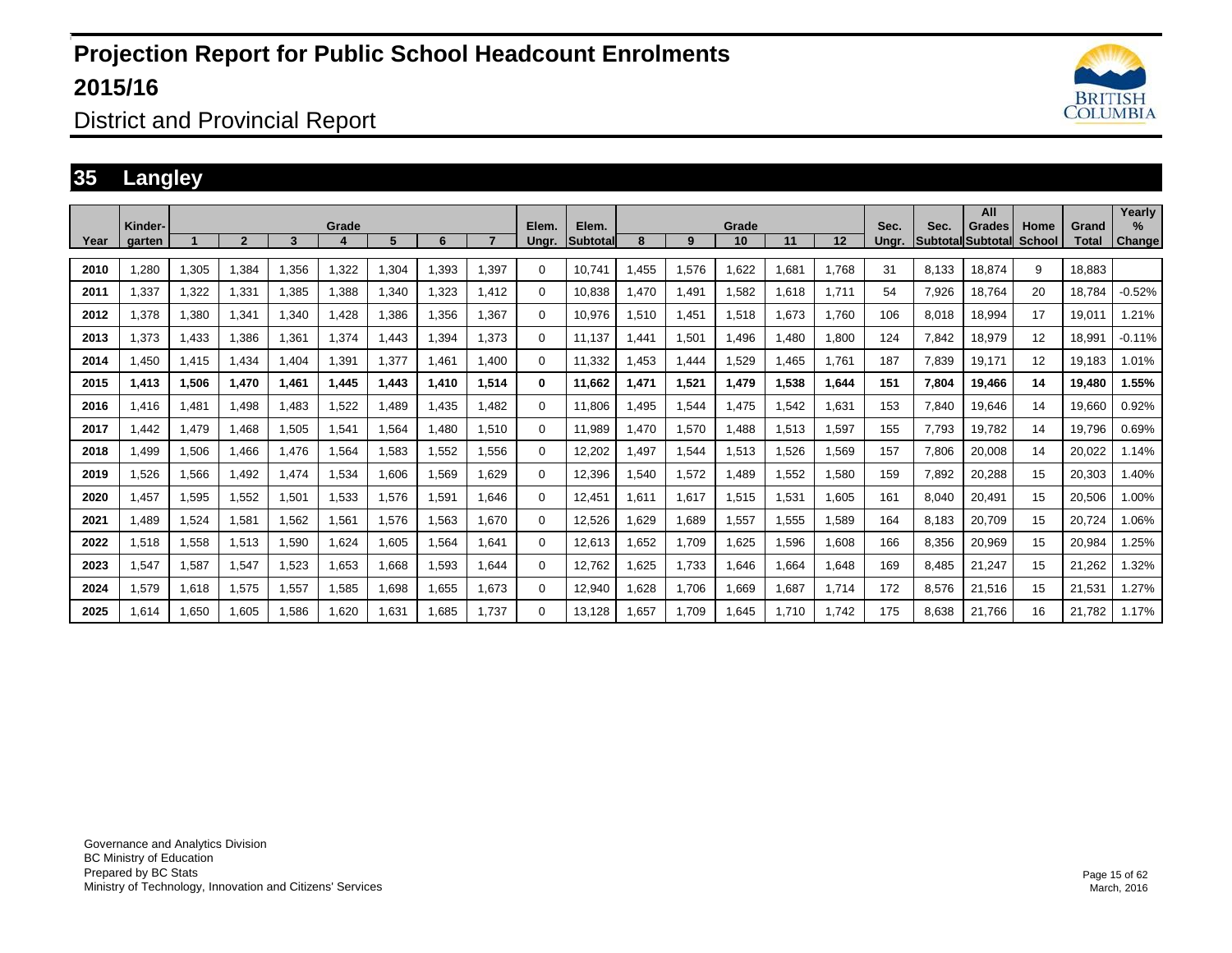

District and Provincial Report

#### **36 Surrey**

| Year | Kinder-<br>aarten |       | $\overline{2}$ | 3     | Grade | 5     | 6     |       | Elem.<br>Unar. | Elem.<br><b>Subtotal</b> | 8     | 9     | Grade<br>10 | 11    | 12    | Sec.<br>Unar. | Sec.   | All<br>Grades<br><b>Subtotal Subtotall School</b> | Home | Grand<br>Total | Yearly<br>$\%$<br><b>Change</b> |
|------|-------------------|-------|----------------|-------|-------|-------|-------|-------|----------------|--------------------------|-------|-------|-------------|-------|-------|---------------|--------|---------------------------------------------------|------|----------------|---------------------------------|
| 2010 | 4.640             | 4,674 | 4.614          | 4.639 | 4,667 | 4,827 | 4,904 | 5,229 | $\overline{7}$ | 38,201                   | 5,331 | 5,397 | 5,970       | 5,988 | 8,272 | 1.030         | 31.988 | 70,189                                            | 4    | 70.193         |                                 |
| 2011 | 4.784             | 4,741 | 4.731          | 4.714 | 4,750 | 4.823 | 4,912 | 5.036 | 8              | 38,499                   | 5,349 | 5,451 | 5,729       | 6.158 | 6,341 | 311           | 29.339 | 67.838                                            | 12   | 67.850         | $-3.34%$                        |
| 2012 | 4,903             | 4,781 | 4,771          | 4.762 | 4,770 | 4,809 | 4,886 | 4,973 | 8              | 38,663                   | 5,104 | 5,434 | 5,671       | 5.886 | 7,979 | 781           | 30,855 | 69,518                                            | 9    | 69,527         | 2.47%                           |
| 2013 | 5,108             | 4,994 | 4,826          | 4,819 | 4,832 | 4,852 | 4,950 | 5.039 | $\Omega$       | 39,420                   | 5,024 | 5,232 | 5,619       | 5.791 | 7,516 | 824           | 30.006 | 69,426                                            | 9    | 69,435         | $-0.13%$                        |
| 2014 | 4,915             | 5,162 | 5,069          | 4.862 | 4,872 | 4,939 | 4,901 | 5.062 | $\Omega$       | 39,782                   | 5,178 | 5,160 | 5,427       | 5.759 | 6,238 | 264           | 28.026 | 67.808                                            | 21   | 67.829         | $-2.31%$                        |
| 2015 | 4,895             | 5,022 | 5,252          | 5,185 | 4,983 | 5,019 | 5,067 | 5.020 | 0              | 40,443                   | 5,282 | 5,313 | 5,443       | 5,585 | 6,221 | 55            | 27.899 | 68,342                                            | 15   | 68,357         | 0.78%                           |
| 2016 | 4,956             | 4,977 | 5,294          | 5,333 | 5,144 | 5,129 | 5,132 | 5,045 | $\Omega$       | 41,010                   | 5,268 | 5,420 | 5,476       | 5,479 | 6,184 | 56            | 27.883 | 68,893                                            | 15   | 68,908         | 0.81%                           |
| 2017 | 5.006             | 5,021 | 5,221          | 5.356 | 5,277 | 5,283 | 5,240 | 5.116 | $\Omega$       | 41,520                   | 5,306 | 5,405 | 5,547       | 5.417 | 5,940 | 56            | 27.671 | 69,191                                            | 15   | 69,206         | 0.43%                           |
| 2018 | 4,963             | 5,074 | 5,268          | 5,285 | 5,301 | 5,419 | 5,396 | 5,221 | $\Omega$       | 41,927                   | 5,380 | 5,442 | 5,535       | 5,484 | 5,864 | 57            | 27,762 | 69,689                                            | 15   | 69,704         | 0.72%                           |
| 2019 | 4,953             | 5,031 | 5,324          | 5,331 | 5,228 | 5,439 | 5,523 | 5,365 | $\Omega$       | 42,194                   | 5,483 | 5,513 | 5,572       | 5,483 | 5,933 | 57            | 28,041 | 70,235                                            | 16   | 70,251         | 0.78%                           |
| 2020 | 5.094             | 5,024 | 5,282          | 5,386 | 5,274 | 5,364 | 5,541 | 5.488 | 0              | 42,453                   | 5,631 | 5,618 | 5,644       | 5,519 | 5,941 | 58            | 28.411 | 70.864                                            | 16   | 70,880         | 0.90%                           |
| 2021 | 5,136             | 5,168 | 5,276          | 5,345 | 5,326 | 5,409 | 5,465 | 5,504 | $\Omega$       | 42,629                   | 5,757 | 5,765 | 5,745       | 5,583 | 5,974 | 59            | 28,883 | 71,512                                            | 16   | 71,528         | 0.91%                           |
| 2022 | 5,198             | 5,211 | 5,426          | 5,344 | 5,292 | 5,465 | 5,513 | 5.433 | $\Omega$       | 42,882                   | 5,774 | 5,894 | 5,893       | 5,681 | 6,037 | 60            | 29,339 | 72,221                                            | 16   | 72,237         | 0.99%                           |
| 2023 | 5,249             | 5,274 | 5,474          | 5,498 | 5,294 | 5,435 | 5,574 | 5.483 | $\Omega$       | 43,281                   | 5,707 | 5,918 | 6,027       | 5,828 | 6,141 | 61            | 29,682 | 72,963                                            | 16   | 72,979         | 1.03%                           |
| 2024 | 5,300             | 5,324 | 5,540          | 5,546 | 5,444 | 5.438 | 5,545 | 5,545 | $\Omega$       | 43,682                   | 5,761 | 5,853 | 6,058       | 5,959 | 6,292 | 62            | 29,985 | 73,667                                            | 16   | 73,683         | 0.96%                           |
| 2025 | 5.347             | 5,378 | 5.594          | 5.615 | 5,494 | 5.592 | 5,550 | 5.520 | 0              | 44.090                   | 5,826 | 5,907 | 5,996       | 5.994 | 6,432 | 63            | 30.218 | 74,308                                            | 16   | 74.324         | 0.87%                           |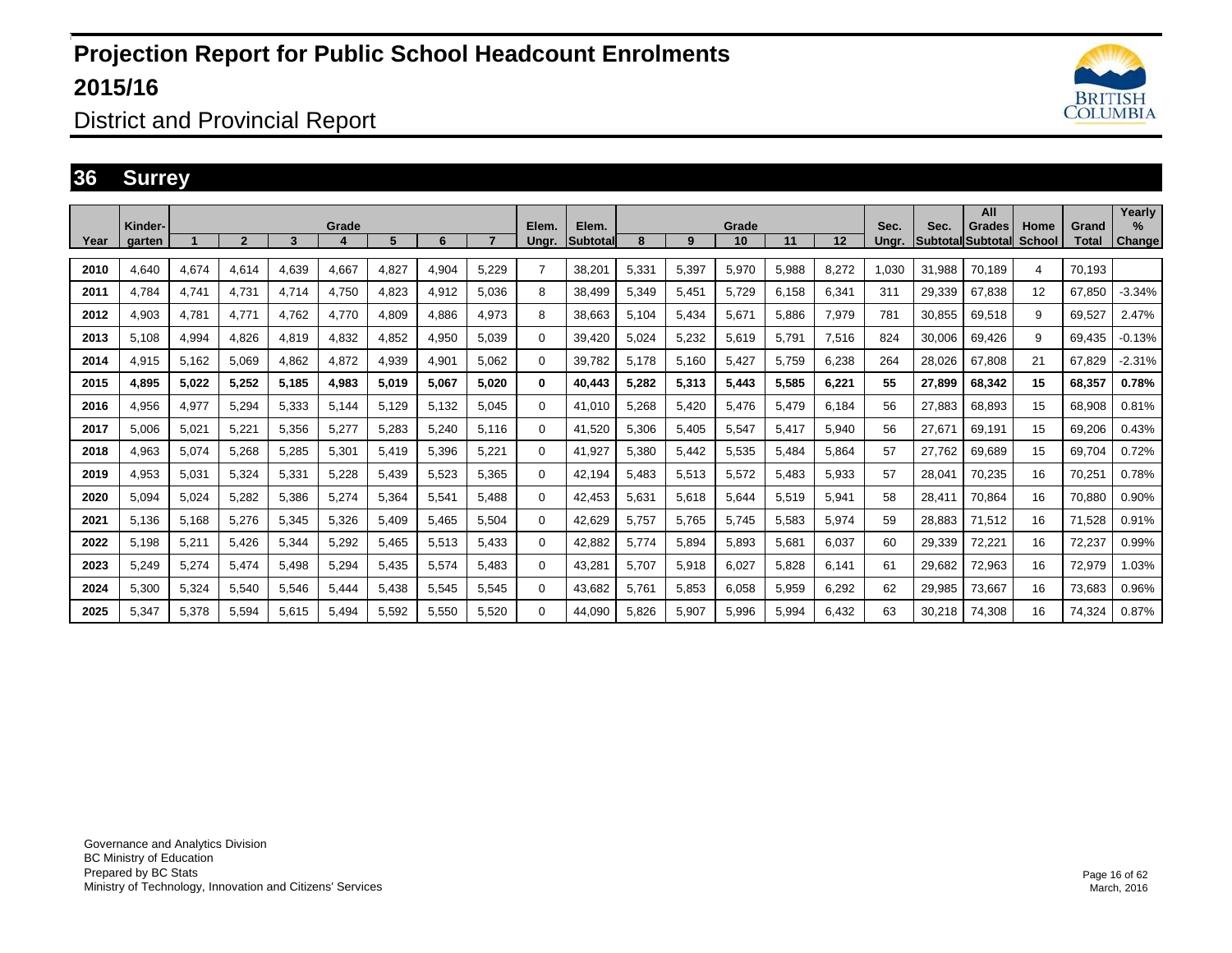

#### District and Provincial Report

#### **37 Delta**

|      |                   |       |              |       |       |       |       |       |                |                   |       |       |             |       |       |               |       | All                                 |                       |                | Yearly      |
|------|-------------------|-------|--------------|-------|-------|-------|-------|-------|----------------|-------------------|-------|-------|-------------|-------|-------|---------------|-------|-------------------------------------|-----------------------|----------------|-------------|
| Year | Kinder-<br>aarten |       | $\mathbf{z}$ | 3     | Grade | 5     | 6     |       | Elem.<br>Unar. | Elem.<br>Subtotal | 8     | 9     | Grade<br>10 | 11    | 12    | Sec.<br>Unar. | Sec.  | Grades<br><b>Subtotal Subtotall</b> | Home<br><b>School</b> | Grand<br>Total | ℅<br>Change |
| 2010 | 941               | 989   | 1,062        | 1,087 | 1,022 | 1,081 | 1,078 | .234  | $\Omega$       | 8.494             | .321  | 1,406 | 1,505       | 1,490 | 1,537 | 20            | 7,279 | 15,773                              |                       | 15.774         |             |
| 2011 | 1,027             | 983   | 1,042        | 1,096 | 1,087 | 1,048 | 1,092 | 1,098 | 0              | 8,473             | .383  | 1,348 | 1,408       | 1,527 | 1,518 | 15            | 7,199 | 15,672                              |                       | 15,673         | $-0.64%$    |
|      |                   |       |              |       |       |       |       |       |                |                   |       |       |             |       |       |               |       |                                     |                       |                |             |
| 2012 | 1,015             | 1,034 | 989          | 1.053 | 1,078 | 1,086 | 1.047 | 1.115 | 0              | 8.417             | .299  | 1,407 | 1,370       | 1,397 | 1,592 | 19            | 7.084 | 15.501                              | 3                     | 15,504         | $-1.08%$    |
| 2013 | 1,005             | 1,031 | 1,063        | 1,006 | 1,073 | 1,086 | 1,120 | 1.062 | 0              | 8.446             | .293  | 1,318 | 1,403       | 1,363 | 1,448 | 30            | 6.855 | 15,301                              | 3                     | 15,304         | $-1.29%$    |
| 2014 | 1,014             | 1,005 | 1,050        | 1,072 | 1,022 | 1,093 | 1,100 | 1.132 | $\Omega$       | 8,488             | ,280  | 1,304 | 1,338       | 1,410 | 1,419 | 18            | 6.769 | 15,257                              | 6                     | 15,263         | $-0.27%$    |
| 2015 | 1,025             | 1,035 | 1,048        | 1,079 | 1,099 | 1,043 | 1,133 | 1,130 | 0              | 8,592             | 1,331 | 1,289 | 1,348       | 1,367 | 1,454 | 3             | 6,792 | 15,384                              | 5                     | 15,389         | 0.83%       |
| 2016 | 1,013             | 1,033 | 1,040        | 1,036 | 1,088 | 1,058 | 1,111 | 1.101 | 0              | 8,480             | ,279  | 1,282 | 1,319       | 1,321 | 1,384 | 3             | 6,588 | 15,068                              | 5                     | 15,073         | $-2.05%$    |
| 2017 | 1.003             | 1,012 | 1,028        | 1,020 | 1,040 | 1,045 | 1,124 | 1.078 | 0              | 8,350             | .248  | 1,233 | 1,306       | 1.276 | 1,312 | 3             | 6,378 | 14,728                              | 5                     | 14,733         | $-2.26%$    |
| 2018 | 939               | 1,008 | 1,013        | 1,014 | 1,029 | 1,003 | 1,113 | 1,093 | 0              | 8,212             | .226  | 1,204 | 1,256       | 1,260 | 1,262 | 3             | 6,211 | 14,423                              | 5                     | 14,428         | $-2.07%$    |
| 2019 | 891               | 950   | 1,014        | 1,004 | 1,026 | 995   | 1,070 | 1,084 | $\Omega$       | 8,034             | ,243  | 1,182 | 1,225       | 1,212 | 1,241 | 3             | 6,106 | 14,140                              | 5                     | 14,145         | $-1.96%$    |
| 2020 | 915               | 905   | 958          | 1,005 | 1,018 | 993   | 1,062 | 1,043 | 0              | 7,899             | 1.233 | 1,198 | 1,203       | 1,183 | 1,197 | 3             | 6,017 | 13,916                              | 5                     | 13,921         | $-1.58%$    |
| 2021 | 929               | 926   | 912          | 951   | 1,019 | 984   | 1,058 | 1,034 | $\Omega$       | 7,813             | 1,187 | 1,190 | 1,218       | 1,161 | 1,168 | 3             | 5,927 | 13,740                              | 4                     | 13,744         | $-1.27%$    |
| 2022 | 945               | 936   | 928          | 902   | 961   | 982   | 1,048 | 1.030 | 0              | 7,732             | 1,176 | 1,145 | 1,212       | 1,177 | 1,150 | 3             | 5,863 | 13,595                              | 4                     | 13,599         | $-1.06%$    |
| 2023 | 969               | 951   | 938          | 918   | 912   | 927   | 1,046 | 1.020 | 0              | 7,681             | 1,171 | 1,134 | 1,167       | 1,171 | 1,162 | 3             | 5,808 | 13,489                              | 4                     | 13,493         | $-0.78%$    |
| 2024 | 992               | 976   | 955          | 929   | 929   | 881   | 988   | 1,019 | 0              | 7,669             | 1,161 | 1,130 | 1,156       | 1,132 | 1,158 | 3             | 5,740 | 13,409                              | 4                     | 13,413         | $-0.59%$    |
| 2025 | 1,013             | 1,000 | 980          | 946   | 940   | 898   | 941   | 964   | 0              | 7,682             | 1,161 | 1,123 | 1,154       | 1,121 | 1,124 | 3             | 5,686 | 13,368                              | 4                     | 13,372         | $-0.31%$    |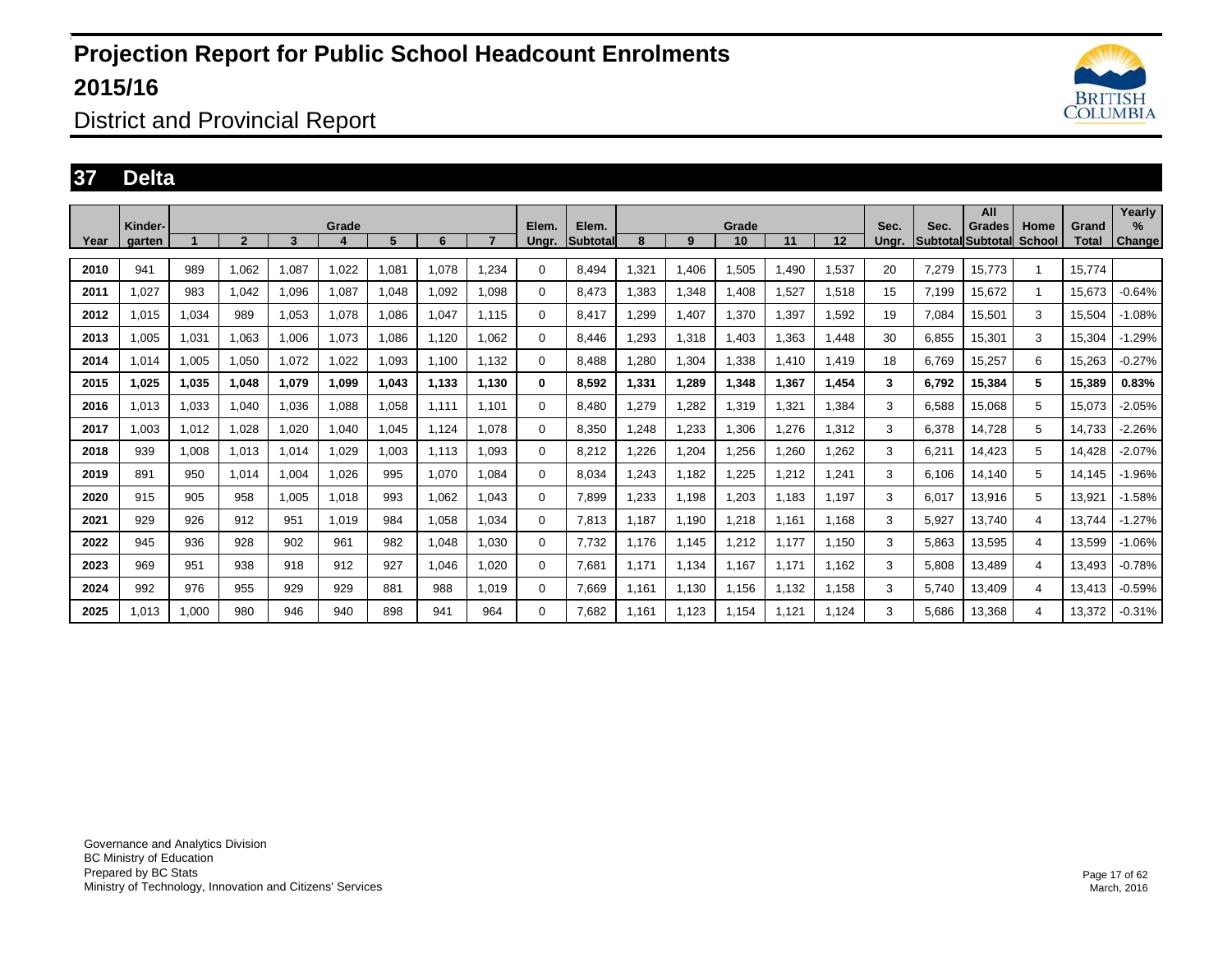

District and Provincial Report

#### **38 Richmond**

| Year | Kinder-<br>aarten |       | $\overline{2}$ | 3     | Grade | 5     | 6     |       | Elem.<br>Unar. | Elem.<br><b>Subtotal</b> | 8          | 9     | Grade<br>10 | 11    | 12    | Sec.<br>Unar. | Sec.   | All<br>Grades<br><b>Subtotal Subtotal</b> | Home<br>School | Grand<br>Total | Yearly<br>$\%$<br>Change |
|------|-------------------|-------|----------------|-------|-------|-------|-------|-------|----------------|--------------------------|------------|-------|-------------|-------|-------|---------------|--------|-------------------------------------------|----------------|----------------|--------------------------|
| 2010 | 1,370             | 1,420 | 1,373          | 1.422 | 1,518 | 1,557 | 1.521 | 1.688 | $\Omega$       | 11,869                   | 1,813      | 1,936 | 2,026       | 2,132 | 2,477 | 28            | 10.412 | 22,281                                    | 5              | 22.286         |                          |
| 2011 | 1,305             | 1,368 | 1,409          | 1,371 | 1.441 | 1,538 | 1,601 | 1,530 | $\Omega$       | 11,563                   | 1.717<br>1 | 1,837 | 1,956       | 2,066 | 2,324 | 43            | 9,943  | 21,506                                    | 4              | 21,510         | $-3.48%$                 |
| 2012 | .421              | 1,338 | 1,333          | 1,432 | 1,377 | 1,454 | 1,548 | 1.621 | $\Omega$       | 11.524                   | 1.548      | 1,763 | 1,883       | .998  | 2,273 | 20            | 9.485  | 21.009                                    | 8              | 21,017         | $-2.29%$                 |
| 2013 | .382              | 1,455 | 1.366          | 1,351 | 1,448 | 1.405 | 1.472 | 1.573 | $\Omega$       | 11.452                   | 1.656      | 1,598 | 1.796       | .920  | 2,176 | 20            | 9.166  | 20,618                                    | 9              | 20.627         | $-1.86%$                 |
| 2014 | .363              | 1,374 | 1,458          | 1,380 | 1,360 | 1,475 | 1,410 | .499  | $\Omega$       | 11,319                   | 1,599      | 1,683 | 1,646       | 1,827 | 2,050 | 3             | 8,808  | 20,127                                    | 11             | 20,138         | $-2.37%$                 |
| 2015 | 1,291             | 1,388 | 1,366          | 1,478 | 1,408 | 1,387 | 1.494 | 1,463 | 0              | 11,275                   | 1,558      | 1,635 | 1,714       | 1.664 | 2,039 | 11            | 8,621  | 19,896                                    | 9              | 19,905         | $-1.16%$                 |
| 2016 | <b>294,</b>       | 1,357 | 1,349          | 1,463 | 1,441 | 1,360 | 1,485 | 1,481 | $\Omega$       | 11,230                   | .525       | 1,566 | 1,679       | .661  | 1,938 | 11            | 8,380  | 19,610                                    | 9              | 19,619         | $-1.44%$                 |
| 2017 | 1,335             | 1,359 | 1,318          | 1,446 | 1.428 | 1,395 | 1.462 | 1,479 | 0              | 11,222                   | 1,552      | 1,538 | 1,605       | 1,604 | 1,884 | 11            | 8.194  | 19,416                                    | 9              | 19,425         | $-0.99%$                 |
| 2018 | .409              | 1,401 | 1.320          | 1,413 | 1.412 | ,384  | 1.499 | 1.456 | 0              | 11.294                   | 1,551      | 1,565 | 1,577       | .539  | 1.829 | 11            | 8,072  | 19,366                                    | 9              | 19,375         | $-0.26%$                 |
| 2019 | 1,351             | 1,480 | 1,361          | 1,414 | 1.380 | 1,367 | ,484  | 1.491 | 0              | 11,328                   | ,527       | 1,565 | 1,604       | 1,515 | 1,762 | 11            | 7,984  | 19,312                                    | 9              | 19,321         | $-0.28%$                 |
| 2020 | ,390              | 1,420 | 1.437          | 1.459 | 1.381 | 1,336 | 1.466 | .477  | 0              | 11,366                   | 1,561      | 1,541 | 1,605       | 1,539 | 1,731 | 11            | 7,988  | 19,354                                    | 9              | 19,363         | 0.22%                    |
| 2021 | 1.419             | 1,461 | 1,381          | 1,540 | 1.425 | 1,338 | 1.434 | 1.459 | $\Omega$       | 11.457                   | 1,547      | 1,575 | 1,581       | 1,540 | 1,752 | 11            | 8.006  | 19,463                                    | 9              | 19,472         | 0.56%                    |
| 2022 | 1,453             | 1,493 | 1,421          | 1,481 | 1,504 | 1,380 | 1.437 | 1.428 | 0              | 11.597                   | 1,530      | 1,562 | 1,615       | 1,519 | 1,756 | 11            | 7,993  | 19,590                                    | 9              | 19,599         | 0.65%                    |
| 2023 | .487              | 1,526 | 1.449          | 1,522 | .445  | 1,454 | 1.480 | 1.430 | 0              | 11.793                   | ,497       | 1,545 | 1,601       | .548  | 1,735 | 11            | 7,937  | 19,730                                    | 9              | 19,739         | 0.71%                    |
| 2024 | 1,528             | 1,556 | 1.476          | 1,545 | .478  | ,392  | 1.553 | 1.466 | 0              | 11.994                   | .493       | 1,506 | 1,579       | 1,533 | 1.758 | 12            | 7.881  | 19,875                                    | 9              | 19.884         | 0.73%                    |
| 2025 | <b>.569</b>       | 1,599 | 1,506          | 1,575 | 1,501 | ,425  | .489  | .539  | 0              | 12,203                   | 1,531      | 1,502 | 1,541       | 1,512 | 1,746 | 12            | 7.844  | 20,047                                    | 9              | 20,056         | 0.87%                    |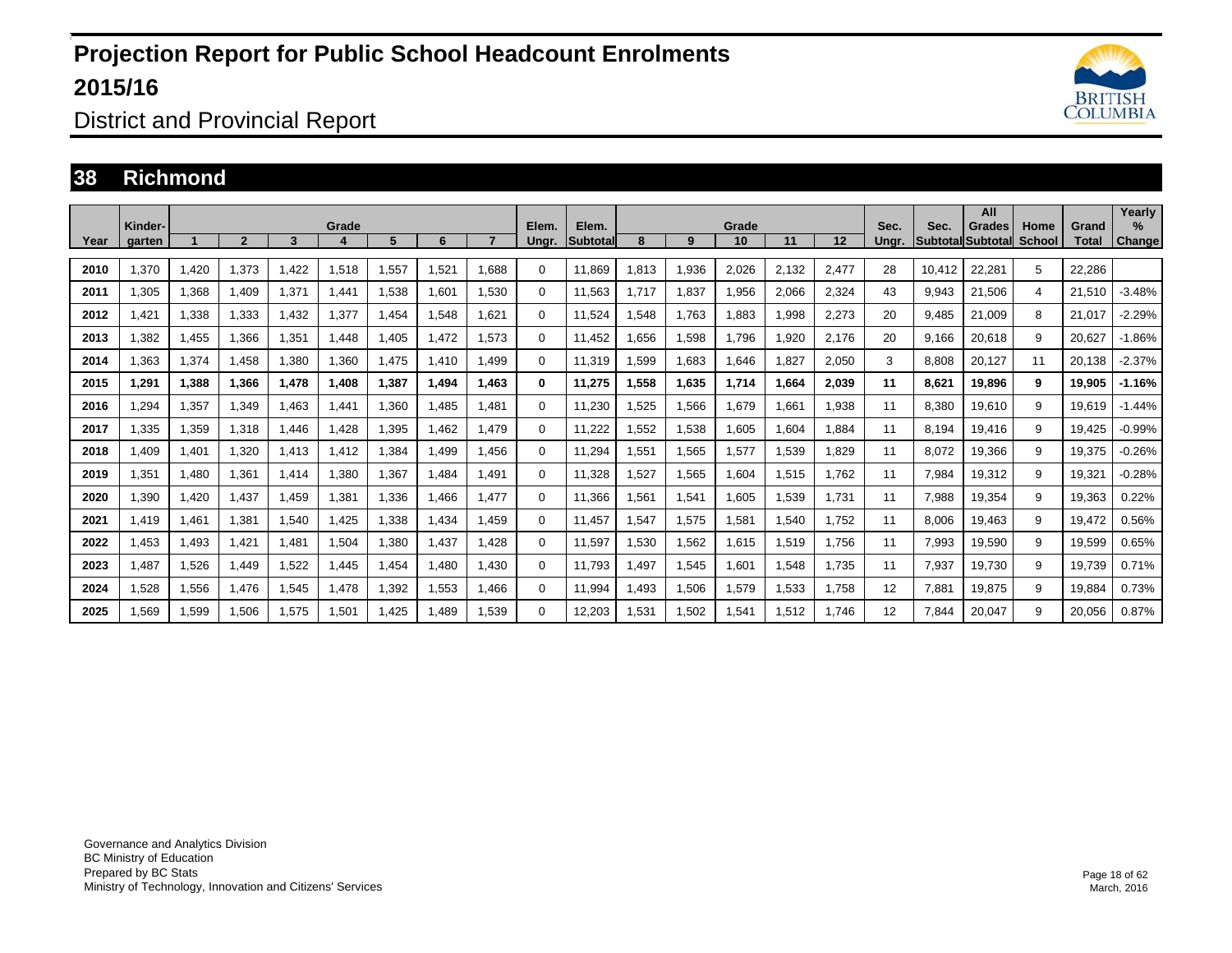

#### District and Provincial Report

#### **39 Vancouver**

|      | Kinder- |       |                         |       | Grade |       |       |       | Elem.        | Elem.           |       |       | Grade |       |       | Sec.  | Sec.   | All<br>Grades            | Home   | Grand  | Yearly<br>$\%$ |
|------|---------|-------|-------------------------|-------|-------|-------|-------|-------|--------------|-----------------|-------|-------|-------|-------|-------|-------|--------|--------------------------|--------|--------|----------------|
| Year | garten  |       | $\overline{\mathbf{c}}$ | 3     | д     | 5     | 6     |       | Ungr.        | <b>Subtotal</b> | 8     | 9     | 10    | 11    | 12    | Unar. |        | <b>Subtotal Subtotal</b> | School | Total  | Change         |
| 2010 | 3,691   | 3,509 | 3,556                   | 3,560 | 3,495 | 3.781 | 3.795 | 3.783 | 214          | 29,384          | 4.150 | 4,419 | 4,765 | 5,043 | 4,945 | 350   | 23.672 | 53,056                   | 8      | 53.064 |                |
| 2011 | 3.694   | 3.709 | 3.481                   | 3,530 | 3,553 | 3.480 | 3.813 | 3.886 | $\Omega$     | 29,146          | 4.031 | 4,312 | 4.678 | 4,945 | 5,056 | 139   | 23.161 | 52,307                   | 10     | 52.317 | $-1.41%$       |
| 2012 | 3.771   | 3,661 | 3,650                   | 3,416 | 3,527 | 3,547 | 3,487 | 3,801 | $\Omega$     | 28,860          | 3,964 | 4,103 | 4,501 | 4.789 | 5,183 | 119   | 22,659 | 51,519                   | 14     | 51,533 | $-1.50%$       |
| 2013 | 3.820   | 3,820 | 3,590                   | 3,598 | 3,429 | 3,521 | 3,549 | 3.543 | $\Omega$     | 28,870          | 3,995 | 4,060 | 4,241 | 4.529 | 4,993 | 232   | 22,050 | 50,920                   | 16     | 50,936 | $-1.16%$       |
| 2014 | 3,761   | 3,806 | 3,754                   | 3,577 | 3,595 | 3,450 | 3,510 | 3,567 | $\Omega$     | 29,020          | 3,664 | 4,098 | 4,113 | 4,215 | 4,626 | 284   | 21,000 | 50,020                   | 27     | 50,047 | $-1.75%$       |
| 2015 | 3,584   | 3,730 | 3,741                   | 3.723 | 3,528 | 3.615 | 3.460 | 3.523 | 1            | 28,905          | 3.731 | 3,703 | 4.227 | 4.274 | 4,525 | 181   | 20.641 | 49.546                   | 31     | 49,577 | $-0.94%$       |
| 2016 | 3,612   | 3,650 | 3,807                   | 3.729 | 3,499 | 3,775 | 3,463 | 3,563 | $\mathbf{1}$ | 29,099          | 3,874 | 3,644 | 4,243 | 4,304 | 4,531 | 181   | 20,777 | 49,876                   | 31     | 49,907 | 0.67%          |
| 2017 | 3.626   | 3,669 | 3,710                   | 3,788 | 3,505 | 3.751 | 3,623 | 3.569 | -1           | 29,242          | 3,924 | 3,781 | 4,163 | 4,260 | 4,460 | 181   | 20.769 | 50,011                   | 31     | 50,042 | 0.27%          |
| 2018 | 3,702   | 3,677 | 3,726                   | 3,692 | 3,559 | 3,757 | 3,603 | 3.731 | 1            | 29,448          | 3,930 | 3,830 | 4,313 | 4,196 | 4,420 | 182   | 20,871 | 50,319                   | 32     | 50,351 | 0.62%          |
| 2019 | 3,894   | 3.755 | 3,737                   | 3,712 | 3,472 | 3,820 | 3,616 | 3.718 | 1            | 29,725          | 4,102 | 3,835 | 4,371 | 4,337 | 4,371 | 183   | 21,199 | 50,924                   | 32     | 50,956 | 1.20%          |
| 2020 | 4,203   | 3,934 | 3,805                   | 3,717 | 3,490 | 3,729 | 3,680 | 3,737 | 1            | 30,296          | 4,095 | 3,994 | 4,370 | 4,388 | 4,502 | 184   | 21,533 | 51,829                   | 32     | 51,861 | 1.78%          |
| 2021 | 4,249   | 4,241 | 3,973                   | 3,771 | 3,485 | 3,741 | 3,587 | 3.797 | 1            | 30,845          | 4,114 | 3,988 | 4,549 | 4.404 | 4,564 | 186   | 21,805 | 52,650                   | 33     | 52,683 | 1.59%          |
| 2022 | 4,325   | 4,283 | 4,276                   | 3,927 | 3,525 | 3,728 | 3,593 | 3,700 | 1            | 31,358          | 4,175 | 4,007 | 4,552 | 4,579 | 4,595 | 188   | 22,096 | 53,454                   | 33     | 53,487 | 1.53%          |
| 2023 | 4,402   | 4,364 | 4,321                   | 4,228 | 3,674 | 3,774 | 3,586 | 3,713 | 1            | 32,063          | 4,079 | 4,072 | 4,574 | 4,586 | 4,750 | 190   | 22,251 | 54,314                   | 34     | 54,348 | 1.61%          |
| 2024 | 4,470   | 4,446 | 4,403                   | 4.274 | 3,956 | 3,935 | 3.634 | 3.711 | 1            | 32,830          | 4.099 | 3,986 | 4.650 | 4.613 | 4,776 | 192   | 22,316 | 55,146                   | 35     | 55,181 | 1.53%          |
| 2025 | 4,519   | 4,512 | 4,481                   | 4,347 | 3,991 | 4,226 | 3,782 | 3,754 | 1            | 33,613          | 4.094 | 4,006 | 4,559 | 4.680 | 4,803 | 194   | 22,336 | 55,949                   | 35     | 55,984 | 1.46%          |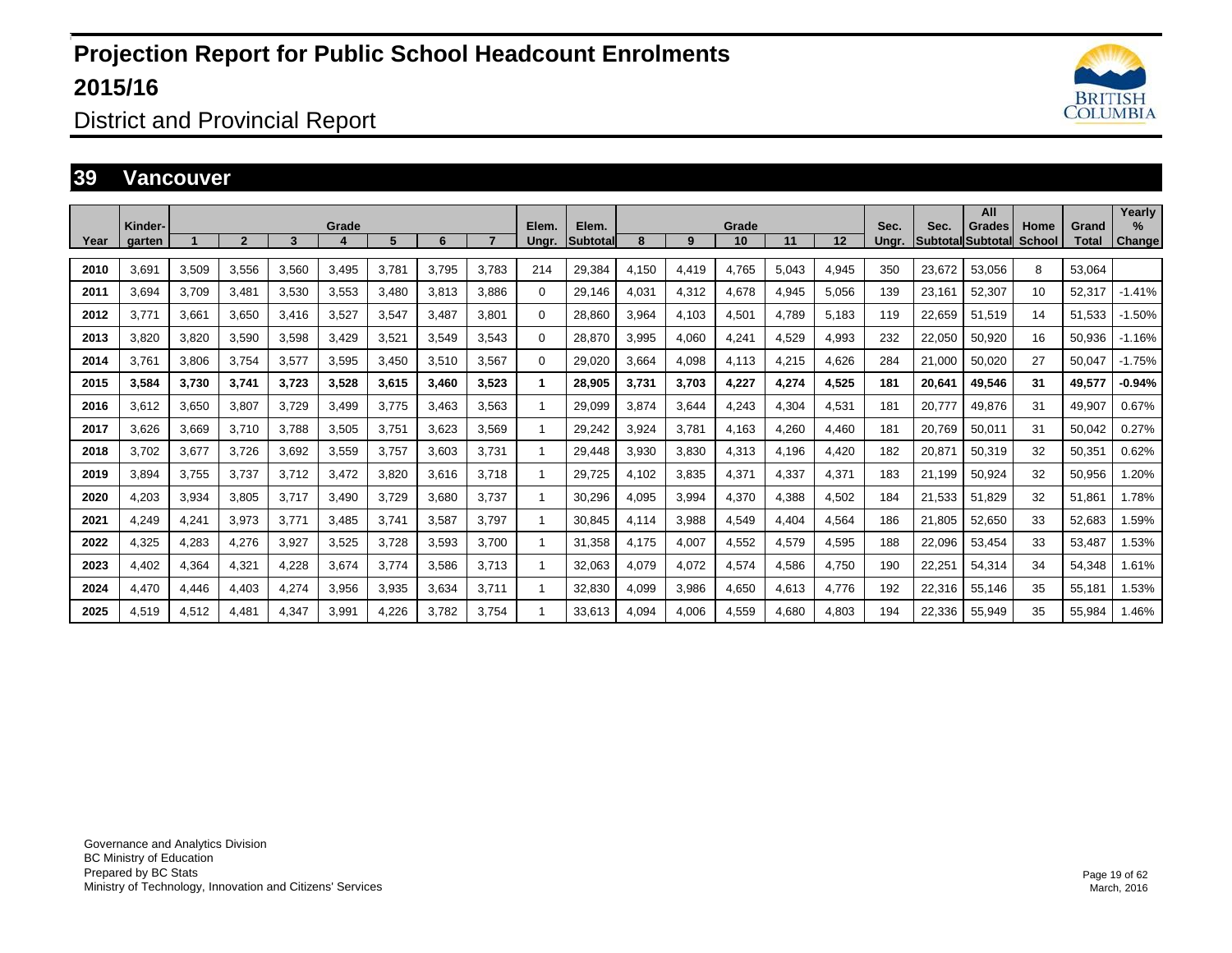

District and Provincial Report

#### **40 New Westminster**

| Year | Kinder-<br>garten |     | $\overline{2}$ | 3   | Grade | 5   | 6   |     | Elem.<br>Ungr. | Elem.<br>Subtotal | 8   | 9   | Grade<br>10 | 11  | 12  | Sec.<br>Unar. | Sec.  | All<br><b>Grades</b><br>Subtotal Subtotal | Home<br><b>School</b> | Grand<br>Total | Yearly<br>$\%$<br>Change |
|------|-------------------|-----|----------------|-----|-------|-----|-----|-----|----------------|-------------------|-----|-----|-------------|-----|-----|---------------|-------|-------------------------------------------|-----------------------|----------------|--------------------------|
|      |                   |     |                |     |       |     |     |     |                |                   |     |     |             |     |     |               |       |                                           |                       |                |                          |
| 2010 | 440               | 450 | 470            | 438 | 467   | 486 | 446 | 438 | $\Omega$       | 3,635             | 487 | 459 | 526         | 641 | 582 | 63            | 2,758 | 6,393                                     | $\overline{2}$        | 6,395          |                          |
| 2011 | 503               | 452 | 467            | 475 | 442   | 472 | 477 | 442 | $\mathbf 0$    | 3,730             | 399 | 480 | 545         | 564 | 555 | 121           | 2,664 | 6,394                                     | 6                     | 6,400          | 0.08%                    |
| 2012 | 516               | 490 | 461            | 458 | 470   | 447 | 472 | 474 | $\mathbf 0$    | 3.788             | 420 | 411 | 539         | 540 | 517 | 113           | 2,540 | 6,328                                     | 9                     | 6,337          | $-0.98%$                 |
| 2013 | 500               | 532 | 488            | 467 | 457   | 476 | 454 | 472 | 0              | 3,846             | 469 | 426 | 447         | 533 | 517 | 171           | 2,563 | 6,409                                     | 3                     | 6,412          | 1.18%                    |
| 2014 | 593               | 511 | 554            | 487 | 473   | 457 | 461 | 451 | 0              | 3,987             | 433 | 447 | 454         | 454 | 549 | 218           | 2,555 | 6,542                                     | $\overline{2}$        | 6,544          | 2.06%                    |
| 2015 | 558               | 590 | 526            | 566 | 491   | 490 | 464 | 465 | $\bf{0}$       | 4,150             | 426 | 419 | 483         | 451 | 509 | 217           | 2,505 | 6,655                                     | 3                     | 6,658          | 1.74%                    |
| 2016 | 534               | 605 | 525            | 570 | 525   | 521 | 457 | 469 | 0              | 4,206             | 435 | 429 | 485         | 481 | 498 | 219           | 2,547 | 6,753                                     | 3                     | 6,756          | 1.47%                    |
| 2017 | 593               | 582 | 542            | 574 | 532   | 560 | 488 | 464 | $\mathbf 0$    | 4,335             | 440 | 437 | 492         | 474 | 510 | 221           | 2,574 | 6,909                                     | 3                     | 6,912          | 2.31%                    |
| 2018 | 642               | 647 | 521            | 591 | 534   | 567 | 523 | 493 | 0              | 4,518             | 433 | 441 | 500         | 479 | 504 | 223           | 2,580 | 7,098                                     | 3                     | 7.101          | 2.73%                    |
| 2019 | 674               | 701 | 580            | 570 | 551   | 570 | 529 | 530 | $\mathbf 0$    | 4.705             | 463 | 438 | 507         | 490 | 512 | 226           | 2,636 | 7,341                                     | 3                     | 7,344          | 3.42%                    |
| 2020 | 659               | 733 | 627            | 631 | 529   | 587 | 531 | 536 | $\mathbf 0$    | 4,833             | 496 | 466 | 504         | 498 | 524 | 230           | 2,718 | 7,551                                     | 3                     | 7,554          | 2.86%                    |
| 2021 | 657               | 713 | 651            | 678 | 583   | 561 | 544 | 535 | 0              | 4.922             | 500 | 498 | 535         | 496 | 534 | 234           | 2,797 | 7.719                                     | 4                     | 7.723          | 2.24%                    |
| 2022 | 672               | 718 | 640            | 711 | 632   | 623 | 524 | 551 | 0              | 5.071             | 502 | 504 | 570         | 522 | 531 | 238           | 2,867 | 7,938                                     | $\overline{4}$        | 7,942          | 2.84%                    |
| 2023 | 682               | 735 | 644            | 699 | 663   | 675 | 582 | 531 | 0              | 5,211             | 516 | 505 | 577         | 555 | 555 | 242           | 2,950 | 8,161                                     | $\overline{4}$        | 8,165          | 2.81%                    |
| 2024 | 691               | 742 | 656            | 702 | 650   | 706 | 629 | 587 | 0              | 5,363             | 498 | 519 | 579         | 563 | 587 | 246           | 2,992 | 8,355                                     | 4                     | 8,359          | 2.38%                    |
| 2025 | 691               | 744 | 656            | 708 | 646   | 686 | 654 | 632 | 0              | 5,417             | 548 | 501 | 595         | 567 | 601 | 252           | 3,064 | 8,481                                     | 4                     | 8,485          | 1.51%                    |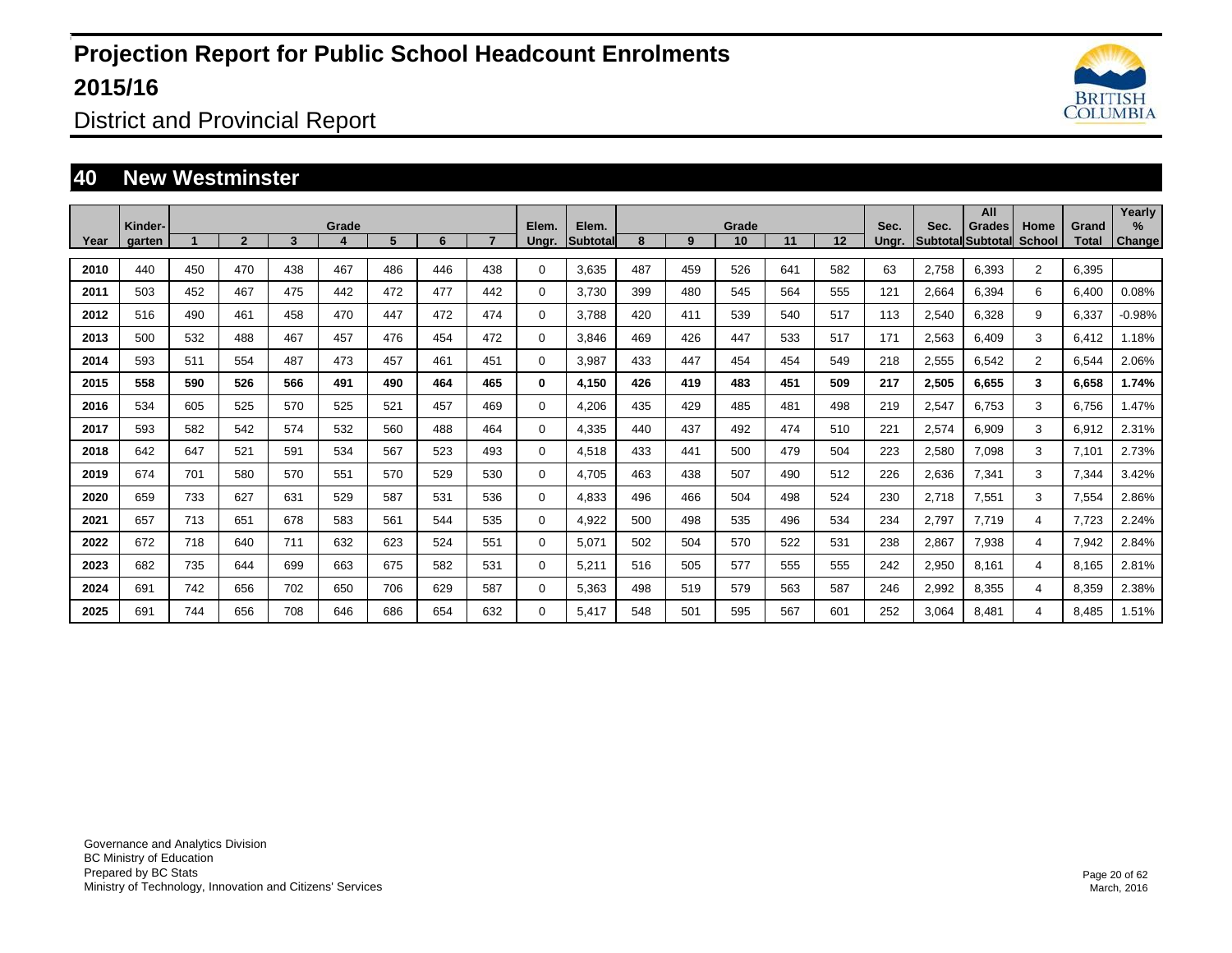

District and Provincial Report

#### **41 Burnaby**

|      | Kinder- |       |              |       | Grade |       |       |       | Elem.       | Elem.           |       |       | Grade |       |       | Sec.  | Sec.   | All<br>Grades            | Home           | Grand  | Yearly<br>$\%$ |
|------|---------|-------|--------------|-------|-------|-------|-------|-------|-------------|-----------------|-------|-------|-------|-------|-------|-------|--------|--------------------------|----------------|--------|----------------|
| Year | aarten  |       | $\mathbf{2}$ | 3     |       | 5     | 6     |       | Unar.       | <b>Subtotal</b> | 8     | 9     | 10    | 11    | 12    | Unar. |        | <b>SubtotallSubtotal</b> | School         | Total  | Change         |
| 2010 | 1.600   | 1,598 | 1,552        | 1.646 | 1,645 | 1,682 | 1.645 | 1.742 | 0           | 13,110          | .829  | 1,939 | 2,164 | 2,399 | 2,241 | 188   | 10.760 | 23,870                   | $\overline{7}$ | 23.877 |                |
| 2011 | 1,604   | 1,658 | 1,585        | 1,572 | 1,641 | 1,632 | 1,688 | 1,666 | 0           | 13,046          | .846  | 1,873 | 1,975 | 2,243 | 2,571 | 100   | 10,608 | 23,654                   | 5              | 23,659 | $-0.91%$       |
| 2012 | 1.753   | 1,620 | 1,647        | 1,565 | 1,581 | 1,626 | 1,639 | 1.676 | $\mathbf 0$ | 13.107          | .761  | 1,874 | 1,950 | 2.055 | 2,551 | 108   | 10.299 | 23,406                   | 6              | 23,412 | $-1.04%$       |
| 2013 | 1.740   | 1,782 | 1.601        | 1.651 | 1,594 | 1,582 | 1.638 | 1.682 | $\mathbf 0$ | 13.270          | .756  | 1.788 | 1.944 | 2.014 | 2,352 | 132   | 9.986  | 23,256                   | 4              | 23,260 | $-0.65%$       |
| 2014 | .672    | 1,743 | 1.760        | 1,580 | 1,646 | 1,605 | 1,588 | 1,625 | 0           | 13,219          | .768  | 1,787 | 1,878 | 1,976 | 2,352 | 101   | 9.862  | 23,081                   | 3              | 23,084 | $-0.76%$       |
| 2015 | 1,656   | 1,708 | 1,713        | 1.771 | 1,611 | 1,638 | 1,579 | 1,601 | $\bf{0}$    | 13,277          | 1.712 | 1,829 | 1,923 | 1.933 | 2,376 | 147   | 9.920  | 23,197                   | $\overline{7}$ | 23,204 | 0.52%          |
| 2016 | 1.763   | 1,727 | 1,692        | 1,782 | 1,661 | 1,717 | 1,615 | 1.644 | 0           | 13,601          | 1.775 | 1,847 | 1,911 | 1,977 | 2,442 | 148   | 10,100 | 23,701                   | $\overline{7}$ | 23,708 | 2.17%          |
| 2017 | 1,878   | 1,836 | 1.706        | 1.757 | 1,670 | 1.768 | 1.689 | 1,678 | 0           | 13,982          | .818  | 1,903 | 1,905 | 1.924 | 2,426 | 148   | 10.124 | 24,106                   | $\overline{7}$ | 24,113 | 1.71%          |
| 2018 | 2,000   | 1,955 | 1,813        | 1.772 | 1,648 | 1.777 | 1.738 | 1.753 | 0           | 14.456          | .855  | 1,950 | 1.962 | 1.919 | 2,372 | 150   | 10.208 | 24,664                   | $\overline{7}$ | 24.671 | 2.31%          |
| 2019 | 2,017   | 2,081 | 1,931        | 1,882 | 1,660 | 1,753 | 1,744 | 1,802 | 0           | 14,870          | .936  | 1,988 | 2,010 | 1,974 | 2,365 | 151   | 10.424 | 25,294                   | 8              | 25,302 | 2.56%          |
| 2020 | 1,990   | 2,100 | 2,056        | 2,004 | 1.762 | 1.766 | 1,722 | 1.809 | 0           | 15,209          | .988  | 2,072 | 2,048 | 2,021 | 2,422 | 153   | 10.704 | 25,913                   | 8              | 25,921 | 2.45%          |
| 2021 | 2,023   | 2,073 | 2,075        | 2,132 | 1,876 | 1,874 | 1.735 | 1.787 | $\mathbf 0$ | 15,575          | .997  | 2,127 | 2,130 | 2,058 | 2,477 | 155   | 10,944 | 26,519                   | 8              | 26,527 | 2.34%          |
| 2022 | 2,069   | 2,108 | 2,049        | 2,152 | 1,996 | 1,993 | 1.840 | 1.800 | 0           | 16.007          | 1.974 | 2,138 | 2,187 | 2.136 | 2,522 | 158   | 11.115 | 27,122                   | 8              | 27.130 | 2.27%          |
| 2023 | 2,110   | 2,156 | 2,084        | 2,126 | 2,015 | 2,120 | 1,956 | 1,906 | 0           | 16,473          | .990  | 2,116 | 2,202 | 2,193 | 2,610 | 160   | 11,271 | 27.744                   | 8              | 27,752 | 2.29%          |
| 2024 | 2,150   | 2,197 | 2.131        | 2,162 | 1,992 | 2,141 | 2,077 | 2,025 | 0           | 16.875          | 2,104 | 2,133 | 2,182 | 2.210 | 2,680 | 163   | 11.472 | 28,347                   | 9              | 28,356 | 2.18%          |
| 2025 | 2,187   | 2,240 | 2,172        | 2,211 | 2,025 | 2,117 | 2,098 | 2,150 | 0           | 17,200          | 2,232 | 2,251 | 2,198 | 2,193 | 2,705 | 165   | 11.744 | 28,944                   | 9              | 28,953 | 2.11%          |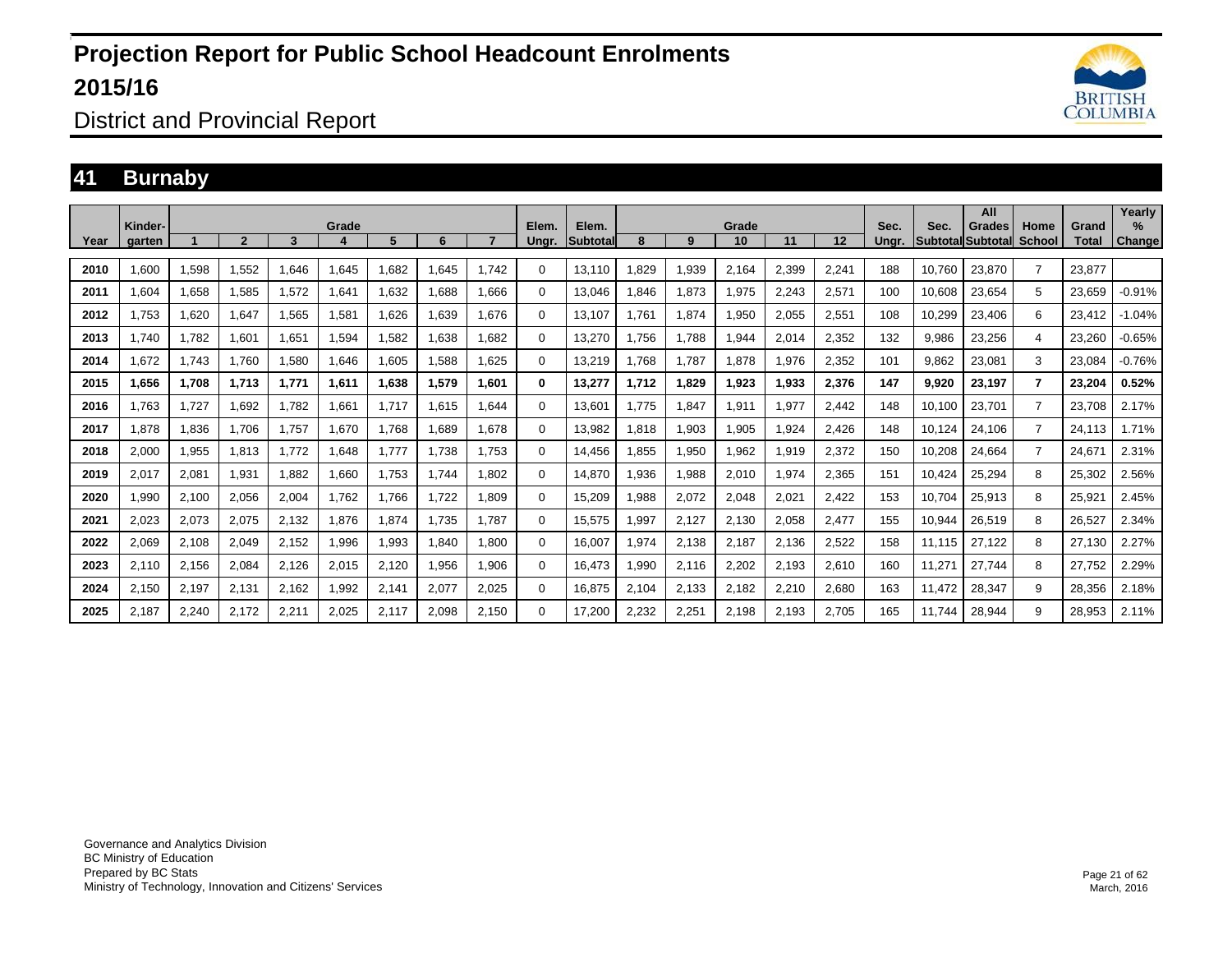

District and Provincial Report

### **42 Maple Ridge-Pitt Meadows**

| Year | Kinder-<br>garten |       | $\overline{2}$ | 3     | Grade | 5.    | 6     |       | Elem.<br>Unar. | Elem.<br><b>Subtotal</b> | 8     | 9     | Grade<br>10 | 11    | 12    | Sec.<br>Unar. | Sec.  | All<br>Grades<br><b>Subtotal Subtotal</b> | Home<br>School | Grand<br>Total | Yearly<br>$\%$<br>Change |
|------|-------------------|-------|----------------|-------|-------|-------|-------|-------|----------------|--------------------------|-------|-------|-------------|-------|-------|---------------|-------|-------------------------------------------|----------------|----------------|--------------------------|
| 2010 | 926               | 1,019 | 984            | 1.008 | 948   | 993   | 1.006 | 1.077 | $\Omega$       | 7,961                    | 1.120 | 1,238 | 1,272       | .347  | 1,295 | 13            | 6,285 | 14,246                                    | $\mathbf 0$    | 14.246         |                          |
| 2011 | 1,033             | 954   | 1,029          | 1,016 | 1,013 | 968   | 1,004 | 1,017 | $\Omega$       | 8,034                    | 1,106 | 1,149 | 1,274       | ,257  | 1,347 | 36            | 6,169 | 14,203                                    | $\mathbf 0$    | 14,203         | $-0.30%$                 |
| 2012 | 997               | 1,024 | 940            | 1,015 | 1,003 | 1,004 | 971   | 984   | 0              | 7,938                    | 1,037 | 1,097 | 1,225       | .272  | 1,210 | 29            | 5,870 | 13,808                                    | $\mathbf{1}$   | 13,809         | $-2.77%$                 |
| 2013 | 1,041             | 994   | 1.037          | 938   | 1.017 | 1.011 | 1.011 | 968   | $\Omega$       | 8.017                    | 1,017 | 1,055 | 1.170       | 1.178 | 1,278 | 28            | 5.726 | 13.743                                    | 3              | 13.746         | $-0.46%$                 |
| 2014 | 1,047             | 1,059 | 1,013          | 1,042 | 950   | 1,016 | 1,022 | 1,009 | $\Omega$       | 8,158                    | 1,006 | 1,049 | 1,101       | 1,139 | 1,208 | 10            | 5,513 | 13,671                                    | 3              | 13,674         | $-0.52%$                 |
| 2015 | 1,069             | 1,070 | 1.106          | 1,048 | 1,050 | 968   | 1.048 | 1.029 | 0              | 8,388                    | 1.045 | 1,021 | 1,097       | 1.127 | 1,267 | 58            | 5,615 | 14,003                                    | $\mathbf 1$    | 14,004         | 2.41%                    |
| 2016 | 1,026             | 1,095 | 1,086          | 1,108 | 1,065 | 1,019 | 1,036 | 1,025 | $\Omega$       | 8,460                    | 1,044 | 1,047 | 1,059       | 1,111 | 1,240 | 58            | 5,559 | 14,019                                    | $\mathbf 1$    | 14,020         | 0.11%                    |
| 2017 | 1,032             | 1,046 | 1,105          | 1,085 | 1,123 | 1,034 | 1,092 | 1.017 | 0              | 8,534                    | 1,046 | 1,052 | 1,085       | 1.067 | 1,205 | 59            | 5,514 | 14,048                                    | $\mathbf{1}$   | 14,049         | 0.21%                    |
| 2018 | 1.069             | 1,052 | 1,057          | 1.104 | 1.102 | 1,092 | 1.110 | 1.073 | 0              | 8.659                    | 1,041 | 1,058 | 1.093       | 1.092 | 1,162 | 59            | 5,505 | 14,164                                    |                | 14,165         | 0.83%                    |
| 2019 | 1,082             | 1,090 | 1,061          | 1,057 | 1,122 | 1,070 | 1,168 | 1.087 | 0              | 8,737                    | 1,095 | 1,049 | 1,095       | 1,096 | 1,179 | 60            | 5,574 | 14,311                                    |                | 14,312         | 1.04%                    |
| 2020 | 1,038             | 1,104 | 1,102          | 1,064 | 1,073 | 1,086 | 1.144 | 1.144 | 0              | 8.755                    | 1.109 | 1,103 | 1,086       | 1,100 | 1,185 | 61            | 5,644 | 14,399                                    |                | 14.400         | 0.61%                    |
| 2021 | 1,051             | 1,060 | 1.118          | 1,104 | 1,081 | 1.045 | 1.164 | 1.123 | $\Omega$       | 8.746                    | 1.169 | 1,120 | 1,145       | 1,097 | 1,196 | 62            | 5,789 | 14,535                                    | 1              | 14,536         | 0.94%                    |
| 2022 | 1,066             | 1,072 | 1,073          | 1,118 | 1.121 | 1,053 | 1.119 | 1.145 | 0              | 8.767                    | 1,150 | 1,180 | 1.166       | 1.154 | 1,196 | 63            | 5,909 | 14,676                                    |                | 14,677         | 0.97%                    |
| 2023 | 1,089             | 1,088 | 1,086          | 1,076 | 1,138 | 1,092 | 1,129 | 1.102 | 0              | 8,800                    | 1,168 | 1,159 | 1,223       | 1.172 | 1,245 | 64            | 6,031 | 14,831                                    |                | 14,832         | 1.06%                    |
| 2024 | 1.120             | 1,114 | 1.103          | 1,090 | 1,094 | 1.105 | 1.169 | 1.107 | 0              | 8,902                    | 1.123 | 1,174 | 1,196       | .218  | 1,258 | 65            | 6.034 | 14,936                                    |                | 14,937         | 0.71%                    |
| 2025 | 1.149             | 1,144 | 1.127          | 1.107 | 1.108 | 1,065 | 1,184 | 1.146 | $\Omega$       | 9,030                    | 1,130 | 1,130 | 1,212       | .197  | 1,307 | 66            | 6,042 | 15,072                                    |                | 15,073         | 0.91%                    |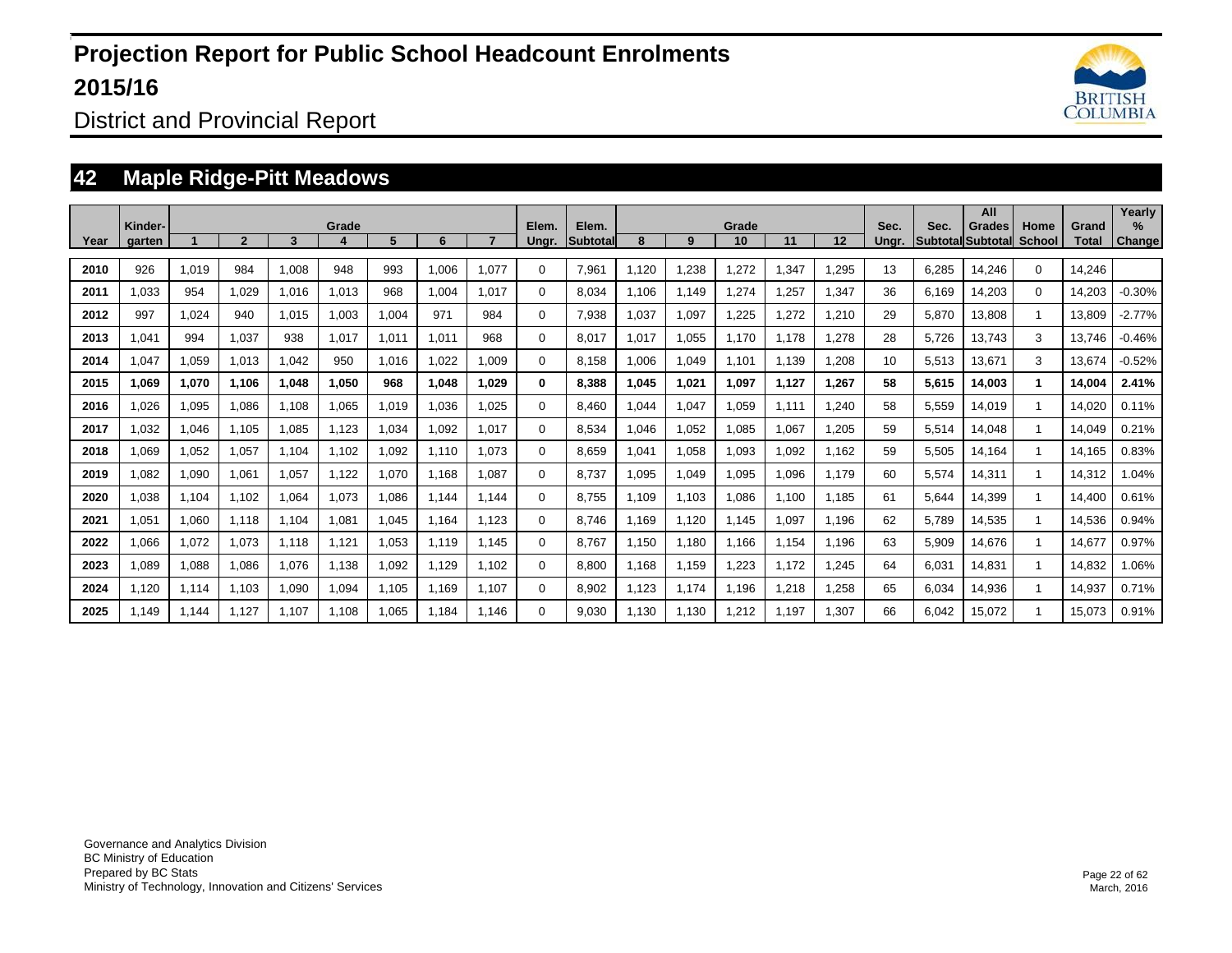

District and Provincial Report

#### **43 Coquitlam**

| Year | Kinder-<br>aarten |       | $\overline{2}$ | 3     | Grade | 5.    | 6     |       | Elem.<br>Unar. | Elem.<br><b>Subtotal</b> | 8     | 9     | Grade<br>10 | 11    | 12    | Sec.<br>Unar. | Sec.   | All<br>Grades<br>Subtotal Subtotal | Home<br><b>School</b> | Grand<br>Total | Yearly<br>$\%$<br><b>Change</b> |
|------|-------------------|-------|----------------|-------|-------|-------|-------|-------|----------------|--------------------------|-------|-------|-------------|-------|-------|---------------|--------|------------------------------------|-----------------------|----------------|---------------------------------|
| 2010 | 1,967             | 2,064 | 2,014          | 2,039 | 2,115 | 2,129 | 2,206 | 2,234 | $\Omega$       | 16,768                   | 2,363 | 2,521 | 2,669       | 2,838 | 3,307 | 967           | 14.665 | 31.433                             |                       | 31.434         |                                 |
|      |                   |       |                |       |       |       |       |       |                |                          |       |       |             |       |       |               |        |                                    |                       |                |                                 |
| 2011 | 2,007             | 2,018 | 2,080          | 2,042 | 2,064 | 2,144 | 2,183 | 2,283 | $\Omega$       | 16,821                   | 2,293 | 2,447 | 2,639       | 2,766 | 3,591 | 1.165         | 14,901 | 31,722                             | $\overline{2}$        | 31.724         | 0.92%                           |
| 2012 | 2,200             | 2,051 | 2,045          | 2,087 | 2,052 | 2,100 | 2.191 | 2.254 | $\Omega$       | 16,980                   | 2,319 | 2,355 | 2,496       | 2.786 | 3,515 | 961           | 14,432 | 31,412                             | 5                     | 31,417         | $-0.97%$                        |
| 2013 | 2,086             | 2,221 | 2,090          | 2,079 | 2,141 | 2.115 | 2.165 | 2.260 | $\Omega$       | 17,157                   | 2.309 | 2,370 | 2,436       | 2,57' | 3,625 | 940           | 14.251 | 31.408                             | 5                     | 31.413         | $-0.01%$                        |
| 2014 | 2,257             | 2,159 | 2,270          | 2,133 | 2,113 | 2,144 | 2,187 | 2,222 | $\Omega$       | 17,485                   | 2,275 | 2,361 | 2,419       | 2,58' | 2,895 | 886           | 13,417 | 30,902                             | 4                     | 30,906         | $-1.61%$                        |
| 2015 | 2,121             | 2,339 | 2,164          | 2,287 | 2,188 | 2,158 | 2,227 | 2.266 | 0              | 17,750                   | 2,271 | 2,369 | 2,437       | 2.521 | 2,748 | 250           | 12,596 | 30,346                             | 13                    | 30,359         | $-1.77%$                        |
| 2016 | 2,078             | 2,263 | 2,143          | 2,414 | 2,376 | 2,125 | 2,214 | 2,280 | $\Omega$       | 17,893                   | 2,207 | 2,350 | 2,387       | 2,547 | 2,663 | 252           | 12,406 | 30,299                             | 13                    | 30,312         | $-0.15%$                        |
| 2017 | 2,127             | 2,212 | 2,065          | 2,385 | 2,504 | 2,304 | 2,181 | 2,272 | 0              | 18,050                   | 2,225 | 2,284 | 2,355       | 2,459 | 2,619 | 252           | 12,194 | 30,244                             | 13                    | 30,257         | $-0.18%$                        |
| 2018 | 2,233             | 2,269 | 2,023          | 2,304 | 2,480 | 2,433 | 2,365 | 2.239 | $\Omega$       | 18,346                   | 2,219 | 2,303 | 2,291       | 2,424 | 2,537 | 253           | 12,027 | 30,373                             | 13                    | 30,386         | 0.43%                           |
| 2019 | 2,210             | 2,378 | 2,074          | 2,256 | 2,394 | 2,407 | 2,492 | 2,421 | 0              | 18,632                   | 2,189 | 2,297 | 2,309       | 2,366 | 2,502 | 255           | 11,918 | 30,550                             | 13                    | 30,563         | 0.58%                           |
| 2020 | 2,124             | 2,352 | 2,171          | 2,311 | 2,344 | 2,321 | 2,463 | 2,548 | 0              | 18,634                   | 2,361 | 2,265 | 2,303       | 2,382 | 2,448 | 257           | 12,016 | 30,650                             | 13                    | 30,663         | 0.33%                           |
| 2021 | 2,161             | 2,270 | 2,153          | 2,423 | 2,404 | 2,277 | 2,378 | 2,522 | $\Omega$       | 18,588                   | 2,481 | 2,438 | 2,269       | 2,371 | 2,450 | 260           | 12,269 | 30,857                             | 13                    | 30,870         | 0.68%                           |
| 2022 | 2,211             | 2,312 | 2,082          | 2,406 | 2,523 | 2,337 | 2,336 | 2,439 | 0              | 18.646                   | 2.458 | 2,561 | 2,433       | 2,338 | 2,440 | 262           | 12.492 | 31,138                             | 14                    | 31.152         | 0.91%                           |
| 2023 | 2,252             | 2,361 | 2,117          | 2,325 | 2,504 | 2,449 | 2,395 | 2,393 | 0              | 18,796                   | 2,378 | 2,539 | 2,557       | 2,499 | 2,413 | 266           | 12,652 | 31,448                             | 14                    | 31,462         | 1.00%                           |
| 2024 | 2,294             | 2,406 | 2,163          | 2,365 | 2,422 | 2,432 | 2,510 | 2,453 | 0              | 19,045                   | 2,335 | 2,460 | 2,541       | 2.624 | 2,553 | 270           | 12.783 | 31,828                             | 14                    | 31,842         | 1.21%                           |
| 2025 | 2,345             | 2,453 | 2,207          | 2,420 | 2,465 | 2,357 | 2,496 | 2,573 | $\Omega$       | 19,316                   | 2,396 | 2,415 | 2,464       | 2,611 | 2,680 | 274           | 12,840 | 32,156                             | 14                    | 32,170         | 1.03%                           |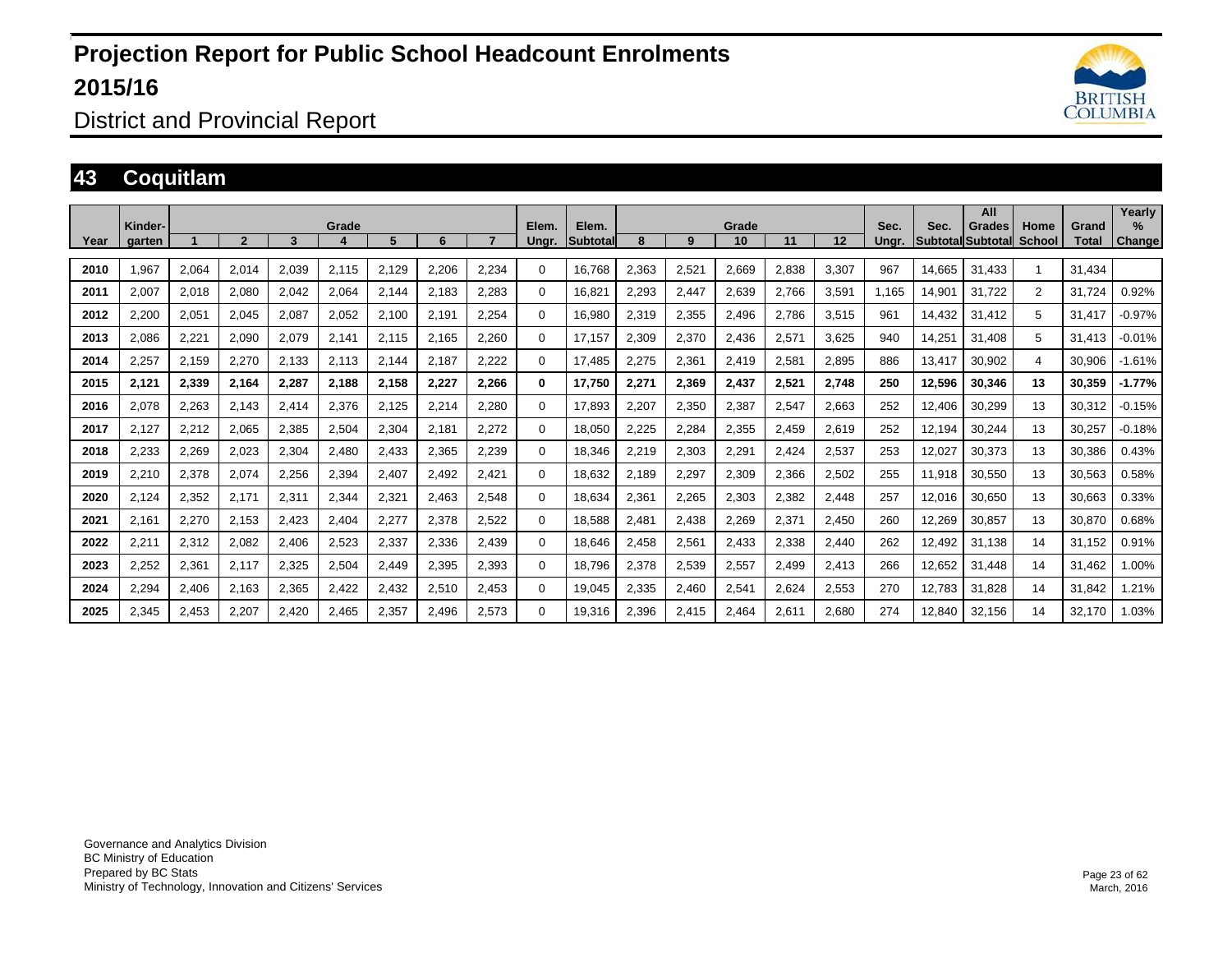

District and Provincial Report

### **44 North Vancouver**

|      | Kinder- |       |       |       | Grade |       |       |       | Elem.    | Elem.           |       |       | Grade |       |       | Sec.  | Sec.  | All<br>Grades     | Home   | Grand  | Yearly<br>$\%$ |
|------|---------|-------|-------|-------|-------|-------|-------|-------|----------|-----------------|-------|-------|-------|-------|-------|-------|-------|-------------------|--------|--------|----------------|
| Year | garten  |       | 2     | 3     |       | 5     | 6     |       | Ungr.    | <b>Subtotal</b> | 8     | 9     | 10    | 11    | 12    | Unar. |       | Subtotal Subtotal | School | Total  | Change         |
| 2010 | 1.051   | 1,094 | 1.085 | 1.067 | 1,055 | 1,099 | 1.197 | 1.139 | $\Omega$ | 8.787           | .224  | 1,314 | 1,414 | 1,319 | 1,433 | 0     | 6.704 | 15,491            | 6      | 15.497 |                |
| 2011 | 1.075   | 1,065 | 1.092 | 1.083 | 1.076 | 1,061 | 1.098 | 1.226 | $\Omega$ | 8.776           | 1.139 | 1,252 | 1,314 | 1.413 | 1,380 | 131   | 6.629 | 15.405            | 5      | 15.410 | $-0.56%$       |
| 2012 | 1.100   | 1,086 | 1,076 | 1,086 | 1,088 | 1,099 | 1,087 | 1.121 | $\Omega$ | 8.743           | 1.198 | 1,168 | 1,251 | 1,317 | 1,430 | 15    | 6,379 | 15,122            | 4      | 15,126 | $-1.84%$       |
| 2013 | 1.108   | 1,134 | 1,114 | 1.114 | 1.108 | 1.100 | 1.114 | 1.098 | $\Omega$ | 8.890           | 1.141 | 1,238 | 1,210 | 1,262 | 1,384 | 27    | 6,262 | 15,152            | 6      | 15.158 | 0.21%          |
| 2014 | 1.084   | 1,140 | 1,153 | 1.160 | 1,124 | 1,118 | 1,096 | 1.106 | $\Omega$ | 8,981           | 1.097 | 1.188 | 1,268 | 1,236 | 1,381 | 53    | 6,223 | 15,204            | 12     | 15,216 | 0.38%          |
| 2015 | 1.138   | 1,105 | 1.185 | 1.172 | 1,161 | 1.133 | 1.134 | 1.132 | 0        | 9.160           | 1.124 | 1,149 | 1,219 | 1.273 | 1,413 | 99    | 6,277 | 15,437            | 10     | 15,447 | 1.52%          |
| 2016 | 1.116   | 1,116 | 1,155 | 1,131 | 1,162 | 1,126 | 1.110 | 1,125 | $\Omega$ | 9,041           | 1.173 | 1,141 | 1,178 | 1.221 | 1,433 | 100   | 6,246 | 15,287            | 10     | 15,297 | $-0.97%$       |
| 2017 | 1.085   | 1,092 | 1.164 | 1.101 | 1,120 | 1.125 | 1.102 | 1.101 | 0        | 8.890           | 1.167 | 1,187 | 1,159 | 1.159 | 1,349 | 100   | 6.121 | 15,011            | 10     | 15,021 | $-1.80%$       |
| 2018 | 1,054   | 1,062 | 1,138 | 1,109 | 1,090 | 1,085 | 1,101 | 1,094 | 0        | 8,733           | 1,144 | 1,182 | 1,205 | 1,141 | 1,283 | 100   | 6,055 | 14,788            | 10     | 14,798 | $-1.48%$       |
| 2019 | 1,045   | 1,034 | 1.109 | 1,086 | 1,099 | 1,056 | 1.061 | 1.091 | 0        | 8,581           | 1.135 | 1,157 | 1,198 | 1,181 | 1,257 | 99    | 6,027 | 14,608            | 9      | 14,617 | $-1.22%$       |
| 2020 | 1,033   | 1,026 | 1,080 | 1,059 | 1,076 | 1,064 | 1,033 | 1,052 | 0        | 8,423           | 1,132 | 1,149 | 1,176 | 1,177 | 1,294 | 100   | 6,028 | 14,451            | 9      | 14,460 | $-1.07%$       |
| 2021 | 1,034   | 1,016 | 1,074 | 1,033 | 1,051 | 1,044 | 1,041 | 1,025 | $\Omega$ | 8,318           | 1,092 | 1,146 | 1,166 | 1,154 | 1,291 | 100   | 5,949 | 14,267            | 9      | 14,276 | $-1.27%$       |
| 2022 | 1.047   | 1,015 | 1.062 | 1,026 | 1,025 | 1,020 | 1,022 | 1.035 | $\Omega$ | 8,252           | 1,066 | 1,108 | 1,166 | 1,147 | 1,274 | 101   | 5,862 | 14,114            | 9      | 14,123 | $-1.07%$       |
| 2023 | 1,061   | 1,027 | 1,061 | 1,015 | 1,018 | 995   | 1.000 | 1.016 | 0        | 8,193           | 1,076 | 1,082 | 1,128 | 1,147 | 1,265 | 102   | 5,800 | 13,993            | 9      | 14,002 | $-0.86%$       |
| 2024 | 1.076   | 1,041 | 1.074 | 1,014 | 1.008 | 989   | 976   | 994   | 0        | 8.172           | 1,058 | 1,093 | 1,103 | 1,113 | 1.264 | 102   | 5,733 | 13,905            | 9      | 13,914 | $-0.63%$       |
| 2025 | 1,091   | 1,057 | 1,089 | 1.027 | 1,007 | 979   | 971   | 972   | 0        | 8,193           | 1.036 | 1,075 | 1,113 | 1.089 | 1,232 | 102   | 5.647 | 13,840            | 9      | 13,849 | $-0.47%$       |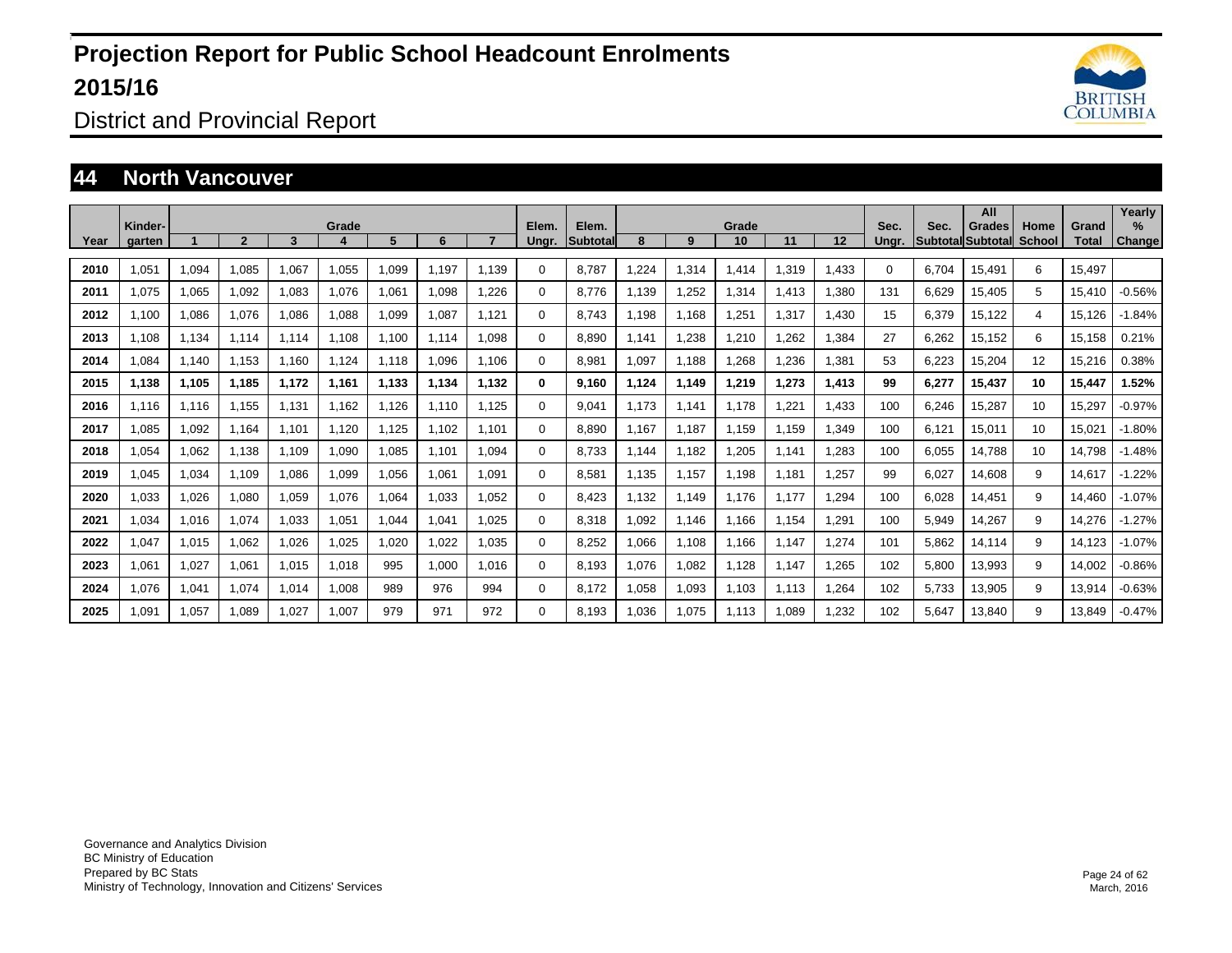

District and Provincial Report

### **45 West Vancouver**

|      | Kinder- |     |                |     | Grade |     |     |     | Elem.       | Elem.    |     |     | Grade |     |     | Sec.        | Sec.  | All<br><b>Grades</b>     | Home           | Grand | Yearly<br>$\%$ |
|------|---------|-----|----------------|-----|-------|-----|-----|-----|-------------|----------|-----|-----|-------|-----|-----|-------------|-------|--------------------------|----------------|-------|----------------|
| Year | garten  |     | $\overline{2}$ | 3   |       | 5   | 6   |     | Ungr.       | Subtotal | 8   | 9   | 10    | 11  | 12  | Ungr.       |       | <b>Subtotal Subtotal</b> | <b>School</b>  | Total | Change         |
| 2010 | 375     | 402 | 434            | 417 | 466   | 455 | 420 | 469 | 0           | 3,438    | 551 | 558 | 621   | 673 | 648 | 0           | 3,051 | 6,489                    | 4              | 6,493 |                |
| 2011 | 380     | 417 | 436            | 468 | 439   | 482 | 490 | 445 | 0           | 3,557    | 573 | 561 | 625   | 687 | 660 | 0           | 3,106 | 6,663                    | 3              | 6,666 | 2.66%          |
| 2012 | 351     | 404 | 418            | 450 | 497   | 452 | 483 | 509 | 0           | 3,564    | 521 | 589 | 604   | 645 | 675 | 0           | 3,034 | 6,598                    | $\mathbf 0$    | 6,598 | $-1.02%$       |
| 2013 | 375     | 385 | 408            | 448 | 474   | 506 | 457 | 509 | $\mathbf 0$ | 3,562    | 614 | 543 | 601   | 623 | 630 | 0           | 3,011 | 6,573                    | $\overline{4}$ | 6,577 | $-0.32%$       |
| 2014 | 414     | 417 | 426            | 426 | 462   | 485 | 522 | 487 | $\mathbf 0$ | 3,639    | 577 | 624 | 565   | 623 | 618 | 0           | 3,007 | 6,646                    | 5              | 6,651 | 1.13%          |
| 2015 | 374     | 453 | 428            | 462 | 445   | 506 | 480 | 536 | 0           | 3,684    | 547 | 591 | 670   | 604 | 596 | $\mathbf 0$ | 3,008 | 6,692                    | $\overline{7}$ | 6,699 | 0.72%          |
| 2016 | 344     | 425 | 389            | 435 | 440   | 499 | 493 | 517 | 0           | 3,542    | 568 | 588 | 663   | 589 | 602 | 0           | 3,010 | 6,552                    | $\overline{7}$ | 6,559 | $-2.09%$       |
| 2017 | 329     | 393 | 365            | 396 | 414   | 493 | 487 | 531 | 0           | 3,408    | 550 | 611 | 656   | 574 | 577 | 0           | 2,968 | 6,376                    | $\overline{7}$ | 6,383 | $-2.68%$       |
| 2018 | 297     | 376 | 339            | 373 | 378   | 466 | 482 | 525 | 0           | 3,236    | 566 | 594 | 682   | 568 | 562 | 0           | 2,972 | 6,208                    | 6              | 6,214 | $-2.65%$       |
| 2019 | 292     | 341 | 325            | 347 | 357   | 427 | 456 | 520 | 0           | 3,065    | 560 | 609 | 663   | 589 | 556 | 0           | 2,977 | 6,042                    | 6              | 6,048 | $-2.67%$       |
| 2020 | 323     | 337 | 296            | 333 | 334   | 405 | 419 | 494 | $\mathbf 0$ | 2,941    | 555 | 604 | 681   | 576 | 573 | 0           | 2,989 | 5,930                    | 6              | 5,936 | $-1.85%$       |
| 2021 | 326     | 371 | 293            | 305 | 321   | 379 | 398 | 455 | 0           | 2,848    | 527 | 599 | 675   | 589 | 564 | 0           | 2,954 | 5,802                    | 6              | 5,808 | $-2.16%$       |
| 2022 | 329     | 373 | 321            | 302 | 296   | 365 | 374 | 434 | 0           | 2,794    | 488 | 570 | 670   | 585 | 575 | 0           | 2,888 | 5,682                    | 6              | 5,688 | $-2.07%$       |
| 2023 | 333     | 376 | 323            | 330 | 293   | 338 | 362 | 409 | $\mathbf 0$ | 2.764    | 466 | 529 | 640   | 581 | 573 | 0           | 2,789 | 5,553                    | 6              | 5,559 | $-2.27%$       |
| 2024 | 341     | 381 | 326            | 332 | 319   | 335 | 336 | 396 | $\mathbf 0$ | 2.766    | 441 | 506 | 595   | 556 | 568 | 0           | 2,666 | 5,432                    | 5              | 5,437 | $-2.19%$       |
| 2025 | 349     | 390 | 330            | 335 | 321   | 364 | 334 | 370 | 0           | 2.793    | 427 | 480 | 570   | 520 | 547 | 0           | 2,544 | 5,337                    | 5              | 5,342 | $-1.75%$       |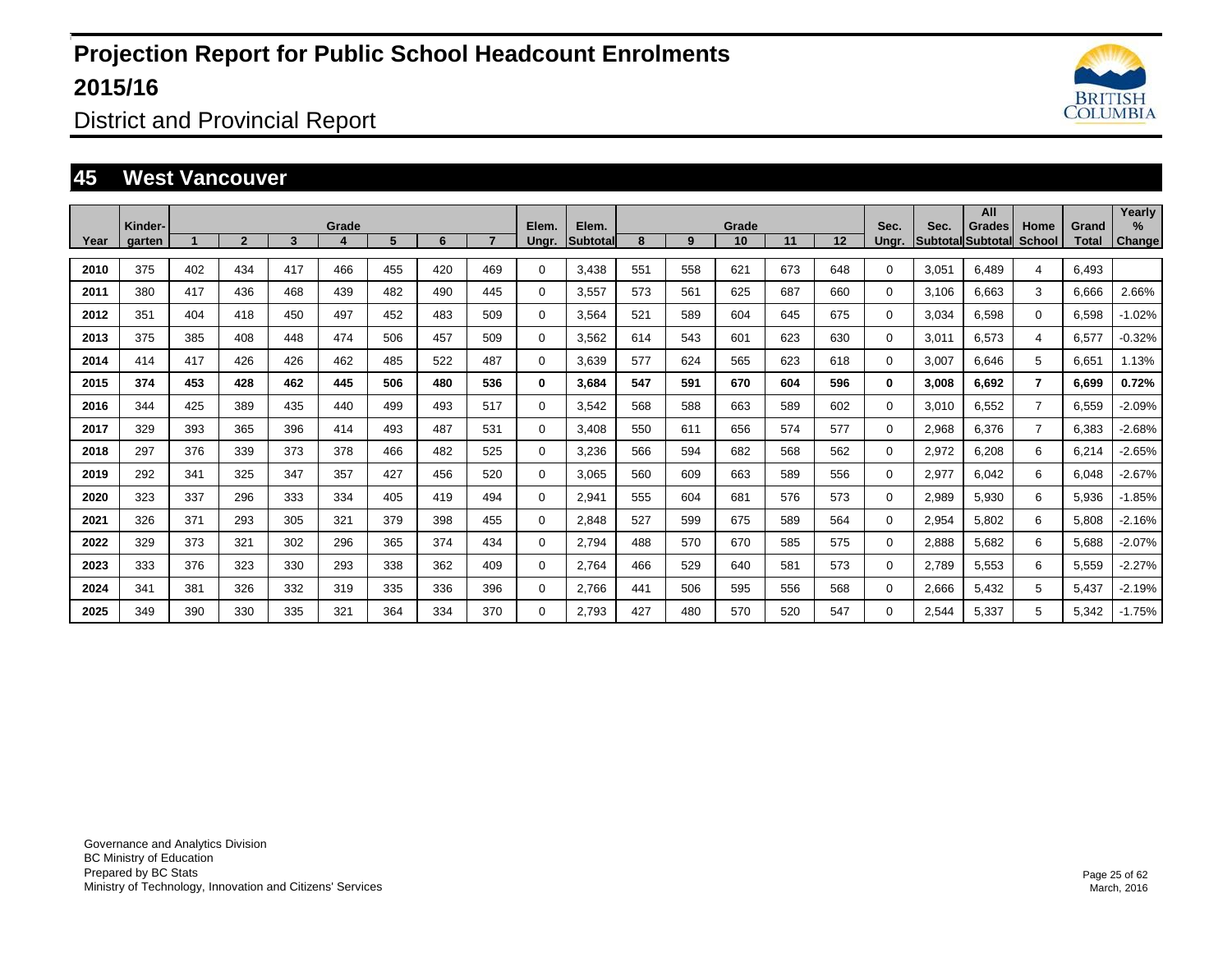

District and Provincial Report

### **46 Sunshine Coast**

|      | Kinder- |     |              |     | Grade |     |     |     | Elem.        | Elem.           |     |     | Grade |     |     | Sec.  | Sec.  | All<br>Grades            | Home           | Grand | Yearly<br>$\%$ |
|------|---------|-----|--------------|-----|-------|-----|-----|-----|--------------|-----------------|-----|-----|-------|-----|-----|-------|-------|--------------------------|----------------|-------|----------------|
| Year | aarten  |     | $\mathbf{2}$ | 3   |       | 5.  | 6   |     | Unar.        | <b>Subtotal</b> | 8   | 9   | 10    | 11  | 12  | Unar. |       | <b>SubtotallSubtotal</b> | School         | Total | <b>Change</b>  |
| 2010 | 191     | 199 | 191          | 212 | 203   | 233 | 219 | 239 | $\Omega$     | 1,687           | 281 | 311 | 323   | 305 | 327 | 53    | 1,600 | 3.287                    | 4              | 3,291 |                |
| 2011 | 213     | 200 | 200          | 195 | 213   | 211 | 233 | 229 | $\Omega$     | 1,694           | 243 | 276 | 311   | 328 | 262 | 89    | 1,509 | 3,203                    | 6              | 3,209 | $-2.49%$       |
| 2012 | 201     | 224 | 195          | 201 | 195   | 219 | 205 | 230 | $\Omega$     | 1,670           | 222 | 252 | 276   | 308 | 300 | 101   | 1,459 | 3,129                    | 4              | 3,133 | $-2.37%$       |
| 2013 | 239     | 207 | 223          | 199 | 205   | 188 | 226 | 212 | $\Omega$     | 1.699           | 241 | 235 | 267   | 284 | 284 | 35    | 1,346 | 3.045                    | $\mathbf{1}$   | 3,046 | $-2.78%$       |
| 2014 | 233     | 233 | 210          | 233 | 218   | 206 | 195 | 228 | $\Omega$     | 1,756           | 213 | 240 | 227   | 276 | 258 | 43    | 1,257 | 3,013                    | $\overline{2}$ | 3,015 | $-1.02%$       |
| 2015 | 223     | 252 | 244          | 232 | 243   | 235 | 214 | 215 | $\mathbf{0}$ | 1,858           | 227 | 211 | 243   | 238 | 306 | 15    | 1,240 | 3,098                    | 5              | 3,103 | 2.92%          |
| 2016 | 212     | 235 | 266          | 237 | 267   | 242 | 201 | 205 | $\Omega$     | 1,865           | 230 | 223 | 244   | 240 | 297 | 15    | 1,249 | 3,114                    | 5              | 3,119 | 0.52%          |
| 2017 | 207     | 222 | 247          | 259 | 272   | 265 | 207 | 193 | 0            | 1,872           | 219 | 227 | 257   | 238 | 291 | 15    | 1,247 | 3,119                    | 5              | 3,124 | 0.16%          |
| 2018 | 202     | 218 | 234          | 240 | 297   | 270 | 227 | 199 | 0            | 1.887           | 207 | 217 | 261   | 249 | 288 | 15    | 1,237 | 3,124                    | 5              | 3,129 | 0.16%          |
| 2019 | 202     | 212 | 229          | 228 | 277   | 295 | 231 | 218 | $\mathbf 0$  | 1,892           | 214 | 205 | 251   | 254 | 301 | 15    | 1,240 | 3,132                    | 5              | 3,137 | 0.26%          |
| 2020 | 216     | 212 | 223          | 222 | 262   | 274 | 251 | 221 | $\mathbf 0$  | 1.881           | 233 | 211 | 237   | 244 | 306 | 15    | 1,246 | 3,127                    | 5              | 3,132 | $-0.16%$       |
| 2021 | 221     | 227 | 223          | 217 | 255   | 260 | 234 | 240 | $\mathbf 0$  | 1,877           | 237 | 230 | 243   | 231 | 297 | 16    | 1,254 | 3,131                    | 5              | 3,136 | 0.13%          |
| 2022 | 226     | 232 | 239          | 218 | 250   | 254 | 222 | 225 | $\mathbf 0$  | 1.866           | 257 | 234 | 265   | 237 | 283 | 16    | 1,292 | 3,158                    | 5              | 3.163 | 0.86%          |
| 2023 | 233     | 239 | 246          | 234 | 252   | 250 | 218 | 213 | $\mathbf 0$  | 1,885           | 241 | 253 | 269   | 257 | 288 | 16    | 1,324 | 3,209                    | 5              | 3,214 | 1.61%          |
| 2024 | 239     | 246 | 252          | 240 | 269   | 251 | 214 | 210 | $\mathbf 0$  | 1,921           | 229 | 238 | 291   | 262 | 309 | 16    | 1.345 | 3,266                    | 5              | 3,271 | 1.77%          |
| 2025 | 245     | 252 | 260          | 245 | 276   | 268 | 216 | 206 | $\Omega$     | 1,968           | 225 | 226 | 275   | 282 | 318 | 16    | 1,342 | 3,310                    | 5              | 3,315 | 1.35%          |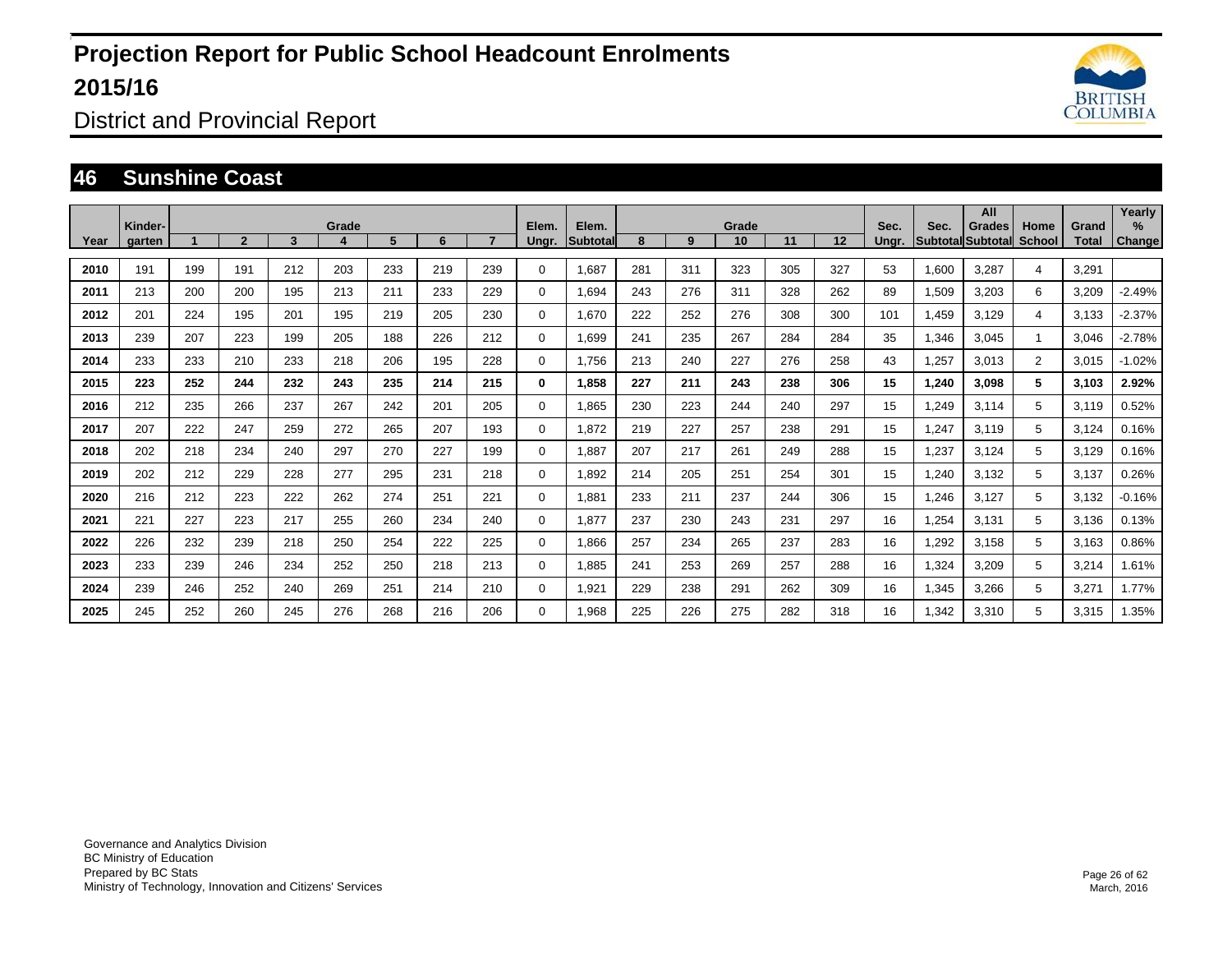

District and Provincial Report

#### **47 Powell River**

| Year | Kinder- |     | $\overline{2}$ | 3   | Grade<br>4 | 5   | 6   |     | Elem.       | Elem.<br><b>Subtotal</b> | 8   | 9   | Grade<br>10 |     | 12  | Sec.           | Sec.  | All<br>Grades<br>Subtotal Subtotal | Home           | Grand | Yearly<br>%   |
|------|---------|-----|----------------|-----|------------|-----|-----|-----|-------------|--------------------------|-----|-----|-------------|-----|-----|----------------|-------|------------------------------------|----------------|-------|---------------|
|      | garten  |     |                |     |            |     |     |     | Ungr.       |                          |     |     |             | 11  |     | Unar.          |       |                                    | <b>School</b>  | Total | <b>Change</b> |
| 2010 | 124     | 121 | 139            | 147 | 118        | 153 | 134 | 147 | $\Omega$    | 1.083                    | 178 | 180 | 228         | 253 | 291 | 8              | 1,138 | 2,221                              | $\Omega$       | 2,221 |               |
| 2011 | 132     | 126 | 123            | 136 | 153        | 122 | 144 | 128 | 0           | 1.064                    | 150 | 186 | 194         | 234 | 340 | 17             | 1,121 | 2,185                              | $\mathbf 0$    | 2,185 | $-1.62%$      |
| 2012 | 113     | 129 | 127            | 132 | 140        | 142 | 119 | 148 | 0           | 1,050                    | 134 | 170 | 213         | 193 | 312 | 28             | 1,050 | 2,100                              | $\Omega$       | 2,100 | $-3.89%$      |
| 2013 | 144     | 117 | 140            | 129 | 128        | 142 | 149 | 128 | $\mathbf 0$ | 1,077                    | 154 | 144 | 191         | 187 | 256 | 4              | 936   | 2,013                              | $\mathbf 0$    | 2,013 | $-4.14%$      |
| 2014 | 133     | 148 | 116            | 146 | 122        | 136 | 143 | 149 | $\mathbf 0$ | 1.093                    | 139 | 159 | 162         | 182 | 264 | $\overline{2}$ | 908   | 2,001                              | $\Omega$       | 2,001 | $-0.60%$      |
| 2015 | 141     | 144 | 147            | 121 | 148        | 122 | 133 | 140 | $\bf{0}$    | 1.096                    | 166 | 147 | 176         | 154 | 217 | 3              | 863   | 1.959                              | $\mathbf{2}$   | 1,961 | $-2.00%$      |
| 2016 | 148     | 142 | 153            | 120 | 148        | 127 | 131 | 137 | $\mathbf 0$ | 1,106                    | 154 | 141 | 193         | 137 | 224 | 3              | 852   | 1,958                              | $\overline{2}$ | 1,960 | $-0.05%$      |
| 2017 | 157     | 148 | 150            | 124 | 146        | 127 | 137 | 136 | $\mathbf 0$ | 1.125                    | 151 | 131 | 185         | 146 | 198 | 3              | 814   | 1,939                              | $\overline{2}$ | 1,941 | $-0.97%$      |
| 2018 | 159     | 157 | 157            | 122 | 151        | 126 | 136 | 141 | 0           | 1.149                    | 150 | 129 | 172         | 140 | 207 | 3              | 801   | 1,950                              | $\overline{2}$ | 1,952 | 0.57%         |
| 2019 | 140     | 159 | 165            | 127 | 148        | 130 | 135 | 141 | $\mathbf 0$ | 1.145                    | 155 | 127 | 169         | 131 | 202 | 3              | 787   | 1,932                              | $\overline{2}$ | 1,934 | $-0.92%$      |
| 2020 | 132     | 140 | 168            | 134 | 154        | 127 | 139 | 140 | 0           | 1,134                    | 155 | 132 | 167         | 129 | 189 | 3              | 775   | 1,909                              | $\overline{2}$ | 1,911 | $-1.19%$      |
| 2021 | 134     | 132 | 148            | 136 | 163        | 133 | 137 | 145 | 0           | 1,128                    | 154 | 133 | 174         | 128 | 186 | 3              | 778   | 1,906                              | $\overline{2}$ | 1,908 | $-0.16%$      |
| 2022 | 137     | 135 | 140            | 121 | 166        | 141 | 143 | 142 | 0           | 1,125                    | 159 | 131 | 174         | 133 | 184 | 3              | 784   | 1,909                              | $\overline{2}$ | 1,911 | 0.16%         |
| 2023 | 138     | 137 | 142            | 113 | 147        | 143 | 151 | 148 | 0           | 1,119                    | 155 | 135 | 172         | 133 | 189 | 3              | 787   | 1,906                              | $\overline{2}$ | 1,908 | $-0.16%$      |
| 2024 | 140     | 138 | 146            | 116 | 138        | 126 | 153 | 156 | 0           | 1.113                    | 162 | 132 | 177         | 132 | 191 | 3              | 797   | 1,910                              | $\overline{2}$ | 1,912 | 0.21%         |
| 2025 | 144     | 141 | 146            | 118 | 141        | 119 | 136 | 158 | 0           | 1,103                    | 171 | 138 | 174         | 135 | 190 | 3              | 811   | 1,914                              | 2              | 1,916 | 0.21%         |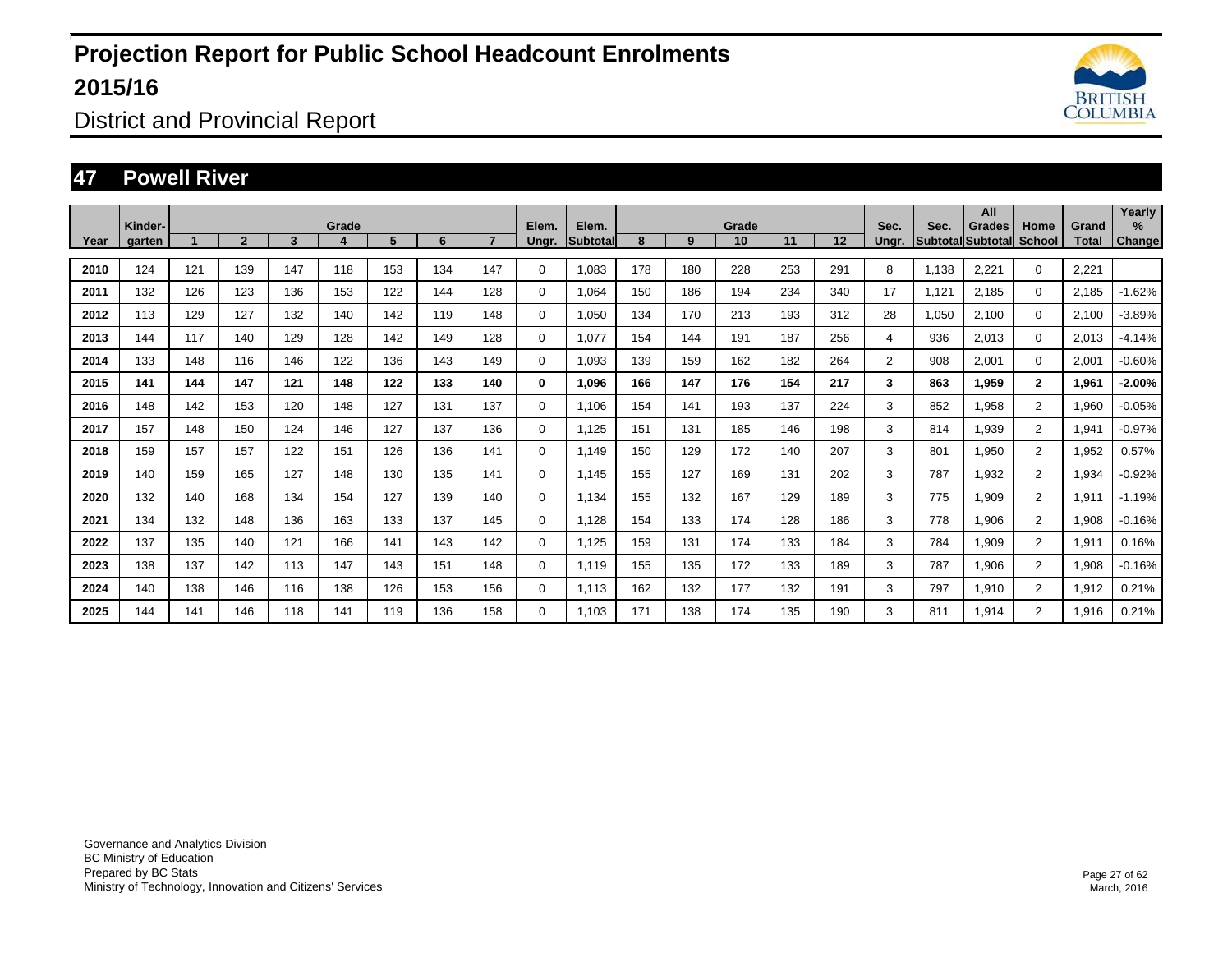

District and Provincial Report

### **48 Sea to Sky**

|      | Kinder- |     |                |              | Grade |     |     |     | Elem.       | Elem.    |     |     | Grade |     |                   | Sec.           | Sec.  | All<br>Grades            | Home        | Grand        | Yearly<br>$\%$ |
|------|---------|-----|----------------|--------------|-------|-----|-----|-----|-------------|----------|-----|-----|-------|-----|-------------------|----------------|-------|--------------------------|-------------|--------------|----------------|
| Year | garten  |     | $\overline{2}$ | $\mathbf{3}$ |       | 5   | 6   | 7   | Ungr.       | Subtotal | 8   | 9   | 10    | 11  | $12 \overline{ }$ | Unar.          |       | <b>Subtotal Subtotal</b> | School      | <b>Total</b> | <b>Change</b>  |
| 2010 | 291     | 313 | 280            | 291          | 293   | 320 | 299 | 299 | $\Omega$    | 2,386    | 313 | 337 | 327   | 371 | 361               | $\overline{7}$ | 1,716 | 4,102                    | $\Omega$    | 4,102        |                |
| 2011 | 356     | 312 | 323            | 299          | 299   | 289 | 319 | 302 | $\Omega$    | 2,499    | 302 | 311 | 326   | 314 | 381               | $\overline{7}$ | 1,641 | 4,140                    |             | 4,141        | 0.95%          |
| 2012 | 321     | 357 | 306            | 327          | 298   | 317 | 292 | 317 | $\mathbf 0$ | 2,535    | 305 | 319 | 310   | 328 | 361               | 8              | 1.631 | 4,166                    | $\Omega$    | 4,166        | 0.60%          |
| 2013 | 390     | 330 | 367            | 313          | 331   | 302 | 320 | 295 | $\Omega$    | 2,648    | 325 | 296 | 314   | 318 | 377               | 24             | 1,654 | 4,302                    | $\Omega$    | 4,302        | 3.26%          |
| 2014 | 380     | 407 | 329            | 375          | 326   | 328 | 300 | 302 | $\Omega$    | 2,747    | 285 | 311 | 283   | 312 | 406               | 29             | 1,626 | 4,373                    | $\mathbf 0$ | 4,373        | 1.65%          |
| 2015 | 398     | 388 | 408            | 336          | 375   | 334 | 329 | 299 | $\bf{0}$    | 2,867    | 335 | 296 | 323   | 300 | 437               | 31             | 1,722 | 4,589                    | 5           | 4,594        | 5.05%          |
| 2016 | 402     | 377 | 407            | 356          | 381   | 358 | 334 | 326 | $\mathbf 0$ | 2,941    | 349 | 302 | 304   | 288 | 486               | 32             | 1.761 | 4,702                    | 5           | 4,707        | 2.46%          |
| 2017 | 406     | 379 | 393            | 353          | 402   | 363 | 357 | 330 | $\mathbf 0$ | 2,983    | 380 | 313 | 308   | 269 | 466               | 33             | 1,769 | 4,752                    | 5           | 4,757        | 1.06%          |
| 2018 | 422     | 383 | 396            | 342          | 399   | 383 | 361 | 353 | $\mathbf 0$ | 3.039    | 385 | 342 | 320   | 272 | 438               | 33             | 1.790 | 4,829                    | 5           | 4,834        | 1.62%          |
| 2019 | 405     | 399 | 400            | 343          | 386   | 380 | 381 | 358 | $\mathbf 0$ | 3.052    | 411 | 346 | 348   | 282 | 439               | 33             | 1.859 | 4,911                    | 5           | 4,916        | 1.70%          |
| 2020 | 409     | 383 | 416            | 347          | 388   | 367 | 378 | 377 | $\mathbf 0$ | 3,065    | 417 | 370 | 354   | 305 | 454               | 34             | 1,934 | 4,999                    | 5           | 5,004        | 1.79%          |
| 2021 | 405     | 386 | 400            | 361          | 393   | 369 | 365 | 374 | 0           | 3.053    | 439 | 375 | 377   | 310 | 487               | 35             | 2,023 | 5.076                    | 6           | 5,082        | 1.56%          |
| 2022 | 403     | 383 | 403            | 347          | 409   | 374 | 367 | 361 | 0           | 3.047    | 436 | 395 | 382   | 329 | 498               | 36             | 2,076 | 5,123                    | 6           | 5.129        | 0.92%          |
| 2023 | 399     | 381 | 399            | 351          | 393   | 390 | 372 | 364 | $\mathbf 0$ | 3.049    | 422 | 392 | 403   | 335 | 525               | 37             | 2,114 | 5,163                    | 6           | 5,169        | 0.78%          |
| 2024 | 391     | 377 | 398            | 347          | 396   | 375 | 388 | 368 | 0           | 3.040    | 424 | 380 | 401   | 352 | 537               | 37             | 2.131 | 5,171                    | 6           | 5.177        | 0.15%          |
| 2025 | 384     | 369 | 394            | 345          | 392   | 378 | 374 | 384 | $\Omega$    | 3,020    | 430 | 382 | 388   | 351 | 561               | 38             | 2,150 | 5,170                    | 6           | 5,176        | $-0.02%$       |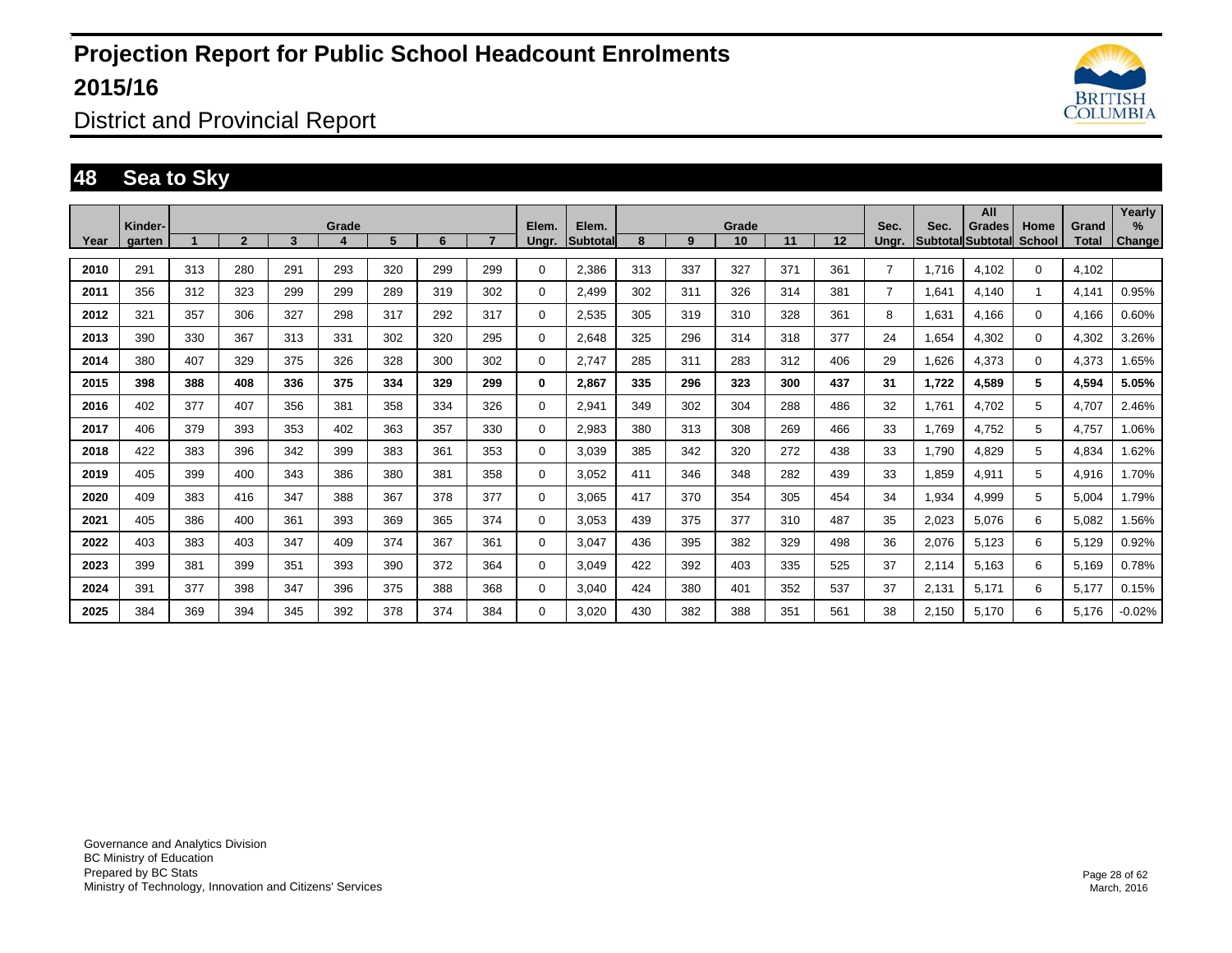

District and Provincial Report

#### **49 Central Coast**

|      | Kinder-        |    |                |                | Grade |    |    |    | Elem.       | Elem.           |    |                | Grade |                |    | Sec.  | Sec. | All<br><b>Grades</b>     | Home          | Grand | Yearly<br>% |
|------|----------------|----|----------------|----------------|-------|----|----|----|-------------|-----------------|----|----------------|-------|----------------|----|-------|------|--------------------------|---------------|-------|-------------|
| Year | garten         |    | $\overline{2}$ | 3              |       | 5  | 6  |    | Ungr.       | <b>Subtotal</b> | 8  | 9              | 10    | 11             | 12 | Unar. |      | <b>Subtotal Subtotal</b> | <b>School</b> | Total | Change      |
| 2010 | 28             | 22 | 17             | 9              | 18    | 17 | 14 | 11 | 2           | 138             | 21 | 12             | 12    | 8              | 10 | 52    | 115  | 253                      | $\Omega$      | 253   |             |
| 2011 | 17             | 24 | 18             | 16             | 8     | 12 | 18 | 13 | $\mathbf 0$ | 126             | 8  | 15             | 10    | 9              | 8  | 51    | 101  | 227                      | $\mathbf 0$   | 227   | $-10.28%$   |
| 2012 | 9              | 16 | 23             | 22             | 17    | 5  | 15 | 17 | 0           | 124             | 13 | $\overline{7}$ | 19    | 6              | 6  | 51    | 102  | 226                      | 0             | 226   | $-0.44%$    |
| 2013 | 26             | 10 | 19             | 25             | 25    | 16 | 6  | 14 | 0           | 141             | 18 | 11             | 8     | 12             | 12 | 34    | 95   | 236                      | $\mathbf 0$   | 236   | 4.42%       |
| 2014 | $\overline{7}$ | 20 | 11             | 20             | 23    | 23 | 15 | 7  | $\Omega$    | 126             | 14 | 15             | 10    | $\overline{7}$ | 13 | 14    | 73   | 199                      | $\Omega$      | 199   | -15.68%     |
| 2015 | 20             | 11 | 23             | 8              | 19    | 21 | 24 | 15 | $\bf{0}$    | 141             | 11 | 13             | 16    | 14             | 10 | 6     | 70   | 211                      | $\mathbf{0}$  | 211   | 6.03%       |
| 2016 | 18             | 9  | 27             | $\overline{7}$ | 16    | 22 | 26 | 19 | $\Omega$    | 144             | 13 | 13             | 16    | 12             | 10 | 6     | 70   | 214                      | $\Omega$      | 214   | 1.42%       |
| 2017 | 20             | 9  | 23             | 8              | 14    | 18 | 27 | 21 | $\mathbf 0$ | 140             | 16 | 15             | 16    | 12             | 9  | 6     | 74   | 214                      | $\mathbf 0$   | 214   | $0.00\%$    |
| 2018 | 20             | 9  | 21             | $\overline{7}$ | 17    | 16 | 23 | 22 | $\mathbf 0$ | 135             | 18 | 18             | 18    | 12             | 9  | 6     | 81   | 216                      | $\mathbf 0$   | 216   | 0.93%       |
| 2019 | 22             | 9  | 23             | $\overline{7}$ | 14    | 19 | 21 | 18 | $\mathbf 0$ | 133             | 18 | 20             | 22    | 14             | 9  | 6     | 89   | 222                      | $\mathbf 0$   | 222   | 2.78%       |
| 2020 | 24             | 10 | 23             | $\overline{7}$ | 13    | 17 | 24 | 17 | $\mathbf 0$ | 135             | 16 | 21             | 25    | 17             | 10 | 6     | 95   | 230                      | $\mathbf 0$   | 230   | 3.60%       |
| 2021 | 23             | 11 | 25             | $\overline{7}$ | 15    | 15 | 21 | 19 | $\mathbf 0$ | 136             | 14 | 18             | 26    | 18             | 12 | 6     | 94   | 230                      | $\mathbf 0$   | 230   | 0.00%       |
| 2022 | 23             | 11 | 27             | 8              | 14    | 17 | 19 | 16 | $\mathbf 0$ | 135             | 16 | 16             | 22    | 19             | 13 | 7     | 93   | 228                      | $\mathbf 0$   | 228   | $-0.87%$    |
| 2023 | 23             | 11 | 27             | 9              | 16    | 17 | 21 | 15 | $\mathbf 0$ | 139             | 14 | 18             | 20    | 17             | 14 | 7     | 90   | 229                      | $\mathbf 0$   | 229   | 0.44%       |
| 2024 | 23             | 11 | 27             | 8              | 17    | 18 | 21 | 17 | $\mathbf 0$ | 142             | 13 | 16             | 22    | 15             | 12 | 7     | 85   | 227                      | $\mathbf 0$   | 227   | $-0.87%$    |
| 2025 | 24             | 11 | 27             | 8              | 17    | 20 | 23 | 16 | $\mathbf 0$ | 146             | 14 | 15             | 19    | 17             | 11 | 7     | 83   | 229                      | $\mathbf 0$   | 229   | 0.88%       |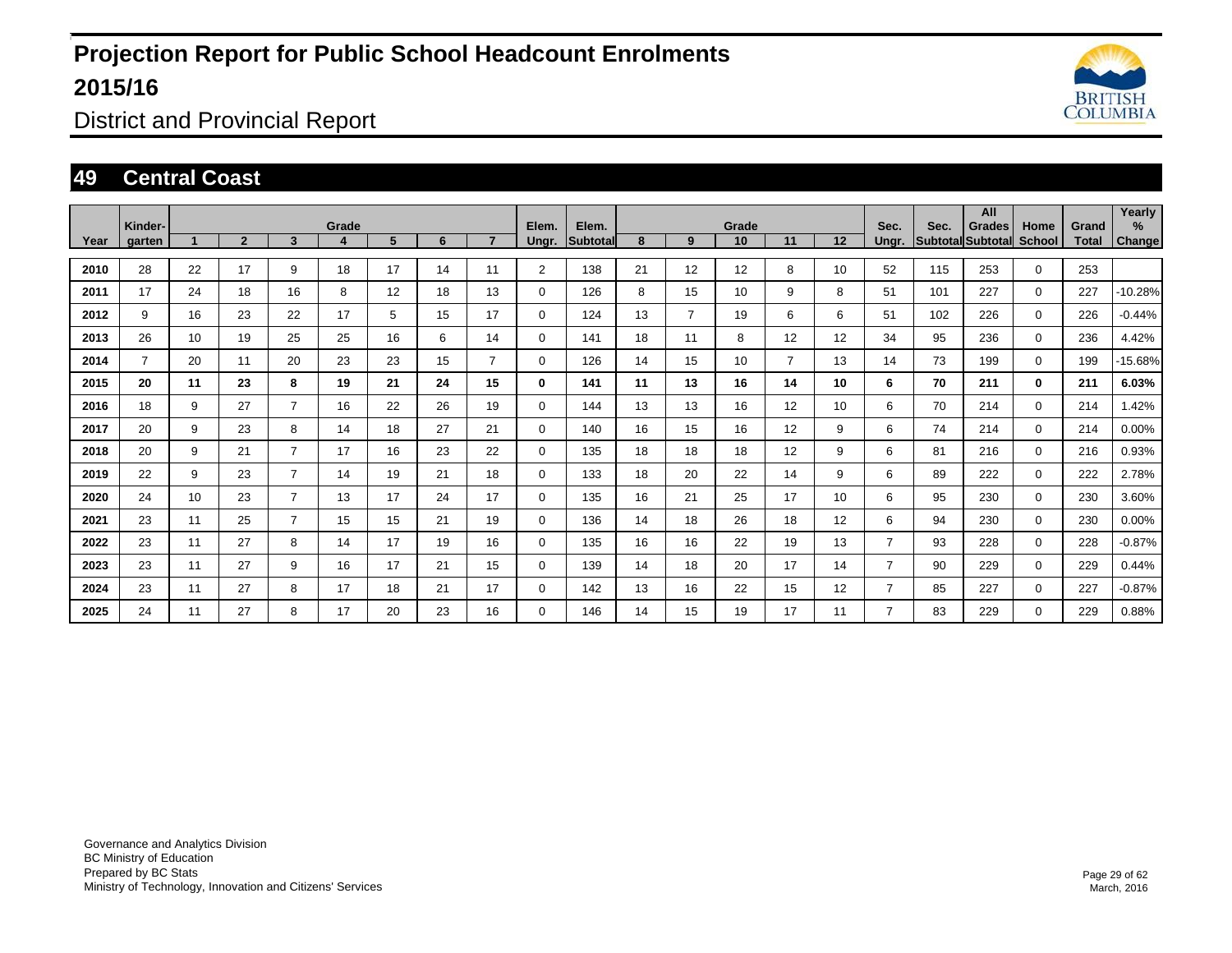

District and Provincial Report

#### **50 Haida Gwaii**

|      | Kinder- |    |                |    | Grade |    |    |    | Elem.       | Elem.           |    |    | Grade |    |    | Sec.           | Sec. | All<br><b>Grades</b>     | Home           | Grand | Yearly<br>%   |
|------|---------|----|----------------|----|-------|----|----|----|-------------|-----------------|----|----|-------|----|----|----------------|------|--------------------------|----------------|-------|---------------|
| Year | garten  |    | $\overline{2}$ | 3  | 4     | 5  | 6  |    | Ungr.       | <b>Subtotal</b> | 8  | 9  | 10    | 11 | 12 | Unar.          |      | Subtotal Subtotal School |                | Total | <b>Change</b> |
| 2010 | 36      | 42 | 58             | 38 | 36    | 51 | 50 | 61 | $\Omega$    | 372             | 51 | 68 | 65    | 58 | 64 | 17             | 323  | 695                      | $\Omega$       | 695   |               |
| 2011 | 33      | 35 | 38             | 51 | 41    | 47 | 53 | 47 | 0           | 345             | 61 | 54 | 67    | 67 | 60 |                | 310  | 655                      | 0              | 655   | $-5.76%$      |
| 2012 | 24      | 27 | 36             | 33 | 50    | 42 | 40 | 52 | 0           | 304             | 50 | 63 | 48    | 90 | 63 | 6              | 320  | 624                      | $\overline{2}$ | 626   | $-4.43%$      |
| 2013 | 31      | 26 | 33             | 33 | 38    | 55 | 41 | 40 | $\mathbf 0$ | 297             | 57 | 51 | 60    | 59 | 90 | $\overline{2}$ | 319  | 616                      | $\Omega$       | 616   | $-1.60%$      |
| 2014 | 29      | 28 | 26             | 30 | 38    | 38 | 59 | 43 | $\Omega$    | 291             | 41 | 57 | 52    | 56 | 66 |                | 273  | 564                      | $\Omega$       | 564   | $-8.44%$      |
| 2015 | 32      | 28 | 30             | 22 | 33    | 38 | 45 | 59 | 0           | 287             | 44 | 43 | 58    | 50 | 72 | $\mathbf{0}$   | 267  | 554                      | $\mathbf{0}$   | 554   | $-1.77%$      |
| 2016 | 41      | 30 | 29             | 24 | 25    | 39 | 43 | 62 | $\mathbf 0$ | 293             | 55 | 44 | 53    | 45 | 83 | 0              | 280  | 573                      | $\Omega$       | 573   | 3.43%         |
| 2017 | 38      | 38 | 31             | 24 | 28    | 30 | 44 | 60 | $\mathbf 0$ | 293             | 58 | 55 | 54    | 41 | 75 | 0              | 283  | 576                      | $\Omega$       | 576   | 0.52%         |
| 2018 | 25      | 35 | 40             | 25 | 27    | 33 | 34 | 61 | 0           | 280             | 56 | 58 | 67    | 42 | 69 | 0              | 292  | 572                      | $\Omega$       | 572   | $-0.69%$      |
| 2019 | 24      | 23 | 37             | 33 | 30    | 33 | 38 | 48 | $\mathbf 0$ | 266             | 58 | 57 | 73    | 52 | 70 | 0              | 310  | 576                      | $\mathbf 0$    | 576   | 0.70%         |
| 2020 | 26      | 22 | 25             | 30 | 38    | 35 | 38 | 53 | $\mathbf 0$ | 267             | 45 | 59 | 71    | 55 | 85 | 0              | 315  | 582                      | $\Omega$       | 582   | 1.04%         |
| 2021 | 27      | 25 | 23             | 20 | 34    | 45 | 40 | 52 | 0           | 266             | 49 | 45 | 72    | 54 | 91 | 0              | 311  | 577                      | $\Omega$       | 577   | $-0.86%$      |
| 2022 | 27      | 25 | 26             | 19 | 23    | 41 | 52 | 56 | $\mathbf 0$ | 269             | 49 | 50 | 56    | 55 | 91 | 0              | 301  | 570                      | $\Omega$       | 570   | $-1.21%$      |
| 2023 | 28      | 25 | 26             | 21 | 22    | 28 | 47 | 72 | $\mathbf 0$ | 269             | 52 | 49 | 62    | 44 | 92 | 0              | 299  | 568                      | $\mathbf 0$    | 568   | $-0.35%$      |
| 2024 | 29      | 27 | 27             | 22 | 26    | 28 | 33 | 67 | $\mathbf 0$ | 259             | 68 | 53 | 62    | 47 | 75 | 0              | 305  | 564                      | $\mathbf 0$    | 564   | $-0.70%$      |
| 2025 | 28      | 27 | 28             | 22 | 26    | 30 | 32 | 45 | $\mathbf 0$ | 238             | 62 | 69 | 65    | 47 | 79 | 0              | 322  | 560                      | $\mathbf 0$    | 560   | $-0.71%$      |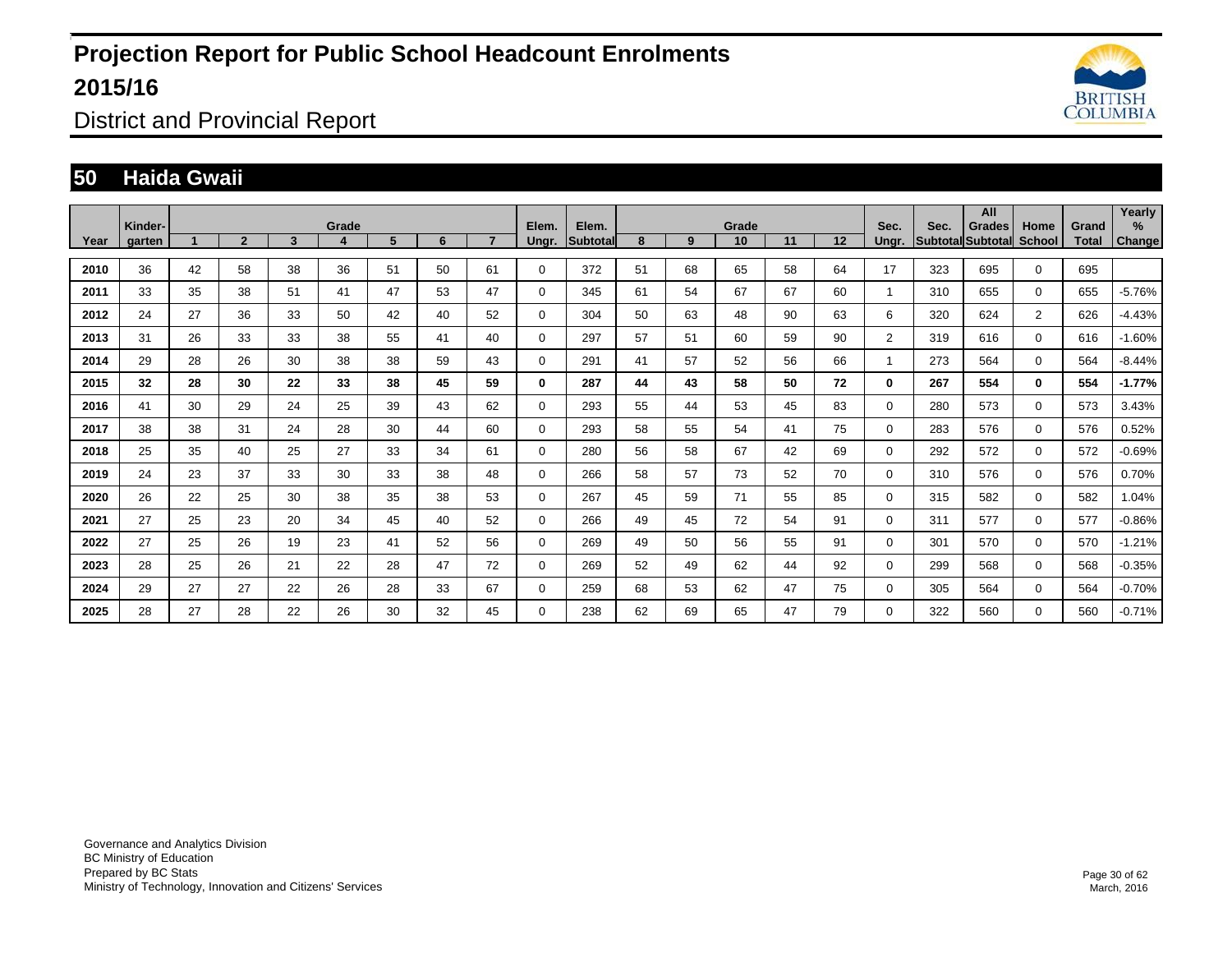

District and Provincial Report

#### **51 Boundary**

|      | Kinder- |     |                |     | Grade |     |     |                | Elem.       | Elem.    |     |     | Grade |     |     | Sec.     | Sec. | All<br>Grades            | Home          | Grand | Yearly<br>% |
|------|---------|-----|----------------|-----|-------|-----|-----|----------------|-------------|----------|-----|-----|-------|-----|-----|----------|------|--------------------------|---------------|-------|-------------|
| Year | garten  |     | $\overline{2}$ | 3   |       | 5   | 6   | $\overline{ }$ | Ungr.       | Subtotal | 8   | 9   | 10    | 11  | 12  | Unar.    |      | <b>Subtotal Subtotal</b> | <b>School</b> | Total | Change      |
| 2010 | 93      | 119 | 94             | 107 | 110   | 104 | 99  | 101            | 0           | 827      | 90  | 113 | 121   | 117 | 142 | 11       | 594  | 1.421                    | $\mathbf 0$   | 1.421 |             |
| 2011 | 95      | 95  | 117            | 97  | 106   | 122 | 104 | 98             | 0           | 834      | 109 | 95  | 116   | 115 | 125 | 9        | 569  | 1.403                    | $\mathbf 0$   | 1,403 | $-1.27%$    |
| 2012 | 85      | 94  | 94             | 120 | 100   | 104 | 114 | 103            | $\Omega$    | 814      | 92  | 98  | 92    | 91  | 112 | 13       | 498  | 1,312                    | $\mathbf 0$   | 1,312 | $-6.49%$    |
| 2013 | 76      | 87  | 96             | 92  | 123   | 102 | 104 | 117            | 0           | 797      | 102 | 96  | 95    | 85  | 100 | 9        | 487  | 1.284                    | 4             | .288  | $-1.83%$    |
| 2014 | 71      | 79  | 91             | 96  | 94    | 123 | 105 | 101            | $\Omega$    | 760      | 118 | 102 | 94    | 99  | 86  | 11       | 510  | 1,270                    | 3             | 1,273 | $-1.16%$    |
| 2015 | 84      | 75  | 85             | 100 | 98    | 97  | 116 | 100            | $\bf{0}$    | 755      | 109 | 118 | 95    | 97  | 93  | 0        | 512  | 1.267                    | 3             | 1,270 | $-0.24%$    |
| 2016 | 80      | 87  | 76             | 91  | 87    | 108 | 114 | 98             | $\Omega$    | 741      | 114 | 120 | 98    | 90  | 98  | 0        | 520  | 1,261                    | 3             | 1,264 | $-0.47%$    |
| 2017 | 75      | 82  | 86             | 80  | 78    | 96  | 127 | 98             | $\Omega$    | 722      | 113 | 125 | 100   | 92  | 91  | 0        | 521  | 1,243                    | 3             | 1,246 | $-1.42%$    |
| 2018 | 82      | 75  | 82             | 90  | 69    | 87  | 113 | 108            | $\Omega$    | 706      | 111 | 124 | 105   | 94  | 93  | 0        | 527  | 1,233                    | 3             | 1,236 | $-0.80%$    |
| 2019 | 76      | 83  | 76             | 86  | 78    | 76  | 103 | 96             | $\Omega$    | 674      | 123 | 123 | 104   | 98  | 95  | 0        | 543  | 1,217                    | 3             | 1,220 | $-1.29%$    |
| 2020 | 69      | 78  | 85             | 81  | 74    | 86  | 90  | 87             | $\mathbf 0$ | 650      | 110 | 136 | 103   | 97  | 98  | $\Omega$ | 544  | 1,194                    | 3             | 1,197 | $-1.89%$    |
| 2021 | 68      | 70  | 79             | 89  | 70    | 83  | 101 | 77             | $\Omega$    | 637      | 100 | 122 | 114   | 96  | 98  | 0        | 530  | 1.167                    | 3             | 1,170 | $-2.26%$    |
| 2022 | 70      | 71  | 73             | 84  | 78    | 78  | 98  | 86             | $\Omega$    | 638      | 88  | 111 | 103   | 106 | 96  | 0        | 504  | 1,142                    | 3             | 1,145 | $-2.14%$    |
| 2023 | 70      | 74  | 74             | 79  | 74    | 87  | 94  | 84             | $\mathbf 0$ | 636      | 98  | 99  | 94    | 97  | 105 | $\Omega$ | 493  | 1.129                    | 3             | 1,132 | $-1.14%$    |
| 2024 | 72      | 72  | 75             | 81  | 70    | 83  | 103 | 81             | $\mathbf 0$ | 637      | 96  | 109 | 83    | 89  | 98  | 0        | 475  | 1.112                    | 3             | 1.115 | $-1.50%$    |
| 2025 | 74      | 74  | 74             | 82  | 71    | 78  | 98  | 89             | $\Omega$    | 640      | 93  | 106 | 92    | 79  | 90  | 0        | 460  | 1.100                    | 3             | 1,103 | $-1.08%$    |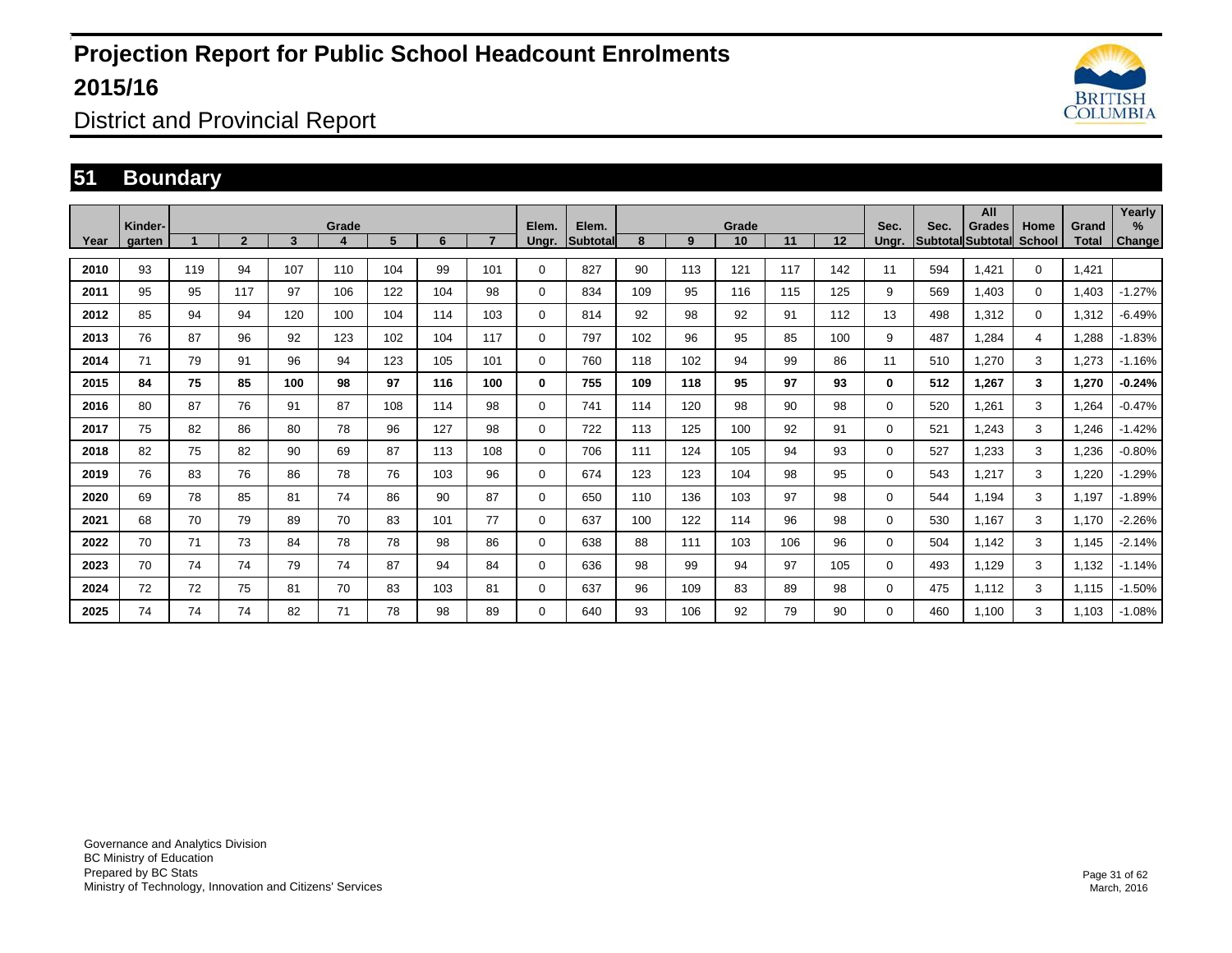

District and Provincial Report

#### **52 Prince Rupert**

|      | Kinder- |     |              |     | Grade |     |     |     | Elem.       | Elem.           |     |     | Grade |     |     | Sec.           | Sec.  | All<br><b>Grades</b>     | Home                 | Grand | Yearly<br>$\%$ |
|------|---------|-----|--------------|-----|-------|-----|-----|-----|-------------|-----------------|-----|-----|-------|-----|-----|----------------|-------|--------------------------|----------------------|-------|----------------|
| Year | aarten  |     | $\mathbf{2}$ | 3   | 4     | 5   | 6   |     | Unar.       | <b>Subtotal</b> | 8   | 9   | 10    | 11  | 12  | Unar.          |       | <b>Subtotal Subtotal</b> | <b>School</b>        | Total | <b>Change!</b> |
| 2010 | 133     | 131 | 159          | 163 | 149   | 152 | 145 | 166 | 0           | 1,198           | 210 | 178 | 243   | 218 | 277 | 3              | 1,129 | 2,327                    | $\mathbf 0$          | 2,327 |                |
| 2011 | 154     | 122 | 131          | 157 | 165   | 155 | 152 | 144 | 0           | 1.180           | 178 | 218 | 200   | 227 | 223 | 4              | 1,050 | 2,230                    | $\mathbf 0$          | 2,230 | $-4.17%$       |
| 2012 | 145     | 149 | 127          | 131 | 150   | 158 | 158 | 151 | 0           | 1,169           | 150 | 200 | 212   | 195 | 218 | $\overline{7}$ | 982   | 2,151                    | $\overline{2}$       | 2,153 | $-3.45%$       |
| 2013 | 146     | 155 | 155          | 127 | 127   | 149 | 157 | 152 | $\mathbf 0$ | 1,168           | 148 | 172 | 209   | 210 | 193 | 0              | 932   | 2,100                    | $\blacktriangleleft$ | 2,101 | $-2.42%$       |
| 2014 | 147     | 150 | 150          | 149 | 119   | 130 | 156 | 161 | $\mathbf 0$ | 1.162           | 145 | 166 | 173   | 202 | 215 | $\Omega$       | 901   | 2,063                    | $\blacktriangleleft$ | 2,064 | $-1.76%$       |
| 2015 | 159     | 149 | 153          | 154 | 151   | 118 | 130 | 159 | 0           | 1,173           | 159 | 173 | 169   | 179 | 218 | 1              | 899   | 2,072                    | $\mathbf{1}$         | 2,073 | 0.44%          |
| 2016 | 148     | 156 | 157          | 147 | 151   | 133 | 130 | 150 | $\mathbf 0$ | 1,172           | 150 | 177 | 185   | 177 | 200 |                | 890   | 2,062                    | $\mathbf{1}$         | 2,063 | $-0.48%$       |
| 2017 | 143     | 144 | 163          | 150 | 144   | 133 | 146 | 151 | $\mathbf 0$ | 1.174           | 143 | 167 | 188   | 189 | 190 |                | 878   | 2,052                    | $\mathbf{1}$         | 2,053 | $-0.48%$       |
| 2018 | 145     | 139 | 151          | 155 | 147   | 127 | 145 | 170 | $\mathbf 0$ | 1,179           | 143 | 159 | 178   | 193 | 201 |                | 875   | 2,054                    | $\mathbf{1}$         | 2,055 | 0.10%          |
| 2019 | 148     | 140 | 146          | 144 | 152   | 129 | 138 | 169 | $\mathbf 0$ | 1,166           | 160 | 159 | 169   | 183 | 207 |                | 879   | 2,045                    |                      | 2,046 | $-0.44%$       |
| 2020 | 146     | 144 | 148          | 139 | 141   | 133 | 141 | 161 | $\mathbf 0$ | 1.153           | 160 | 178 | 170   | 174 | 198 |                | 881   | 2,034                    | $\mathbf{1}$         | 2,035 | $-0.54%$       |
| 2021 | 148     | 142 | 153          | 142 | 136   | 123 | 145 | 163 | $\mathbf 0$ | 1,152           | 151 | 178 | 189   | 174 | 188 |                | 881   | 2,033                    |                      | 2,034 | $-0.05%$       |
| 2022 | 150     | 145 | 150          | 146 | 138   | 119 | 135 | 168 | 0           | 1,151           | 154 | 169 | 189   | 193 | 188 |                | 894   | 2,045                    | $\mathbf{1}$         | 2,046 | 0.59%          |
| 2023 | 151     | 146 | 153          | 144 | 143   | 121 | 130 | 157 | 0           | 1,145           | 159 | 172 | 180   | 193 | 205 |                | 910   | 2,055                    | $\mathbf{1}$         | 2,056 | 0.49%          |
| 2024 | 151     | 148 | 154          | 146 | 140   | 125 | 133 | 152 | 0           | 1.149           | 148 | 177 | 182   | 185 | 207 |                | 900   | 2,049                    | $\mathbf{1}$         | 2,050 | $-0.29%$       |
| 2025 | 151     | 149 | 156          | 146 | 143   | 124 | 138 | 155 | 0           | 1,162           | 144 | 165 | 187   | 186 | 199 |                | 882   | 2,044                    |                      | 2,045 | $-0.24%$       |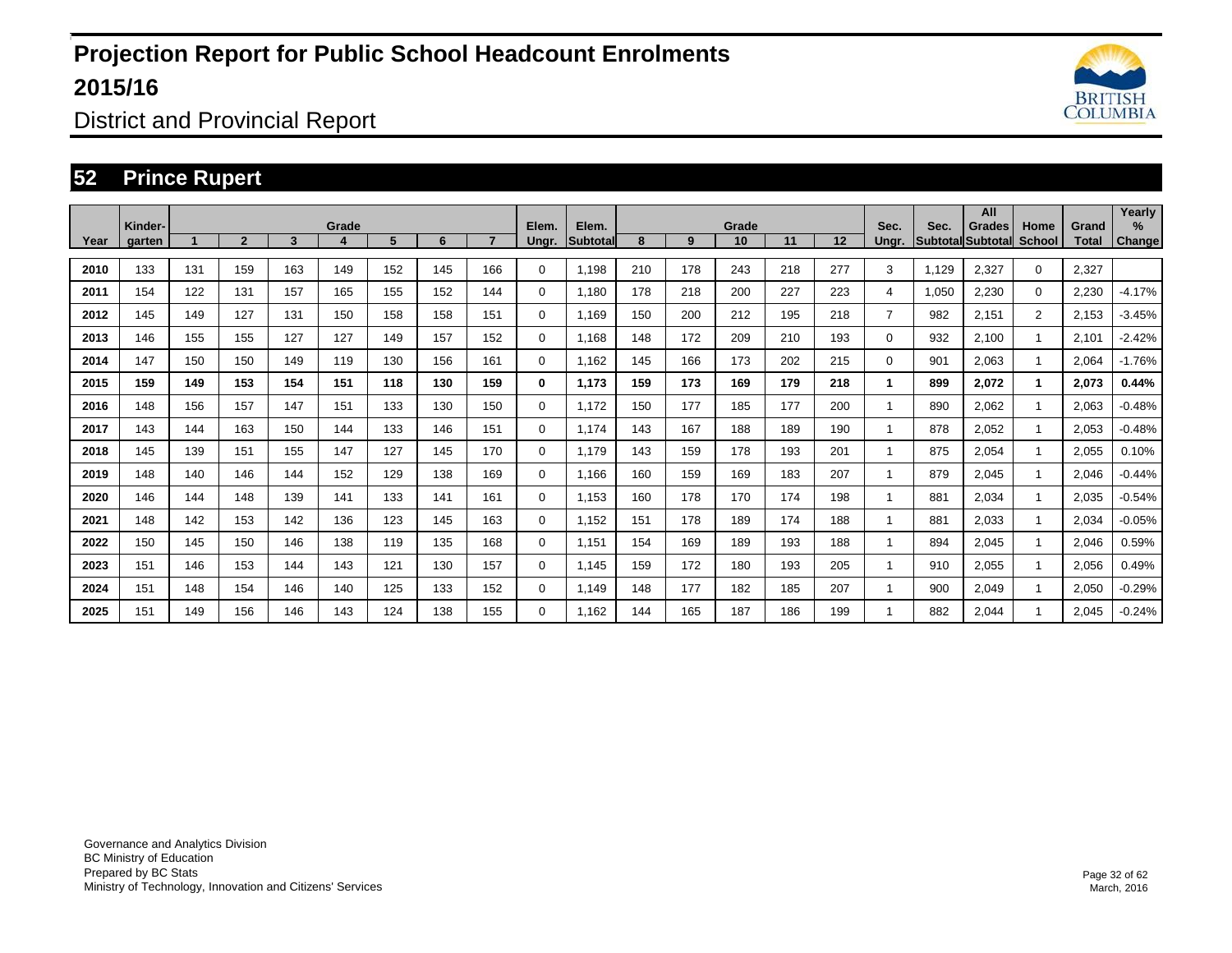

District and Provincial Report

### **53 Okanagan Similkameen**

|      | Kinder- |     |                |     | Grade |     |     |     | Elem.       | Elem.            |     |     | Grade |     |                   | Sec.  | Sec.  | All<br>Grades            | Home          | Grand        | Yearly<br>$\%$ |
|------|---------|-----|----------------|-----|-------|-----|-----|-----|-------------|------------------|-----|-----|-------|-----|-------------------|-------|-------|--------------------------|---------------|--------------|----------------|
| Year | garten  |     | $\overline{2}$ | 3   |       | 5   | 6   |     | Ungr.       | <b>Subtotall</b> | 8   | 9   | 10    | 11  | $12 \overline{ }$ | Unar. |       | <b>SubtotallSubtotal</b> | <b>School</b> | <b>Total</b> | Change         |
| 2010 | 125     | 160 | 147            | 164 | 157   | 187 | 171 | 192 | $\Omega$    | 1,303            | 211 | 206 | 219   | 223 | 232               | 33    | 1,124 | 2,427                    | $\mathbf{1}$  | 2,428        |                |
| 2011 | 164     | 147 | 166            | 156 | 171   | 165 | 185 | 178 | $\Omega$    | 1,332            | 204 | 202 | 213   | 205 | 239               | 52    | 1,115 | 2,447                    | $\Omega$      | 2,447        | 0.78%          |
| 2012 | 142     | 162 | 139            | 162 | 161   | 171 | 166 | 195 | $\mathbf 0$ | 1,298            | 189 | 210 | 219   | 201 | 235               | 15    | 1,069 | 2,367                    | $\mathbf{0}$  | 2,367        | $-3.27%$       |
| 2013 | 172     | 147 | 168            | 146 | 175   | 161 | 174 | 172 | 0           | 1,315            | 188 | 186 | 211   | 214 | 253               | 24    | 1,076 | 2,391                    | $\Omega$      | 2,391        | 1.01%          |
| 2014 | 124     | 187 | 157            | 166 | 151   | 178 | 154 | 168 | 0           | 1,285            | 182 | 178 | 189   | 221 | 271               | 52    | 1,093 | 2,378                    | $\Omega$      | 2,378        | $-0.54%$       |
| 2015 | 138     | 128 | 188            | 156 | 167   | 149 | 190 | 151 | 0           | 1,267            | 177 | 183 | 185   | 200 | 261               | 68    | 1,074 | 2,341                    | 3             | 2,344        | $-1.43%$       |
| 2016 | 140     | 121 | 183            | 143 | 172   | 143 | 205 | 155 | $\mathbf 0$ | 1,262            | 171 | 191 | 167   | 199 | 260               | 67    | 1,055 | 2,317                    | 3             | 2,320        | $-1.02%$       |
| 2017 | 141     | 122 | 172            | 138 | 158   | 148 | 198 | 168 | $\mathbf 0$ | 1,245            | 176 | 184 | 173   | 177 | 253               | 66    | 1,029 | 2,274                    | 3             | 2,277        | $-1.85%$       |
| 2018 | 147     | 123 | 172            | 131 | 153   | 135 | 204 | 162 | $\mathbf 0$ | 1,227            | 190 | 189 | 167   | 183 | 229               | 66    | 1.024 | 2,251                    | 3             | 2,254        | $-1.01%$       |
| 2019 | 144     | 128 | 173            | 130 | 145   | 131 | 186 | 167 | 0           | 1.204            | 184 | 204 | 171   | 176 | 232               | 66    | 1.033 | 2,237                    | 3             | 2,240        | $-0.62%$       |
| 2020 | 150     | 126 | 182            | 131 | 144   | 124 | 181 | 152 | $\mathbf 0$ | 1.190            | 189 | 197 | 184   | 180 | 226               | 65    | 1,041 | 2,231                    | 3             | 2,234        | $-0.27%$       |
| 2021 | 153     | 131 | 180            | 138 | 145   | 124 | 172 | 148 | 0           | 1.191            | 173 | 203 | 179   | 194 | 229               | 66    | 1.044 | 2,235                    | 3             | 2,238        | 0.18%          |
| 2022 | 157     | 134 | 186            | 137 | 153   | 125 | 171 | 141 | 0           | 1.204            | 169 | 188 | 186   | 191 | 247               | 66    | 1.047 | 2,251                    | 3             | 2,254        | 0.71%          |
| 2023 | 156     | 136 | 190            | 141 | 151   | 131 | 173 | 141 | $\mathbf 0$ | 1,219            | 161 | 182 | 171   | 197 | 245               | 67    | 1,023 | 2,242                    | 3             | 2,245        | $-0.40%$       |
| 2024 | 157     | 137 | 193            | 144 | 155   | 129 | 181 | 141 | 0           | 1,237            | 160 | 172 | 165   | 181 | 250               | 67    | 995   | 2,232                    | 3             | 2,235        | $-0.45%$       |
| 2025 | 159     | 138 | 195            | 147 | 159   | 133 | 178 | 148 | 0           | 1,257            | 160 | 172 | 156   | 174 | 232               | 67    | 961   | 2,218                    | 3             | 2,221        | $-0.63%$       |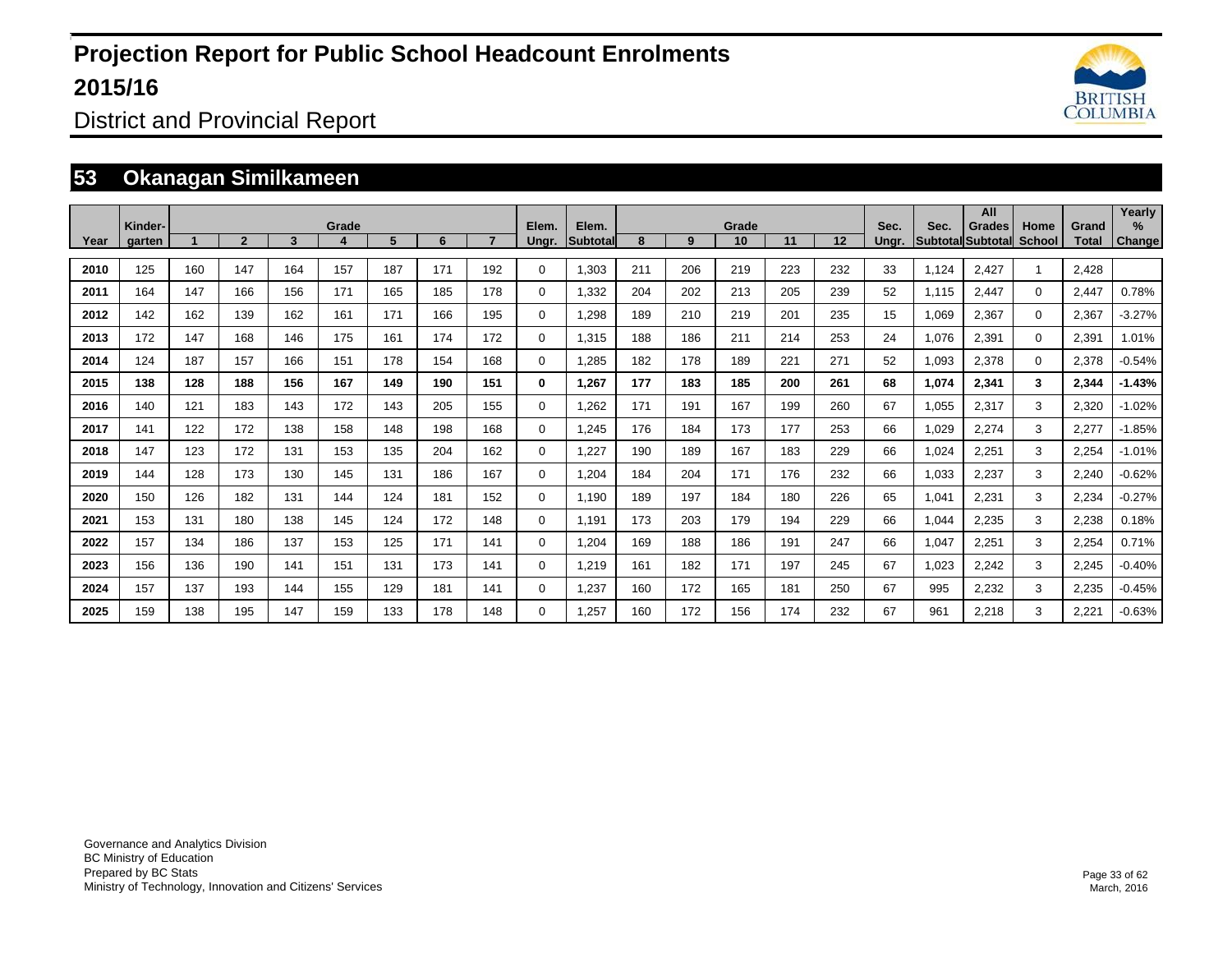

District and Provincial Report

#### **54 Bulkley Valley**

|      | Kinder- |     |              |     | Grade |     |     |     | Elem.       | Elem.           |     |     | Grade |     |     | Sec.           | Sec.  | All<br><b>Grades</b>     | Home           | Grand | Yearly<br>$\%$ |
|------|---------|-----|--------------|-----|-------|-----|-----|-----|-------------|-----------------|-----|-----|-------|-----|-----|----------------|-------|--------------------------|----------------|-------|----------------|
| Year | aarten  |     | $\mathbf{2}$ | 3   |       | 5   | 6   |     | Unar.       | <b>Subtotal</b> | 8   | 9   | 10    | 11  | 12  | Unar.          |       | <b>Subtotal Subtotal</b> | <b>School</b>  | Total | <b>Change!</b> |
| 2010 | 135     | 142 | 153          | 141 | 154   | 151 | 180 | 147 | 0           | 1,203           | 238 | 237 | 231   | 249 | 213 | 0              | 1.168 | 2,371                    |                | 2,372 |                |
| 2011 | 144     | 136 | 142          | 160 | 139   | 155 | 150 | 173 | 0           | 1,199           | 183 | 239 | 233   | 237 | 211 | 0              | 1,103 | 2,302                    | $\mathbf{1}$   | 2,303 | $-2.91%$       |
| 2012 | 121     | 149 | 129          | 137 | 158   | 143 | 153 | 154 | 0           | 1.144           | 201 | 181 | 233   | 230 | 212 | 0              | 1,057 | 2,201                    | $\overline{2}$ | 2,203 | $-4.34%$       |
| 2013 | 144     | 133 | 151          | 131 | 140   | 162 | 145 | 159 | $\mathbf 0$ | 1,165           | 182 | 205 | 173   | 247 | 210 | $\overline{1}$ | 1,018 | 2,183                    | $\overline{2}$ | 2,185 | $-0.82%$       |
| 2014 | 157     | 128 | 129          | 147 | 123   | 130 | 154 | 136 | $\mathbf 0$ | 1.104           | 177 | 178 | 200   | 175 | 237 |                | 968   | 2,072                    | 5              | 2,077 | $-4.94%$       |
| 2015 | 147     | 151 | 141          | 131 | 152   | 123 | 133 | 158 | 0           | 1,136           | 166 | 188 | 178   | 209 | 184 | 0              | 925   | 2,061                    | 4              | 2,065 | $-0.58%$       |
| 2016 | 142     | 153 | 137          | 128 | 158   | 142 | 132 | 144 | $\mathbf 0$ | 1.136           | 174 | 199 | 160   | 219 | 181 | 0              | 933   | 2,069                    | $\overline{4}$ | 2,073 | 0.39%          |
| 2017 | 140     | 147 | 138          | 123 | 153   | 147 | 151 | 143 | $\mathbf 0$ | 1.142           | 160 | 208 | 167   | 195 | 183 | 0              | 913   | 2,055                    | $\overline{4}$ | 2,059 | $-0.68%$       |
| 2018 | 138     | 145 | 132          | 124 | 147   | 143 | 157 | 163 | $\mathbf 0$ | 1,149           | 158 | 192 | 175   | 201 | 165 | 0              | 891   | 2,040                    | 4              | 2,044 | $-0.73%$       |
| 2019 | 155     | 143 | 131          | 119 | 149   | 137 | 153 | 170 | 0           | 1,157           | 182 | 189 | 162   | 213 | 171 | 0              | 917   | 2,074                    | $\overline{4}$ | 2,078 | 1.66%          |
| 2020 | 147     | 161 | 129          | 118 | 143   | 139 | 147 | 165 | 0           | 1.149           | 188 | 217 | 161   | 199 | 180 | 0              | 945   | 2,094                    | $\overline{4}$ | 2,098 | 0.96%          |
| 2021 | 151     | 154 | 145          | 116 | 141   | 134 | 148 | 159 | $\mathbf 0$ | 1,148           | 183 | 226 | 183   | 196 | 170 | 0              | 958   | 2,106                    | 4              | 2,110 | 0.57%          |
| 2022 | 153     | 156 | 137          | 130 | 139   | 132 | 143 | 160 | 0           | 1,150           | 175 | 218 | 190   | 221 | 166 | 0              | 970   | 2,120                    | 4              | 2,124 | 0.66%          |
| 2023 | 156     | 158 | 139          | 123 | 155   | 128 | 140 | 153 | 0           | 1,152           | 176 | 209 | 184   | 229 | 184 | 0              | 982   | 2,134                    | 4              | 2,138 | 0.66%          |
| 2024 | 156     | 162 | 141          | 124 | 146   | 144 | 136 | 150 | 0           | 1,159           | 169 | 209 | 176   | 222 | 193 | 0              | 969   | 2,128                    | 4              | 2,132 | $-0.28%$       |
| 2025 | 158     | 163 | 145          | 126 | 149   | 136 | 152 | 147 | 0           | 1.176           | 165 | 201 | 177   | 213 | 187 | 0              | 943   | 2,119                    | 4              | 2,123 | $-0.42%$       |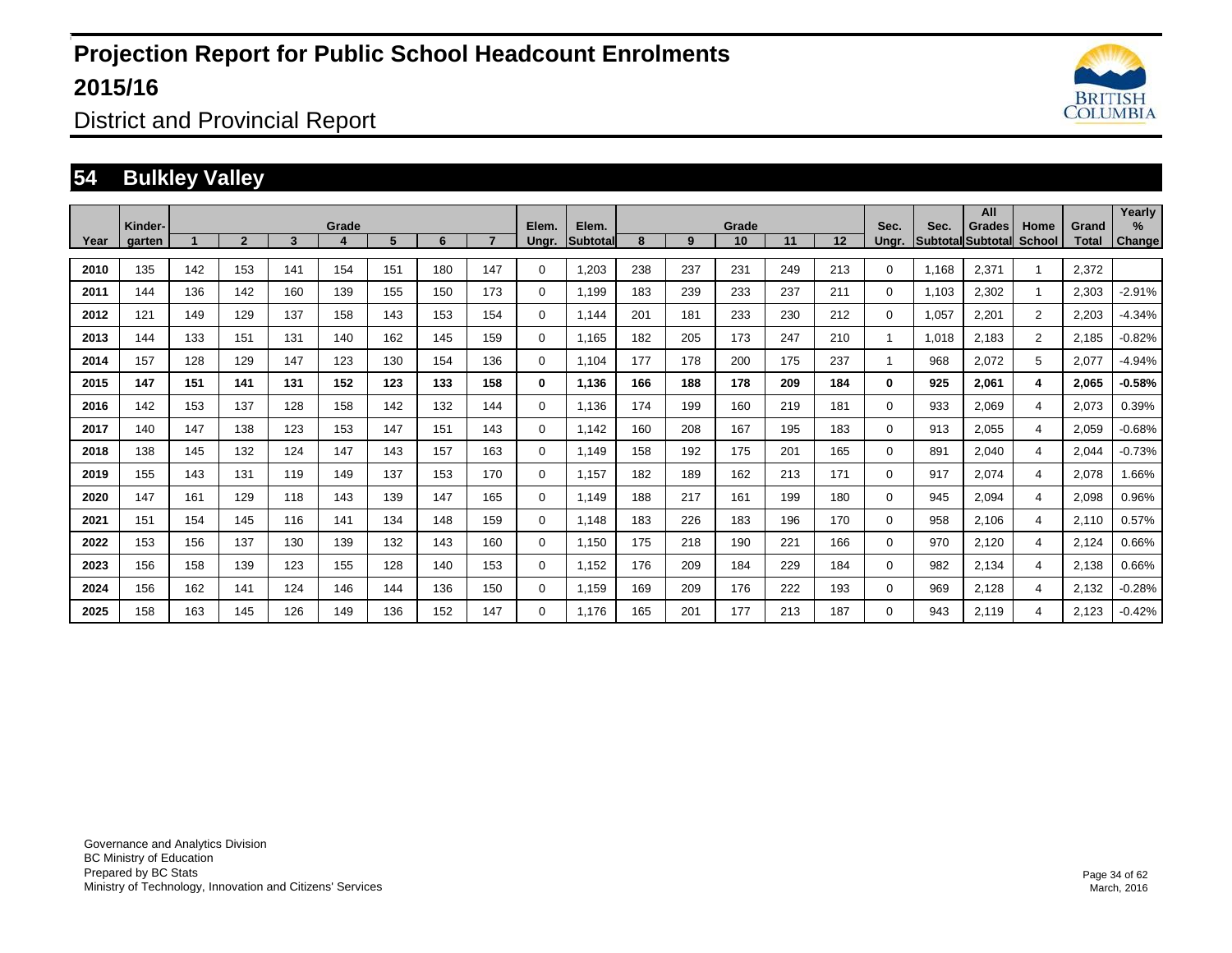

District and Provincial Report

#### **57 Prince George**

|      | Kinder- |       |                |     | Grade |     |     |       | Elem.       | Elem.    |        |       | Grade |       |       | Sec.  | Sec.  | All<br>Grades             | Home           | Grand  | Yearly<br>$\%$ |
|------|---------|-------|----------------|-----|-------|-----|-----|-------|-------------|----------|--------|-------|-------|-------|-------|-------|-------|---------------------------|----------------|--------|----------------|
| Year | aarten  |       | $\overline{2}$ | 3   |       | 5   | 6   |       | Unar.       | Subtotal | 8      | 9     | 10    | 11    | 12    | Unar. |       | <b>SubtotallSubtotall</b> | School         | Total  | <b>Change</b>  |
| 2010 | 952     | 885   | 935            | 888 | 841   | 904 | 972 | 964   | 0           | 7,341    | 1.106  | 1.145 | 1,179 | .371  | 1,414 | 195   | 6.410 | 13,751                    | 3              | 13.754 |                |
| 2011 | 903     | 947   | 880            | 926 | 888   | 850 | 889 | 978   | 0           | 7,261    | 1,034  | 1,110 | 1,206 | ,257  | 1,369 | 245   | 6,221 | 13,482                    | 5              | 13,487 | $-1.94%$       |
| 2012 | 952     | 908   | 926            | 885 | 905   | 885 | 865 | 894   | 0           | 7.220    | .030   | 1,026 | 1.144 | .229  | 1,288 | 237   | 5,954 | 13,174                    | $\overline{2}$ | 13,176 | $-2.31%$       |
| 2013 | 961     | 936   | 896            | 917 | 884   | 894 | 890 | 852   | $\mathbf 0$ | 7.230    | 940    | 1,011 | 1.048 | ,216  | 1,200 | 88    | 5,503 | 12,733                    | 4              | 12,737 | $-3.33%$       |
| 2014 | 1,007   | 973   | 922            | 914 | 891   | 887 | 910 | 888   | $\mathbf 0$ | 7,392    | 925    | 954   | 1,037 | 1,163 | 1,158 | 75    | 5,312 | 12,704                    | 4              | 12,708 | $-0.23%$       |
| 2015 | 953     | 1,021 | 984            | 933 | 920   | 893 | 879 | 919   | 0           | 7,502    | 960    | 932   | 1.006 | 1.116 | 1,127 | 69    | 5,210 | 12,712                    | 3              | 12,715 | 0.06%          |
| 2016 | 951     | 1,032 | 986            | 927 | 967   | 906 | 896 | 943   | 0           | 7,608    | 987    | 948   | 967   | 1,026 | 1,091 | 69    | 5,088 | 12,696                    | 3              | 12,699 | $-0.13%$       |
| 2017 | 971     | 1,021 | 988            | 923 | 957   | 950 | 907 | 961   | 0           | 7,678    | 1,015  | 976   | 977   | 970   | 988   | 69    | 4,995 | 12,673                    | 3              | 12,676 | $-0.18%$       |
| 2018 | 988     | 1.044 | 980            | 926 | 954   | 940 | 949 | 972   | 0           | 7.753    | .034   | 1.003 | 1.004 | 979   | 931   | 68    | 5,019 | 12,772                    | 3              | 12,775 | 0.78%          |
| 2019 | 948     | 1,064 | 1.003          | 919 | 957   | 936 | 938 | 1,017 | 0           | 7,782    | 1,045  | 1,020 | 1,031 | 1,004 | 932   | 68    | 5,100 | 12,882                    | 3              | 12,885 | 0.86%          |
| 2020 | 940     | 1.016 | 1.015          | 936 | 944   | 934 | 931 | 1.001 | 0           | 7.717    | 1,089  | 1,028 | 1,046 | 1,027 | 950   | 68    | 5,208 | 12,925                    | 3              | 12,928 | 0.33%          |
| 2021 | 935     | 1,004 | 968            | 945 | 959   | 920 | 928 | 992   | 0           | 7,651    | 1,071  | 1,070 | 1.052 | 1,041 | 970   | 68    | 5,272 | 12,923                    | 3              | 12,926 | $-0.02%$       |
| 2022 | 931     | 998   | 956            | 901 | 970   | 935 | 914 | 988   | 0           | 7,593    | 1,062  | 1,054 | 1.095 | 1,047 | 983   | 69    | 5,310 | 12,903                    | 3              | 12,906 | $-0.15%$       |
| 2023 | 929     | 994   | 950            | 890 | 925   | 946 | 929 | 974   | 0           | 7,537    | 1,058  | 1,045 | 1,080 | 1,087 | 990   | 69    | 5,329 | 12,866                    | 3              | 12,869 | $-0.29%$       |
| 2024 | 922     | 992   | 947            | 885 | 914   | 903 | 941 | 991   | 0           | 7.495    | 044. ا | 1,041 | 1.070 | 1.074 | 1,024 | 70    | 5,323 | 12,818                    | 3              | 12,821 | $-0.37%$       |
| 2025 | 909     | 985   | 946            | 883 | 910   | 891 | 898 | 1.004 | 0           | 7.426    | .062   | 1,027 | 1,066 | 1.065 | 1,018 | 70    | 5,308 | 12,734                    | 3              | 12.737 | $-0.66%$       |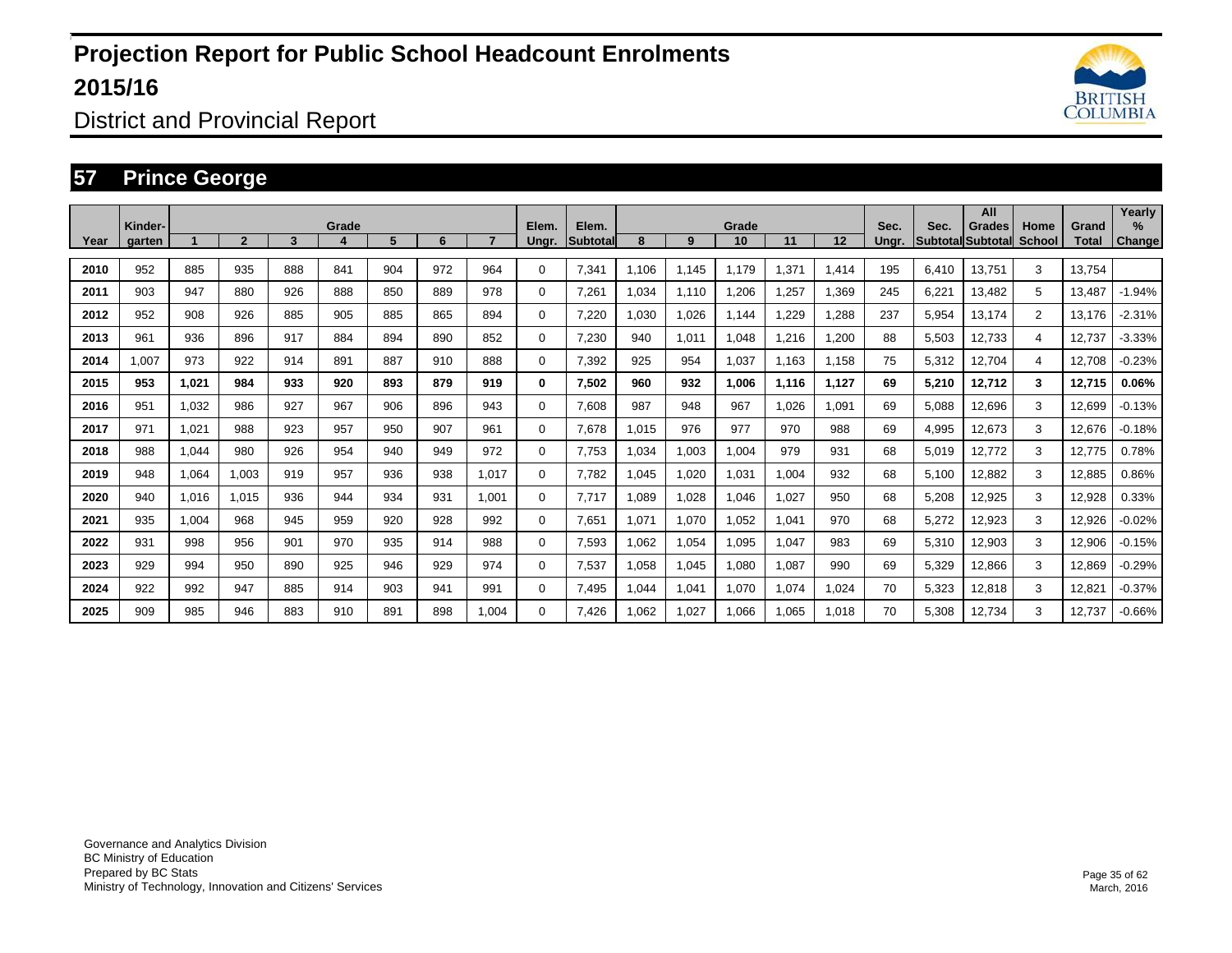

District and Provincial Report

#### **58 Nicola - Similkameen**

| Year | Kinder-<br>garten |     | $\overline{2}$ | 3   | Grade | 5   | 6   |     | Elem.<br>Ungr. | Elem.<br>Subtotal | 8   | 9   | Grade<br>10 | 11  | 12  | Sec.<br>Unar. | Sec.  | All<br><b>Grades</b><br>Subtotal Subtotal | Home<br><b>School</b> | Grand<br>Total | Yearly<br>$\%$<br>Change |
|------|-------------------|-----|----------------|-----|-------|-----|-----|-----|----------------|-------------------|-----|-----|-------------|-----|-----|---------------|-------|-------------------------------------------|-----------------------|----------------|--------------------------|
|      |                   |     |                |     |       |     |     |     |                |                   |     |     |             |     |     |               |       |                                           |                       |                |                          |
| 2010 | 150               | 143 | 134            | 167 | 162   | 151 | 166 | 183 | 0              | 1,256             | 198 | 240 | 260         | 333 | 256 | 106           | 1,393 | 2,649                                     |                       | 2,650          |                          |
| 2011 | 147               | 159 | 142            | 136 | 156   | 151 | 148 | 157 | $\mathbf 0$    | 1,196             | 177 | 206 | 231         | 399 | 316 | 132           | 1,461 | 2,657                                     | $\mathbf{1}$          | 2,658          | 0.30%                    |
| 2012 | 147               | 147 | 147            | 137 | 127   | 150 | 157 | 137 | $\mathbf 0$    | 1.149             | 154 | 180 | 210         | 347 | 322 | 143           | 1,356 | 2,505                                     | $\mathbf{1}$          | 2,506          | $-5.72%$                 |
| 2013 | 138               | 154 | 153            | 145 | 139   | 135 | 158 | 156 | 0              | 1,178             | 149 | 164 | 212         | 293 | 245 | 144           | 1,207 | 2,385                                     | $\overline{2}$        | 2,387          | $-4.75%$                 |
| 2014 | 131               | 130 | 158            | 145 | 151   | 143 | 137 | 152 | 0              | 1,147             | 173 | 164 | 181         | 264 | 252 | 214           | 1,248 | 2,395                                     | $\overline{2}$        | 2,397          | 0.42%                    |
| 2015 | 147               | 153 | 137            | 167 | 153   | 157 | 140 | 145 | $\bf{0}$       | 1,199             | 154 | 163 | 180         | 208 | 265 | 81            | 1,051 | 2,250                                     | $\blacktriangleleft$  | 2,251          | $-6.09%$                 |
| 2016 | 143               | 131 | 152            | 162 | 177   | 158 | 154 | 139 | 0              | 1,216             | 156 | 163 | 192         | 193 | 269 | 80            | 1,053 | 2,269                                     |                       | 2,270          | 0.84%                    |
| 2017 | 121               | 127 | 130            | 179 | 171   | 183 | 155 | 152 | 0              | 1,218             | 149 | 165 | 190         | 202 | 247 | 79            | 1,032 | 2,250                                     |                       | 2,251          | $-0.84%$                 |
| 2018 | 117               | 108 | 127            | 154 | 189   | 177 | 179 | 153 | 0              | 1.204             | 163 | 158 | 192         | 200 | 256 | 79            | 1,048 | 2,252                                     |                       | 2,253          | 0.09%                    |
| 2019 | 130               | 104 | 108            | 150 | 163   | 195 | 173 | 177 | $\mathbf 0$    | 1.200             | 165 | 173 | 184         | 203 | 255 | 79            | 1,059 | 2,259                                     |                       | 2.260          | 0.31%                    |
| 2020 | 132               | 116 | 105            | 128 | 159   | 168 | 191 | 171 | $\mathbf 0$    | 1.170             | 190 | 175 | 201         | 195 | 258 | 80            | 1,099 | 2,269                                     |                       | 2,270          | 0.44%                    |
| 2021 | 133               | 117 | 116            | 124 | 136   | 164 | 165 | 188 | 0              | 1.143             | 184 | 201 | 203         | 211 | 249 | 80            | 1.128 | 2,271                                     | $\mathbf{1}$          | 2,272          | 0.09%                    |
| 2022 | 135               | 118 | 117            | 138 | 131   | 140 | 161 | 163 | 0              | 1.103             | 202 | 195 | 233         | 214 | 267 | 81            | 1.192 | 2,295                                     |                       | 2,296          | 1.06%                    |
| 2023 | 137               | 120 | 118            | 139 | 146   | 136 | 138 | 159 | 0              | 1.093             | 176 | 214 | 227         | 245 | 272 | 81            | 1,215 | 2,308                                     |                       | 2,309          | 0.57%                    |
| 2024 | 138               | 121 | 120            | 140 | 147   | 151 | 134 | 137 | 0              | 1.088             | 172 | 188 | 250         | 240 | 307 | 83            | 1.240 | 2,328                                     |                       | 2,329          | 0.87%                    |
| 2025 | 137               | 122 | 121            | 142 | 149   | 152 | 148 | 132 | 0              | 1,103             | 148 | 183 | 220         | 262 | 306 | 84            | 1,203 | 2,306                                     |                       | 2,307          | $-0.94%$                 |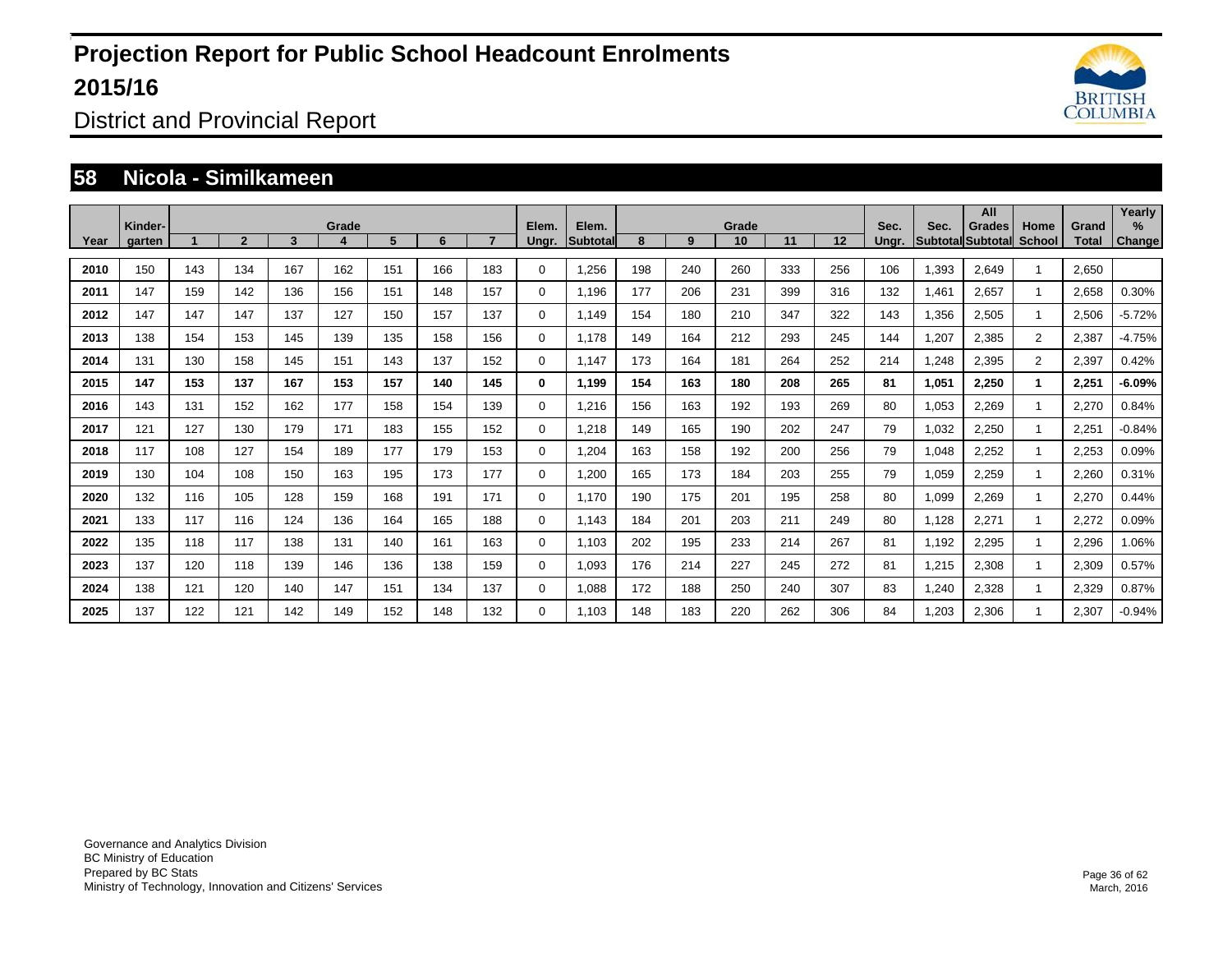

District and Provincial Report

#### **59 Peace River South**

|      | Kinder- |     |              |     | Grade |     |     |     | Elem.       | Elem.    |     |     | Grade |     |     | Sec.           | Sec.  | All<br>Grades             | Home                 | Grand | Yearly<br>$\%$ |
|------|---------|-----|--------------|-----|-------|-----|-----|-----|-------------|----------|-----|-----|-------|-----|-----|----------------|-------|---------------------------|----------------------|-------|----------------|
| Year | aarten  |     | $\mathbf{2}$ | 3   |       | 5   | 6   |     | Unar.       | Subtotal | 8   | 9   | 10    | 11  | 12  | Unar.          |       | <b>SubtotallSubtotall</b> | School               | Total | <b>Change</b>  |
| 2010 | 281     | 286 | 247          | 288 | 263   | 264 | 295 | 276 | 0           | 2,200    | 340 | 353 | 367   | 407 | 360 | 19             | 1,846 | 4,046                     | $\mathbf 0$          | 4.046 |                |
| 2011 | 258     | 289 | 275          | 239 | 281   | 256 | 252 | 277 | 0           | 2,127    | 287 | 341 | 355   | 358 | 361 | 14             | 1,716 | 3,843                     | $\blacktriangleleft$ | 3,844 | $-4.99%$       |
| 2012 | 291     | 263 | 277          | 264 | 237   | 272 | 246 | 247 | $\mathbf 0$ | 2.097    | 291 | 284 | 335   | 355 | 342 | 18             | 1,625 | 3,722                     | $\mathbf 0$          | 3,722 | $-3.17%$       |
| 2013 | 263     | 299 | 255          | 275 | 260   | 242 | 253 | 243 | $\mathbf 0$ | 2.090    | 269 | 290 | 291   | 343 | 348 | $\overline{7}$ | 1,548 | 3,638                     | $\Omega$             | 3,638 | $-2.26%$       |
| 2014 | 244     | 280 | 295          | 255 | 262   | 252 | 220 | 249 | $\mathbf 0$ | 2,057    | 258 | 266 | 288   | 278 | 337 | 10             | 1,437 | 3,494                     | $\Omega$             | 3,494 | $-3.96%$       |
| 2015 | 288     | 248 | 278          | 287 | 248   | 254 | 247 | 205 | $\bf{0}$    | 2,055    | 268 | 259 | 266   | 271 | 312 | 8              | 1,384 | 3,439                     | $\mathbf{0}$         | 3,439 | $-1.57%$       |
| 2016 | 309     | 279 | 278          | 287 | 263   | 284 | 237 | 208 | 0           | 2,145    | 271 | 268 | 267   | 266 | 324 | 8              | 1,404 | 3,549                     | $\Omega$             | 3,549 | 3.20%          |
| 2017 | 335     | 297 | 310          | 286 | 262   | 300 | 264 | 200 | $\mathbf 0$ | 2,254    | 276 | 271 | 274   | 263 | 314 | 8              | 1,406 | 3,660                     | $\mathbf 0$          | 3,660 | 3.13%          |
| 2018 | 320     | 321 | 329          | 317 | 260   | 297 | 277 | 222 | 0           | 2,343    | 265 | 274 | 276   | 268 | 308 | 8              | 1,399 | 3.742                     | $\mathbf 0$          | 3,742 | 2.24%          |
| 2019 | 311     | 305 | 353          | 334 | 286   | 294 | 273 | 231 | $\mathbf 0$ | 2,387    | 291 | 262 | 279   | 270 | 312 | 8              | 1,422 | 3,809                     | $\mathbf 0$          | 3,809 | 1.79%          |
| 2020 | 303     | 296 | 335          | 358 | 300   | 321 | 269 | 228 | $\mathbf 0$ | 2,410    | 302 | 287 | 266   | 272 | 314 | 8              | 1,449 | 3,859                     | $\mathbf 0$          | 3,859 | 1.31%          |
| 2021 | 304     | 287 | 324          | 338 | 320   | 336 | 293 | 223 | $\mathbf 0$ | 2,425    | 297 | 297 | 289   | 260 | 315 | 8              | 1,466 | 3,891                     | $\mathbf 0$          | 3,891 | 0.83%          |
| 2022 | 304     | 288 | 314          | 327 | 303   | 359 | 307 | 243 | 0           | 2.445    | 292 | 292 | 299   | 280 | 302 | 8              | 1,473 | 3,918                     | $\mathbf 0$          | 3,918 | 0.69%          |
| 2023 | 301     | 287 | 314          | 317 | 292   | 339 | 327 | 254 | 0           | 2,431    | 315 | 287 | 294   | 290 | 321 | 8              | 1,515 | 3,946                     | $\mathbf 0$          | 3,946 | 0.71%          |
| 2024 | 298     | 285 | 314          | 316 | 283   | 327 | 309 | 270 | 0           | 2.402    | 330 | 310 | 289   | 286 | 334 | 9              | 1,558 | 3,960                     | $\mathbf 0$          | 3,960 | 0.35%          |
| 2025 | 295     | 282 | 311          | 316 | 283   | 317 | 299 | 256 | 0           | 2,359    | 351 | 324 | 312   | 281 | 331 | 9              | 1,608 | 3,967                     | $\Omega$             | 3,967 | 0.18%          |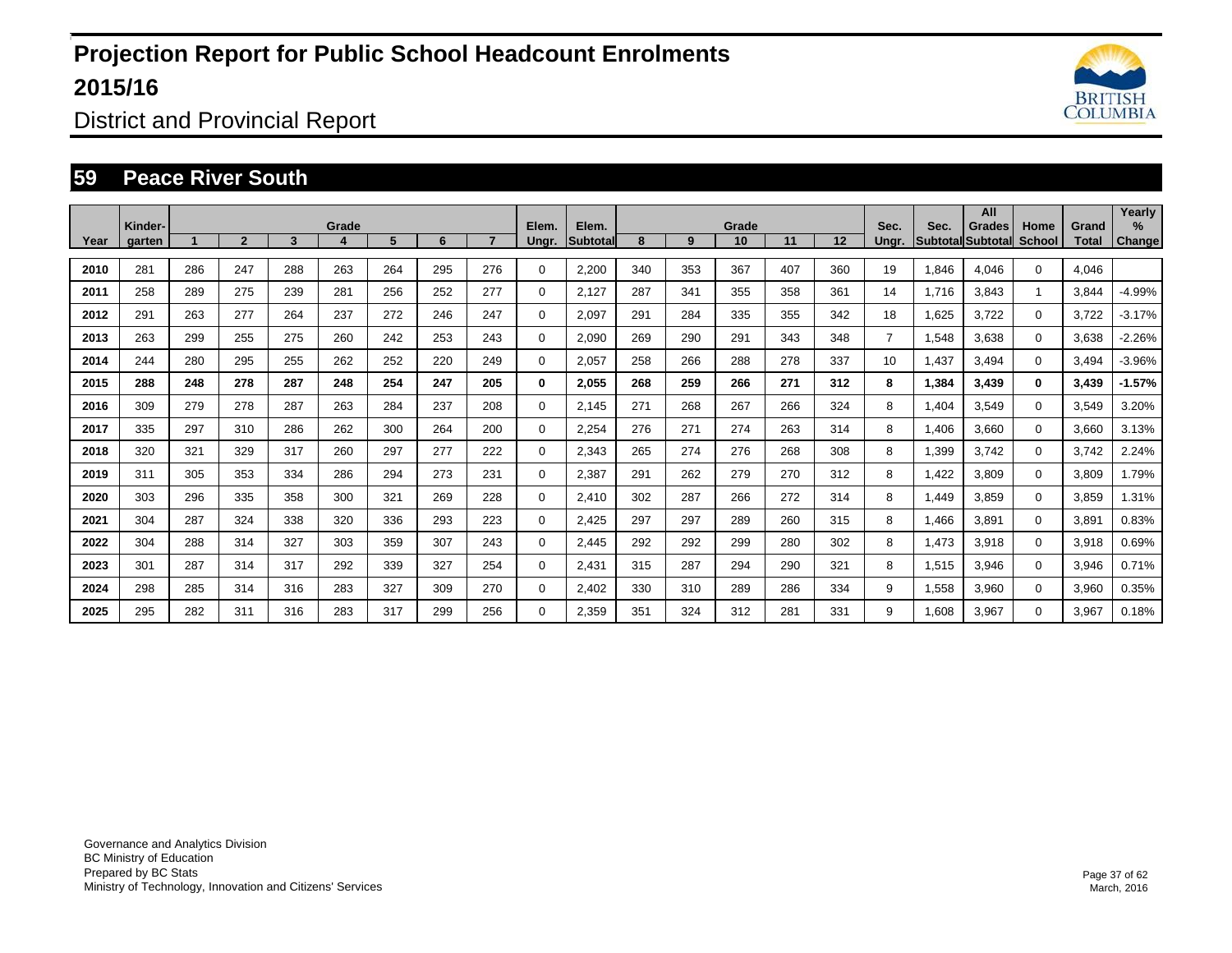

District and Provincial Report

#### **60 Peace River North**

|      | Kinder- |     |                |     | Grade |     |     |     | Elem.          | Elem.    |     |     | Grade |     |     | Sec.  | Sec.  | All<br>Grades             | Home   | Grand | Yearly<br>$\%$ |
|------|---------|-----|----------------|-----|-------|-----|-----|-----|----------------|----------|-----|-----|-------|-----|-----|-------|-------|---------------------------|--------|-------|----------------|
| Year | aarten  |     | $\overline{2}$ | 3   | 4     | 5   | 6   |     | Unar.          | Subtotal | 8   | 9   | 10    | 11  | 12  | Unar. |       | <b>SubtotallSubtotall</b> | School | Total | <b>Change</b>  |
| 2010 | 427     | 407 | 450            | 395 | 432   | 444 | 386 | 404 | $\overline{2}$ | 3,347    | 421 | 459 | 462   | 488 | 488 | 126   | 2,444 | 5.791                     | 8      | 5,799 |                |
| 2011 | 426     | 431 | 402            | 451 | 391   | 425 | 450 | 387 | 0              | 3,363    | 404 | 416 | 499   | 420 | 466 | 95    | 2,300 | 5,663                     | 11     | 5,674 | $-2.16%$       |
| 2012 | 506     | 436 | 437            | 403 | 455   | 389 | 427 | 452 | $\mathbf 0$    | 3,505    | 399 | 418 | 468   | 433 | 444 | 118   | 2,280 | 5,785                     | 8      | 5,793 | 2.10%          |
| 2013 | 513     | 494 | 437            | 431 | 398   | 457 | 390 | 421 | $\mathbf 0$    | 3.541    | 438 | 390 | 428   | 454 | 476 | 129   | 2,315 | 5,856                     | 3      | 5,859 | 1.14%          |
| 2014 | 528     | 509 | 498            | 427 | 434   | 403 | 446 | 394 | $\Omega$       | 3,639    | 421 | 438 | 415   | 414 | 504 | 139   | 2,331 | 5,970                     | 17     | 5,987 | 2.18%          |
| 2015 | 489     | 520 | 518            | 501 | 447   | 446 | 409 | 453 | 0              | 3.783    | 413 | 438 | 453   | 378 | 576 | 157   | 2,415 | 6,198                     | 18     | 6,216 | 3.82%          |
| 2016 | 516     | 533 | 531            | 496 | 501   | 461 | 402 | 449 | 0              | 3,889    | 436 | 443 | 447   | 411 | 562 | 160   | 2,459 | 6,348                     | 18     | 6,366 | 2.41%          |
| 2017 | 535     | 559 | 542            | 506 | 494   | 516 | 416 | 443 | $\mathbf 0$    | 4,011    | 433 | 467 | 449   | 400 | 591 | 162   | 2,502 | 6,513                     | 19     | 6,532 | 2.61%          |
| 2018 | 547     | 582 | 569            | 517 | 505   | 509 | 465 | 458 | 0              | 4,152    | 427 | 464 | 473   | 402 | 581 | 163   | 2,510 | 6,662                     | 19     | 6.681 | 2.28%          |
| 2019 | 552     | 594 | 592            | 542 | 515   | 519 | 458 | 510 | 0              | 4,282    | 441 | 458 | 471   | 423 | 583 | 167   | 2,543 | 6,825                     | 20     | 6,845 | 2.45%          |
| 2020 | 557     | 600 | 605            | 564 | 541   | 529 | 468 | 503 | 0              | 4,367    | 491 | 472 | 465   | 422 | 610 | 168   | 2,628 | 6,995                     | 21     | 7,016 | 2.50%          |
| 2021 | 558     | 606 | 612            | 577 | 563   | 556 | 477 | 513 | $\mathbf 0$    | 4.462    | 484 | 526 | 479   | 417 | 612 | 171   | 2,689 | 7,151                     | 21     | 7,172 | 2.22%          |
| 2022 | 560     | 607 | 617            | 585 | 577   | 580 | 502 | 524 | 0              | 4,552    | 494 | 519 | 531   | 429 | 605 | 175   | 2,753 | 7,305                     | 22     | 7,327 | 2.16%          |
| 2023 | 560     | 610 | 619            | 590 | 583   | 594 | 523 | 550 | 0              | 4,629    | 505 | 530 | 526   | 473 | 619 | 177   | 2,830 | 7,459                     | 22     | 7,481 | 2.10%          |
| 2024 | 557     | 610 | 622            | 591 | 589   | 602 | 536 | 574 | 0              | 4.681    | 530 | 541 | 537   | 471 | 678 | 180   | 2,937 | 7,618                     | 22     | 7,640 | 2.13%          |
| 2025 | 556     | 607 | 622            | 593 | 591   | 607 | 543 | 588 | 0              | 4,707    | 552 | 568 | 548   | 481 | 683 | 184   | 3,016 | 7,723                     | 23     | 7,746 | 1.39%          |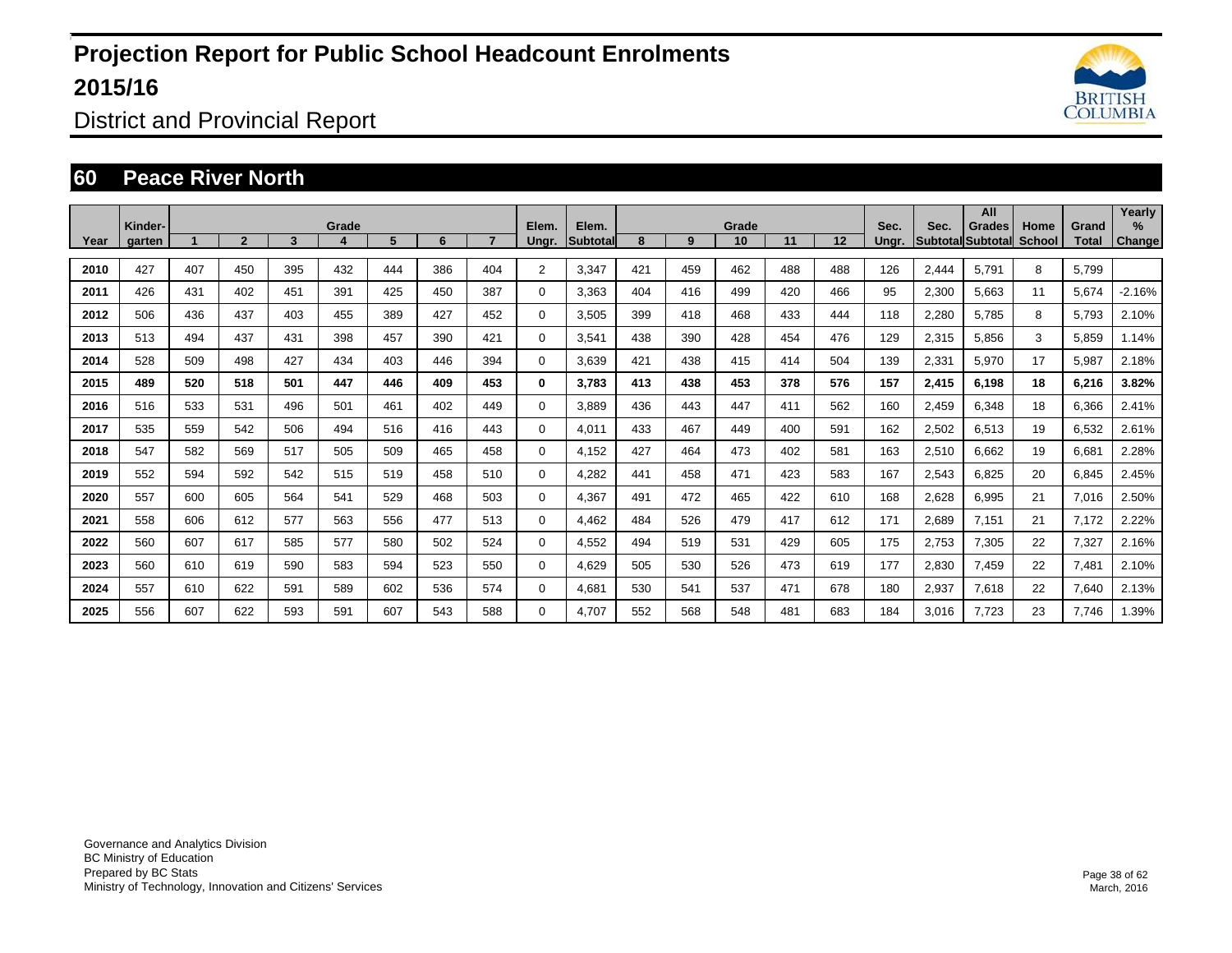

District and Provincial Report

#### **61 Greater Victoria**

| Year | Kinder-<br>garten |       | $\overline{\mathbf{c}}$ | 3     | Grade<br>д | 5     | 6     |       | Elem.<br>Ungr. | Elem.<br><b>Subtotal</b> | 8     | 9     | Grade<br>10 | 11           | 12    | Sec.<br>Unar. | Sec.  | All<br>Grades<br>Subtotal Subtotal | Home<br>School | Grand<br>Total | Yearly<br>$\%$<br>Change |
|------|-------------------|-------|-------------------------|-------|------------|-------|-------|-------|----------------|--------------------------|-------|-------|-------------|--------------|-------|---------------|-------|------------------------------------|----------------|----------------|--------------------------|
|      |                   |       |                         |       |            |       |       |       |                |                          |       |       |             |              |       |               |       |                                    |                |                |                          |
| 2010 | 1,355             | 1,371 | 1,347                   | 1,354 | 1.338      | ,298  | 1,296 | 1.330 | $\Omega$       | 10,689                   | 1,367 | 1.439 | 1,733       | 1,917        | 1.744 | 282           | 8.482 | 19,171                             | 12             | 19.183         |                          |
| 2011 | 1.394             | 1,346 | 1.335                   | 1,339 | 1.315      | 1,331 | ,256  | 1.292 | $\Omega$       | 10.608                   | .292  | 1.461 | 1,515       | .821         | 1.782 | 252           | 8.123 | 18.731                             | 12             | 18.743         | $-2.29%$                 |
| 2012 | 402.              | 1,385 | 1,352                   | 1,346 | 1,341      | 1,318 | ,294  | 1,284 | 1              | 10,723                   | ,296  | 1,365 | 1,528       | .702         | 1,804 | 251           | 7,946 | 18,669                             | 11             | 18,680         | $-0.34%$                 |
| 2013 | .429              | 1,391 | 1.381                   | 1,371 | 1,347      | 1,331 | .281  | 1.298 | $\Omega$       | 10,829                   | .287  | 1,389 | 1,401       | .621         | 1,677 | 300           | 7,675 | 18,504                             | 8              | 18,512         | $-0.90%$                 |
| 2014 | 1,430             | 1,472 | 1,385                   | 1,385 | 1,344      | ,349  | 1,300 | 1.276 | $\Omega$       | 10,941                   | .299  | 1,348 | 1,423       | <b>1.463</b> | 644.ا | 284           | 7,461 | 18,402                             | 9              | 18,411         | $-0.55%$                 |
| 2015 | 1.454             | 1,475 | 1.484                   | 1.385 | 1.406      | 1.343 | 1.331 | 1.331 | 1              | 11.210                   | 1.302 | 1,374 | 1,396       | 1.466        | 1.603 | 217           | 7,358 | 18,568                             | 16             | 18,584         | 0.94%                    |
| 2016 | 1,474             | 1,513 | 1.443                   | 1,403 | 1,479      | 1,367 | 1,378 | 1,372 | $\mathbf{1}$   | 11,430                   | ,382  | 1,411 | 1,400       | .438         | 1,530 | 217           | 7,378 | 18,808                             | 16             | 18,824         | 1.29%                    |
| 2017 | 1.467             | 1,528 | 1,473                   | 1,362 | 1.496      | 1.435 | 1.403 | 1.423 | -1             | 11.588                   | .429  | 1,497 | 1.429       | .421         | 1,469 | 216           | 7,461 | 19,049                             | 16             | 19,065         | 1.28%                    |
| 2018 | A93               | 1,522 | 1,489                   | 1,391 | 1,453      | 1,452 | 1,471 | 1,449 | 1              | 11,721                   | ,482  | 1,547 | 1,513       | .451         | 1,452 | 216           | 7,661 | 19,382                             | 17             | 19,399         | 1.75%                    |
| 2019 | .491              | 1,549 | 1.484                   | 1.406 | 1.484      | 1.410 | .486  | 1.517 | 1              | 11.828                   | 1,508 | 1,604 | 1,565       | 1,532        | 1,479 | 217           | 7,905 | 19,733                             | 17             | 19,750         | 1.81%                    |
| 2020 | <b>.489</b>       | 1,549 | 1,511                   | 1,402 | 1,500      | 1,440 | .445  | .533  | 1              | 11,870                   | 1,577 | 1,632 | 1,622       | 1,584        | 1,552 | 219           | 8,186 | 20,056                             | 17             | 20,073         | 1.64%                    |
| 2021 | .486              | 1,548 | 1,512                   | 1,428 | 1,497      | 1,456 | 1.475 | .492  | 1              | 11,895                   | 1,594 | 1,705 | 1,650       | 1,639        | 1,605 | 223           | 8,416 | 20,311                             | 17             | 20,328         | 1.27%                    |
| 2022 | .493              | 1,545 | 1,512                   | 1,431 | 1,526      | 1,455 | 1,493 | .523  | 1              | 11.979                   | 1,554 | 1,724 | 1,721       | 1.666        | 1,658 | 226           | 8,549 | 20,528                             | 18             | 20,546         | 1.07%                    |
| 2023 | A92,              | 1,553 | 1,509                   | 1,431 | 1,529      | 1,483 | 1,492 | .542  | 1              | 12,032                   | 1,586 | 1,684 | 1,743       | 1,735        | 88.1  | 229           | 8,665 | 20,697                             | 18             | 20,715         | 0.82%                    |
| 2024 | .491              | 1,553 | 1,517                   | 1.429 | 1.530      | 1.487 | 1.522 | .543  | 1              | 12,073                   | .606  | 1.717 | 1,706       | 1.758        | 1.751 | 232           | 8.770 | 20,843                             | 18             | 20,861         | 0.70%                    |
| 2025 | .484              | 1,551 | 1,518                   | 1,437 | 1,529      | ,489  | 1,527 | ,573  | 1              | 12,109                   | .608  | 1,740 | 1,737       | .726         | 1,778 | 235           | 8.824 | 20,933                             | 18             | 20,951         | 0.43%                    |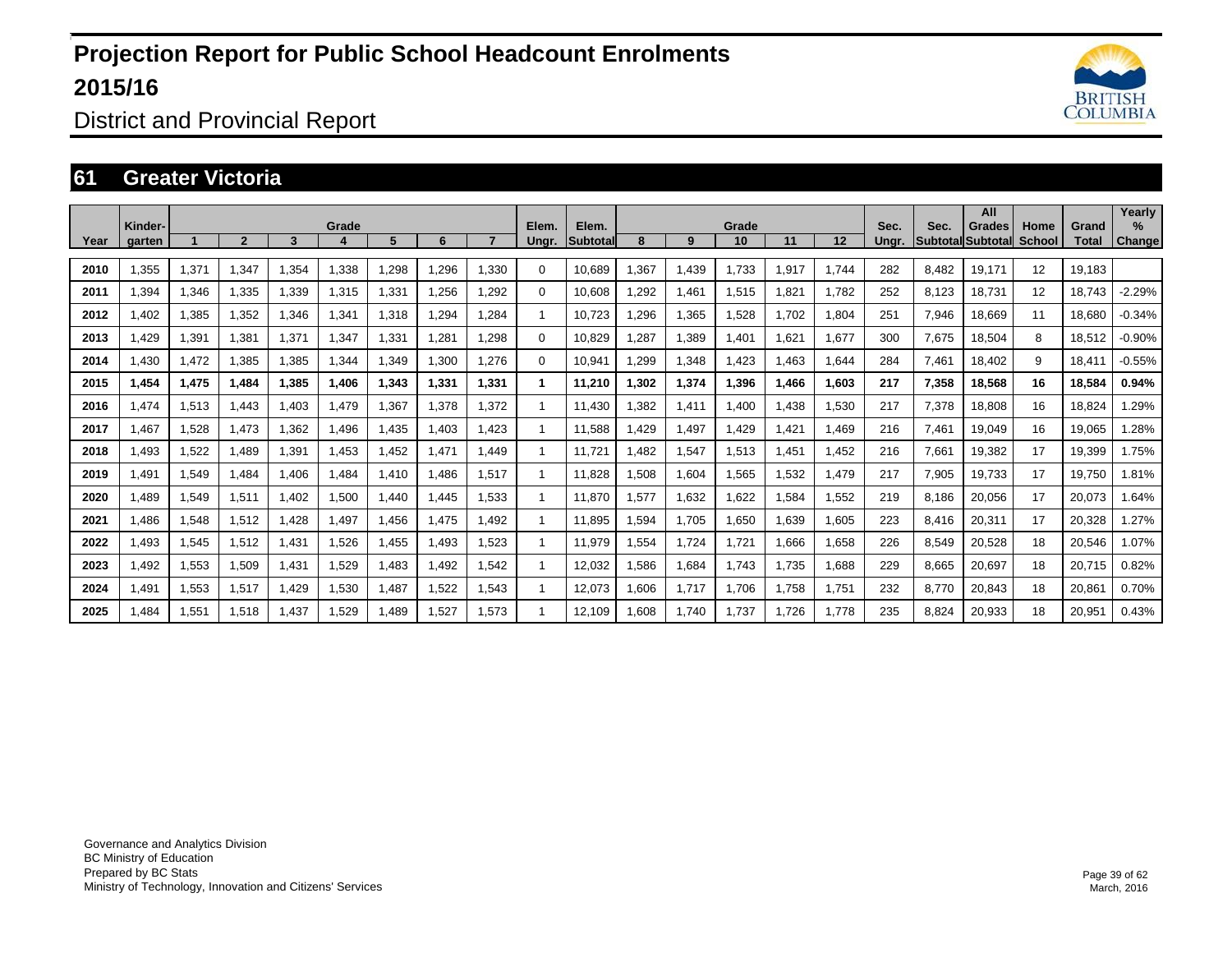

District and Provincial Report

#### **62 Sooke**

|      | Kinder- |     |                |     | Grade |     |     |                | Elem.       | Elem.    |     |     | Grade |       |       | Sec.  | Sec.            | All                         |                |                | Yearly<br>% |
|------|---------|-----|----------------|-----|-------|-----|-----|----------------|-------------|----------|-----|-----|-------|-------|-------|-------|-----------------|-----------------------------|----------------|----------------|-------------|
| Year | garten  |     | $\overline{2}$ | 3   |       | 5   | 6   | $\overline{7}$ | Ungr.       | Subtotal | 8   | 9   | 10    | 11    | 12    | Ungr. | <b>Subtotal</b> | Grades<br><b>I</b> Subtotal | Home<br>School | Grand<br>Total | Change      |
| 2010 | 688     | 610 | 618            | 600 | 619   | 637 | 655 | 662            | 0           | 5.089    | 712 | 674 | 695   | 740   | 840   | 423   | 4,084           | 9.173                       | 3              | 9,176          |             |
| 2011 | 708     | 707 | 645            | 635 | 607   | 634 | 656 | 670            | $\Omega$    | 5,262    | 668 | 665 | 672   | 721   | 847   | 510   | 4,083           | 9,345                       | 2              | 9,347          | 1.86%       |
| 2012 | 704     | 692 | 700            | 655 | 636   | 607 | 642 | 672            | $\mathbf 0$ | 5.308    | 683 | 625 | 685   | 687   | 964   | 684   | 4,328           | 9.636                       | $\mathbf 0$    | 9,636          | 3.09%       |
| 2013 | 755     | 691 | 687            | 710 | 654   | 643 | 626 | 640            | 0           | 5.406    | 667 | 646 | 643   | 666   | 954   | 632   | 4,208           | 9,614                       | 5              | 9,619          | $-0.18%$    |
| 2014 | 745     | 744 | 706            | 683 | 725   | 659 | 637 | 630            | $\Omega$    | 5,529    | 637 | 641 | 666   | 630   | 1,006 | 449   | 4,029           | 9,558                       | 5              | 9,563          | $-0.58%$    |
| 2015 | 770     | 754 | 762            | 720 | 694   | 738 | 679 | 656            | 0           | 5,773    | 644 | 666 | 722   | 722   | 1,135 | 276   | 4,165           | 9,938                       | 3              | 9,941          | 3.95%       |
| 2016 | 797     | 781 | 863            | 781 | 684   | 735 | 719 | 702            | 0           | 6.062    | 669 | 644 | 745   | 702   | 1,151 | 278   | 4,189           | 10,251                      | 3              | 10,254         | 3.15%       |
| 2017 | 829     | 800 | 886            | 877 | 738   | 725 | 718 | 746            | $\Omega$    | 6,319    | 722 | 676 | 727   | 724   | 1,121 | 280   | 4,250           | 10,569                      | 3              | 10,572         | 3.10%       |
| 2018 | 809     | 830 | 906            | 899 | 826   | 781 | 708 | 746            | $\Omega$    | 6,505    | 768 | 729 | 763   | 709   | 1,149 | 287   | 4,405           | 10,910                      | 3              | 10,913         | 3.23%       |
| 2019 | 816     | 814 | 943            | 921 | 848   | 873 | 763 | 736            | 0           | 6.714    | 768 | 774 | 819   | 739   | 1,127 | 291   | 4,518           | 11,232                      | 3              | 11,235         | 2.95%       |
| 2020 | 818     | 820 | 924            | 956 | 869   | 897 | 852 | 793            | $\Omega$    | 6,929    | 760 | 777 | 873   | 795   | 1,172 | 298   | 4,675           | 11,604                      | $\overline{4}$ | 11,608         | 3.32%       |
| 2021 | 824     | 818 | 927            | 935 | 900   | 919 | 876 | 888            | 0           | 7,087    | 824 | 777 | 888   | 857   | 1,274 | 307   | 4,927           | 12,014                      | $\overline{4}$ | 12,018         | 3.53%       |
| 2022 | 822     | 822 | 923            | 939 | 882   | 953 | 898 | 914            | 0           | 7.153    | 920 | 841 | 890   | 876   | 1,376 | 318   | 5,221           | 12,374                      | 4              | 12,378         | 3.00%       |
| 2023 | 824     | 822 | 931            | 937 | 886   | 934 | 930 | 936            | $\mathbf 0$ | 7,200    | 947 | 937 | 959   | 877   | 1,409 | 330   | 5,459           | 12,659                      | 4              | 12,663         | 2.30%       |
| 2024 | 827     | 826 | 931            | 944 | 883   | 938 | 912 | 969            | 0           | 7,230    | 967 | 960 | 1,061 | 937   | 1,407 | 339   | 5,671           | 12,901                      | 4              | 12,905         | 1.91%       |
| 2025 | 828     | 831 | 936            | 945 | 891   | 934 | 914 | 946            | 0           | 7,225    | 996 | 976 | 1,083 | 1,026 | 1,478 | 346   | 5,905           | 13,130                      | 4              | 13,134         | 1.77%       |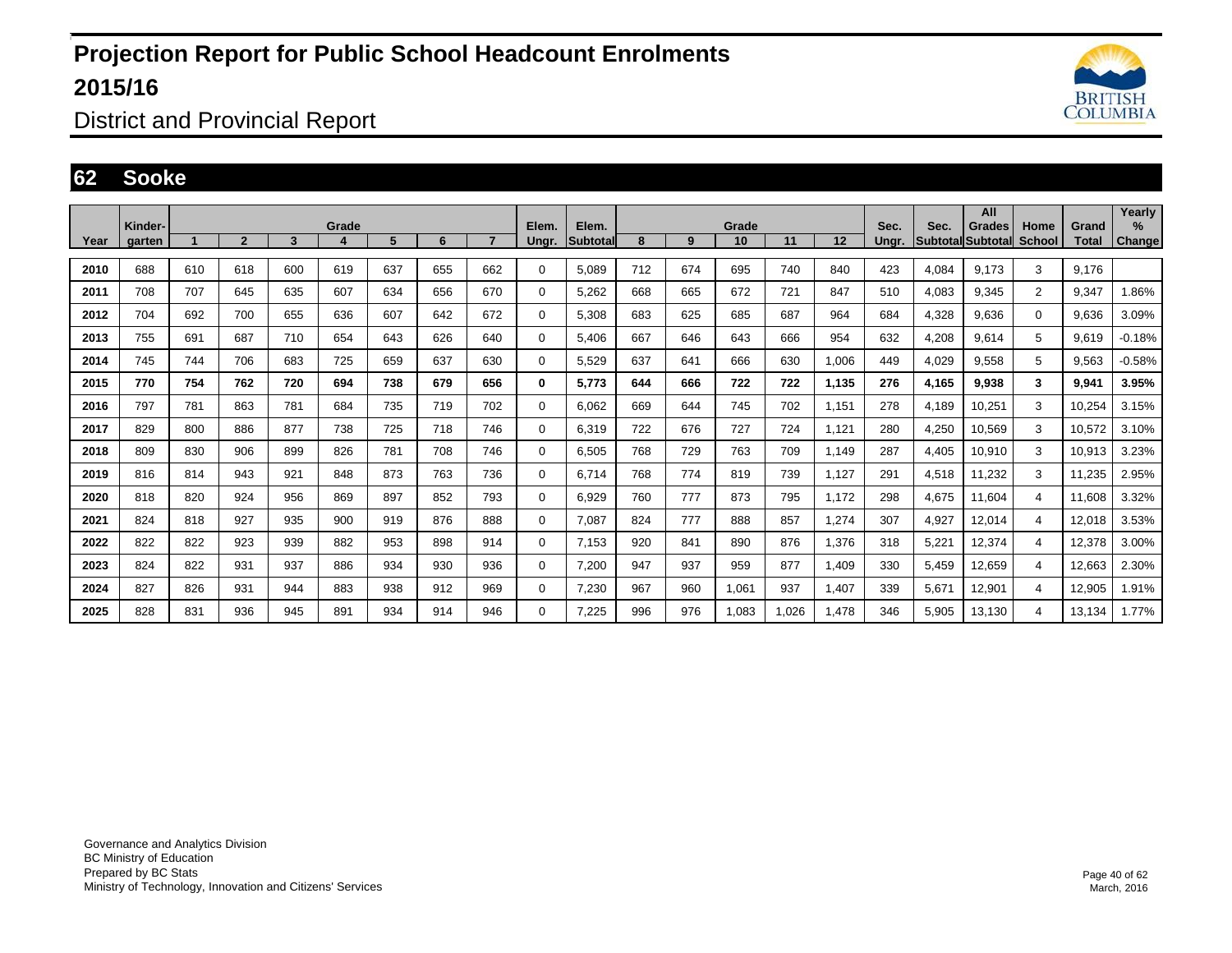

District and Provincial Report

#### **63 Saanich**

|      | Kinder- |     |                |     | Grade |     |     |     | Elem.        | Elem.    |     |     | Grade |     |         | Sec.  | Sec.  | All                                |                       |                | Yearly<br>% |
|------|---------|-----|----------------|-----|-------|-----|-----|-----|--------------|----------|-----|-----|-------|-----|---------|-------|-------|------------------------------------|-----------------------|----------------|-------------|
| Year | garten  |     | $\overline{2}$ | 3   |       | 5   | 6   |     | Ungr.        | Subtotal | 8   | 9   | 10    | 11  | $12 \,$ | Unar. |       | Grades<br><b>SubtotallSubtotal</b> | Home<br><b>School</b> | Grand<br>Total | Change      |
| 2010 | 391     | 431 | 435            | 428 | 464   | 463 | 508 | 544 | $\Omega$     | 3,664    | 610 | 678 | 811   | 921 | 1,900   | 911   | 5,831 | 9.495                              |                       | 9.496          |             |
| 2011 | 403     | 401 | 438            | 445 | 444   | 460 | 500 | 526 |              | 3.618    | 557 | 640 | 753   | 906 | 1,462   | 1,805 | 6.123 | 9.741                              |                       | 9.742          | 2.59%       |
| 2012 | 362     | 420 | 425            | 453 | 452   | 441 | 517 | 505 | $\Omega$     | 3,575    | 544 | 628 | 696   | 872 | 1,106   | 2,450 | 6,296 | 9,871                              | $\overline{2}$        | 9,873          | 1.34%       |
| 2013 | 410     | 384 | 440            | 428 | 469   | 460 | 480 | 535 | $\Omega$     | 3.606    | 522 | 624 | 660   | 773 | 1,165   | 2,074 | 5,818 | 9.424                              | 5                     | 9.429          | $-4.50%$    |
| 2014 | 385     | 420 | 398            | 454 | 443   | 475 | 525 | 511 | $\Omega$     | 3,611    | 574 | 554 | 660   | 737 | 1,151   | 1,529 | 5,205 | 8,816                              | 4                     | 8,820          | $-6.46%$    |
| 2015 | 424     | 424 | 428            | 419 | 464   | 460 | 533 | 553 | $\mathbf{0}$ | 3.705    | 528 | 636 | 588   | 715 | 1,010   | 1,312 | 4,789 | 8,494                              | $\overline{7}$        | 8,501          | $-3.62%$    |
| 2016 | 408     | 429 | 449            | 414 | 475   | 480 | 494 | 532 | $\Omega$     | 3,681    | 550 | 638 | 534   | 652 | 957     | 1,299 | 4,630 | 8,311                              | $\overline{7}$        | 8,318          | $-2.15%$    |
| 2017 | 428     | 412 | 453            | 432 | 469   | 491 | 516 | 494 | $\Omega$     | 3,695    | 532 | 665 | 532   | 586 | 860     | 1,283 | 4,458 | 8,153                              | $\overline{7}$        | 8,160          | $-1.90%$    |
| 2018 | 402     | 433 | 435            | 436 | 490   | 485 | 527 | 516 | $\Omega$     | 3.724    | 495 | 643 | 553   | 581 | 774     | 1,259 | 4,305 | 8,029                              | $\overline{7}$        | 8,036          | $-1.52%$    |
| 2019 | 399     | 406 | 457            | 420 | 493   | 505 | 519 | 527 | 0            | 3.726    | 516 | 598 | 536   | 602 | 761     | 1,237 | 4,250 | 7,976                              | $\overline{7}$        | 7,983          | $-0.66%$    |
| 2020 | 401     | 405 | 431            | 441 | 476   | 511 | 541 | 518 | $\Omega$     | 3,724    | 526 | 623 | 500   | 585 | 783     | 1,226 | 4,243 | 7,967                              | $\overline{7}$        | 7,974          | $-0.11%$    |
| 2021 | 404     | 406 | 428            | 417 | 500   | 492 | 546 | 539 | $\Omega$     | 3,732    | 518 | 636 | 518   | 546 | 765     | 1,229 | 4,212 | 7,944                              | $\overline{7}$        | 7,951          | $-0.29%$    |
| 2022 | 413     | 410 | 430            | 414 | 472   | 516 | 528 | 546 | $\Omega$     | 3.729    | 539 | 627 | 528   | 565 | 719     | 1,232 | 4,210 | 7,939                              | $\overline{7}$        | 7,946          | $-0.06%$    |
| 2023 | 422     | 418 | 433            | 415 | 469   | 489 | 554 | 527 | $\Omega$     | 3,727    | 544 | 651 | 521   | 575 | 734     | 1,225 | 4,250 | 7,977                              | $\overline{7}$        | 7,984          | 0.48%       |
| 2024 | 432     | 426 | 441            | 420 | 472   | 486 | 525 | 554 | 0            | 3.756    | 527 | 658 | 541   | 568 | 748     | 1,223 | 4,265 | 8,021                              | $\overline{7}$        | 8,028          | 0.55%       |
| 2025 | 444     | 437 | 450            | 427 | 477   | 489 | 522 | 525 | $\Omega$     | 3,771    | 553 | 637 | 547   | 589 | 742     | .233  | 4,301 | 8,072                              | $\overline{7}$        | 8,079          | 0.64%       |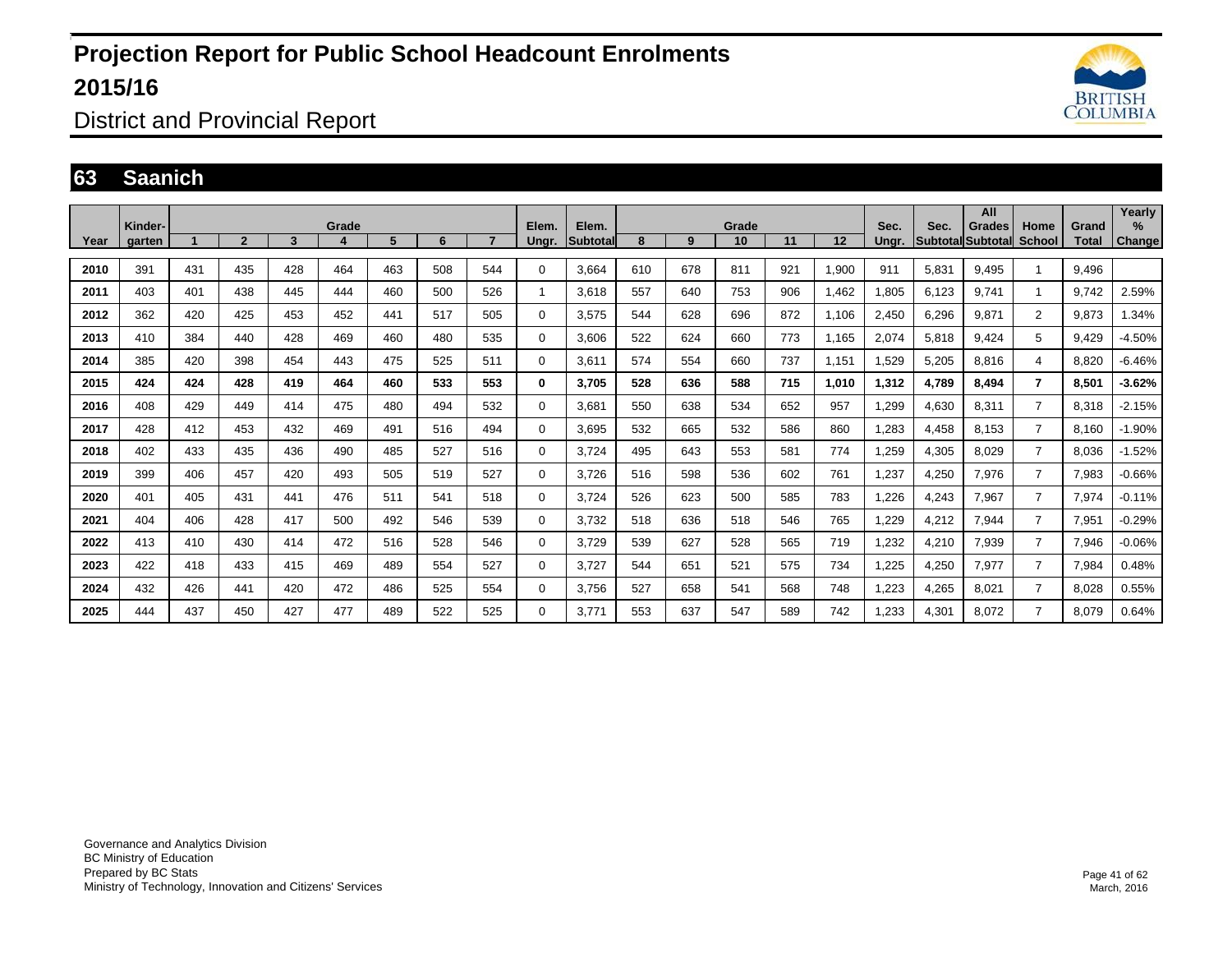

District and Provincial Report

#### **64 Gulf Islands**

|      | Kinder- |     |                |     | Grade |     |     |     | Elem.       | Elem.           |     |     | Grade |     |     | Sec.  | Sec. | All<br>Grades            | Home          | Grand | Yearly<br>%   |
|------|---------|-----|----------------|-----|-------|-----|-----|-----|-------------|-----------------|-----|-----|-------|-----|-----|-------|------|--------------------------|---------------|-------|---------------|
| Year | garten  |     | $\overline{2}$ | 3   | 4     | 5   | 6   |     | Ungr.       | <b>Subtotal</b> | 8   | 9   | 10    | 11  | 12  | Unar. |      | <b>Subtotal Subtotal</b> | <b>School</b> | Total | <b>Change</b> |
| 2010 | 81      | 82  | 96             | 107 | 102   | 105 | 100 | 119 | 0           | 792             | 142 | 116 | 144   | 125 | 143 | 84    | 754  | 1.546                    | 3             | 1.549 |               |
| 2011 | 105     | 95  | 92             | 100 | 122   | 125 | 124 | 116 | 0           | 879             | 129 | 154 | 161   | 162 | 145 | 83    | 834  | 1.713                    | 4             | 1,717 | 10.85%        |
| 2012 | 109     | 110 | 91             | 99  | 107   | 123 | 138 | 130 | $\mathbf 0$ | 907             | 112 | 141 | 159   | 164 | 167 | 75    | 818  | 1.725                    | 5             | 1,730 | 0.76%         |
| 2013 | 109     | 120 | 110            | 91  | 100   | 110 | 127 | 133 | $\mathbf 0$ | 900             | 132 | 128 | 136   | 174 | 148 | 79    | 797  | 1,697                    | $\mathbf 0$   | 1,697 | $-1.91%$      |
| 2014 | 114     | 115 | 122            | 105 | 99    | 91  | 114 | 129 |             | 890             | 123 | 143 | 127   | 143 | 172 | 59    | 767  | 1.657                    | $\Omega$      | 1,657 | $-2.36%$      |
| 2015 | 134     | 125 | 129            | 127 | 120   | 107 | 106 | 117 | 0           | 965             | 128 | 135 | 147   | 130 | 183 | 21    | 744  | 1,709                    | 3             | 1,712 | 3.32%         |
| 2016 | 126     | 134 | 118            | 132 | 130   | 110 | 114 | 124 | $\mathbf 0$ | 988             | 125 | 120 | 138   | 133 | 182 | 21    | 719  | 1,707                    | 3             | 1,710 | $-0.12%$      |
| 2017 | 117     | 125 | 125            | 121 | 135   | 119 | 117 | 133 | $\mathbf 0$ | 992             | 133 | 117 | 121   | 123 | 182 | 21    | 697  | 1,689                    | 3             | 1,692 | $-1.05%$      |
| 2018 | 133     | 116 | 117            | 127 | 124   | 123 | 126 | 136 | $\mathbf 0$ | 1,002           | 142 | 124 | 118   | 108 | 170 | 21    | 683  | 1,685                    | 3             | 1,688 | $-0.24%$      |
| 2019 | 134     | 131 | 109            | 119 | 130   | 113 | 130 | 146 | $\mathbf 0$ | 1.012           | 146 | 132 | 125   | 106 | 151 | 21    | 681  | 1.693                    | 3             | 1,696 | 0.47%         |
| 2020 | 135     | 133 | 124            | 112 | 123   | 119 | 120 | 152 | 0           | 1.018           | 156 | 135 | 134   | 112 | 146 | 21    | 704  | 1.722                    | 3             | 1,725 | 1.71%         |
| 2021 | 136     | 134 | 126            | 127 | 115   | 114 | 127 | 141 | 0           | 1.020           | 162 | 146 | 137   | 119 | 152 | 21    | 737  | 1.757                    | 3             | 1,760 | 2.03%         |
| 2022 | 139     | 135 | 126            | 128 | 130   | 106 | 121 | 148 | 0           | 1.033           | 151 | 151 | 146   | 122 | 162 | 21    | 753  | 1.786                    | 3             | 1,789 | 1.65%         |
| 2023 | 142     | 137 | 126            | 128 | 131   | 119 | 113 | 140 | 0           | 1.036           | 158 | 140 | 152   | 130 | 167 | 21    | 768  | 1,804                    | 3             | 1,807 | 1.01%         |
| 2024 | 145     | 140 | 128            | 128 | 130   | 119 | 126 | 131 | 0           | 1,047           | 150 | 147 | 141   | 135 | 177 | 22    | 772  | 1,819                    | 3             | 1,822 | 0.83%         |
| 2025 | 149     | 143 | 130            | 130 | 131   | 119 | 126 | 146 | 0           | 1.074           | 140 | 140 | 148   | 126 | 184 | 22    | 760  | 1,834                    | 3             | 1.837 | 0.82%         |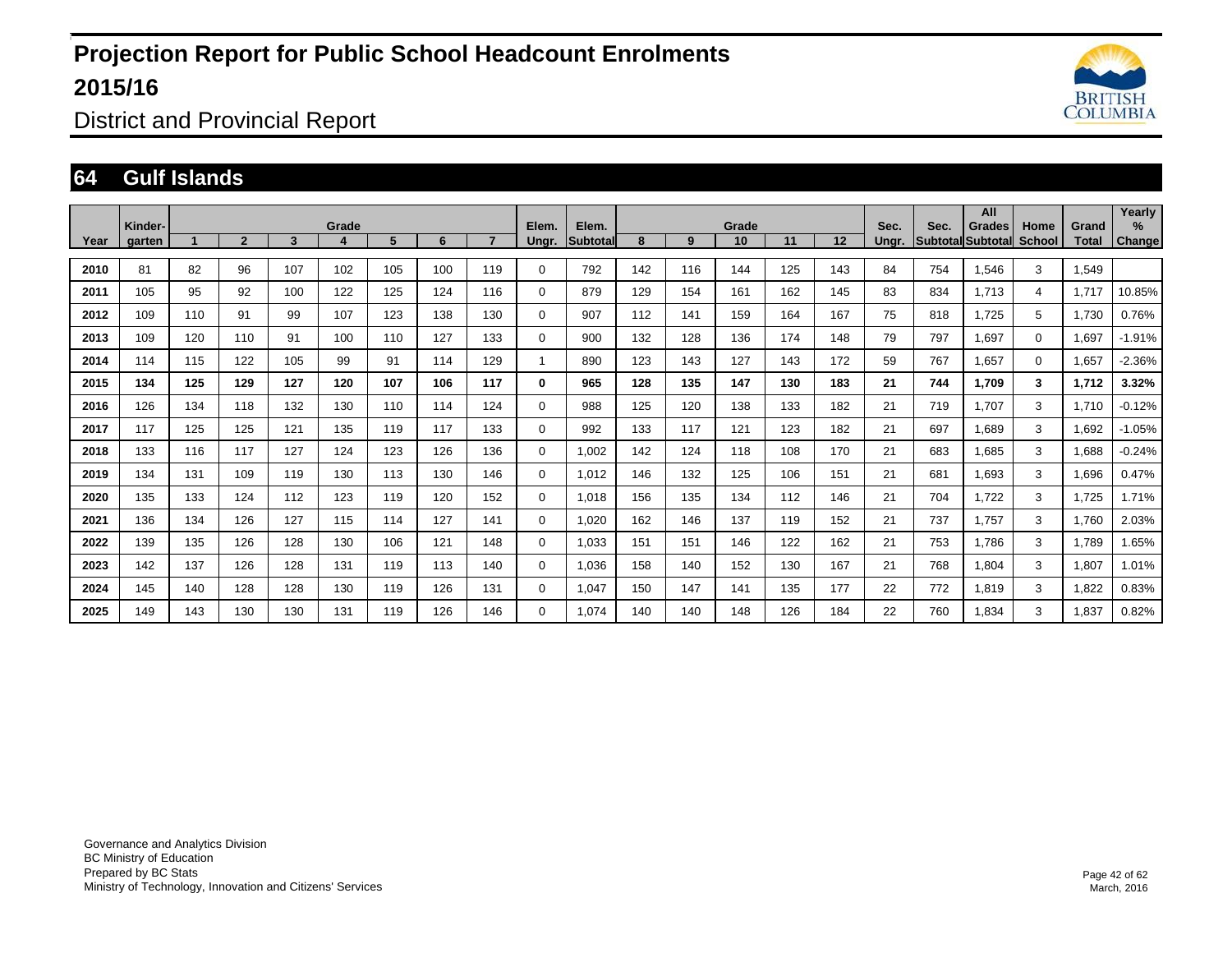

District and Provincial Report

### **67 Okanagan Skaha**

|      | Kinder- |     |                |     | Grade |     |     |     | Elem.        | Elem.           |     |     | Grade |     |                   | Sec.           | Sec.  | All<br>Grades     | Home           | Grand        | Yearly<br>$\%$ |
|------|---------|-----|----------------|-----|-------|-----|-----|-----|--------------|-----------------|-----|-----|-------|-----|-------------------|----------------|-------|-------------------|----------------|--------------|----------------|
| Year | aarten  |     | $\overline{2}$ | 3   |       | 5   | 6   |     | Unar.        | <b>Subtotal</b> | 8   | 9   | 10    | 11  | $12 \overline{ }$ | Unar.          |       | Subtotal Subtotal | <b>School</b>  | <b>Total</b> | <b>Change</b>  |
| 2010 | 352     | 332 | 368            | 376 | 406   | 433 | 459 | 469 |              | 3,196           | 502 | 574 | 636   | 659 | 640               | 109            | 3.120 | 6,316             | $\mathbf{0}$   | 6,316        |                |
| 2011 | 379     | 369 | 341            | 387 | 385   | 419 | 471 | 467 | $\Omega$     | 3,218           | 475 | 565 | 623   | 659 | 594               | 9              | 2,925 | 6,143             | $\Omega$       | 6,143        | $-2.74%$       |
| 2012 | 362     | 372 | 379            | 340 | 389   | 398 | 430 | 462 | $\Omega$     | 3.132           | 483 | 524 | 561   | 631 | 619               | 5              | 2,823 | 5,955             | $\mathbf{0}$   | 5,955        | $-3.06%$       |
| 2013 | 351     | 361 | 378            | 372 | 345   | 404 | 421 | 442 | $\Omega$     | 3.074           | 486 | 545 | 529   | 563 | 575               | $\overline{2}$ | 2,700 | 5.774             | $\Omega$       | 5,774        | $-3.04%$       |
| 2014 | 381     | 353 | 360            | 375 | 377   | 349 | 415 | 434 | $\Omega$     | 3,044           | 463 | 540 | 550   | 540 | 540               | $\Omega$       | 2,633 | 5,677             | $\overline{7}$ | 5,684        | $-1.56%$       |
| 2015 | 356     | 398 | 365            | 383 | 383   | 388 | 356 | 439 | $\mathbf{0}$ | 3,068           | 440 | 512 | 551   | 546 | 540               | 0              | 2,589 | 5,657             | $\mathbf{2}$   | 5,659        | $-0.44%$       |
| 2016 | 332     | 388 | 388            | 386 | 406   | 378 | 355 | 442 | $\Omega$     | 3,075           | 446 | 492 | 533   | 565 | 539               | $\mathbf 0$    | 2,575 | 5,650             | $\overline{2}$ | 5,652        | $-0.12%$       |
| 2017 | 311     | 361 | 376            | 409 | 409   | 399 | 346 | 441 | 0            | 3,052           | 450 | 498 | 509   | 539 | 543               | $\mathbf 0$    | 2,539 | 5,591             | $\overline{2}$ | 5,593        | $-1.04%$       |
| 2018 | 318     | 340 | 350            | 397 | 432   | 402 | 365 | 430 | 0            | 3.034           | 449 | 503 | 516   | 516 | 522               | $\mathbf 0$    | 2,506 | 5,540             | $\overline{2}$ | 5,542        | $-0.91%$       |
| 2019 | 333     | 347 | 330            | 371 | 420   | 425 | 367 | 453 | $\mathbf 0$  | 3,046           | 439 | 502 | 520   | 521 | 501               | $\mathbf 0$    | 2,483 | 5,529             | $\overline{2}$ | 5,531        | $-0.20%$       |
| 2020 | 359     | 363 | 337            | 350 | 393   | 413 | 387 | 455 | $\mathbf 0$  | 3,057           | 461 | 490 | 521   | 526 | 503               | $\mathbf{0}$   | 2,501 | 5,558             | 2              | 5,560        | 0.52%          |
| 2021 | 364     | 391 | 353            | 358 | 372   | 387 | 376 | 479 | $\mathbf 0$  | 3.080           | 464 | 515 | 507   | 526 | 507               | $\mathbf 0$    | 2,519 | 5,599             | $\overline{2}$ | 5,601        | 0.74%          |
| 2022 | 369     | 396 | 379            | 375 | 380   | 368 | 354 | 467 | $\mathbf 0$  | 3.088           | 488 | 518 | 532   | 514 | 508               | $\mathbf 0$    | 2,560 | 5,648             | $\overline{2}$ | 5,650        | 0.87%          |
| 2023 | 374     | 401 | 385            | 401 | 397   | 375 | 337 | 440 | $\mathbf 0$  | 3,110           | 476 | 544 | 535   | 537 | 498               | $\mathbf 0$    | 2,590 | 5,700             | $\overline{2}$ | 5,702        | 0.92%          |
| 2024 | 381     | 407 | 390            | 407 | 425   | 391 | 343 | 419 | $\mathbf 0$  | 3.163           | 450 | 532 | 563   | 542 | 516               | $\mathbf 0$    | 2,603 | 5,766             | $\overline{2}$ | 5,768        | 1.16%          |
| 2025 | 389     | 414 | 395            | 413 | 431   | 418 | 358 | 427 | $\Omega$     | 3,245           | 429 | 503 | 551   | 568 | 523               | 0              | 2,574 | 5,819             | $\overline{2}$ | 5,821        | 0.92%          |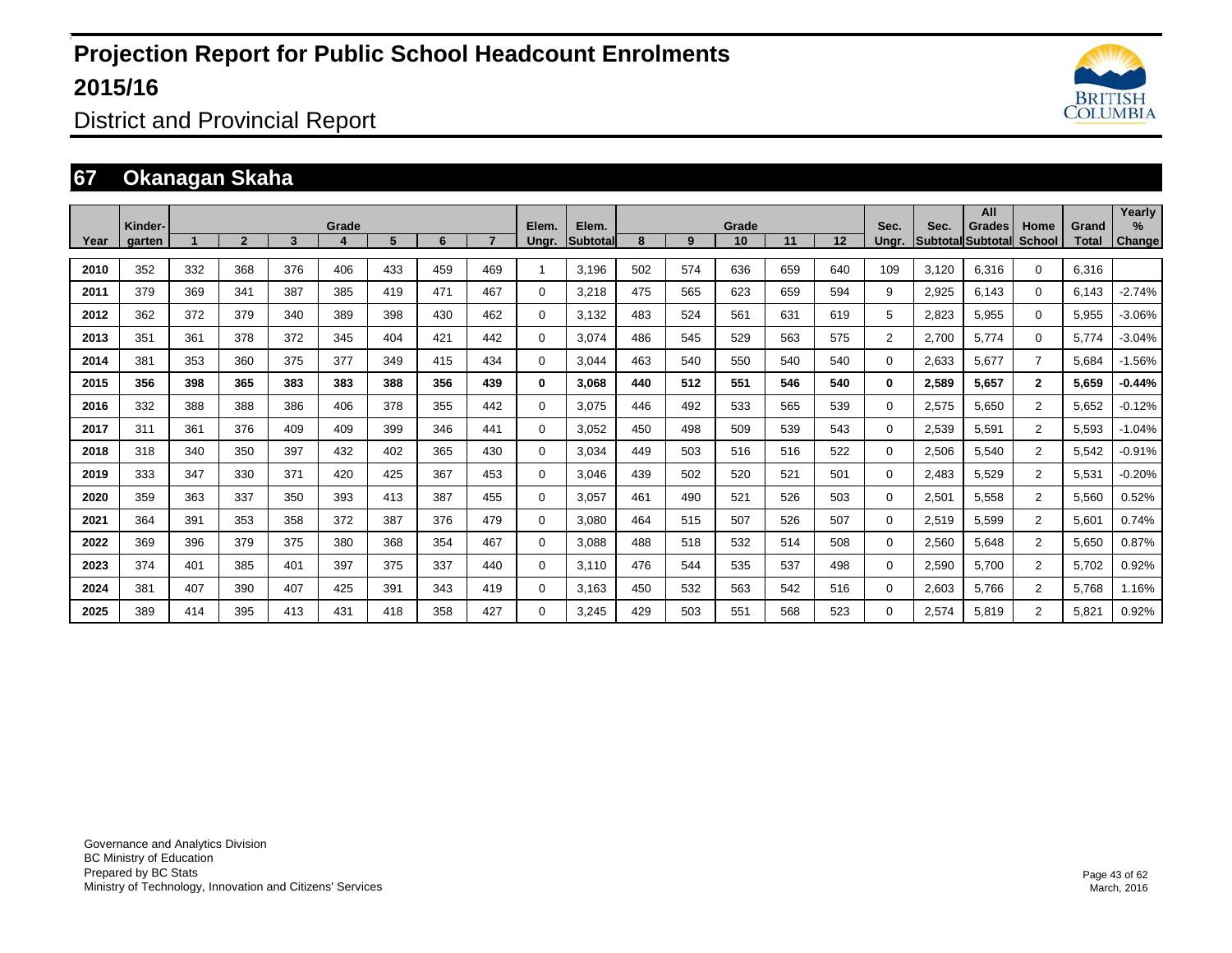

District and Provincial Report

#### **68 Nanaimo-Ladysmith**

| Year | Kinder-<br>garten |       | $\overline{2}$ | 3     | Grade | 5     | 6     |       | Elem.<br>Unar. | Elem.<br><b>Subtotal</b> | 8     | 9     | Grade<br>10 | 11    | 12    | Sec.<br>Unar. | Sec.  | All<br><b>Grades</b><br><b>Subtotal Subtotal</b> | Home<br>School | Grand<br>Total | Yearly<br>$\%$<br>Change |
|------|-------------------|-------|----------------|-------|-------|-------|-------|-------|----------------|--------------------------|-------|-------|-------------|-------|-------|---------------|-------|--------------------------------------------------|----------------|----------------|--------------------------|
| 2010 | 909               | 902   | 935            | 923   | 983   | 913   | 1,038 | 1,056 | $\Omega$       | 7,659                    | 1,117 | 1,215 | 1,206       | ,285  | 1,423 | 55            | 6,301 | 13,960                                           | $\overline{7}$ | 13,967         |                          |
| 2011 | 925               | 926   | 931            | 941   | 925   | 995   | 923   | 1,056 | $\Omega$       | 7,622                    | 1,083 | 1,118 | 1,240       | .296  | 1,448 | 68            | 6,253 | 13,875                                           | 4              | 13,879         | $-0.63%$                 |
| 2012 | 1,036             | 933   | 915            | 924   | 920   | 907   | 985   | 912   | 0              | 7,532                    | 1,046 | 1,081 | 1,136       | 1,318 | 1,386 | 105           | 6,072 | 13,604                                           | 6              | 13,610         | $-1.94%$                 |
| 2013 | 996               | 1,056 | 927            | 941   | 916   | 944   | 907   | 998   | 0              | 7,685                    | 951   | 1,062 | 1,093       | ,225  | 1,415 | 88            | 5,834 | 13,519                                           | $\overline{2}$ | 13,521         | $-0.65%$                 |
| 2014 | 1,030             | 1,002 | 1,040          | 943   | 933   | 921   | 949   | 910   | $\Omega$       | 7,728                    | 994   | 941   | 1,064       | 1,100 | 1,449 | 87            | 5,635 | 13,363                                           | 9              | 13,372         | $-1.10%$                 |
| 2015 | 987               | 1,061 | 1.016          | 1,077 | 945   | 970   | 959   | 952   | 0              | 7,967                    | 938   | 1,041 | 961         | 1,088 | 1,273 | 11            | 5,312 | 13,279                                           | 8              | 13,287         | $-0.64%$                 |
| 2016 | 966               | 1,065 | 1.053          | 1.157 | 967   | 989   | 981   | 931   | 0              | 8.109                    | 933   | 1,116 | 921         | 1,052 | 1,283 | 11            | 5,316 | 13,425                                           | 8              | 13.433         | 1.10%                    |
| 2017 | 995               | 1,037 | 1,051          | 1.194 | 1,035 | 1,010 | 998   | 953   | 0              | 8,273                    | 915   | 1,109 | 976         | 993   | 1,217 | 11            | 5,221 | 13,494                                           | 8              | 13,502         | 0.51%                    |
| 2018 | 985               | 1,071 | 1.026          | 1.194 | 1,071 | 1.082 | 1.022 | 972   | 0              | 8.423                    | 937   | 1,090 | 973         | 1,050 | 1,155 | 11            | 5,216 | 13,639                                           | 8              | 13,647         | 1.07%                    |
| 2019 | 1.025             | 1.061 | 1.060          | 1.167 | 1.070 | 1.117 | 1.093 | 993   | 0              | 8.586                    | 954   | 1.116 | 958         | 1.049 | 1,207 | 11            | 5,295 | 13.881                                           | 8              | 13.889         | 1.77%                    |
| 2020 | 1,045             | 1,104 | 1,051          | 1,205 | 1,047 | 1.116 | 1,127 | 1.059 | $\Omega$       | 8,754                    | 976   | 1,138 | 980         | 1,034 | 1,213 | 11            | 5,352 | 14,106                                           | 9              | 14,115         | 1.63%                    |
| 2021 | 1.067             | 1.128 | 1.093          | 1.196 | 1.082 | 1.095 | 1.126 | 1.093 | $\Omega$       | 8.880                    | 1,040 | 1.161 | 998         | 1.057 | 1.198 | 11            | 5.465 | 14,345                                           | 9              | 14,354         | 1.69%                    |
| 2022 | 1,088             | 1,149 | 1,116          | 1,244 | 1.074 | 1.130 | 1.105 | 1.094 | 0              | 9.000                    | 1,073 | 1.235 | 1.018       | 1.076 | 1,219 | 12            | 5.633 | 14,633                                           | 9              | 14.642         | 2.01%                    |
| 2023 | 1.106             | 1,173 | 1.137          | 1,269 | 1.115 | 1,122 | 1.140 | 1.074 | 0              | 9.136                    | 1,074 | 1,276 | 1,082       | 1,097 | 1,239 | 12            | 5.780 | 14,916                                           | 9              | 14,925         | 1.93%                    |
| 2024 | 1.125             | 1,192 | 1.160          | 1,295 | 1.138 | 1.163 | 1.132 | 1.108 | 0              | 9,313                    | 1.055 | 1.278 | 1.117       | 1.163 | 1.265 | 12            | 5.890 | 15,203                                           | 9              | 15,212         | 1.92%                    |
| 2025 | 1.140             | 1,211 | 1,179          | 1,319 | 1.160 | 1.189 | 1.175 | 1.101 | $\Omega$       | 9,474                    | 1,087 | 1,256 | 1,121       | ,200  | 1,332 | 12            | 6,008 | 15,482                                           | 9              | 15,491         | 1.83%                    |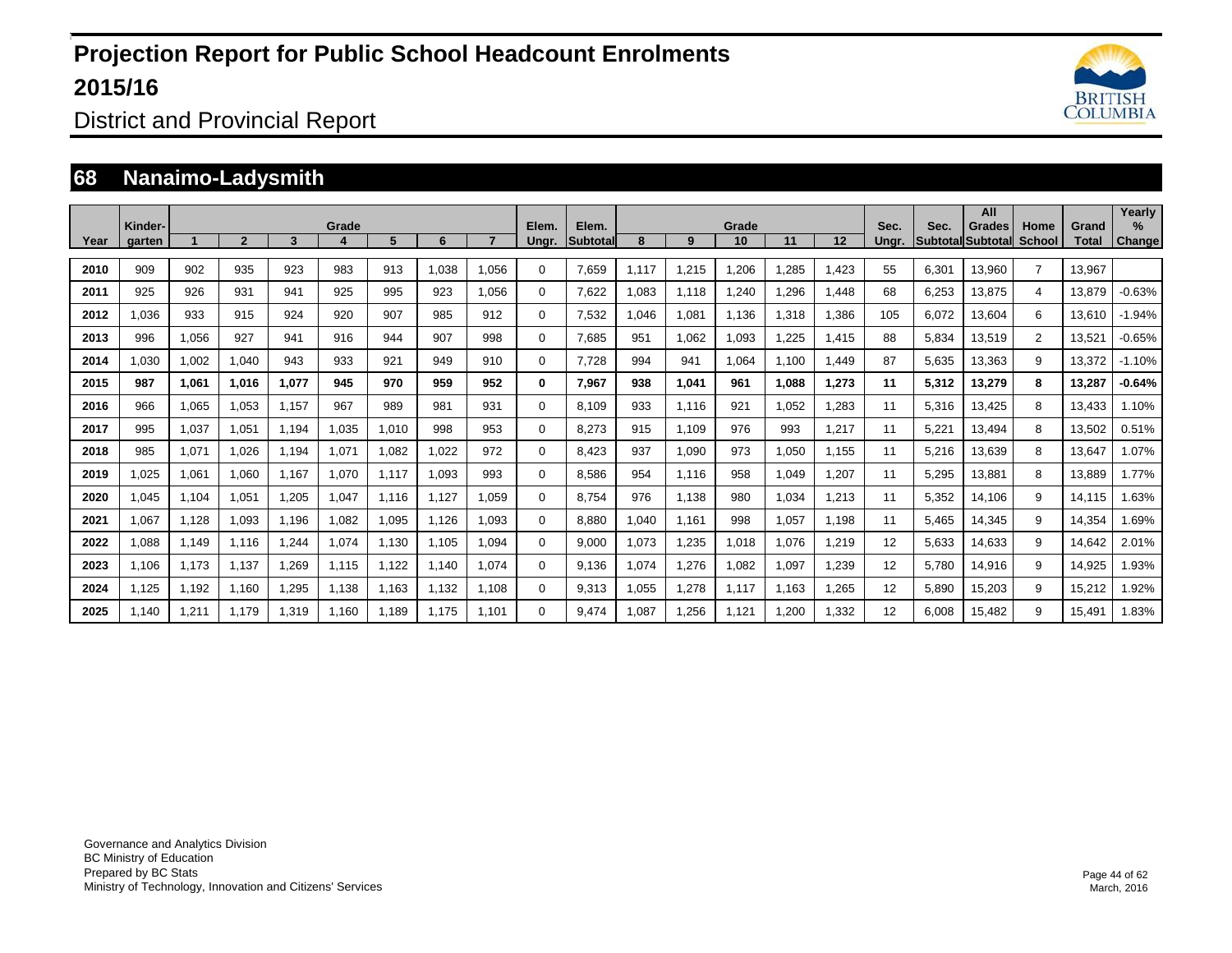

District and Provincial Report

#### **69 Qualicum**

|      | Kinder- |     |                |     | Grade |     |     |     | Elem.          | Elem.    |     |     | Grade |     |     | Sec.  | Sec.  | All<br><b>Grades</b>     | Home           | Grand | Yearly<br>$\%$ |
|------|---------|-----|----------------|-----|-------|-----|-----|-----|----------------|----------|-----|-----|-------|-----|-----|-------|-------|--------------------------|----------------|-------|----------------|
| Year | garten  |     | $\overline{2}$ | 3   |       | 5   | 6   |     | Ungr.          | Subtotal | 8   | 9   | 10    | 11  | 12  | Ungr. |       | <b>Subtotal Subtotal</b> | <b>School</b>  | Total | Change         |
| 2010 | 294     | 247 | 304            | 243 | 299   | 298 | 318 | 358 |                | 2,362    | 365 | 357 | 403   | 388 | 435 | 8     | 1,956 | 4,318                    | 9              | 4,327 |                |
| 2011 | 265     | 283 | 257            | 304 | 246   | 300 | 313 | 323 | $\overline{2}$ | 2,293    | 364 | 370 | 363   | 377 | 400 | 23    | 1,897 | 4,190                    | $\overline{7}$ | 4,197 | $-3.00%$       |
| 2012 | 287     | 271 | 292            | 260 | 301   | 255 | 295 | 309 | 0              | 2,270    | 328 | 360 | 379   | 350 | 389 | 15    | 1,821 | 4,091                    | $\overline{4}$ | 4,095 | $-2.43%$       |
| 2013 | 294     | 292 | 284            | 296 | 272   | 319 | 265 | 292 | $\mathbf 0$    | 2,314    | 313 | 335 | 363   | 373 | 382 | 19    | 1,785 | 4,099                    | 6              | 4,105 | 0.24%          |
| 2014 | 254     | 286 | 278            | 282 | 298   | 261 | 321 | 267 | $\mathbf 0$    | 2,247    | 293 | 317 | 332   | 360 | 401 | 27    | 1.730 | 3,977                    | 6              | 3,983 | $-2.97%$       |
| 2015 | 263     | 276 | 295            | 290 | 280   | 306 | 269 | 330 | 0              | 2,309    | 284 | 302 | 328   | 347 | 472 | 17    | 1.750 | 4,059                    | 9              | 4.068 | 2.13%          |
| 2016 | 290     | 300 | 291            | 289 | 276   | 321 | 276 | 319 | 0              | 2,362    | 302 | 293 | 340   | 341 | 454 | 17    | 1.747 | 4,109                    | 9              | 4,118 | 1.23%          |
| 2017 | 289     | 328 | 315            | 284 | 274   | 316 | 288 | 327 | 0              | 2,421    | 293 | 311 | 329   | 347 | 435 | 17    | 1,732 | 4,153                    | 9              | 4,162 | 1.07%          |
| 2018 | 268     | 328 | 344            | 306 | 270   | 314 | 285 | 342 | $\Omega$       | 2,457    | 300 | 302 | 348   | 336 | 441 | 17    | 1.744 | 4,201                    | 9              | 4,210 | 1.15%          |
| 2019 | 265     | 305 | 343            | 333 | 290   | 310 | 283 | 337 | $\mathbf 0$    | 2,466    | 313 | 308 | 339   | 355 | 430 | 17    | 1,762 | 4,228                    | 10             | 4,238 | 0.67%          |
| 2020 | 275     | 302 | 320            | 333 | 315   | 332 | 279 | 336 | $\mathbf 0$    | 2,492    | 310 | 322 | 346   | 347 | 450 | 17    | 1,792 | 4,284                    | 10             | 4,294 | 1.32%          |
| 2021 | 281     | 316 | 320            | 313 | 316   | 362 | 300 | 332 | $\Omega$       | 2,540    | 310 | 320 | 362   | 355 | 445 | 17    | 1,809 | 4,349                    | 10             | 4,359 | 1.51%          |
| 2022 | 290     | 321 | 333            | 312 | 298   | 363 | 325 | 355 | 0              | 2,597    | 306 | 320 | 360   | 370 | 453 | 18    | 1.827 | 4,424                    | 10             | 4,434 | 1.72%          |
| 2023 | 296     | 329 | 337            | 324 | 296   | 341 | 325 | 383 | 0              | 2,631    | 325 | 316 | 359   | 367 | 468 | 18    | 1,853 | 4,484                    | 10             | 4,494 | 1.35%          |
| 2024 | 302     | 337 | 345            | 329 | 308   | 339 | 306 | 384 | 0              | 2,650    | 350 | 334 | 354   | 366 | 466 | 18    | 1,888 | 4,538                    | 10             | 4,548 | 1.20%          |
| 2025 | 307     | 342 | 352            | 336 | 312   | 353 | 305 | 361 | $\mathbf 0$    | 2.668    | 351 | 359 | 374   | 362 | 465 | 18    | 1.929 | 4,597                    | 10             | 4,607 | 1.30%          |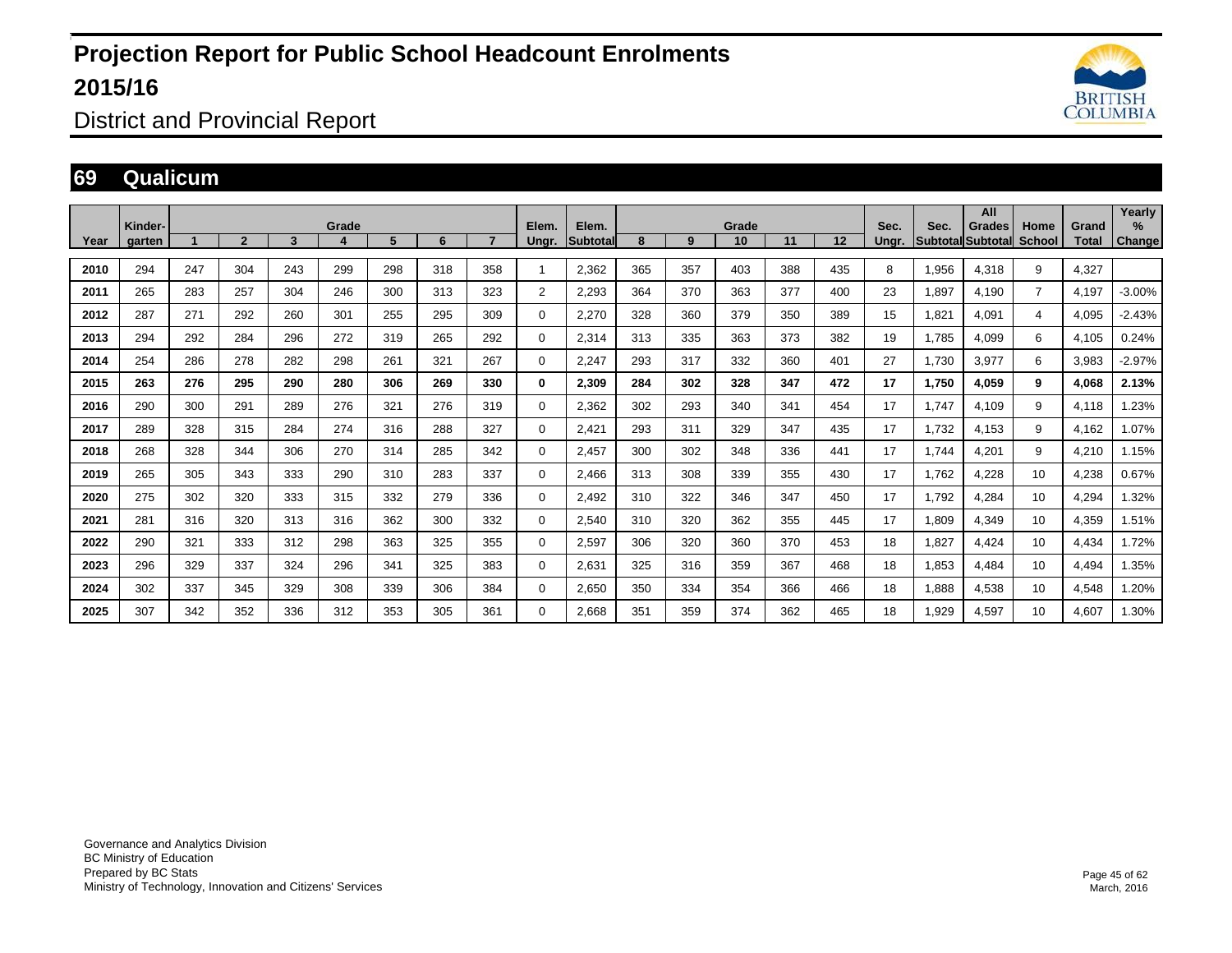

District and Provincial Report

#### **70 Alberni**

|      | Kinder- |     |                |     | Grade |     |     |     | Elem.          | Elem.           |     |     | Grade |     |     | Sec.  | Sec.  | All<br><b>Grades</b> | Home          | Grand | Yearly<br>$\%$ |
|------|---------|-----|----------------|-----|-------|-----|-----|-----|----------------|-----------------|-----|-----|-------|-----|-----|-------|-------|----------------------|---------------|-------|----------------|
| Year | garten  |     | $\overline{2}$ | 3   | 4     | 5   | 6   |     | Ungr.          | <b>Subtotal</b> | 8   | 9   | 10    | 11  | 12  | Ungr. |       | Subtotal Subtotal    | <b>School</b> | Total | Change         |
| 2010 | 265     | 252 | 235            | 286 | 259   | 263 | 293 | 275 | 0              | 2,128           | 352 | 366 | 441   | 404 | 339 | 195   | 2,097 | 4,225                | 0             | 4,225 |                |
| 2011 | 268     | 272 | 254            | 239 | 287   | 262 | 252 | 295 | 0              | 2,129           | 265 | 368 | 366   | 425 | 361 | 275   | 2,060 | 4,189                | $\Omega$      | 4,189 | $-0.85%$       |
| 2012 | 259     | 263 | 260            | 248 | 240   | 281 | 260 | 265 | 0              | 2.076           | 290 | 283 | 370   | 367 | 361 | 54    | 1.725 | 3,801                | 0             | 3,801 | $-9.26%$       |
| 2013 | 253     | 263 | 260            | 261 | 246   | 232 | 283 | 276 | 0              | 2,074           | 260 | 307 | 282   | 343 | 383 | 63    | 1,638 | 3,712                |               | 3,713 | $-2.32%$       |
| 2014 | 271     | 252 | 258            | 254 | 257   | 248 | 236 | 259 | 0              | 2,035           | 272 | 273 | 306   | 259 | 342 | 249   | 1.701 | 3,736                | 3             | 3,739 | 0.70%          |
| 2015 | 271     | 283 | 269            | 262 | 272   | 265 | 251 | 250 | $\mathbf{1}$   | 2,124           | 293 | 293 | 278   | 311 | 385 | 157   | 1,717 | 3,841                | 3             | 3,844 | 2.81%          |
| 2016 | 275     | 264 | 299            | 230 | 285   | 274 | 275 | 253 | 1              | 2,156           | 280 | 290 | 280   | 309 | 369 | 157   | 1,685 | 3,841                | 3             | 3,844 | 0.00%          |
| 2017 | 279     | 267 | 278            | 256 | 250   | 287 | 285 | 278 | 1              | 2,181           | 284 | 278 | 276   | 306 | 357 | 155   | 1,656 | 3,837                | 3             | 3,840 | $-0.10%$       |
| 2018 | 287     | 272 | 282            | 239 | 279   | 252 | 298 | 288 | 1              | 2,198           | 312 | 281 | 264   | 301 | 352 | 154   | 1,664 | 3,862                | 3             | 3,865 | 0.65%          |
| 2019 | 275     | 279 | 287            | 242 | 259   | 280 | 262 | 301 | 1              | 2,186           | 323 | 310 | 267   | 290 | 349 | 154   | 1,693 | 3,879                | 3             | 3,882 | 0.44%          |
| 2020 | 267     | 267 | 294            | 246 | 263   | 261 | 291 | 264 | -1             | 2,154           | 338 | 321 | 294   | 293 | 337 | 155   | 1,738 | 3,892                | 3             | 3,895 | 0.33%          |
| 2021 | 268     | 259 | 281            | 252 | 267   | 264 | 271 | 293 | $\overline{1}$ | 2,156           | 297 | 336 | 304   | 321 | 339 | 155   | 1,752 | 3,908                | 3             | 3,911 | 0.41%          |
| 2022 | 270     | 261 | 273            | 241 | 274   | 269 | 274 | 273 |                | 2,136           | 329 | 295 | 319   | 332 | 368 | 156   | 1,799 | 3,935                | 3             | 3,938 | 0.69%          |
| 2023 | 273     | 263 | 274            | 234 | 262   | 275 | 279 | 276 |                | 2,137           | 308 | 327 | 282   | 347 | 383 | 158   | 1,805 | 3,942                | 3             | 3,945 | 0.18%          |
| 2024 | 273     | 265 | 276            | 235 | 254   | 263 | 286 | 281 |                | 2,134           | 311 | 306 | 311   | 310 | 400 | 161   | 1,799 | 3,933                | 3             | 3,936 | $-0.23%$       |
| 2025 | 276     | 265 | 279            | 236 | 255   | 255 | 273 | 289 |                | 2,129           | 317 | 309 | 292   | 340 | 365 | 162   | 1.785 | 3,914                | 3             | 3,917 | $-0.48%$       |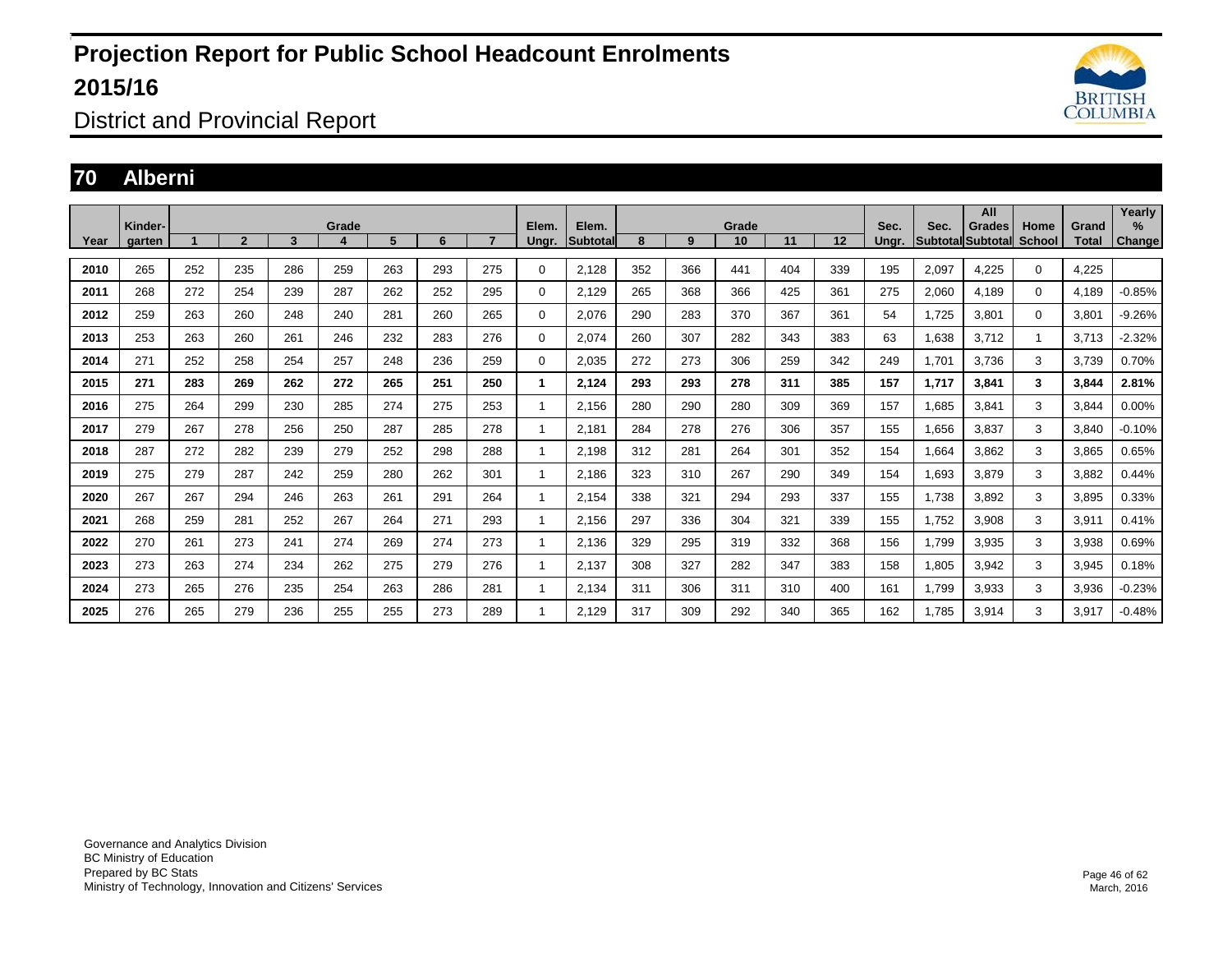

District and Provincial Report

#### **71 Comox Valley**

|      | Kinder- |     |                |     | Grade |     |     |     | Elem.       | Elem.    |     |     | Grade |       |       | Sec.  | Sec.  | All<br>Grades            | Home                 | Grand | Yearly<br>%   |
|------|---------|-----|----------------|-----|-------|-----|-----|-----|-------------|----------|-----|-----|-------|-------|-------|-------|-------|--------------------------|----------------------|-------|---------------|
| Year | garten  |     | $\overline{2}$ | 3   | 4     | 5   | 6   |     | Ungr.       | Subtotal | 8   | 9   | 10    | 11    | 12    | Ungr. |       | <b>Subtotal Subtotal</b> | <b>School</b>        | Total | <b>Change</b> |
| 2010 | 517     | 553 | 511            | 537 | 559   | 547 | 618 | 611 | $\Omega$    | 4,453    | 631 | 759 | 749   | .248  | 965   | 1,033 | 5,385 | 9,838                    | $\overline{7}$       | 9.845 |               |
| 2011 | 513     | 513 | 551            | 523 | 549   | 561 | 573 | 620 | 0           | 4.403    | 644 | 659 | 849   | 1,041 | 940   | 1.173 | 5,306 | 9.709                    | 4                    | 9.713 | $-1.34%$      |
| 2012 | 557     | 497 | 536            | 547 | 521   | 551 | 573 | 573 | 0           | 4,355    | 633 | 658 | 737   | 1,103 | 948   | 1,307 | 5,386 | 9,741                    | 3                    | 9,744 | 0.32%         |
| 2013 | 531     | 550 | 505            | 540 | 556   | 505 | 549 | 570 | 0           | 4,306    | 578 | 630 | 700   | 944   | 1,027 | 319   | 4,198 | 8,504                    | $\blacktriangleleft$ | 8,505 | $-12.72%$     |
| 2014 | 497     | 552 | 569            | 510 | 534   | 542 | 518 | 548 | 0           | 4,270    | 599 | 576 | 698   | 963   | 871   | 438   | 4,145 | 8,415                    | 6                    | 8,421 | $-0.99%$      |
| 2015 | 550     | 509 | 549            | 568 | 525   | 531 | 557 | 533 | $\bf{0}$    | 4,322    | 575 | 588 | 636   | 813   | 890   | 171   | 3,673 | 7,995                    | 3                    | 7,998 | $-5.02%$      |
| 2016 | 529     | 540 | 510            | 603 | 543   | 551 | 589 | 520 | $\mathbf 0$ | 4,385    | 578 | 581 | 636   | 780   | 883   | 172   | 3,630 | 8,015                    | 3                    | 8,018 | 0.25%         |
| 2017 | 540     | 517 | 538            | 559 | 574   | 568 | 609 | 549 | $\mathbf 0$ | 4,454    | 565 | 585 | 627   | 770   | 837   | 172   | 3,556 | 8,010                    | 3                    | 8,013 | $-0.06%$      |
| 2018 | 553     | 528 | 516            | 589 | 533   | 600 | 628 | 568 | 0           | 4,515    | 596 | 573 | 631   | 759   | 822   | 172   | 3,553 | 8,068                    | 3                    | 8,071 | 0.72%         |
| 2019 | 550     | 542 | 528            | 567 | 562   | 559 | 662 | 584 | $\mathbf 0$ | 4,554    | 615 | 602 | 615   | 760   | 807   | 172   | 3,571 | 8,125                    | 3                    | 8,128 | 0.71%         |
| 2020 | 555     | 540 | 543            | 580 | 543   | 589 | 619 | 617 | $\mathbf 0$ | 4,586    | 635 | 621 | 646   | 743   | 807   | 173   | 3,625 | 8,211                    | 3                    | 8,214 | 1.06%         |
| 2021 | 571     | 545 | 542            | 597 | 555   | 569 | 653 | 578 | 0           | 4,610    | 669 | 641 | 667   | 777   | 790   | 174   | 3,718 | 8,328                    | 3                    | 8,331 | 1.42%         |
| 2022 | 587     | 560 | 546            | 596 | 571   | 583 | 632 | 608 | 0           | 4,683    | 628 | 676 | 687   | 801   | 820   | 176   | 3,788 | 8,471                    | 3                    | 8,474 | 1.72%         |
| 2023 | 606     | 577 | 562            | 600 | 570   | 599 | 646 | 589 | 0           | 4,749    | 660 | 636 | 725   | 825   | 846   | 178   | 3,870 | 8,619                    | 3                    | 8,622 | 1.75%         |
| 2024 | 620     | 595 | 578            | 617 | 574   | 597 | 663 | 602 | 0           | 4.846    | 640 | 667 | 684   | 869   | 872   | 181   | 3,913 | 8,759                    | 3                    | 8,762 | 1.62%         |
| 2025 | 630     | 608 | 595            | 634 | 590   | 601 | 661 | 617 | 0           | 4,936    | 653 | 646 | 716   | 824   | 914   | 183   | 3,936 | 8,872                    | 3                    | 8,875 | 1.29%         |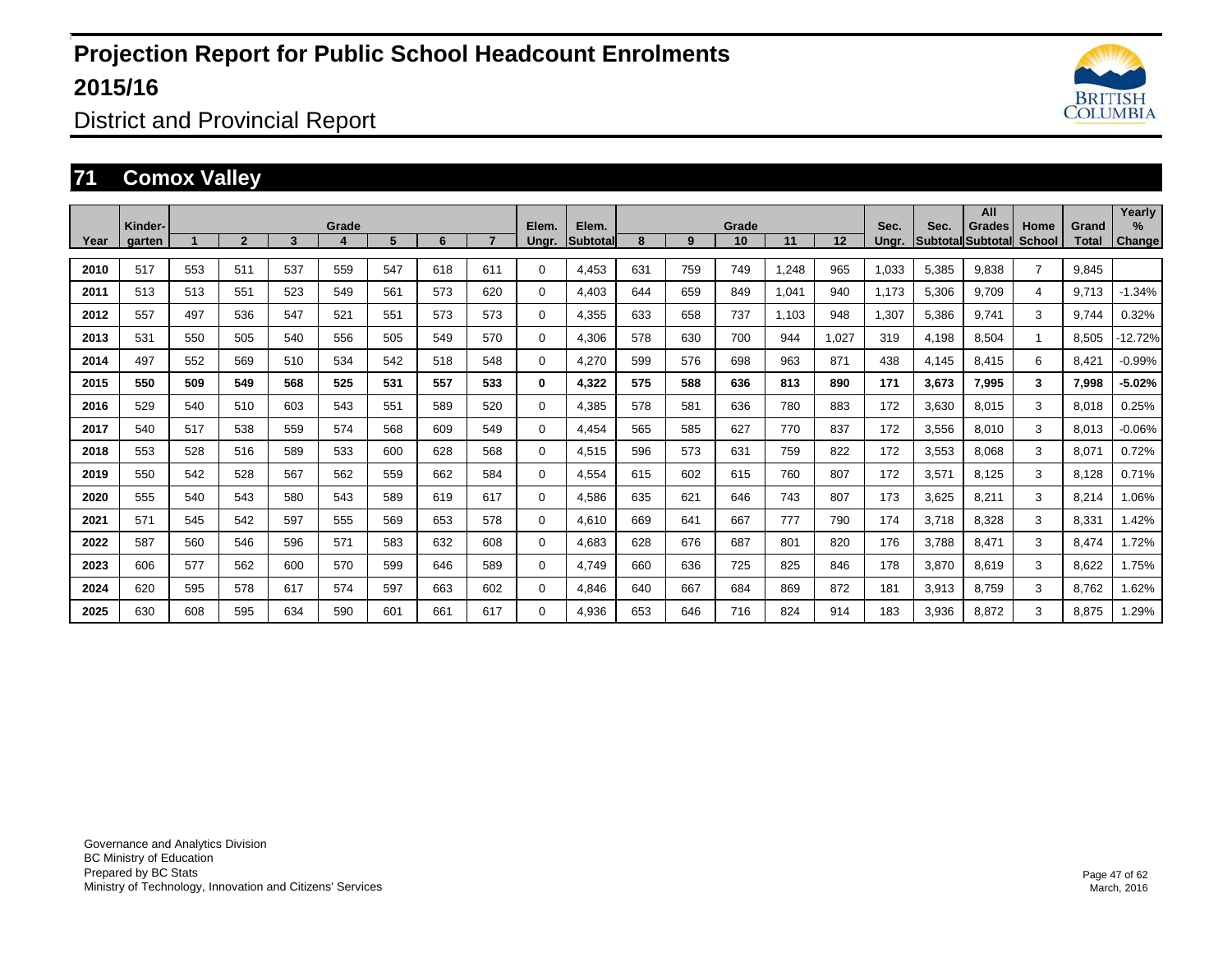

District and Provincial Report

#### **72 Campbell River**

|      | Kinder- |     |                |     | Grade |     |     |     | Elem.       | Elem.    |     |     | Grade |     |     | Sec.           | Sec.  | All<br>Grades            | Home          | Grand | Yearly<br>%   |
|------|---------|-----|----------------|-----|-------|-----|-----|-----|-------------|----------|-----|-----|-------|-----|-----|----------------|-------|--------------------------|---------------|-------|---------------|
| Year | garten  |     | $\overline{2}$ | 3   | 4     | 5   | 6   |     | Ungr.       | Subtotal | 8   | 9   | 10    | 11  | 12  | Unar.          |       | <b>Subtotal Subtotal</b> | <b>School</b> | Total | <b>Change</b> |
| 2010 | 331     | 340 | 393            | 380 | 364   | 381 | 406 | 416 | $\Omega$    | 3,011    | 413 | 443 | 458   | 476 | 544 | 3              | 2,337 | 5,348                    |               | 5,349 |               |
| 2011 | 357     | 326 | 338            | 389 | 378   | 369 | 382 | 401 | 0           | 2,940    | 413 | 409 | 473   | 471 | 520 | 6              | 2,292 | 5,232                    | 5             | 5,237 | $-2.09%$      |
| 2012 | 380     | 361 | 323            | 331 | 378   | 369 | 358 | 386 | 0           | 2,886    | 403 | 421 | 439   | 459 | 540 | $\overline{7}$ | 2,269 | 5,155                    | 6             | 5,161 | $-1.45%$      |
| 2013 | 401     | 388 | 361            | 323 | 327   | 400 | 373 | 365 | 0           | 2,938    | 393 | 408 | 419   | 443 | 531 | 5              | 2,199 | 5,137                    | 6             | 5,143 | $-0.35%$      |
| 2014 | 392     | 411 | 395            | 363 | 336   | 340 | 402 | 381 | $\Omega$    | 3,020    | 372 | 393 | 418   | 423 | 495 | 3              | 2,104 | 5,124                    | 6             | 5,130 | $-0.25%$      |
| 2015 | 381     | 401 | 427            | 405 | 361   | 335 | 352 | 410 | $\bf{0}$    | 3.072    | 389 | 371 | 404   | 429 | 486 | 3              | 2,082 | 5,154                    | 3             | 5,157 | 0.53%         |
| 2016 | 342     | 408 | 424            | 424 | 376   | 354 | 358 | 398 | $\mathbf 0$ | 3,084    | 402 | 374 | 378   | 411 | 481 | 3              | 2,049 | 5,133                    | 3             | 5,136 | $-0.41%$      |
| 2017 | 346     | 368 | 430            | 420 | 392   | 368 | 377 | 405 | $\mathbf 0$ | 3.106    | 392 | 387 | 379   | 380 | 451 | 3              | 1,992 | 5,098                    | 3             | 5,101 | $-0.68%$      |
| 2018 | 345     | 372 | 388            | 425 | 388   | 384 | 392 | 427 | 0           | 3,121    | 399 | 378 | 392   | 380 | 419 | 3              | 1,971 | 5,092                    | 3             | 5,095 | $-0.12%$      |
| 2019 | 347     | 371 | 392            | 385 | 394   | 381 | 409 | 444 | $\mathbf 0$ | 3.123    | 421 | 385 | 384   | 392 | 417 | 3              | 2,002 | 5,125                    | 3             | 5,128 | 0.65%         |
| 2020 | 344     | 373 | 391            | 389 | 356   | 386 | 405 | 462 | $\mathbf 0$ | 3,106    | 437 | 405 | 391   | 385 | 429 | 3              | 2,050 | 5,156                    | 3             | 5,159 | 0.60%         |
| 2021 | 345     | 370 | 394            | 388 | 360   | 349 | 410 | 457 | 0           | 3,073    | 455 | 420 | 410   | 392 | 423 | 3              | 2,103 | 5,176                    | 3             | 5,179 | 0.39%         |
| 2022 | 350     | 372 | 390            | 391 | 360   | 353 | 372 | 464 | 0           | 3,052    | 450 | 437 | 425   | 410 | 429 | 3              | 2,154 | 5,206                    | 3             | 5,209 | 0.58%         |
| 2023 | 355     | 377 | 393            | 388 | 362   | 353 | 376 | 421 | 0           | 3,025    | 456 | 434 | 443   | 425 | 447 | 3              | 2,208 | 5,233                    | 3             | 5,236 | 0.52%         |
| 2024 | 357     | 382 | 399            | 391 | 360   | 356 | 377 | 426 | 0           | 3.048    | 416 | 441 | 439   | 442 | 464 | 3              | 2,205 | 5,253                    | 3             | 5,256 | 0.38%         |
| 2025 | 360     | 384 | 404            | 396 | 363   | 354 | 380 | 427 | 0           | 3,068    | 420 | 402 | 447   | 440 | 482 | 3              | 2.194 | 5,262                    | 3             | 5,265 | 0.17%         |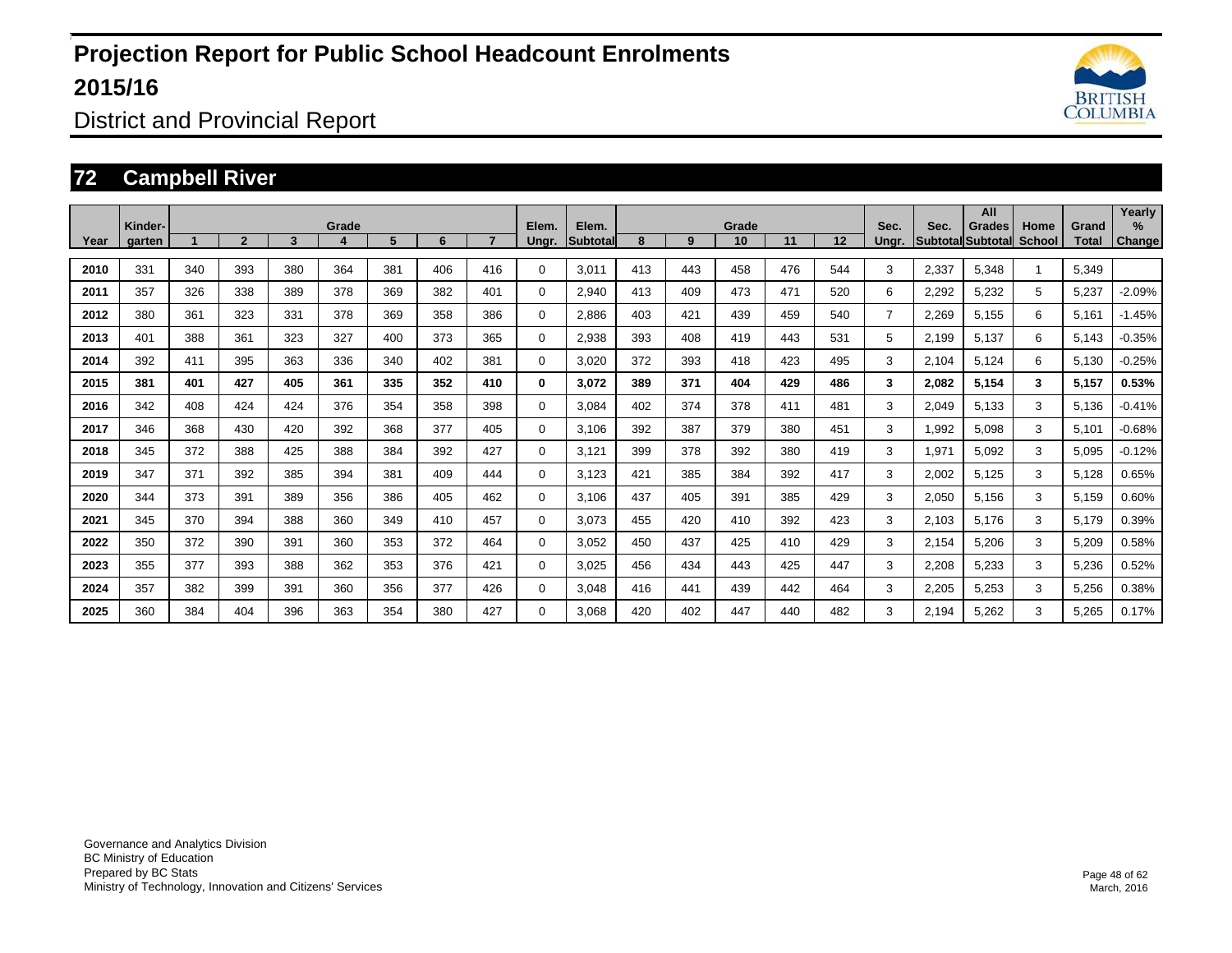

District and Provincial Report

#### **73 Kamloops/Thompson**

| Year | Kinder-<br>garten |       | $\mathbf{c}$ | 3     | Grade | 5     | 6     |       | Elem.<br>Unar. | Elem.<br><b>Subtotal</b> | 8     | 9     | Grade<br>10 | 11    | 12    | Sec.<br>Unar. | Sec.  | All<br>Grades<br><b>Subtotal Subtotal</b> | Home<br>School | Grand<br>Total | Yearly<br>%<br>Change |
|------|-------------------|-------|--------------|-------|-------|-------|-------|-------|----------------|--------------------------|-------|-------|-------------|-------|-------|---------------|-------|-------------------------------------------|----------------|----------------|-----------------------|
| 2010 | 943               | 986   | 940          | 977   | 938   | 940   | 1,050 | 1.134 | 4              | 7,912                    | 1,140 | 1,219 | 1,310       | 1,298 | 1,319 | 684           | 6,970 | 14,882                                    | 8              | 14,890         |                       |
| 2011 | 965               | 938   | 987          | 949   | 1,005 | 935   | 950   | 1,054 | $\Omega$       | 7,783                    | 1.181 | 1,186 | 1,255       | 1,333 | 1,298 | 735           | 6,988 | 14,771                                    | 5              | 14,776         | $-0.77%$              |
| 2012 | 1,048             | 970   | 966          | 981   | 970   | 1,000 | 944   | 958   | 0              | 7,837                    | 1.091 | 1,192 | 1,200       | 1,248 | 1,284 | 687           | 6,702 | 14,539                                    | 5              | 14,544         | $-1.57%$              |
| 2013 | 970               | 1,056 | 960          | 979   | 991   | 972   | 1,014 | 950   | $\overline{2}$ | 7,894                    | 1,011 | 1,118 | 1,241       | 1,229 | 1,247 | 493           | 6,339 | 14,233                                    | 5              | 14,238         | $-2.10%$              |
| 2014 | 1,088             | 989   | 1.087        | 976   | 991   | 1,014 | 998   | 1,011 | 2              | 8,156                    | 985   | 1,027 | 1,163       | 1.220 | 1,234 | 462           | 6,091 | 14,247                                    | $\overline{4}$ | 14,251         | 0.09%                 |
| 2015 | 989               | 1,118 | 1,018        | 1.101 | 991   | 1,014 | 1.034 | 1.019 | 0              | 8,284                    | 1,079 | 1,037 | 1.064       | 1.144 | 1,278 | 250           | 5,852 | 14,136                                    | 9              | 14,145         | $-0.74%$              |
| 2016 | 974               | 1,081 | 1.014        | 1.131 | 1.024 | 1.022 | 1.056 | 1.024 | 0              | 8.326                    | 1.097 | 1,073 | 1.043       | 1.090 | 1,228 | 251           | 5.782 | 14,108                                    | 9              | 14,117         | $-0.20%$              |
| 2017 | 951               | 1,058 | 974          | 1,121 | 1,047 | 1,050 | 1,060 | 1.043 | $\Omega$       | 8,304                    | 1.102 | 1,090 | 1,072       | 1,054 | 1,150 | 250           | 5,718 | 14,022                                    | 9              | 14,031         | $-0.61%$              |
| 2018 | 966               | 1.034 | 954          | 1,079 | 1,038 | 1,075 | 1.090 | 1,047 | 0              | 8,283                    | 1.124 | 1,096 | 1,090       | 1,082 | 1,112 | 249           | 5.753 | 14,036                                    | 9              | 14,045         | 0.10%                 |
| 2019 | 1.006             | 1,055 | 936          | 1.058 | 1.002 | 1,067 | 1.116 | 1.077 | 0              | 8.317                    | 1.130 | 1,117 | 1.094       | 1,097 | 1,129 | 249           | 5.816 | 14,133                                    | 9              | 14,142         | 0.69%                 |
| 2020 | 1,018             | 1,099 | 957          | 1,040 | 986   | 1,032 | 1,109 | 1.105 | 0              | 8,346                    | 1.164 | 1,124 | 1,116       | 1,102 | 1,146 | 250           | 5,902 | 14,248                                    | 9              | 14,257         | 0.81%                 |
| 2021 | 1.038             | 1,115 | 999          | 1.067 | 972   | 1.018 | 1.076 | 1.101 | 0              | 8.386                    | 1,193 | 1.157 | 1.123       | 1.124 | 1,152 | 253           | 6.002 | 14,388                                    | 9              | 14,397         | 0.98%                 |
| 2022 | 1,060             | 1,137 | 1,012        | 1.110 | 994   | 1.002 | 1.061 | 1.068 | 0              | 8.444                    | 1.189 | 1.187 | 1.154       | 1.131 | 1,172 | 255           | 6.088 | 14,532                                    | 9              | 14,541         | 1.00%                 |
| 2023 | 1.084             | 1,158 | 1.029        | 1,124 | 1.033 | 1,024 | 1.045 | 1.052 | 0              | 8,549                    | 1.151 | 1,183 | 1.184       | 1,161 | 1,181 | 258           | 6.118 | 14,667                                    | 9              | 14,676         | 0.93%                 |
| 2024 | 1.108             | 1,186 | 1.051        | 1.146 | 1,048 | 1,066 | 1.070 | 1.039 | 0              | 8.714                    | 1.137 | 1.148 | 1.183       | 1.192 | 1.210 | 260           | 6.130 | 14,844                                    | 9              | 14.853         | 1.21%                 |
| 2025 | 1.119             | 1,212 | 1,076        | 1.171 | 1,070 | 1,081 | 1,114 | 1.064 | $\Omega$       | 8,907                    | 1.125 | 1,134 | 1,150       | 1.191 | 1,241 | 262           | 6.103 | 15,010                                    | 10             | 15.020         | 1.12%                 |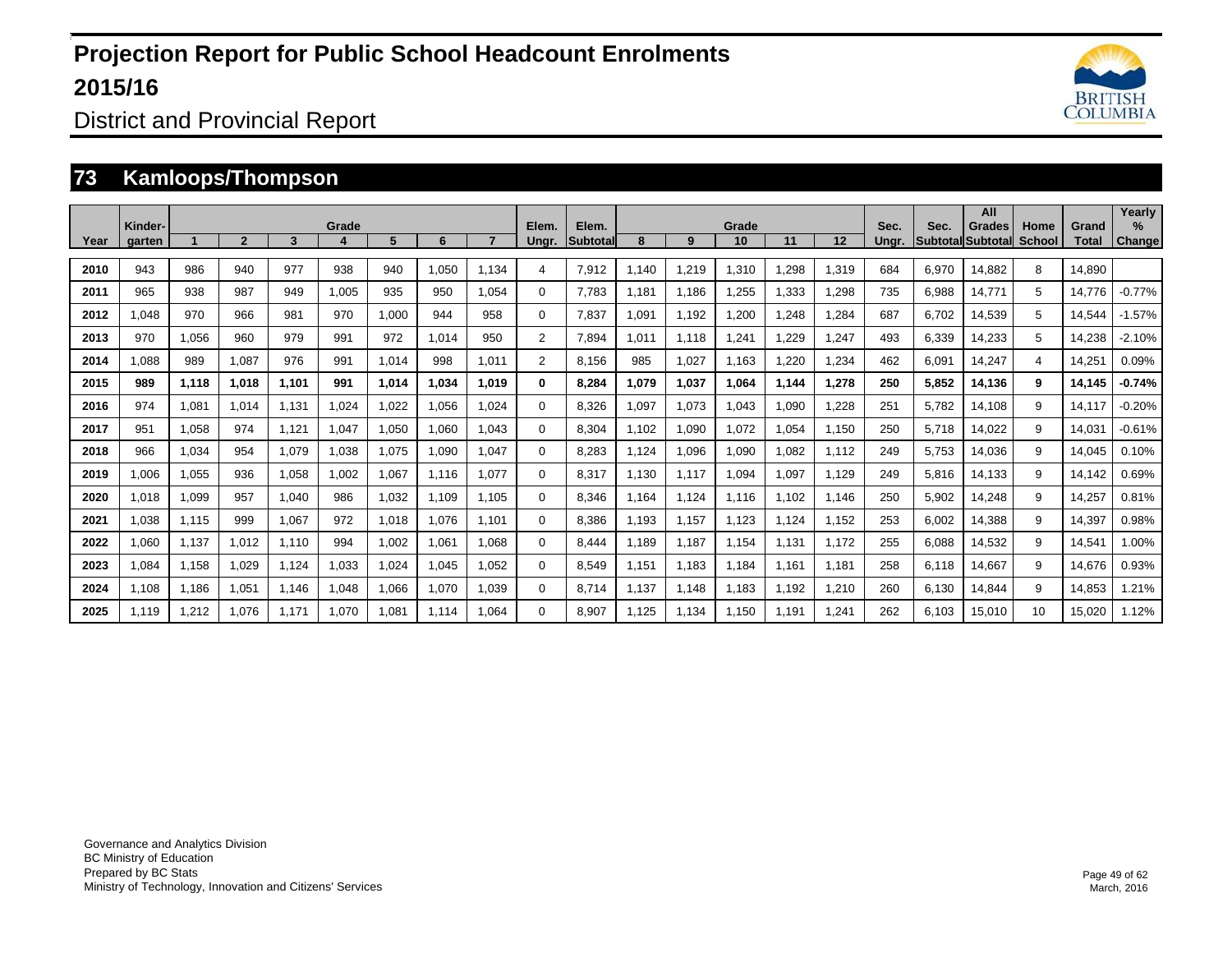

District and Provincial Report

### **74 Gold Trail**

|      | Kinder- |    |                |     | Grade |     |    |                | Elem.       | Elem.    |     |     | Grade |     |     | Sec.           | Sec. | All<br>Grades            | Home           | Grand | Yearly<br>% |
|------|---------|----|----------------|-----|-------|-----|----|----------------|-------------|----------|-----|-----|-------|-----|-----|----------------|------|--------------------------|----------------|-------|-------------|
| Year | garten  |    | $\overline{2}$ | 3   |       | 5   | 6  | $\overline{ }$ | Ungr.       | Subtotal | 8   | 9   | 10    | 11  | 12  | Unar.          |      | <b>Subtotal Subtotal</b> | <b>School</b>  | Total | Change      |
| 2010 | 93      | 89 | 85             | 78  | 86    | 80  | 91 | 88             | 0           | 690      | 129 | 123 | 122   | 137 | 107 | 42             | 660  | 1.350                    |                | 1.351 |             |
| 2011 | 83      | 91 | 87             | 77  | 83    | 88  | 80 | 90             | 0           | 679      | 98  | 124 | 131   | 102 | 131 | 14             | 600  | 1,279                    | $\mathbf 0$    | 1,279 | $-5.33%$    |
| 2012 | 84      | 88 | 91             | 96  | 77    | 83  | 82 | 75             | $\Omega$    | 676      | 93  | 97  | 120   | 104 | 97  | 22             | 533  | 1,209                    | $\Omega$       | 1,209 | $-5.47%$    |
| 2013 | 84      | 83 | 82             | 90  | 92    | 78  | 86 | 76             | 0           | 671      | 77  | 95  | 99    | 102 | 98  | 13             | 484  | 1.155                    | $\overline{2}$ | 1.157 | $-4.30%$    |
| 2014 | 77      | 81 | 78             | 72  | 96    | 87  | 78 | 82             | $\Omega$    | 651      | 84  | 83  | 94    | 84  | 105 | 6              | 456  | 1.107                    | 3              | 1,110 | $-4.06%$    |
| 2015 | 84      | 83 | 79             | 85  | 75    | 101 | 89 | 80             | 0           | 676      | 91  | 77  | 81    | 87  | 107 | $\mathbf{2}$   | 445  | 1.121                    | $\overline{7}$ | 1,128 | 1.62%       |
| 2016 | 83      | 83 | 87             | 93  | 87    | 82  | 78 | 80             | $\Omega$    | 673      | 109 | 77  | 73    | 75  | 108 | $\overline{2}$ | 444  | 1,117                    | $\overline{7}$ | 1,124 | $-0.35%$    |
| 2017 | 83      | 82 | 87             | 102 | 96    | 95  | 63 | 70             | $\Omega$    | 678      | 109 | 92  | 73    | 68  | 93  | $\overline{2}$ | 437  | 1,115                    | $\overline{7}$ | 1,122 | $-0.18%$    |
| 2018 | 67      | 82 | 86             | 102 | 106   | 104 | 73 | 57             | 0           | 677      | 95  | 91  | 88    | 68  | 83  | $\overline{2}$ | 427  | 1.104                    | $\overline{7}$ | 1,111 | $-0.98%$    |
| 2019 | 64      | 67 | 87             | 101 | 105   | 115 | 80 | 66             | $\Omega$    | 685      | 78  | 80  | 88    | 80  | 82  | $\overline{2}$ | 410  | 1,095                    | $\overline{7}$ | 1,102 | $-0.81%$    |
| 2020 | 69      | 64 | 69             | 102 | 103   | 115 | 89 | 71             | $\mathbf 0$ | 682      | 90  | 66  | 78    | 81  | 96  | $\overline{2}$ | 413  | 1,095                    | $\overline{7}$ | 1,102 | 0.00%       |
| 2021 | 69      | 68 | 68             | 83  | 105   | 113 | 89 | 80             | $\Omega$    | 675      | 99  | 76  | 64    | 71  | 98  | $\overline{2}$ | 410  | 1.085                    | $\overline{7}$ | 1,092 | $-0.91%$    |
| 2022 | 70      | 68 | 72             | 80  | 85    | 115 | 87 | 79             | $\Omega$    | 656      | 109 | 83  | 73    | 59  | 89  | $\overline{2}$ | 415  | 1,071                    | $\overline{7}$ | 1,078 | $-1.28%$    |
| 2023 | 71      | 69 | 71             | 84  | 82    | 93  | 88 | 78             | $\mathbf 0$ | 636      | 109 | 92  | 79    | 67  | 74  | $\overline{2}$ | 423  | 1.059                    | $\overline{7}$ | 1.066 | $-1.11%$    |
| 2024 | 72      | 70 | 72             | 85  | 88    | 90  | 72 | 80             | $\mathbf 0$ | 629      | 107 | 91  | 88    | 73  | 81  | $\overline{2}$ | 442  | 1,071                    | $\overline{7}$ | 1,078 | 1.13%       |
| 2025 | 72      | 72 | 75             | 86  | 88    | 96  | 69 | 65             | 0           | 623      | 110 | 91  | 87    | 80  | 89  | $\overline{2}$ | 459  | 1,082                    | $\overline{7}$ | 1,089 | 1.02%       |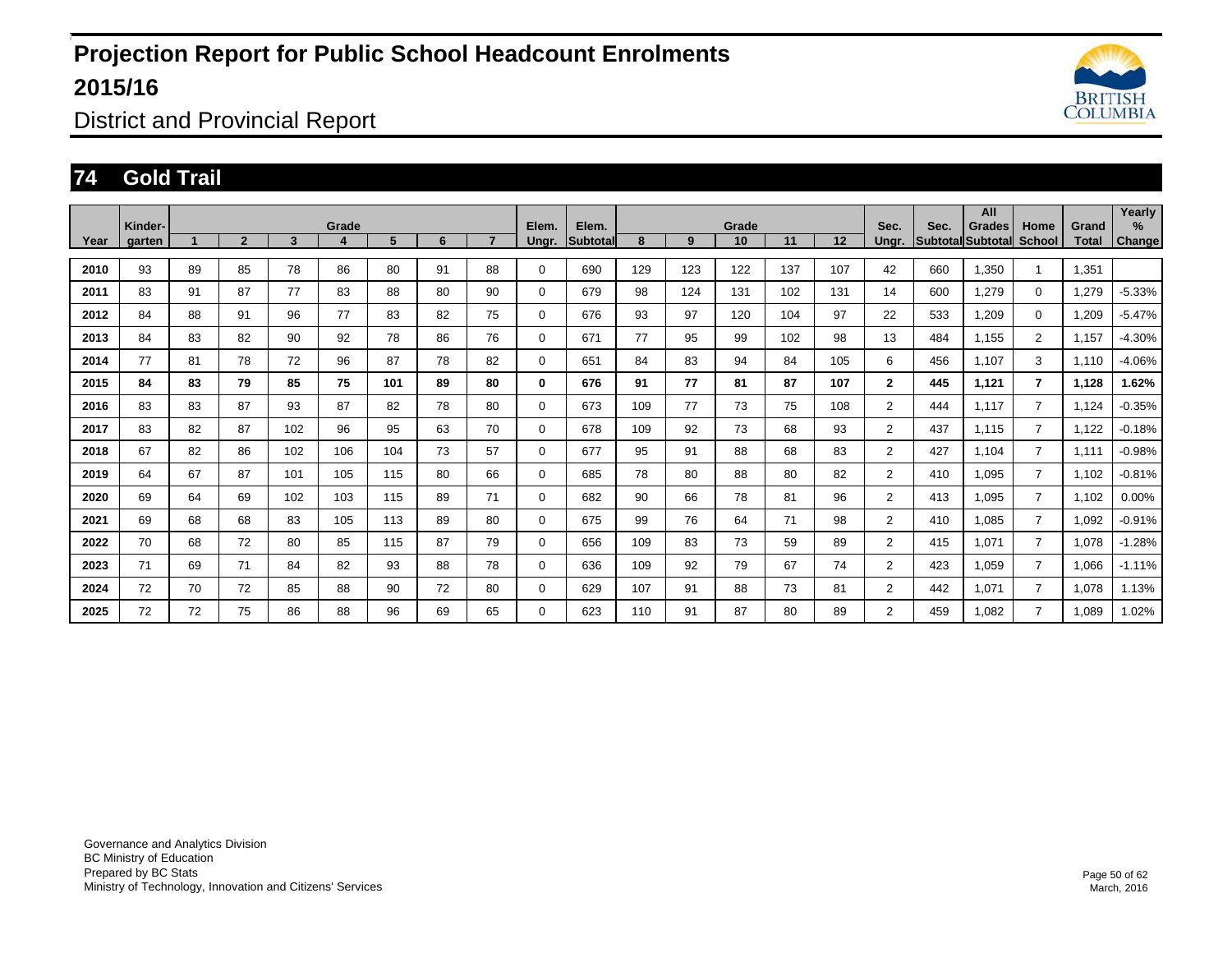

District and Provincial Report

#### **75 Mission**

|      | Kinder- |     |              |     | Grade |     |     |     | Elem.       | Elem.           |     |     | Grade |     |     | Sec.  | Sec.  | All<br>Grades            | Home           | Grand | Yearly<br>$\%$ |
|------|---------|-----|--------------|-----|-------|-----|-----|-----|-------------|-----------------|-----|-----|-------|-----|-----|-------|-------|--------------------------|----------------|-------|----------------|
| Year | aarten  |     | $\mathbf{2}$ | 3   | 4     | 5   | 6   |     | Unar.       | <b>Subtotal</b> | 8   | 9   | 10    | 11  | 12  | Unar. |       | <b>Subtotal Subtotal</b> | <b>School</b>  | Total | <b>Change</b>  |
| 2010 | 434     | 422 | 456          | 433 | 446   | 438 | 486 | 419 | 0           | 3,534           | 505 | 506 | 518   | 540 | 658 | 31    | 2,758 | 6,292                    | $\overline{2}$ | 6,294 |                |
| 2011 | 404     | 425 | 418          | 454 | 442   | 444 | 421 | 484 | 0           | 3.492           | 429 | 516 | 505   | 500 | 648 | 55    | 2,653 | 6,145                    | $\overline{4}$ | 6,149 | $-2.30%$       |
| 2012 | 444     | 400 | 403          | 424 | 440   | 431 | 428 | 424 | 0           | 3,394           | 483 | 430 | 506   | 502 | 596 | 38    | 2,555 | 5,949                    | 6              | 5,955 | $-3.15%$       |
| 2013 | 454     | 435 | 413          | 393 | 426   | 439 | 424 | 424 | $\mathbf 0$ | 3,408           | 429 | 477 | 430   | 504 | 608 | 44    | 2,492 | 5,900                    | 9              | 5,909 | $-0.77%$       |
| 2014 | 449     | 455 | 446          | 408 | 402   | 428 | 442 | 426 | $\mathbf 0$ | 3.456           | 443 | 429 | 464   | 390 | 551 | 58    | 2,335 | 5,791                    | 8              | 5,799 | $-1.86%$       |
| 2015 | 477     | 453 | 455          | 453 | 424   | 415 | 444 | 432 | 0           | 3,553           | 447 | 432 | 455   | 439 | 479 | 25    | 2,277 | 5,830                    | 8              | 5,838 | 0.67%          |
| 2016 | 495     | 434 | 452          | 450 | 459   | 415 | 423 | 431 | $\Omega$    | 3,559           | 469 | 445 | 454   | 424 | 474 | 25    | 2,291 | 5,850                    | 8              | 5,858 | 0.34%          |
| 2017 | 523     | 448 | 431          | 447 | 456   | 450 | 423 | 411 | $\mathbf 0$ | 3,589           | 469 | 466 | 464   | 415 | 450 | 25    | 2,289 | 5,878                    | 8              | 5,886 | 0.48%          |
| 2018 | 479     | 473 | 445          | 426 | 452   | 447 | 458 | 412 | 0           | 3,592           | 449 | 467 | 486   | 425 | 439 | 25    | 2,291 | 5,883                    | 8              | 5,891 | 0.08%          |
| 2019 | 476     | 434 | 469          | 441 | 432   | 443 | 455 | 445 | 0           | 3,595           | 449 | 446 | 486   | 444 | 447 | 25    | 2,297 | 5,892                    | 8              | 5,900 | 0.15%          |
| 2020 | 489     | 430 | 431          | 465 | 447   | 424 | 451 | 443 | $\mathbf 0$ | 3,580           | 484 | 446 | 466   | 445 | 466 | 25    | 2,332 | 5,912                    | 8              | 5,920 | 0.34%          |
| 2021 | 495     | 444 | 429          | 428 | 471   | 437 | 432 | 438 | 0           | 3,574           | 481 | 482 | 465   | 427 | 470 | 26    | 2,351 | 5,925                    | 8              | 5,933 | 0.22%          |
| 2022 | 505     | 450 | 442          | 426 | 434   | 461 | 446 | 419 | 0           | 3,583           | 477 | 479 | 501   | 426 | 453 | 26    | 2,362 | 5,945                    | 8              | 5,953 | 0.34%          |
| 2023 | 512     | 458 | 448          | 439 | 432   | 427 | 470 | 433 | 0           | 3,619           | 458 | 475 | 500   | 458 | 451 | 26    | 2,368 | 5,987                    | 8              | 5,995 | 0.71%          |
| 2024 | 518     | 465 | 457          | 444 | 445   | 424 | 435 | 457 | $\Omega$    | 3,645           | 471 | 455 | 495   | 457 | 479 | 27    | 2,384 | 6,029                    | 8              | 6,037 | 0.70%          |
| 2025 | 526     | 471 | 464          | 453 | 451   | 437 | 434 | 424 | 0           | 3.660           | 496 | 469 | 475   | 453 | 482 | 27    | 2,402 | 6,062                    | 8              | 6,070 | 0.55%          |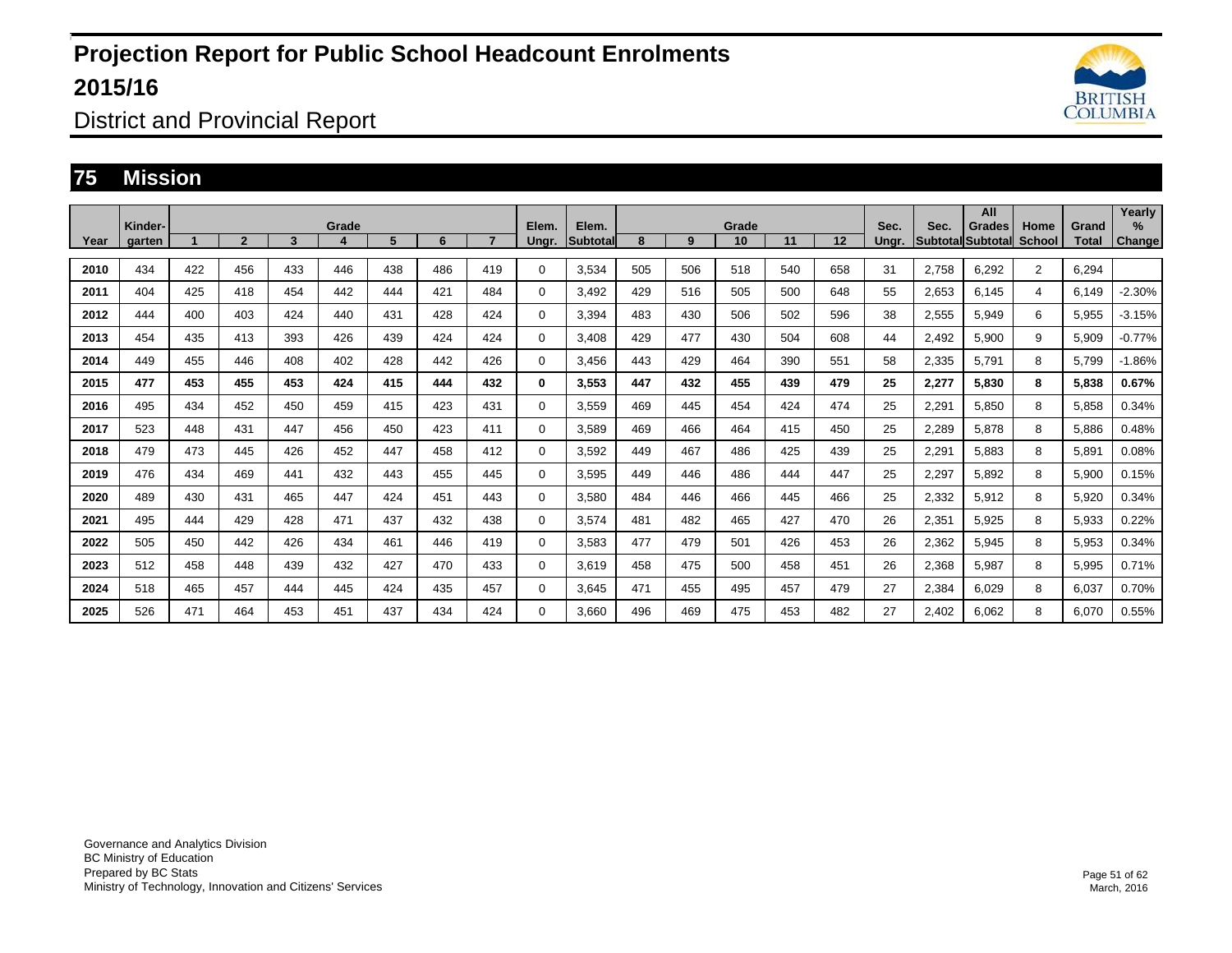

District and Provincial Report

#### **78 Fraser - Cascade**

|      | Kinder- |     |                |     | Grade |     |     |     | Elem.       | Elem.           |     |     | Grade |     |     | Sec.     | Sec. | All<br>Grades            | Home           | Grand | Yearly<br>% |
|------|---------|-----|----------------|-----|-------|-----|-----|-----|-------------|-----------------|-----|-----|-------|-----|-----|----------|------|--------------------------|----------------|-------|-------------|
| Year | garten  |     | $\overline{2}$ | 3   | 4     | 5   | 6   |     | Ungr.       | <b>Subtotal</b> | 8   | 9   | 10    | 11  | 12  | Unar.    |      | <b>Subtotal Subtotal</b> | <b>School</b>  | Total | Change      |
| 2010 | 103     | 118 | 109            | 124 | 136   | 112 | 136 | 174 | 0           | 1,012           | 141 | 163 | 151   | 183 | 195 | 17       | 850  | 1.862                    | $\Omega$       | 1,862 |             |
| 2011 | 120     | 112 | 117            | 107 | 124   | 134 | 111 | 138 | 0           | 963             | 166 | 144 | 153   | 181 | 191 | 24       | 859  | 1,822                    | $\overline{2}$ | 1,824 | $-2.04%$    |
| 2012 | 102     | 119 | 116            | 112 | 101   | 123 | 135 | 109 | 0           | 917             | 138 | 169 | 124   | 163 | 206 | 22       | 822  | 1.739                    | $\mathbf{1}$   | 1.740 | $-4.61%$    |
| 2013 | 133     | 107 | 125            | 121 | 113   | 109 | 128 | 125 | 0           | 961             | 119 | 134 | 152   | 119 | 188 | 12       | 724  | 1,685                    | $\mathbf{1}$   | 1,686 | $-3.10%$    |
| 2014 | 119     | 125 | 113            | 127 | 124   | 116 | 96  | 121 | 0           | 941             | 126 | 111 | 126   | 158 | 126 | 10       | 657  | 1.598                    | $\overline{4}$ | 1,602 | $-4.98%$    |
| 2015 | 103     | 131 | 146            | 120 | 126   | 128 | 117 | 112 | 0           | 983             | 123 | 146 | 122   | 129 | 140 | $\bf{0}$ | 660  | 1,643                    | $\mathbf 0$    | 1,643 | 2.56%       |
| 2016 | 106     | 126 | 154            | 100 | 136   | 143 | 123 | 112 | $\mathbf 0$ | 1,000           | 118 | 156 | 126   | 125 | 133 | $\Omega$ | 658  | 1,658                    | $\Omega$       | 1,658 | 0.91%       |
| 2017 | 106     | 131 | 149            | 106 | 113   | 153 | 136 | 117 | $\mathbf 0$ | 1.011           | 118 | 150 | 135   | 127 | 125 | $\Omega$ | 655  | 1,666                    | $\mathbf 0$    | 1,666 | 0.48%       |
| 2018 | 104     | 131 | 155            | 102 | 119   | 127 | 146 | 130 | $\mathbf 0$ | 1.014           | 124 | 150 | 129   | 134 | 126 | 0        | 663  | 1,677                    | $\mathbf 0$    | 1,677 | 0.66%       |
| 2019 | 100     | 127 | 155            | 107 | 115   | 134 | 122 | 140 | 0           | 1,000           | 137 | 157 | 129   | 130 | 134 | 0        | 687  | 1,687                    | $\mathbf 0$    | 1,687 | 0.60%       |
| 2020 | 104     | 123 | 151            | 107 | 120   | 131 | 129 | 117 | $\mathbf 0$ | 982             | 147 | 172 | 134   | 130 | 131 | 0        | 714  | 1,696                    | $\mathbf 0$    | 1,696 | 0.53%       |
| 2021 | 107     | 128 | 146            | 104 | 121   | 137 | 126 | 124 | 0           | 993             | 124 | 186 | 147   | 135 | 130 | 0        | 722  | 1,715                    | $\mathbf 0$    | 1,715 | 1.12%       |
| 2022 | 108     | 130 | 152            | 101 | 118   | 137 | 131 | 120 | $\mathbf 0$ | 997             | 130 | 157 | 159   | 147 | 134 | 0        | 727  | 1.724                    | $\mathbf 0$    | 1,724 | 0.52%       |
| 2023 | 110     | 133 | 155            | 105 | 115   | 134 | 132 | 126 | 0           | 1.010           | 127 | 165 | 136   | 159 | 146 | 0        | 733  | 1.743                    | $\mathbf 0$    | 1,743 | 1.10%       |
| 2024 | 112     | 136 | 157            | 107 | 118   | 129 | 129 | 126 | 0           | 1.014           | 132 | 161 | 142   | 137 | 158 | 0        | 730  | 1,744                    | $\mathbf 0$    | 1,744 | 0.06%       |
| 2025 | 111     | 137 | 161            | 109 | 121   | 134 | 125 | 123 | 0           | 1.021           | 132 | 168 | 138   | 143 | 140 | 0        | 721  | 1.742                    | $\mathbf 0$    | 1,742 | $-0.11%$    |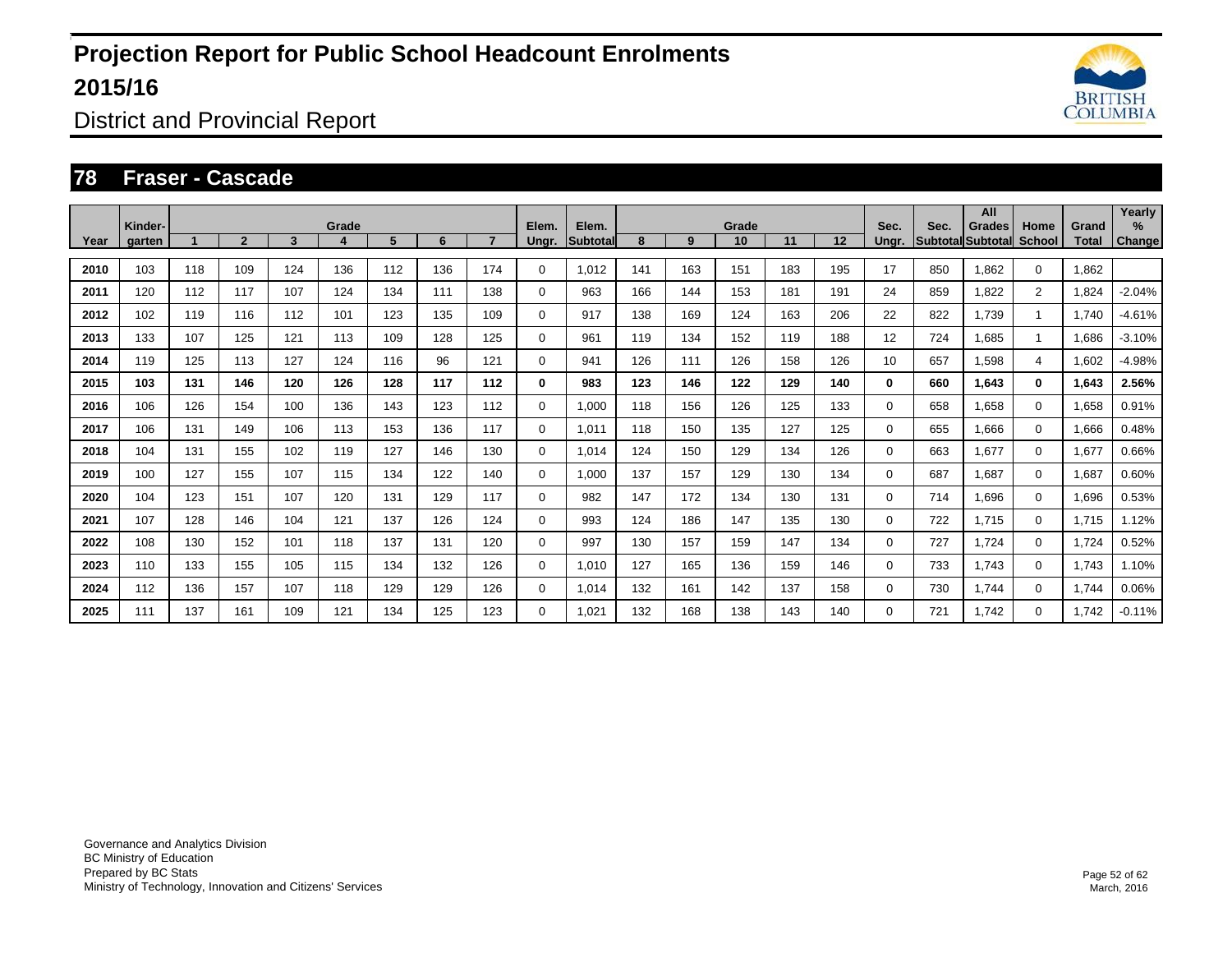

District and Provincial Report

### **79 Cowichan Valley**

|      | Kinder- |     |                |     | Grade |     |     |     | Elem.       | Elem.    |     |     | Grade |     |     | Sec.           | Sec.  | All<br>Grades             | Home           | Grand | Yearly<br>$\%$ |
|------|---------|-----|----------------|-----|-------|-----|-----|-----|-------------|----------|-----|-----|-------|-----|-----|----------------|-------|---------------------------|----------------|-------|----------------|
| Year | aarten  |     | $\overline{2}$ | 3   |       | 5   | 6   |     | Unar.       | Subtotal | 8   | 9   | 10    | 11  | 12  | Unar.          |       | <b>SubtotallSubtotall</b> | School         | Total | <b>Change</b>  |
| 2010 | 494     | 513 | 533            | 552 | 584   | 612 | 587 | 685 | 0           | 4,560    | 617 | 667 | 784   | 833 | 686 | 15             | 3,602 | 8,162                     | $\overline{7}$ | 8.169 |                |
| 2011 | 542     | 492 | 518            | 547 | 564   | 576 | 617 | 571 | 0           | 4,427    | 684 | 613 | 728   | 770 | 689 | 18             | 3,502 | 7,929                     | 12             | 7,941 | $-2.79%$       |
| 2012 | 554     | 550 | 485            | 506 | 548   | 555 | 564 | 611 |             | 4,374    | 565 | 676 | 677   | 726 | 667 | $\overline{7}$ | 3,318 | 7,692                     | $\overline{4}$ | 7,696 | $-3.09%$       |
| 2013 | 520     | 550 | 549            | 488 | 506   | 530 | 539 | 545 | 1           | 4.228    | 617 | 555 | 692   | 680 | 667 | 11             | 3,222 | 7.450                     | 3              | 7.453 | $-3.16%$       |
| 2014 | 508     | 518 | 559            | 552 | 505   | 526 | 525 | 546 | $\mathbf 0$ | 4,239    | 549 | 580 | 605   | 663 | 656 | 26             | 3,079 | 7,318                     | 3              | 7,321 | $-1.77%$       |
| 2015 | 519     | 536 | 541            | 595 | 582   | 516 | 536 | 531 | 0           | 4,356    | 550 | 561 | 613   | 609 | 667 | 9              | 3,009 | 7,365                     | 3              | 7,368 | 0.64%          |
| 2016 | 515     | 536 | 519            | 597 | 570   | 567 | 566 | 529 | 0           | 4,399    | 545 | 529 | 586   | 598 | 666 | 9              | 2,933 | 7,332                     | 3              | 7,335 | $-0.45%$       |
| 2017 | 528     | 530 | 517            | 571 | 571   | 556 | 621 | 559 | $\mathbf 0$ | 4,453    | 544 | 524 | 551   | 563 | 640 | 9              | 2,831 | 7,284                     | 3              | 7,287 | $-0.65%$       |
| 2018 | 549     | 543 | 511            | 569 | 547   | 556 | 609 | 613 | 0           | 4.497    | 575 | 524 | 545   | 531 | 606 | 9              | 2,790 | 7,287                     | 3              | 7,290 | 0.04%          |
| 2019 | 528     | 563 | 523            | 562 | 544   | 532 | 607 | 599 | 0           | 4,458    | 627 | 553 | 545   | 526 | 574 | 9              | 2,834 | 7,292                     | 3              | 7,295 | 0.07%          |
| 2020 | 534     | 545 | 544            | 576 | 538   | 530 | 582 | 598 | $\mathbf 0$ | 4,447    | 616 | 603 | 573   | 524 | 563 | 9              | 2,888 | 7,335                     | 3              | 7,338 | 0.59%          |
| 2021 | 545     | 552 | 528            | 598 | 551   | 525 | 581 | 575 | $\mathbf 0$ | 4,455    | 615 | 592 | 624   | 550 | 561 | 9              | 2,951 | 7.406                     | 3              | 7,409 | 0.97%          |
| 2022 | 554     | 562 | 535            | 583 | 573   | 537 | 576 | 573 | 0           | 4.493    | 591 | 591 | 614   | 597 | 585 | 9              | 2,987 | 7,480                     | 3              | 7,483 | 1.00%          |
| 2023 | 562     | 572 | 545            | 589 | 558   | 558 | 588 | 567 | 0           | 4,539    | 590 | 569 | 614   | 590 | 632 | 9              | 3,004 | 7,543                     | 3              | 7,546 | 0.84%          |
| 2024 | 573     | 580 | 554            | 600 | 564   | 544 | 611 | 580 | 0           | 4.606    | 584 | 568 | 592   | 590 | 632 | 9              | 2,975 | 7,581                     | 3              | 7,584 | 0.50%          |
| 2025 | 583     | 589 | 560            | 609 | 574   | 548 | 594 | 601 | 0           | 4,658    | 596 | 563 | 592   | 572 | 633 | 10             | 2,966 | 7,624                     | 3              | 7,627 | 0.57%          |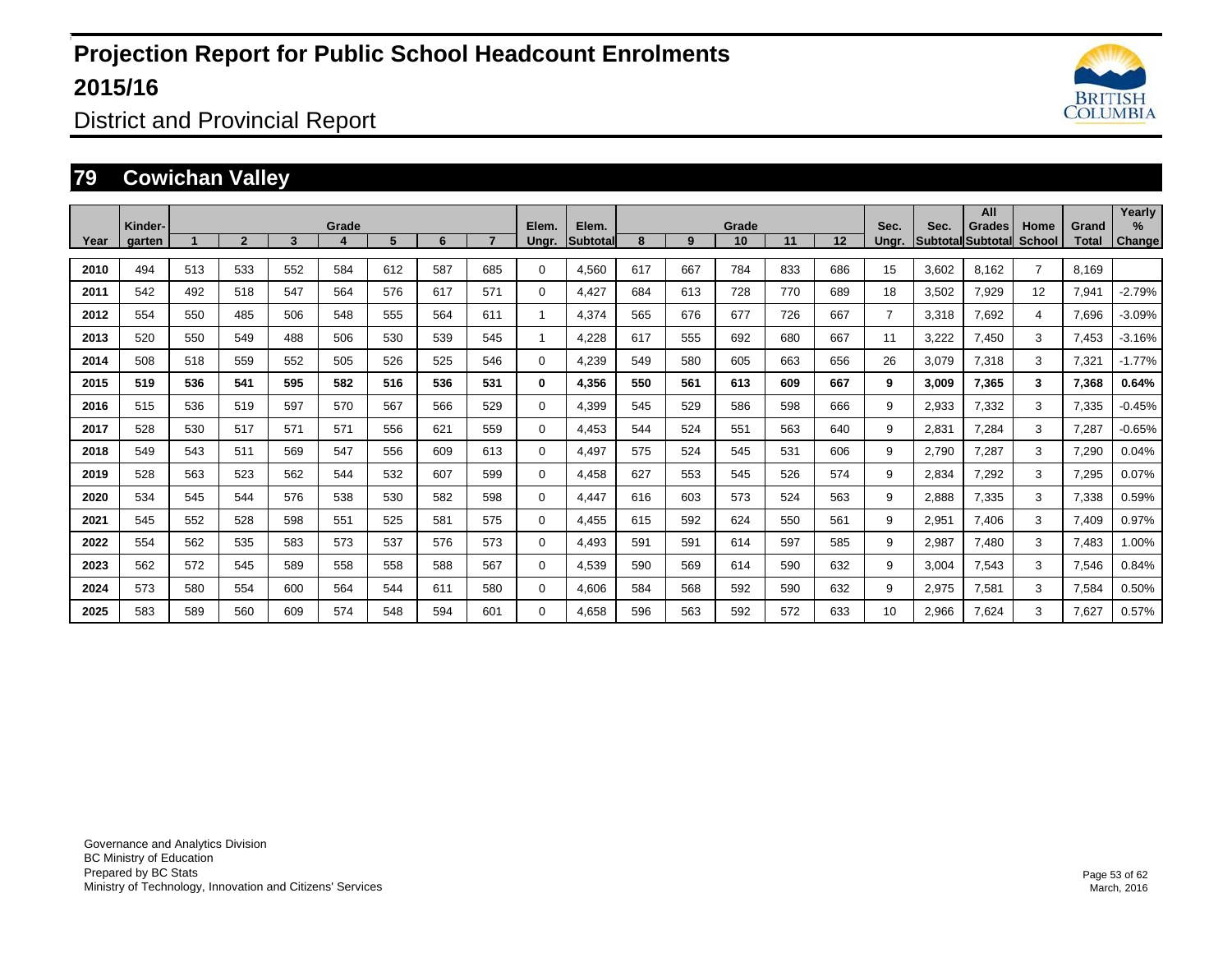

District and Provincial Report

### **81 Fort Nelson**

|      | Kinder- |    |              |    | Grade |    |    |    | Elem.       | Elem.           |    |    | Grade |    |    | Sec.           | Sec. | All<br>Grades             | Home           | Grand | Yearly<br>$\%$ |
|------|---------|----|--------------|----|-------|----|----|----|-------------|-----------------|----|----|-------|----|----|----------------|------|---------------------------|----------------|-------|----------------|
| Year | aarten  |    | $\mathbf{2}$ | 3  | 4     | 5  | 6  |    | Unar.       | <b>Subtotal</b> | 8  | 9  | 10    | 11 | 12 | Unar.          |      | SubtotallSubtotall School |                | Total | <b>Change</b>  |
| 2010 | 64      | 66 | 66           | 62 | 51    | 56 | 65 | 63 | $\mathbf 0$ | 493             | 80 | 77 | 91    | 77 | 79 |                | 405  | 898                       | $\overline{2}$ | 900   |                |
| 2011 | 57      | 56 | 66           | 59 | 62    | 60 | 56 | 66 | 0           | 482             | 66 | 78 | 83    | 89 | 77 | 0              | 393  | 875                       | $\overline{2}$ | 877   | $-2.56%$       |
| 2012 | 74      | 57 | 61           | 60 | 56    | 59 | 60 | 63 | $\mathbf 0$ | 490             | 70 | 66 | 78    | 80 | 91 | 3              | 388  | 878                       | $\Omega$       | 878   | 0.11%          |
| 2013 | 66      | 64 | 55           | 59 | 56    | 53 | 58 | 55 | $\mathbf 0$ | 466             | 61 | 70 | 61    | 72 | 82 | 5              | 351  | 817                       | 6              | 823   | $-6.26%$       |
| 2014 | 67      | 65 | 61           | 54 | 61    | 57 | 53 | 49 | $\mathbf 0$ | 467             | 62 | 54 | 56    | 54 | 72 | $\overline{2}$ | 300  | 767                       | 3              | 770   | $-6.44%$       |
| 2015 | 49      | 63 | 64           | 58 | 48    | 64 | 56 | 55 | 0           | 457             | 52 | 59 | 56    | 62 | 67 | 15             | 311  | 768                       | $\mathbf{1}$   | 769   | $-0.13%$       |
| 2016 | 47      | 58 | 79           | 56 | 53    | 59 | 59 | 60 | 0           | 471             | 55 | 59 | 51    | 64 | 71 | 15             | 315  | 786                       | $\mathbf{1}$   | 787   | 2.34%          |
| 2017 | 45      | 55 | 73           | 69 | 52    | 66 | 54 | 63 | $\mathbf 0$ | 477             | 60 | 63 | 51    | 58 | 72 | 15             | 319  | 796                       | $\mathbf 1$    | 797   | 1.27%          |
| 2018 | 42      | 53 | 70           | 63 | 65    | 64 | 60 | 58 | 0           | 475             | 63 | 69 | 54    | 58 | 66 | 15             | 325  | 800                       | $\mathbf 1$    | 801   | 0.50%          |
| 2019 | 43      | 50 | 67           | 62 | 59    | 79 | 59 | 65 | $\mathbf 0$ | 484             | 59 | 72 | 59    | 62 | 66 | 15             | 333  | 817                       |                | 818   | 2.12%          |
| 2020 | 43      | 51 | 63           | 59 | 57    | 73 | 73 | 63 | $\mathbf 0$ | 482             | 65 | 66 | 62    | 67 | 69 | 15             | 344  | 826                       |                | 827   | 1.10%          |
| 2021 | 42      | 51 | 65           | 56 | 55    | 71 | 67 | 78 | $\mathbf 0$ | 485             | 64 | 74 | 58    | 71 | 75 | 15             | 357  | 842                       | $\mathbf 1$    | 843   | 1.93%          |
| 2022 | 42      | 50 | 64           | 57 | 52    | 67 | 64 | 72 | $\mathbf 0$ | 468             | 78 | 72 | 64    | 66 | 79 | 16             | 375  | 843                       |                | 844   | 0.12%          |
| 2023 | 41      | 50 | 64           | 57 | 53    | 63 | 61 | 70 | $\mathbf 0$ | 459             | 72 | 89 | 63    | 73 | 75 | 16             | 388  | 847                       | $\mathbf{1}$   | 848   | 0.47%          |
| 2024 | 41      | 49 | 63           | 56 | 53    | 65 | 58 | 66 | $\mathbf 0$ | 451             | 70 | 81 | 77    | 71 | 81 | 17             | 397  | 848                       | -1             | 849   | 0.12%          |
| 2025 | 41      | 49 | 62           | 55 | 52    | 64 | 60 | 62 | $\mathbf 0$ | 445             | 66 | 79 | 72    | 87 | 81 | 17             | 402  | 847                       |                | 848   | $-0.12%$       |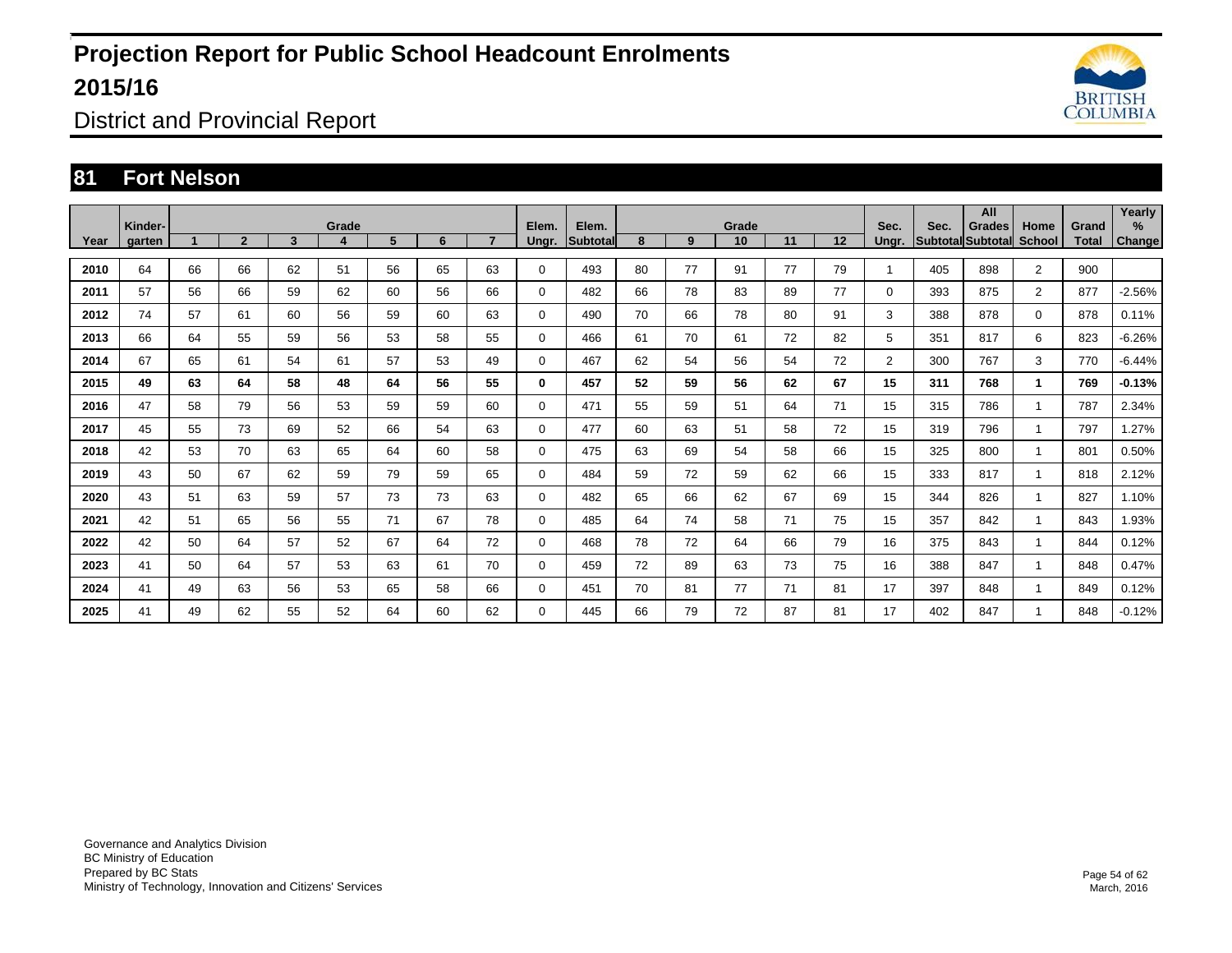

District and Provincial Report

#### **82 Coast Mountains**

|      | Kinder- |     |                |     | Grade |     |     |     | Elem.       | Elem.    |     |     | Grade |     |     | Sec.  | Sec.  | All<br>Grades             | Home        | Grand | Yearly<br>$\%$ |
|------|---------|-----|----------------|-----|-------|-----|-----|-----|-------------|----------|-----|-----|-------|-----|-----|-------|-------|---------------------------|-------------|-------|----------------|
| Year | aarten  |     | $\overline{2}$ | 3   |       | 5   | 6   |     | Unar.       | Subtotal | 8   | 9   | 10    | 11  | 12  | Unar. |       | <b>SubtotallSubtotall</b> | School      | Total | <b>Change</b>  |
| 2010 | 324     | 316 | 267            | 334 | 315   | 317 | 327 | 340 | 0           | 2,540    | 431 | 465 | 459   | 738 | 609 | 137   | 2,839 | 5,379                     | $\mathbf 0$ | 5,379 |                |
| 2011 | 306     | 334 | 316            | 272 | 339   | 310 | 323 | 323 | 0           | 2,523    | 435 | 439 | 474   | 443 | 575 | 108   | 2,474 | 4,997                     | $\Omega$    | 4,997 | $-7.10%$       |
| 2012 | 317     | 328 | 336            | 309 | 271   | 329 | 306 | 360 | $\mathbf 0$ | 2,556    | 389 | 421 | 426   | 468 | 580 | 113   | 2,397 | 4,953                     | $\mathbf 0$ | 4,953 | $-0.88%$       |
| 2013 | 326     | 316 | 323            | 344 | 313   | 274 | 319 | 336 | $\mathbf 0$ | 2,551    | 399 | 388 | 437   | 423 | 615 | 143   | 2,405 | 4,956                     | $\Omega$    | 4,956 | 0.06%          |
| 2014 | 322     | 301 | 308            | 312 | 327   | 301 | 268 | 317 | $\mathbf 0$ | 2,456    | 357 | 381 | 380   | 424 | 654 | 141   | 2,337 | 4,793                     | $\Omega$    | 4,793 | $-3.29%$       |
| 2015 | 266     | 312 | 298            | 297 | 309   | 319 | 299 | 279 | $\bf{0}$    | 2,379    | 339 | 349 | 381   | 381 | 470 | 61    | 1,981 | 4,360                     | 5           | 4,365 | $-8.93%$       |
| 2016 | 278     | 291 | 318            | 302 | 300   | 309 | 322 | 294 | 0           | 2,414    | 350 | 350 | 369   | 382 | 463 | 62    | 1,976 | 4,390                     | 5           | 4,395 | 0.69%          |
| 2017 | 293     | 306 | 299            | 324 | 307   | 302 | 313 | 319 | 0           | 2,463    | 371 | 363 | 371   | 367 | 455 | 63    | 1,990 | 4,453                     | 5           | 4,458 | 1.43%          |
| 2018 | 334     | 323 | 314            | 305 | 329   | 309 | 307 | 311 | 0           | 2,532    | 403 | 386 | 386   | 369 | 439 | 64    | 2,047 | 4,579                     | 5           | 4,584 | 2.83%          |
| 2019 | 305     | 368 | 332            | 320 | 311   | 331 | 314 | 305 | 0           | 2,586    | 393 | 418 | 409   | 384 | 441 | 65    | 2,110 | 4,696                     | 5           | 4,701 | 2.55%          |
| 2020 | 307     | 336 | 376            | 338 | 326   | 313 | 335 | 312 | $\mathbf 0$ | 2,643    | 385 | 409 | 442   | 406 | 456 | 66    | 2,164 | 4,807                     | 6           | 4,813 | 2.38%          |
| 2021 | 311     | 335 | 341            | 378 | 340   | 325 | 314 | 329 | $\mathbf 0$ | 2,673    | 390 | 398 | 430   | 433 | 477 | 67    | 2,195 | 4,868                     | 6           | 4,874 | 1.27%          |
| 2022 | 315     | 336 | 337            | 341 | 376   | 334 | 322 | 305 | 0           | 2.666    | 408 | 399 | 415   | 420 | 503 | 68    | 2,213 | 4,879                     | 6           | 4,885 | 0.23%          |
| 2023 | 317     | 340 | 336            | 335 | 338   | 369 | 331 | 313 | 0           | 2,679    | 378 | 416 | 415   | 405 | 493 | 69    | 2,176 | 4,855                     | 6           | 4,861 | $-0.49%$       |
| 2024 | 317     | 341 | 340            | 335 | 332   | 331 | 366 | 322 | 0           | 2.684    | 387 | 386 | 433   | 405 | 476 | 69    | 2,156 | 4,840                     | 6           | 4,846 | $-0.31%$       |
| 2025 | 317     | 342 | 342            | 339 | 332   | 326 | 329 | 355 | 0           | 2,682    | 399 | 396 | 402   | 420 | 473 | 69    | 2,159 | 4,841                     | 6           | 4,847 | 0.02%          |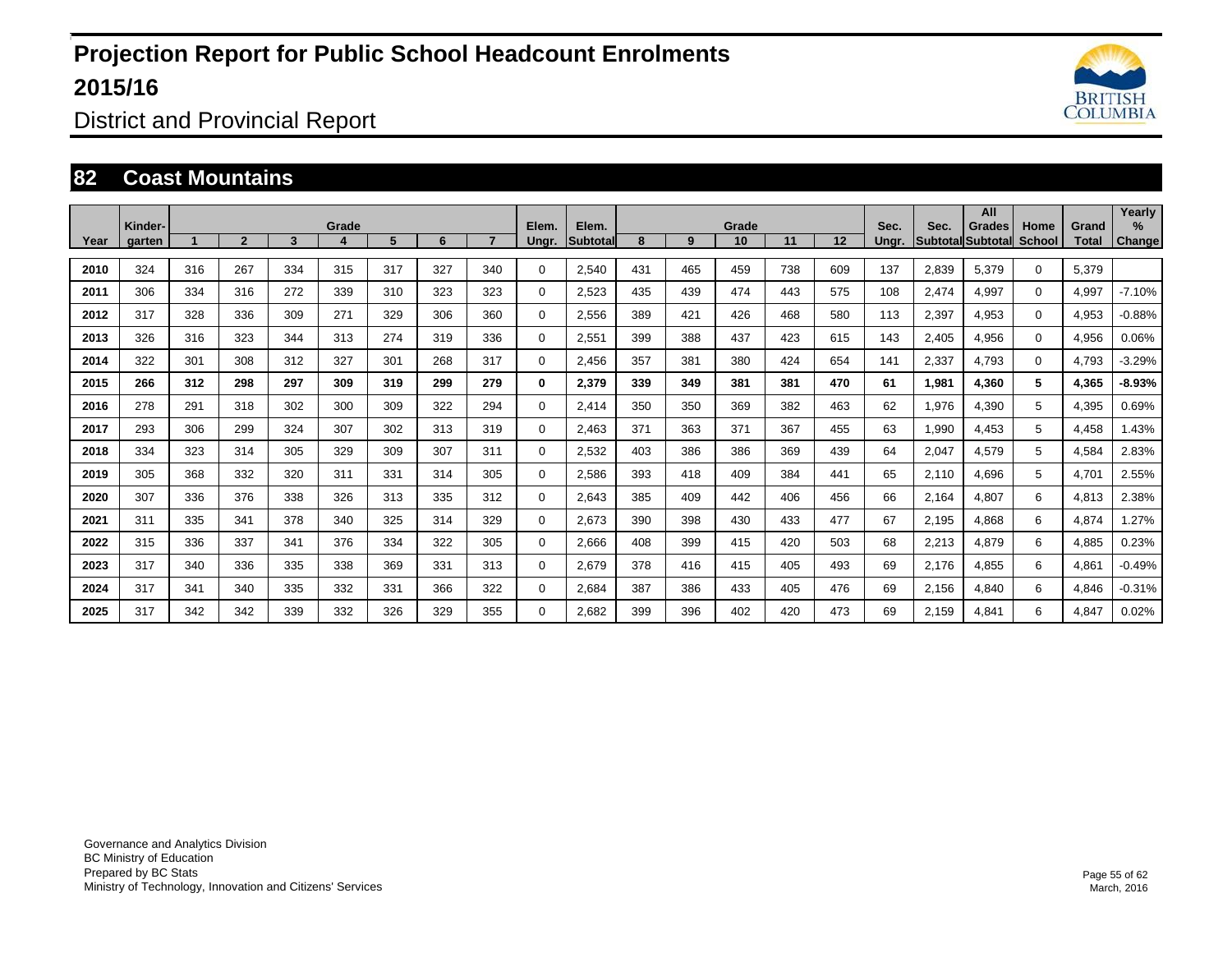

District and Provincial Report

#### **83 North Okanagan - Shuswap**

|      | Kinder- |     |                |     | Grade |     |     |                | Elem.       | Elem.           |     |     | Grade |     |     | Sec.           | Sec.  | All<br><b>Grades</b> | Home         | Grand | Yearly<br>% |
|------|---------|-----|----------------|-----|-------|-----|-----|----------------|-------------|-----------------|-----|-----|-------|-----|-----|----------------|-------|----------------------|--------------|-------|-------------|
| Year | aarten  |     | $\overline{2}$ | 3   |       | 5   | 6   | $\overline{ }$ | Ungr.       | <b>Subtotal</b> | 8   | 9   | 10    | 11  | 12  | Ungr.          |       | Subtotal Subtotal    | School       | Total | Change      |
| 2010 | 441     | 388 | 421            | 395 | 468   | 430 | 468 | 491            | 0           | 3,502           | 530 | 552 | 613   | 649 | 955 | 186            | 3,485 | 6,987                |              | 6,988 |             |
| 2011 | 410     | 434 | 387            | 420 | 397   | 468 | 436 | 465            | 0           | 3.417           | 482 | 550 | 568   | 592 | 929 | 206            | 3,327 | 6.744                | $\mathbf 0$  | 6,744 | $-3.49%$    |
| 2012 | 400     | 410 | 437            | 401 | 412   | 410 | 470 | 422            | 0           | 3.362           | 471 | 477 | 547   | 538 | 636 | 16             | 2,685 | 6,047                | $\mathbf 0$  | 6.047 | $-10.34%$   |
| 2013 | 429     | 410 | 421            | 452 | 402   | 412 | 409 | 475            | $\mathbf 0$ | 3.410           | 434 | 484 | 488   | 537 | 574 | 8              | 2,525 | 5,935                | $\mathbf 0$  | 5,935 | $-1.85%$    |
| 2014 | 403     | 437 | 425            | 443 | 457   | 402 | 420 | 395            | $\mathbf 0$ | 3,382           | 480 | 440 | 473   | 481 | 555 | $\overline{2}$ | 2,431 | 5,813                | $\mathbf 0$  | 5,813 | $-2.06%$    |
| 2015 | 440     | 418 | 456            | 458 | 446   | 455 | 423 | 417            | 0           | 3,513           | 395 | 493 | 439   | 484 | 535 | $\mathbf{1}$   | 2,347 | 5,860                | $\mathbf 1$  | 5.861 | 0.83%       |
| 2016 | 450     | 416 | 455            | 470 | 428   | 471 | 427 | 449            | 0           | 3,566           | 409 | 472 | 430   | 456 | 524 |                | 2,292 | 5,858                |              | 5.859 | $-0.03%$    |
| 2017 | 457     | 424 | 449            | 466 | 438   | 451 | 441 | 454            | 0           | 3.580           | 440 | 488 | 409   | 439 | 485 |                | 2,262 | 5,842                |              | 5.843 | $-0.27%$    |
| 2018 | 439     | 432 | 459            | 461 | 436   | 462 | 425 | 470            | 0           | 3.584           | 446 | 526 | 422   | 419 | 466 |                | 2,280 | 5,864                |              | 5.865 | 0.38%       |
| 2019 | 441     | 416 | 468            | 471 | 431   | 460 | 433 | 452            | 0           | 3,572           | 461 | 533 | 455   | 433 | 445 |                | 2,328 | 5,900                |              | 5,901 | 0.61%       |
| 2020 | 454     | 417 | 450            | 479 | 440   | 454 | 431 | 460            | $\mathbf 0$ | 3,585           | 443 | 551 | 461   | 463 | 456 |                | 2,375 | 5,960                |              | 5,961 | 1.02%       |
| 2021 | 463     | 429 | 451            | 463 | 447   | 464 | 427 | 457            | $\mathbf 0$ | 3,601           | 451 | 530 | 476   | 469 | 486 |                | 2,413 | 6,014                | $\mathbf{1}$ | 6,015 | 0.91%       |
| 2022 | 471     | 437 | 464            | 464 | 432   | 472 | 436 | 454            | 0           | 3,630           | 449 | 539 | 459   | 484 | 495 |                | 2,427 | 6,057                |              | 6,058 | 0.71%       |
| 2023 | 478     | 445 | 472            | 476 | 433   | 456 | 444 | 463            | 0           | 3.667           | 445 | 536 | 466   | 469 | 511 |                | 2,428 | 6,095                | $\mathbf{1}$ | 6,096 | 0.63%       |
| 2024 | 487     | 449 | 479            | 483 | 444   | 457 | 428 | 471            | $\mathbf 0$ | 3.698           | 454 | 532 | 464   | 477 | 498 |                | 2,426 | 6,124                |              | 6,125 | 0.48%       |
| 2025 | 496     | 459 | 487            | 491 | 452   | 469 | 430 | 456            | 0           | 3.740           | 463 | 543 | 461   | 474 | 502 |                | 2.444 | 6,184                |              | 6.185 | 0.98%       |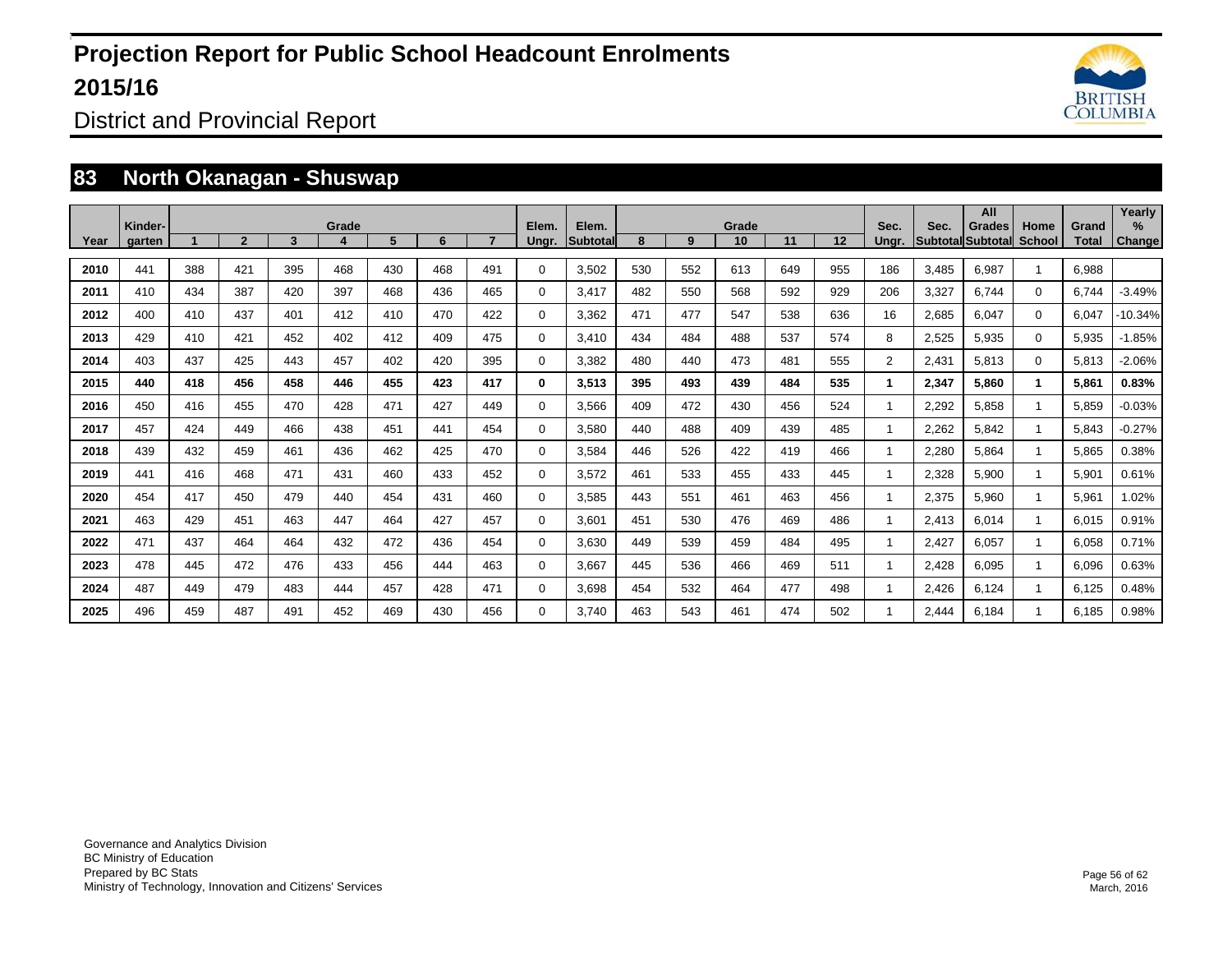

District and Provincial Report

#### **84 Vancouver Island West**

|      | Kinder- |    |              |    | Grade |    |    |    | Elem.       | Elem.           |    |    | Grade |    |    | Sec.     | Sec. | All<br><b>Grades</b>     | Home           | Grand        | Yearly<br>% |
|------|---------|----|--------------|----|-------|----|----|----|-------------|-----------------|----|----|-------|----|----|----------|------|--------------------------|----------------|--------------|-------------|
| Year | garten  |    | $\mathbf{2}$ | 3  |       | 5  | 6  |    | Unar.       | <b>Subtotal</b> | 8  | 9  | 10    | 11 | 12 | Unar.    |      | <b>Subtotal Subtotal</b> | <b>School</b>  | <b>Total</b> | Change      |
| 2010 | 20      | 33 | 33           | 35 | 35    | 31 | 26 | 42 | $\Omega$    | 255             | 38 | 27 | 38    | 42 | 23 | 0        | 168  | 423                      | $\Omega$       | 423          |             |
| 2011 | 24      | 22 | 30           | 34 | 35    | 42 | 32 | 24 | $\Omega$    | 243             | 41 | 36 | 35    | 36 | 35 | 0        | 183  | 426                      | $\overline{2}$ | 428          | 1.18%       |
| 2012 | 21      | 23 | 23           | 27 | 35    | 31 | 39 | 33 | $\Omega$    | 232             | 27 | 32 | 34    | 34 | 31 | $\Omega$ | 158  | 390                      | $\mathbf{1}$   | 391          | $-8.64%$    |
| 2013 | 24      | 22 | 22           | 25 | 26    | 34 | 31 | 36 | 0           | 220             | 34 | 28 | 32    | 34 | 30 | $\Omega$ | 158  | 378                      | $\mathbf{1}$   | 379          | $-3.07%$    |
| 2014 | 22      | 29 | 25           | 24 | 22    | 27 | 36 | 29 | $\mathbf 0$ | 214             | 34 | 32 | 29    | 28 | 29 | 0        | 152  | 366                      | $\mathbf{0}$   | 366          | $-3.43%$    |
| 2015 | 32      | 25 | 27           | 20 | 22    | 20 | 26 | 31 | 0           | 203             | 27 | 31 | 32    | 23 | 30 |          | 144  | 347                      | $\mathbf{0}$   | 347          | $-5.19%$    |
| 2016 | 33      | 33 | 28           | 18 | 18    | 19 | 31 | 25 | $\Omega$    | 205             | 28 | 28 | 55    | 21 | 30 |          | 163  | 368                      | $\Omega$       | 368          | 6.05%       |
| 2017 | 25      | 35 | 38           | 19 | 17    | 16 | 29 | 30 | 0           | 209             | 23 | 30 | 51    | 35 | 28 |          | 168  | 377                      | $\mathbf{0}$   | 377          | 2.45%       |
| 2018 | 17      | 27 | 40           | 26 | 18    | 15 | 25 | 28 | $\mathbf 0$ | 196             | 28 | 25 | 54    | 33 | 44 |          | 185  | 381                      | $\mathbf{0}$   | 381          | 1.06%       |
| 2019 | 24      | 17 | 31           | 28 | 24    | 15 | 23 | 24 | $\mathbf 0$ | 186             | 25 | 29 | 44    | 35 | 45 |          | 179  | 365                      | $\mathbf{0}$   | 365          | $-4.20%$    |
| 2020 | 30      | 25 | 20           | 21 | 25    | 20 | 24 | 22 | $\mathbf 0$ | 187             | 21 | 27 | 52    | 30 | 47 |          | 178  | 365                      | $\mathbf{0}$   | 365          | 0.00%       |
| 2021 | 30      | 30 | 28           | 14 | 20    | 21 | 31 | 23 | $\mathbf 0$ | 197             | 20 | 23 | 48    | 34 | 41 |          | 167  | 364                      | $\mathbf{0}$   | 364          | $-0.27%$    |
| 2022 | 30      | 31 | 33           | 18 | 12    | 17 | 33 | 30 | $\mathbf 0$ | 204             | 21 | 21 | 40    | 31 | 45 |          | 159  | 363                      | $\mathbf{0}$   | 363          | $-0.27%$    |
| 2023 | 30      | 31 | 35           | 22 | 17    | 10 | 26 | 32 | 0           | 203             | 27 | 22 | 38    | 27 | 42 |          | 157  | 360                      | $\Omega$       | 360          | $-0.83%$    |
| 2024 | 31      | 31 | 36           | 24 | 20    | 14 | 17 | 25 | $\mathbf 0$ | 198             | 29 | 29 | 39    | 25 | 37 |          | 160  | 358                      | 0              | 358          | $-0.56%$    |
| 2025 | 33      | 31 | 35           | 25 | 22    | 18 | 23 | 17 | $\mathbf 0$ | 204             | 23 | 31 | 52    | 27 | 35 |          | 169  | 373                      | $\mathbf 0$    | 373          | 4.19%       |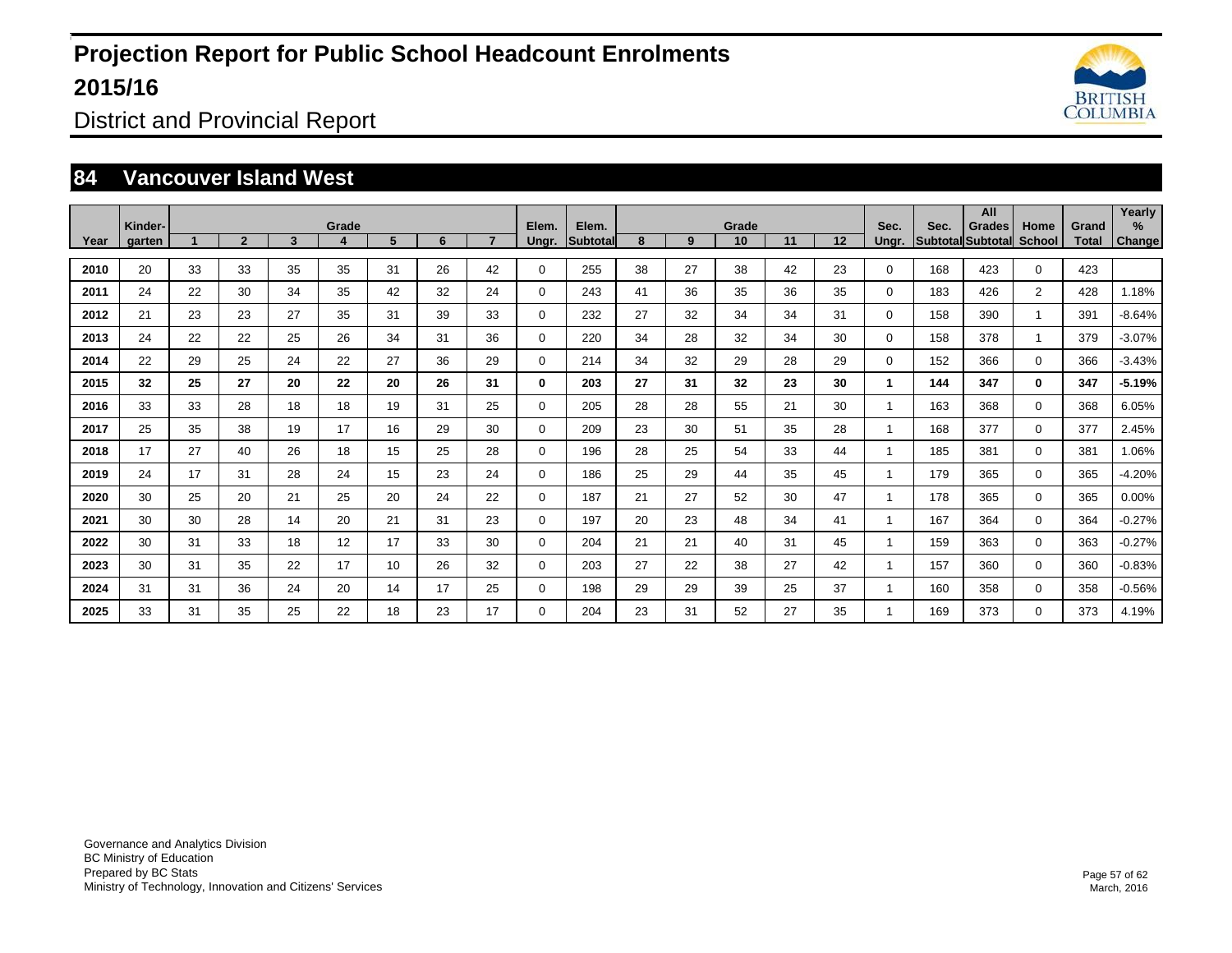

District and Provincial Report

#### **85 Vancouver Island North**

|      | Kinder- |     |                |     | Grade |     |     |     | Elem.       | Elem.           |     |     | Grade |     |     | Sec.           | Sec. | All<br><b>Grades</b>     | Home        | Grand | Yearly<br>$\%$ |
|------|---------|-----|----------------|-----|-------|-----|-----|-----|-------------|-----------------|-----|-----|-------|-----|-----|----------------|------|--------------------------|-------------|-------|----------------|
| Year | garten  |     | $\overline{2}$ | 3   | 4     | 5   | 6   |     | Unar.       | <b>Subtotal</b> | 8   | 9   | 10    | 11  | 12  | Unar.          |      | <b>Subtotal Subtotal</b> | School      | Total | Change         |
| 2010 | 100     | 89  | 94             | 119 | 113   | 101 | 95  | 103 | 0           | 814             | 139 | 158 | 138   | 123 | 143 | 0              | 701  | 1,515                    | $\mathbf 0$ | 1,515 |                |
| 2011 | 113     | 110 | 91             | 94  | 114   | 107 | 105 | 86  | 0           | 820             | 126 | 132 | 154   | 142 | 99  | $\Omega$       | 653  | 1,473                    | $\mathbf 0$ | 1,473 | $-2.77%$       |
| 2012 | 90      | 98  | 95             | 84  | 91    | 107 | 101 | 99  | $\mathbf 0$ | 765             | 115 | 118 | 129   | 153 | 106 | $\Omega$       | 621  | 1,386                    | $\mathbf 0$ | 1,386 | $-5.91%$       |
| 2013 | 95      | 90  | 99             | 102 | 89    | 93  | 101 | 102 | $\mathbf 0$ | 771             | 122 | 125 | 114   | 119 | 124 | $\overline{2}$ | 606  | 1,377                    | $\mathbf 0$ | 1,377 | $-0.65%$       |
| 2014 | 85      | 88  | 94             | 98  | 101   | 93  | 93  | 100 | $\Omega$    | 752             | 122 | 121 | 129   | 110 | 100 | $\Omega$       | 582  | 1,334                    | $\Omega$    | 1,334 | $-3.12%$       |
| 2015 | 78      | 80  | 96             | 91  | 99    | 94  | 94  | 93  | 0           | 725             | 124 | 139 | 109   | 123 | 103 | 0              | 598  | 1,323                    | $\mathbf 0$ | 1,323 | $-0.82%$       |
| 2016 | 84      | 77  | 97             | 89  | 102   | 93  | 100 | 90  | 0           | 732             | 123 | 140 | 104   | 128 | 106 | $\Omega$       | 601  | 1,333                    | $\Omega$    | 1,333 | 0.76%          |
| 2017 | 94      | 82  | 93             | 89  | 100   | 96  | 98  | 96  | $\mathbf 0$ | 748             | 120 | 139 | 105   | 122 | 109 | 0              | 595  | 1,343                    | $\mathbf 0$ | 1,343 | 0.75%          |
| 2018 | 79      | 92  | 99             | 85  | 100   | 94  | 102 | 94  | 0           | 745             | 127 | 136 | 103   | 122 | 104 | $\Omega$       | 592  | 1,337                    | $\mathbf 0$ | 1,337 | $-0.45%$       |
| 2019 | 73      | 78  | 111            | 91  | 95    | 94  | 99  | 98  | $\mathbf 0$ | 739             | 125 | 144 | 101   | 120 | 104 | 0              | 594  | 1,333                    | $\mathbf 0$ | 1,333 | $-0.30%$       |
| 2020 | 74      | 72  | 94             | 102 | 102   | 90  | 100 | 96  | $\mathbf 0$ | 730             | 130 | 141 | 107   | 118 | 102 | 0              | 598  | 1,328                    | $\mathbf 0$ | 1,328 | $-0.38%$       |
| 2021 | 74      | 72  | 86             | 87  | 115   | 96  | 95  | 96  | $\mathbf 0$ | 721             | 127 | 147 | 105   | 124 | 101 | $\Omega$       | 604  | 1,325                    | $\mathbf 0$ | 1,325 | $-0.23%$       |
| 2022 | 75      | 73  | 87             | 80  | 97    | 108 | 101 | 91  | $\mathbf 0$ | 712             | 127 | 144 | 109   | 122 | 105 | 0              | 607  | 1,319                    | $\mathbf 0$ | 1,319 | $-0.45%$       |
| 2023 | 77      | 74  | 88             | 80  | 89    | 92  | 114 | 97  | $\mathbf 0$ | 711             | 121 | 144 | 107   | 127 | 105 | 0              | 604  | 1,315                    | $\mathbf 0$ | 1,315 | $-0.30%$       |
| 2024 | 78      | 75  | 89             | 81  | 90    | 84  | 97  | 109 | $\mathbf 0$ | 703             | 129 | 137 | 107   | 125 | 109 | 0              | 607  | 1,310                    | $\mathbf 0$ | 1,310 | $-0.38%$       |
| 2025 | 79      | 76  | 91             | 82  | 90    | 85  | 89  | 93  | $\mathbf 0$ | 685             | 144 | 145 | 102   | 125 | 108 | 0              | 624  | 1,309                    | $\Omega$    | 1,309 | $-0.08%$       |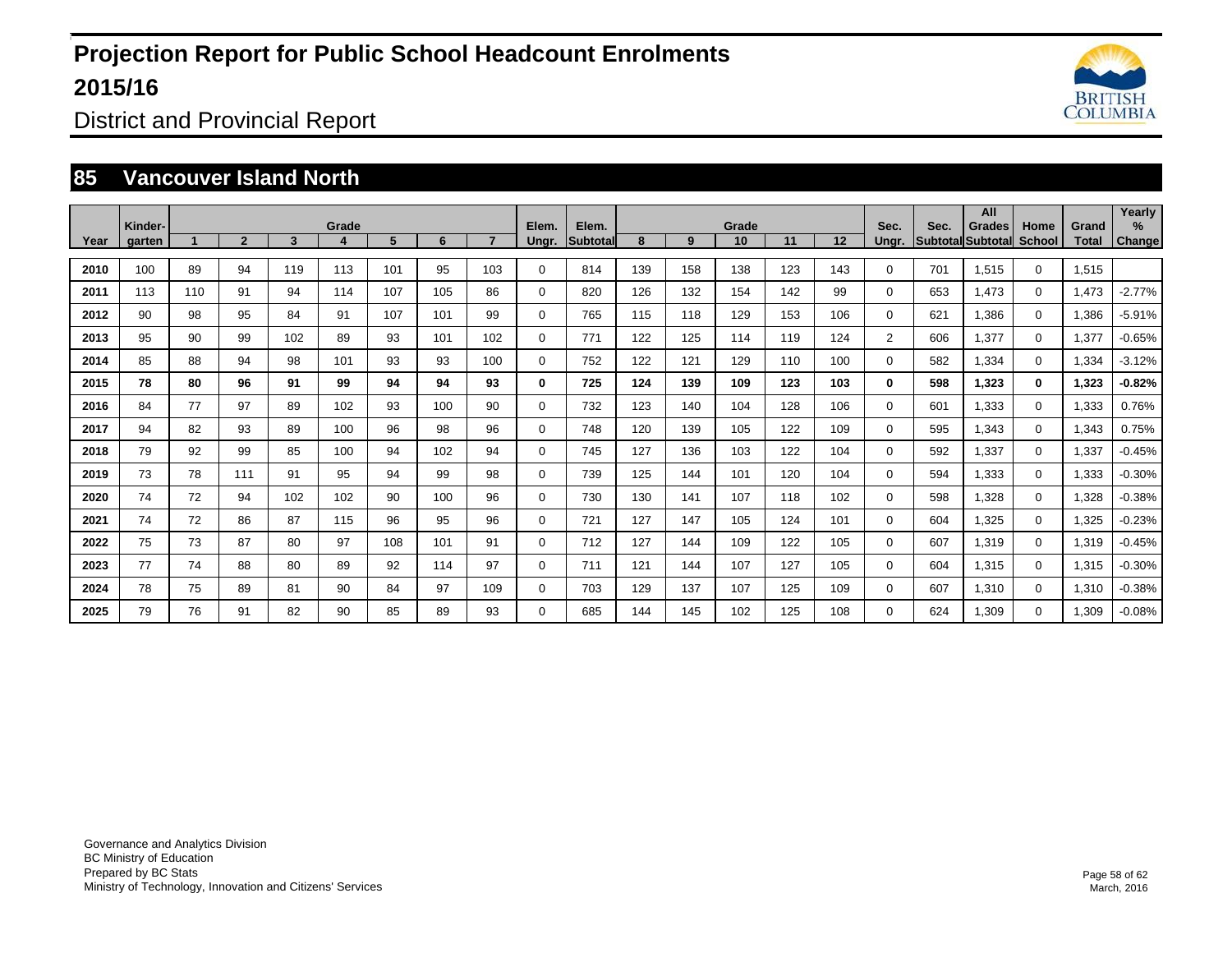

District and Provincial Report

#### **87 Stikine**

|      | Kinder- |    |                |    | Grade |    |    |                 | Elem.       | Elem.           |    |    | Grade |    |    | Sec.     | Sec. | All<br><b>Grades</b> | Home          | Grand | Yearly<br>% |
|------|---------|----|----------------|----|-------|----|----|-----------------|-------------|-----------------|----|----|-------|----|----|----------|------|----------------------|---------------|-------|-------------|
| Year | garten  |    | $\overline{2}$ | 3  | 4     | 5  | 6  |                 | Ungr.       | <b>Subtotal</b> | 8  | 9  | 10    | 11 | 12 | Ungr.    |      | Subtotal Subtotal    | <b>School</b> | Total | Change      |
| 2010 | 19      | 9  | 10             | 14 | 24    | 18 | 16 | 11              | 0           | 121             | 16 | 14 | 20    | 12 | 27 | 0        | 89   | 210                  | 0             | 210   |             |
| 2011 | 12      | 17 | 9              | 10 | 13    | 23 | 19 | 19              | 0           | 122             | 9  | 19 | 10    | 18 | 22 | 0        | 78   | 200                  | 0             | 200   | $-4.76%$    |
| 2012 | 13      | 17 | 11             | 10 | 11    | 14 | 22 | 21              | 0           | 119             | 20 | 11 | 22    | 13 | 15 | 0        | 81   | 200                  | 0             | 200   | 0.00%       |
| 2013 | 11      | 9  | 18             | 12 | 13    | 11 | 19 | 20              | 0           | 113             | 19 | 20 | 17    | 16 | 17 |          | 90   | 203                  | 0             | 203   | 1.50%       |
| 2014 | 13      | 13 | 8              | 15 | 14    | 12 | 10 | 15              | 0           | 100             | 24 | 16 | 19    | 9  | 19 |          | 88   | 188                  | 0             | 188   | $-7.39%$    |
| 2015 | 14      | 20 | 11             | 11 | 16    | 16 | 12 | 10              | 0           | 110             | 20 | 19 | 15    | 20 | 10 | 0        | 84   | 194                  | $\mathbf{0}$  | 194   | 3.19%       |
| 2016 | 16      | 19 | 15             | 10 | 17    | 18 | 13 | 10 <sup>1</sup> | $\mathbf 0$ | 118             | 30 | 16 | 12    | 22 | 11 | 0        | 91   | 209                  | $\mathbf 0$   | 209   | 7.73%       |
| 2017 | 13      | 21 | 14             | 13 | 15    | 18 | 15 | 11              | $\mathbf 0$ | 120             | 30 | 23 | 11    | 18 | 11 | 0        | 93   | 213                  | $\Omega$      | 213   | 1.91%       |
| 2018 | 16      | 18 | 15             | 12 | 20    | 16 | 15 | 12 <sup>2</sup> | $\mathbf 0$ | 124             | 33 | 23 | 14    | 15 | 10 | 0        | 95   | 219                  | $\mathbf 0$   | 219   | 2.82%       |
| 2019 | 15      | 21 | 13             | 13 | 18    | 21 | 14 | 12 <sup>2</sup> | 0           | 127             | 36 | 26 | 13    | 19 | 8  | 0        | 102  | 229                  | $\mathbf 0$   | 229   | 4.57%       |
| 2020 | 11      | 20 | 15             | 11 | 20    | 19 | 17 | 11              | $\mathbf 0$ | 124             | 37 | 28 | 15    | 19 | 10 | 0        | 109  | 233                  | $\mathbf 0$   | 233   | 1.75%       |
| 2021 | 11      | 14 | 14             | 13 | 17    | 22 | 16 | 14              | $\mathbf 0$ | 121             | 32 | 28 | 16    | 21 | 10 | 0        | 107  | 228                  | $\mathbf 0$   | 228   | $-2.15%$    |
| 2022 | 11      | 14 | 10             | 13 | 20    | 19 | 18 | 13              | 0           | 118             | 43 | 26 | 17    | 23 | 11 | 0        | 120  | 238                  | $\mathbf 0$   | 238   | 4.39%       |
| 2023 | 10      | 14 | 10             | 9  | 19    | 22 | 16 | 15              | $\mathbf 0$ | 115             | 40 | 33 | 15    | 24 | 12 | $\Omega$ | 124  | 239                  | $\mathbf 0$   | 239   | 0.42%       |
| 2024 | 9       | 13 | 10             | 9  | 13    | 21 | 18 | 12 <sup>2</sup> | $\mathbf 0$ | 105             | 45 | 31 | 19    | 21 | 13 | 0        | 129  | 234                  | $\mathbf 0$   | 234   | $-2.09%$    |
| 2025 | 8       | 11 | 9              | 9  | 14    | 15 | 17 | 15              | 0           | 98              | 39 | 34 | 18    | 28 | 12 | 0        | 131  | 229                  | $\mathbf 0$   | 229   | $-2.14%$    |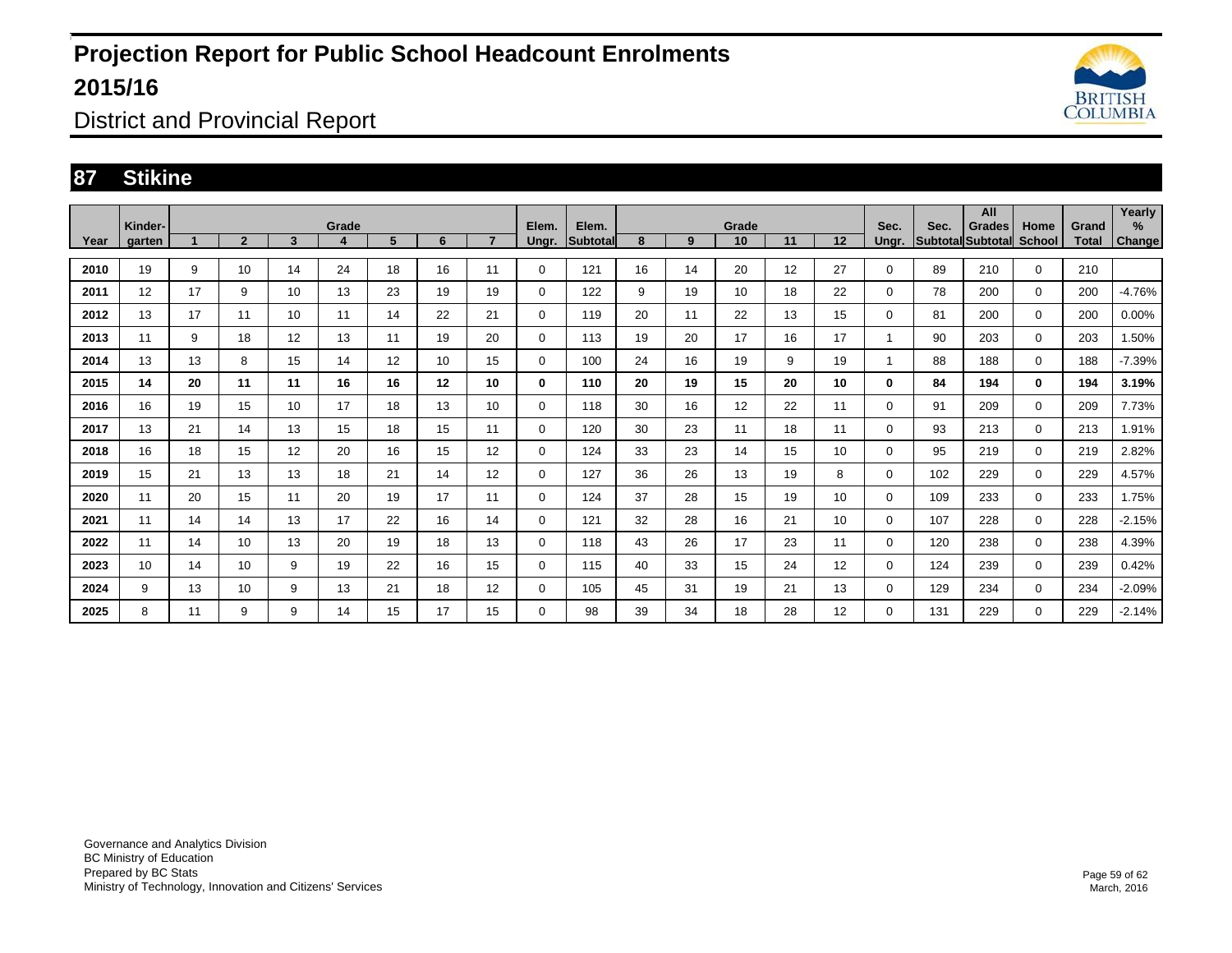

District and Provincial Report

#### **91 Nechako Lakes**

|      | Kinder- | Grade |                |     |     |     |     |     |             | Elem.           | Grade |     |     |     |     |               | Sec.  | All<br><b>Grades</b>             | Home           | Grand | Yearly<br>℅   |
|------|---------|-------|----------------|-----|-----|-----|-----|-----|-------------|-----------------|-------|-----|-----|-----|-----|---------------|-------|----------------------------------|----------------|-------|---------------|
| Year | garten  |       | $\overline{2}$ | 3   |     | 5   | 6   |     | Ungr.       | <b>Subtotal</b> | 8     | 9   | 10  | 11  | 12  | Sec.<br>Ungr. |       | <b>SubtotallSubtotall School</b> |                | Total | <b>Change</b> |
| 2010 | 254     | 285   | 260            | 300 | 297 | 293 | 308 | 364 | 0           | 2,361           | 386   | 419 | 374 | 435 | 536 | 690           | 2,840 | 5,201                            | 8              | 5,209 |               |
| 2011 | 235     | 253   | 300            | 267 | 284 | 300 | 299 | 303 | 0           | 2,241           | 390   | 368 | 436 | 375 | 630 | 562           | 2,761 | 5,002                            | 6              | 5,008 | $-3.86%$      |
| 2012 | 260     | 240   | 239            | 305 | 253 | 290 | 289 | 295 | 0           | 2,171           | 307   | 380 | 375 | 431 | 637 | 142           | 2,272 | 4,443                            | 9              | 4,452 | $-11.10%$     |
| 2013 | 279     | 279   | 242            | 252 | 294 | 259 | 289 | 278 | 0           | 2,172           | 323   | 326 | 399 | 445 | 790 | 163           | 2,446 | 4,618                            | 10             | 4,628 | 3.95%         |
| 2014 | 255     | 281   | 284            | 237 | 271 | 275 | 265 | 295 | 0           | 2,163           | 308   | 337 | 328 | 447 | 661 | 391           | 2,472 | 4,635                            | $\overline{7}$ | 4,642 | 0.30%         |
| 2015 | 265     | 244   | 263            | 266 | 226 | 257 | 282 | 264 | 0           | 2,067           | 316   | 322 | 315 | 378 | 797 | 276           | 2,404 | 4,471                            | $\mathbf 1$    | 4,472 | $-3.66%$      |
| 2016 | 262     | 248   | 260            | 287 | 241 | 235 | 278 | 253 | 0           | 2,064           | 328   | 323 | 311 | 391 | 736 | 279           | 2,368 | 4,432                            | $\mathbf{1}$   | 4,433 | $-0.87%$      |
| 2017 | 278     | 244   | 264            | 282 | 259 | 250 | 254 | 250 | 0           | 2,081           | 315   | 336 | 310 | 380 | 735 | 278           | 2,354 | 4,435                            | $\mathbf{1}$   | 4,436 | 0.07%         |
| 2018 | 257     | 259   | 260            | 287 | 256 | 269 | 271 | 230 | 0           | 2,089           | 314   | 325 | 325 | 382 | 725 | 279           | 2,350 | 4,439                            | $\mathbf{1}$   | 4,440 | 0.09%         |
| 2019 | 265     | 238   | 274            | 281 | 258 | 264 | 290 | 243 | 0           | 2.113           | 289   | 325 | 315 | 399 | 728 | 282           | 2,338 | 4,451                            | $\mathbf{1}$   | 4,452 | 0.27%         |
| 2020 | 267     | 244   | 250            | 294 | 252 | 267 | 285 | 261 | $\mathbf 0$ | 2,120           | 305   | 298 | 315 | 389 | 756 | 283           | 2,346 | 4,466                            | $\mathbf{1}$   | 4.467 | 0.34%         |
| 2021 | 268     | 246   | 257            | 270 | 264 | 260 | 288 | 256 | 0           | 2,109           | 327   | 316 | 289 | 389 | 745 | 286           | 2,352 | 4,461                            | $\mathbf{1}$   | 4,462 | $-0.11%$      |
| 2022 | 270     | 247   | 258            | 277 | 242 | 273 | 281 | 259 | 0           | 2,107           | 322   | 339 | 306 | 359 | 743 | 288           | 2,357 | 4,464                            | $\mathbf{1}$   | 4,465 | 0.07%         |
| 2023 | 270     | 248   | 259            | 279 | 249 | 250 | 294 | 252 | 0           | 2,101           | 324   | 333 | 329 | 378 | 690 | 288           | 2,342 | 4,443                            | 1              | 4,444 | $-0.47%$      |
| 2024 | 267     | 248   | 260            | 280 | 250 | 256 | 269 | 265 | 0           | 2,095           | 318   | 336 | 324 | 406 | 719 | 288           | 2,391 | 4,486                            | 1              | 4,487 | 0.97%         |
| 2025 | 264     | 245   | 261            | 281 | 251 | 258 | 276 | 243 | 0           | 2,079           | 332   | 328 | 326 | 400 | 770 | 289           | 2,445 | 4,524                            |                | 4,525 | 0.85%         |

Governance and Analytics Division BC Ministry of Education Prepared by BC Stats Ministry of Technology, Innovation and Citizens' Services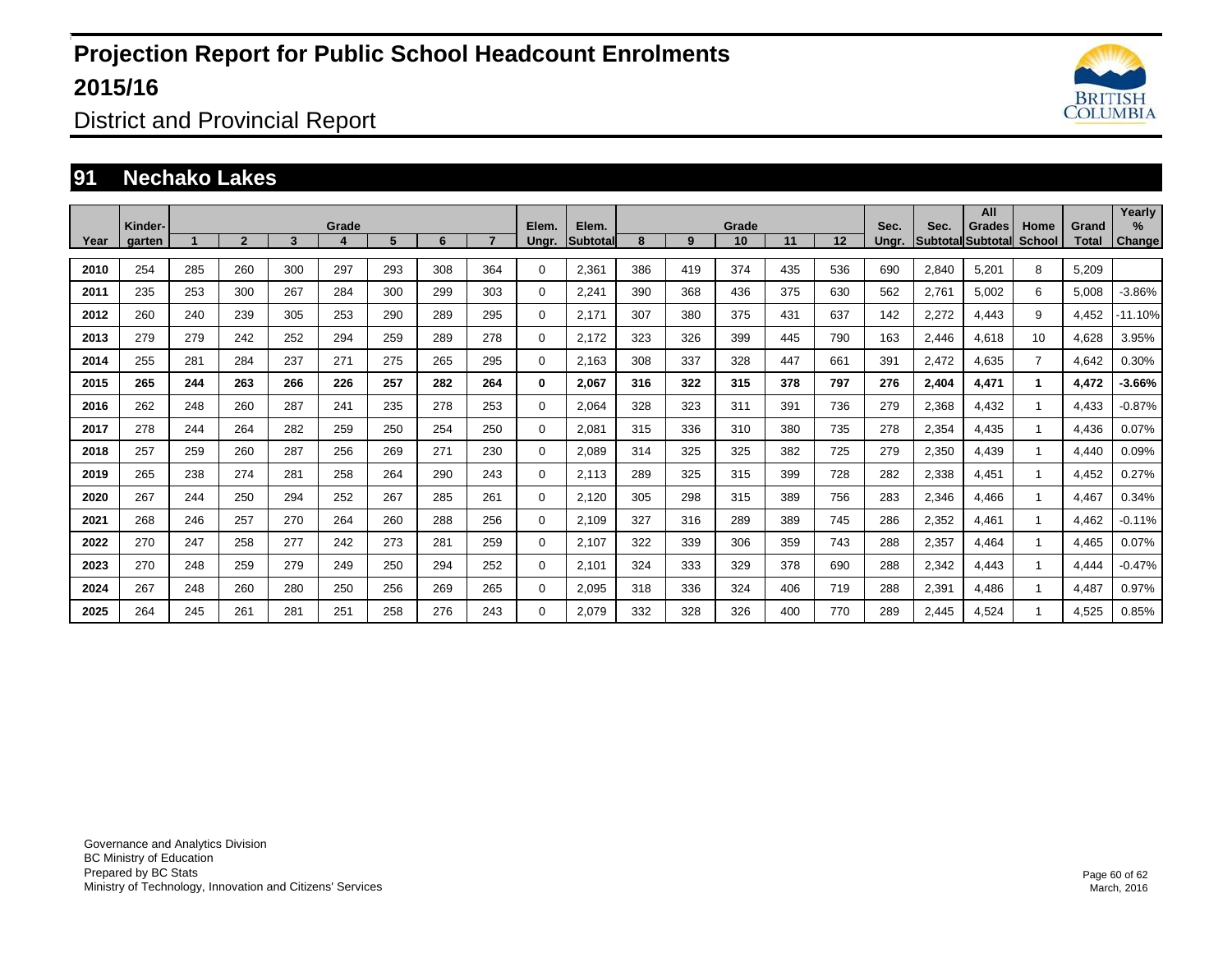

District and Provincial Report

#### **92 Nisga'a**

|      | Kinder- |    |                |    | Grade |    |    |                | Elem.        | Elem.    | Grade |    |    |    |    |                | Sec. | All<br><b>Grades</b>            | Home         | Grand | Yearly<br>%   |
|------|---------|----|----------------|----|-------|----|----|----------------|--------------|----------|-------|----|----|----|----|----------------|------|---------------------------------|--------------|-------|---------------|
| Year | garten  |    | $\overline{2}$ | 3  |       | 5  | 6  | $\overline{ }$ | Ungr.        | Subtotal | 8     | 9  | 10 | 11 | 12 | Unar.          |      | <b>Subtotal Subtotal School</b> |              | Total | <b>Change</b> |
| 2010 | 29      | 27 | 21             | 37 | 22    | 36 | 20 | 25             | $\Omega$     | 217      | 38    | 23 | 35 | 36 | 52 | 0              | 184  | 401                             | $\Omega$     | 401   |               |
| 2011 | 38      | 29 | 29             | 19 | 39    | 20 | 32 | 18             | $\Omega$     | 224      | 23    | 34 | 27 | 34 | 61 | $\overline{2}$ | 181  | 405                             | $\Omega$     | 405   | 1.00%         |
| 2012 | 36      | 31 | 30             | 28 | 23    | 35 | 19 | 30             | $\mathbf 0$  | 232      | 21    | 19 | 32 | 23 | 44 | 0              | 139  | 371                             | $\mathbf 0$  | 371   | $-8.40%$      |
| 2013 | 39      | 34 | 34             | 33 | 29    | 22 | 36 | 20             | $\mathbf 0$  | 247      | 30    | 17 | 23 | 32 | 42 | 0              | 144  | 391                             | $\mathbf 0$  | 391   | 5.39%         |
| 2014 | 40      | 39 | 33             | 30 | 31    | 30 | 22 | 36             | $\mathbf 0$  | 261      | 24    | 34 | 25 | 24 | 41 | 0              | 148  | 409                             | $\Omega$     | 409   | 4.60%         |
| 2015 | 34      | 39 | 39             | 34 | 28    | 33 | 24 | 21             | $\mathbf{0}$ | 252      | 30    | 20 | 34 | 23 | 25 | 0              | 132  | 384                             | $\mathbf{0}$ | 384   | $-6.11%$      |
| 2016 | 31      | 35 | 41             | 35 | 32    | 39 | 31 | 19             | $\mathbf 0$  | 263      | 19    | 28 | 34 | 38 | 24 | $\Omega$       | 143  | 406                             | $\Omega$     | 406   | 5.73%         |
| 2017 | 23      | 32 | 37             | 37 | 33    | 45 | 37 | 25             | $\mathbf 0$  | 269      | 18    | 18 | 47 | 39 | 38 | $\Omega$       | 160  | 429                             | $\Omega$     | 429   | 5.67%         |
| 2018 | 18      | 24 | 34             | 33 | 34    | 46 | 42 | 30             | $\mathbf 0$  | 261      | 23    | 17 | 32 | 53 | 42 | $\Omega$       | 167  | 428                             | $\Omega$     | 428   | $-0.23%$      |
| 2019 | 17      | 19 | 26             | 31 | 31    | 48 | 43 | 34             | $\Omega$     | 249      | 28    | 21 | 29 | 37 | 55 | 0              | 170  | 419                             | $\Omega$     | 419   | $-2.10%$      |
| 2020 | 17      | 18 | 20             | 23 | 29    | 44 | 46 | 36             | $\mathbf 0$  | 233      | 32    | 26 | 37 | 34 | 42 | 0              | 171  | 404                             | $\mathbf 0$  | 404   | $-3.58%$      |
| 2021 | 18      | 18 | 20             | 18 | 22    | 40 | 41 | 37             | $\mathbf 0$  | 214      | 33    | 30 | 45 | 43 | 38 | 0              | 189  | 403                             | $\Omega$     | 403   | $-0.25%$      |
| 2022 | 18      | 18 | 19             | 17 | 17    | 31 | 38 | 33             | $\mathbf 0$  | 191      | 35    | 30 | 52 | 52 | 46 | 0              | 215  | 406                             | $\Omega$     | 406   | 0.74%         |
| 2023 | 19      | 19 | 19             | 17 | 16    | 24 | 29 | 31             | $\mathbf 0$  | 174      | 31    | 32 | 53 | 60 | 56 | 0              | 232  | 406                             | $\Omega$     | 406   | 0.00%         |
| 2024 | 19      | 19 | 20             | 17 | 16    | 23 | 23 | 24             | $\mathbf 0$  | 161      | 29    | 29 | 56 | 61 | 64 | $\Omega$       | 239  | 400                             | $\Omega$     | 400   | $-1.48%$      |
| 2025 | 18      | 19 | 20             | 18 | 16    | 22 | 21 | 18             | $\Omega$     | 152      | 22    | 27 | 51 | 64 | 67 | 0              | 231  | 383                             | $\Omega$     | 383   | $-4.25%$      |